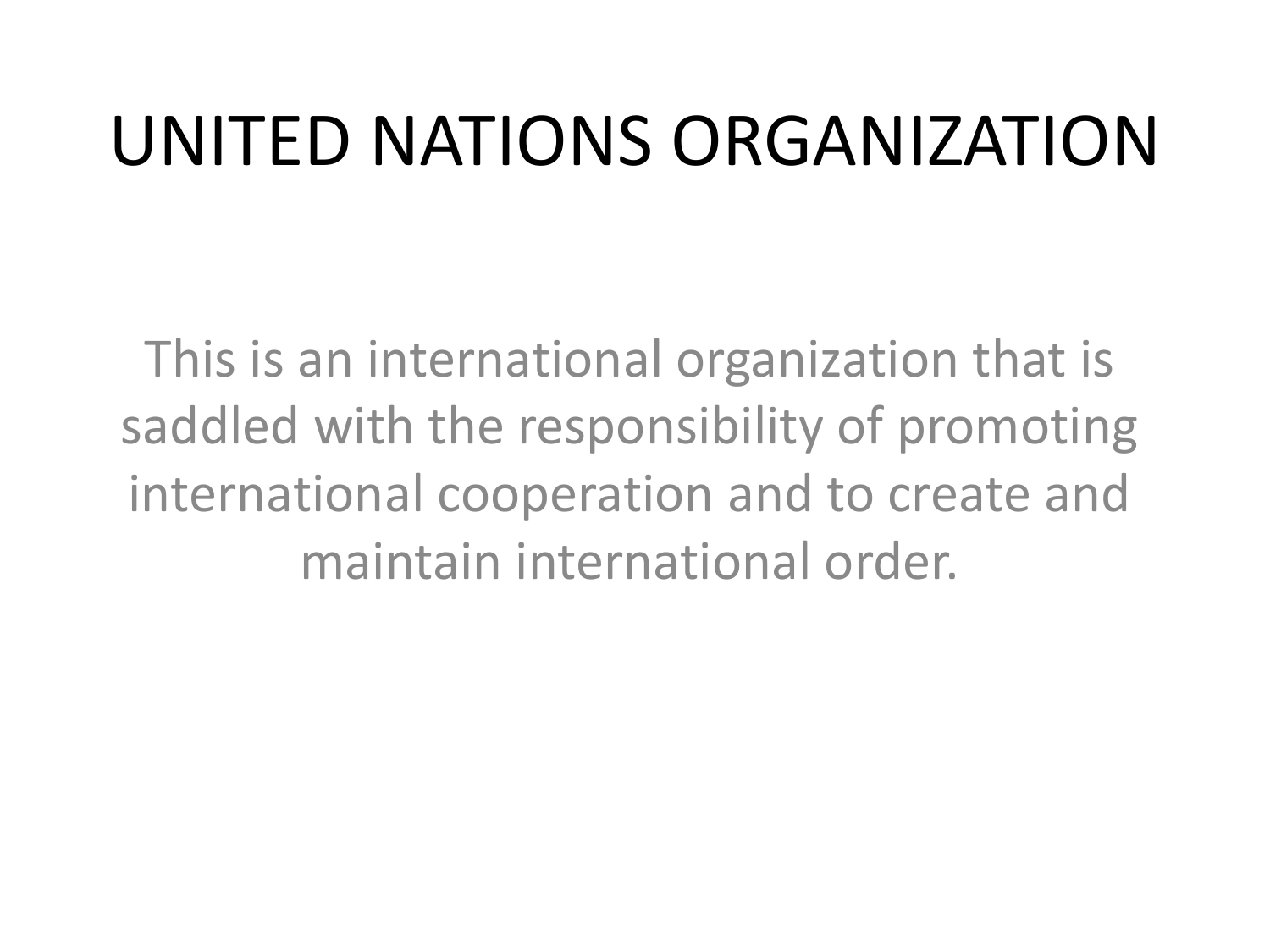- The organization replaced the League of Nations that was considered to be ineffective.
- UNO was established on 24 October 1945 after World War 11 in order to prevent another conflict.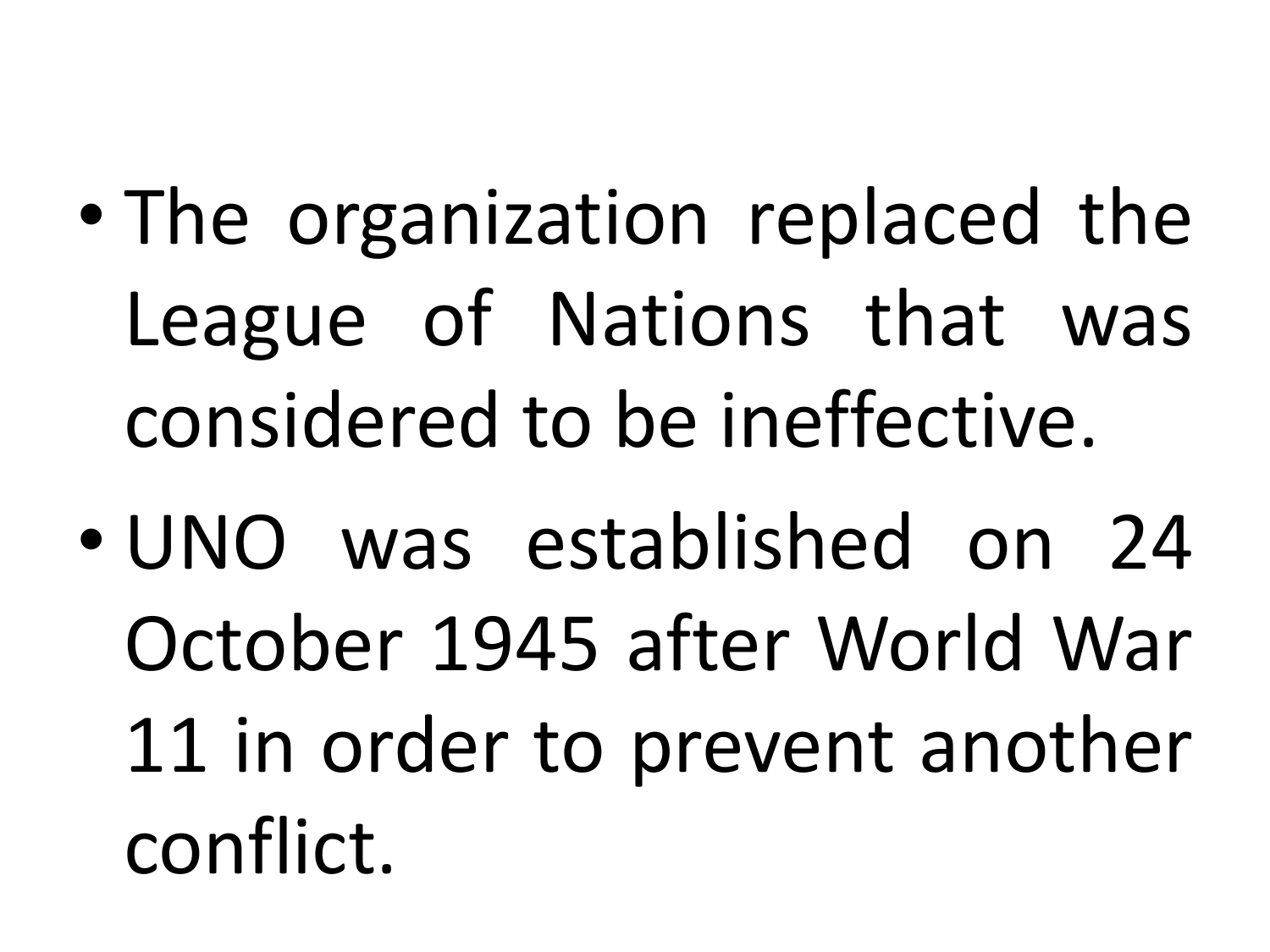- The organization is currently made up of 193 member states.
- It is a global organization that brings together its member states to confront common challenges.
- On 31 May 2017, the General Assembly of the United Nations elected H.E. Miroslav Lajcak of Slovakia as President of its seventy-two session, which spans from Sept. 2017 to Sept. 2018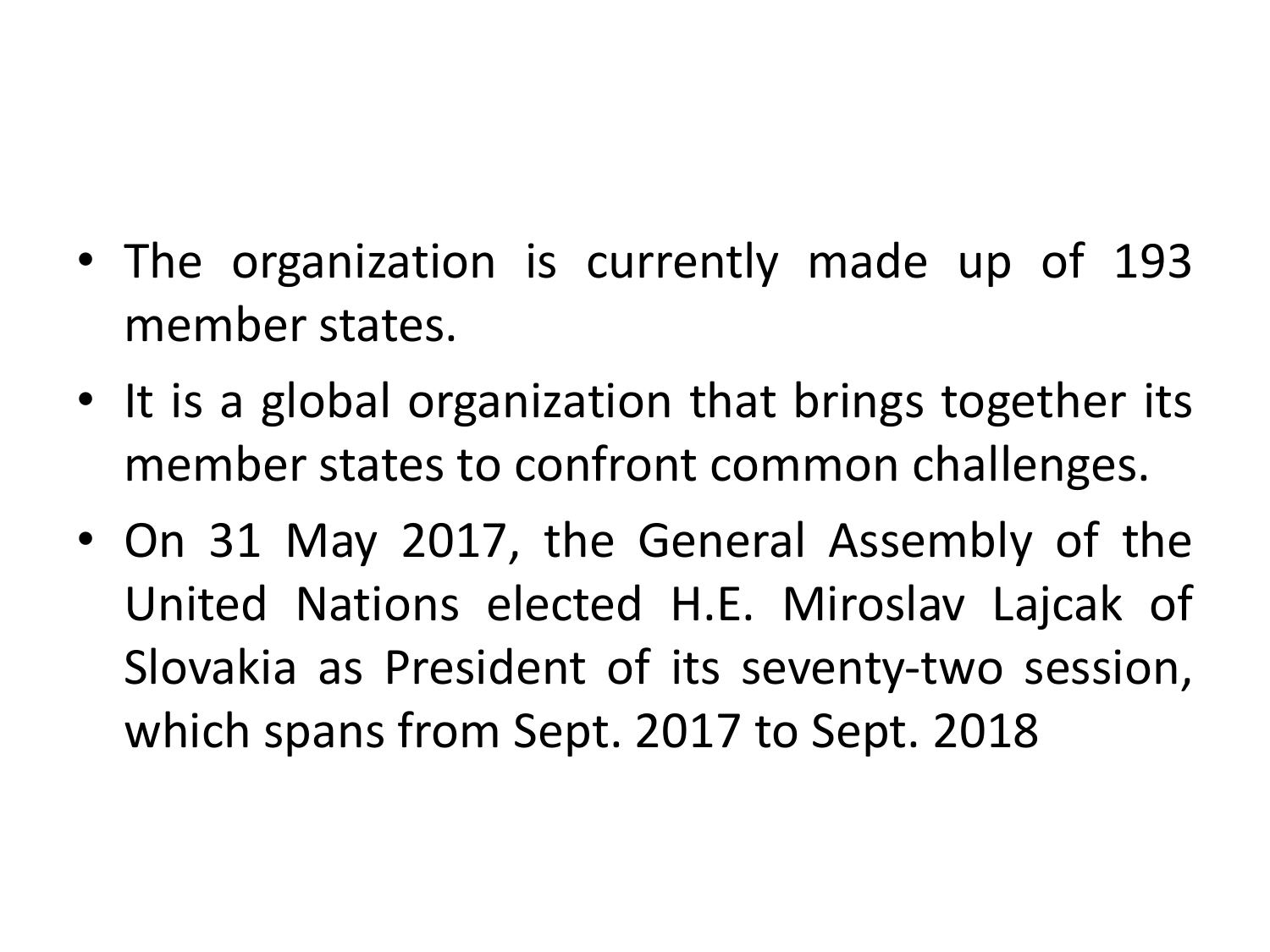# HISTORY OF UNO

• The name "United Nations", was coined by US President , Franklin D. Roosevelt in the Declaration by UN of 1 January 1942 during the 2<sup>nd</sup> World War, when representatives of 26 nations pledged their governments to continue fights together against the Axis powers.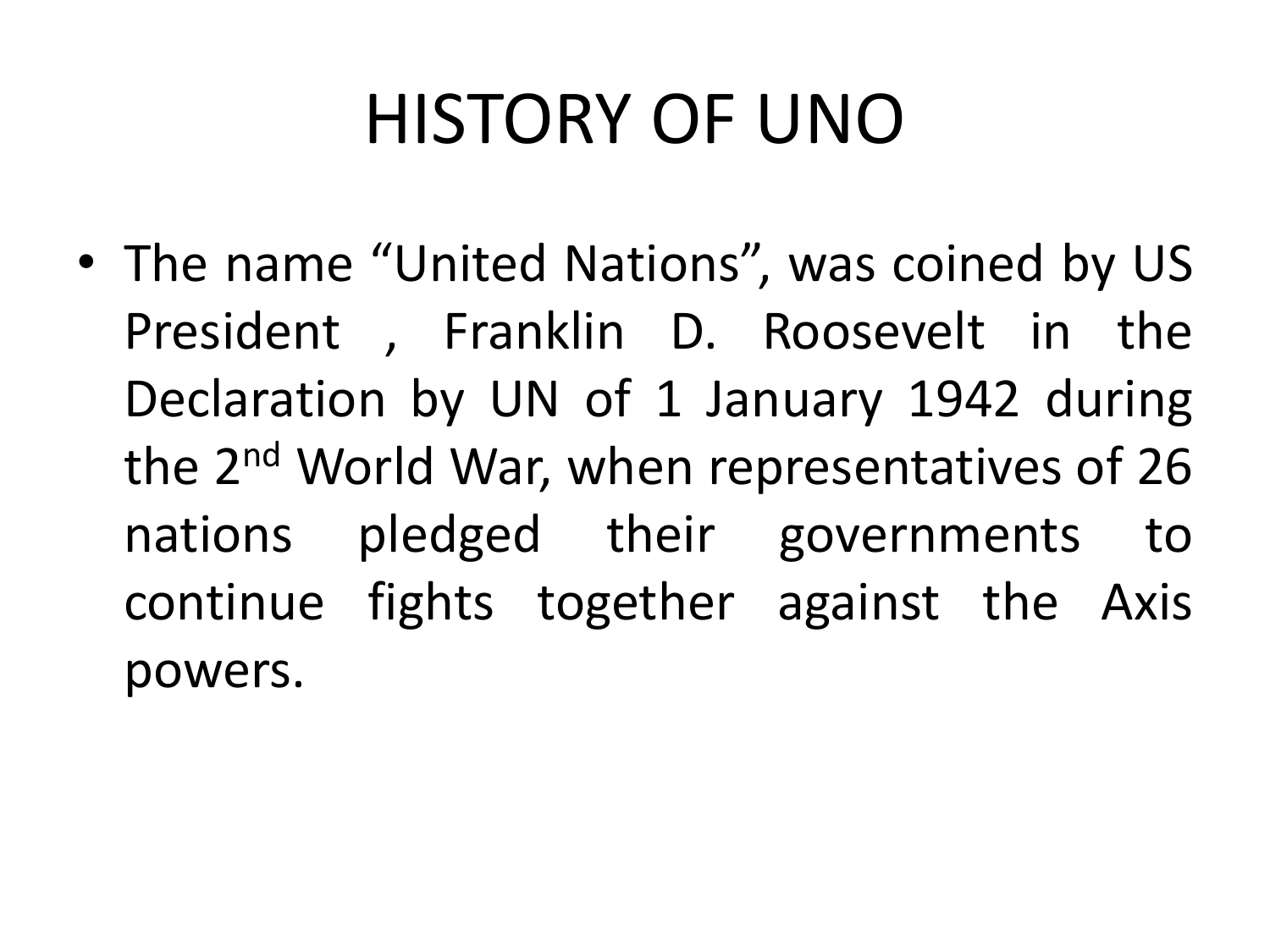- In 1945, representatives of 50 countries met in San Francisco at the UN conference on International organization to draw up the UN Charter.
- The Charter was signed on 26 June 1945 by the representatives of 50 countries.
- Poland, which was not represented at the conference, signed it later and became one of the original 51member states.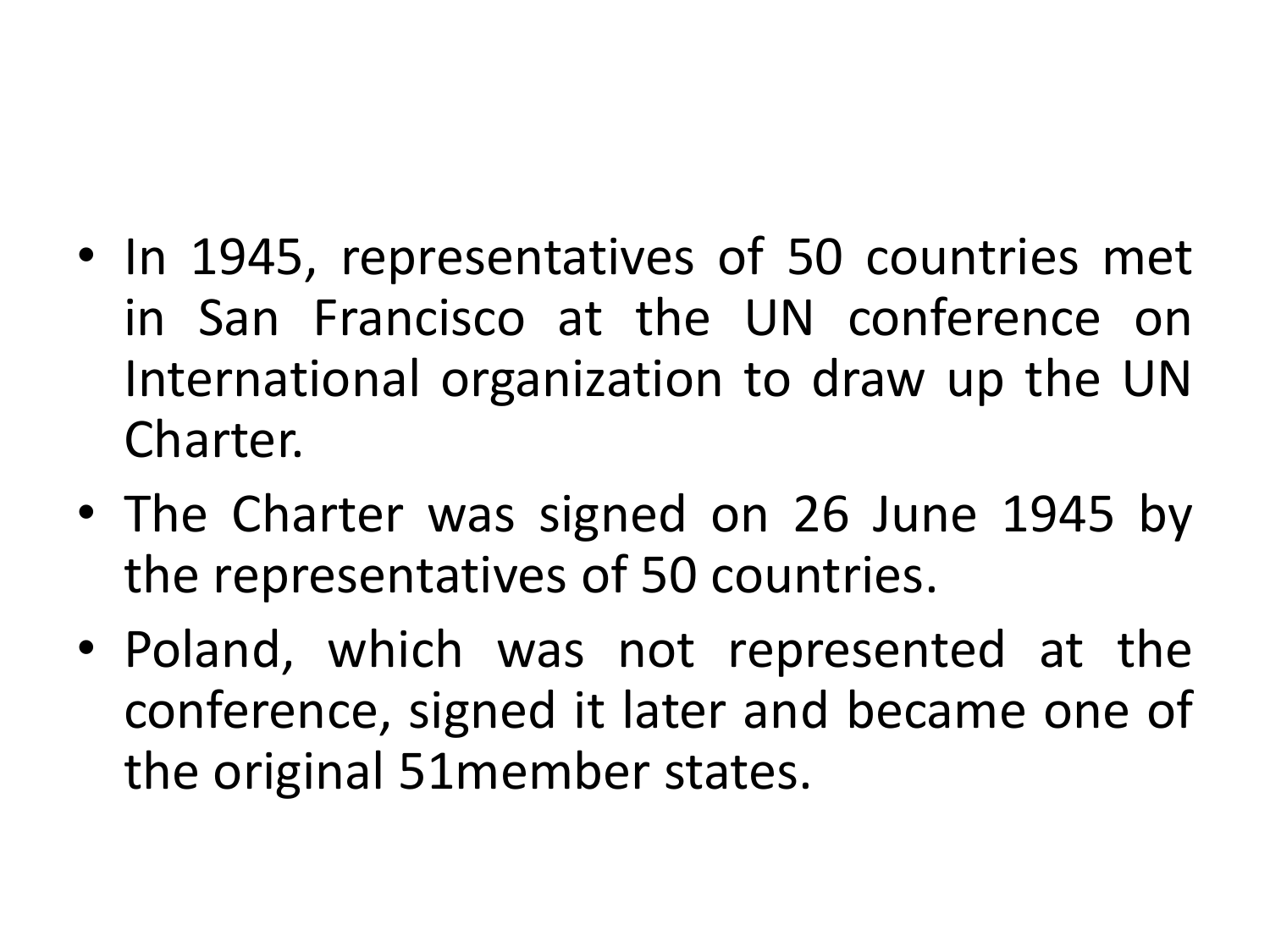# AIMS OF UNO

- To maintain international peace and security, and to develop friendly relations among nations.
- To ensure international cooperation in solving problems of economic, social and humanitarian nature.
- To promote and encourage respect for human rights and fundamental freedom.
- To be a center for harmonizing the actions of nations.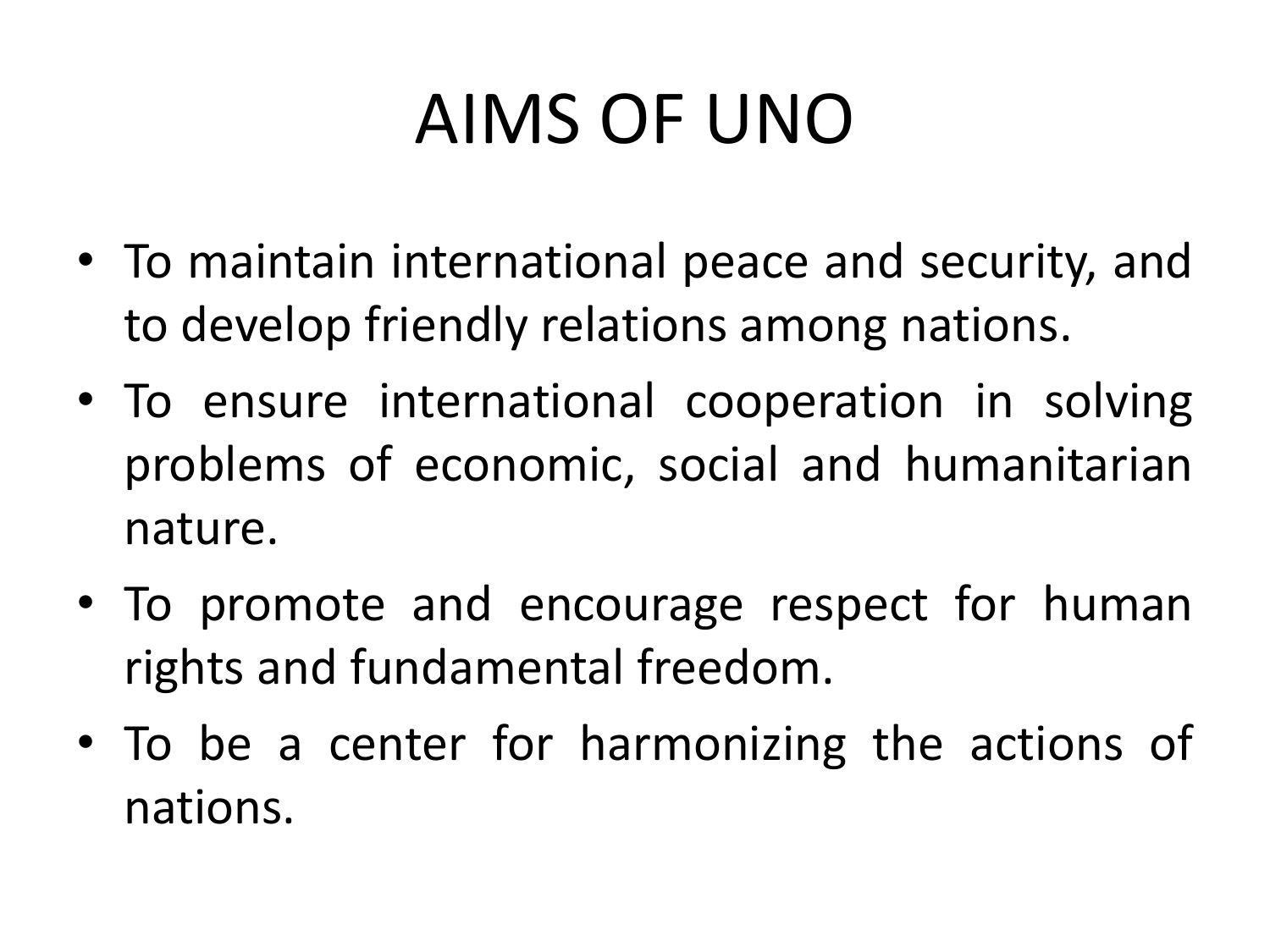### ORGANS OF UNO

• **The General Assembly**

It is the main organ of the UN consisting of representatives of all the members of the U.N. Each member state has a single vote and all members are equally placed, unlike in the case of the Security Council.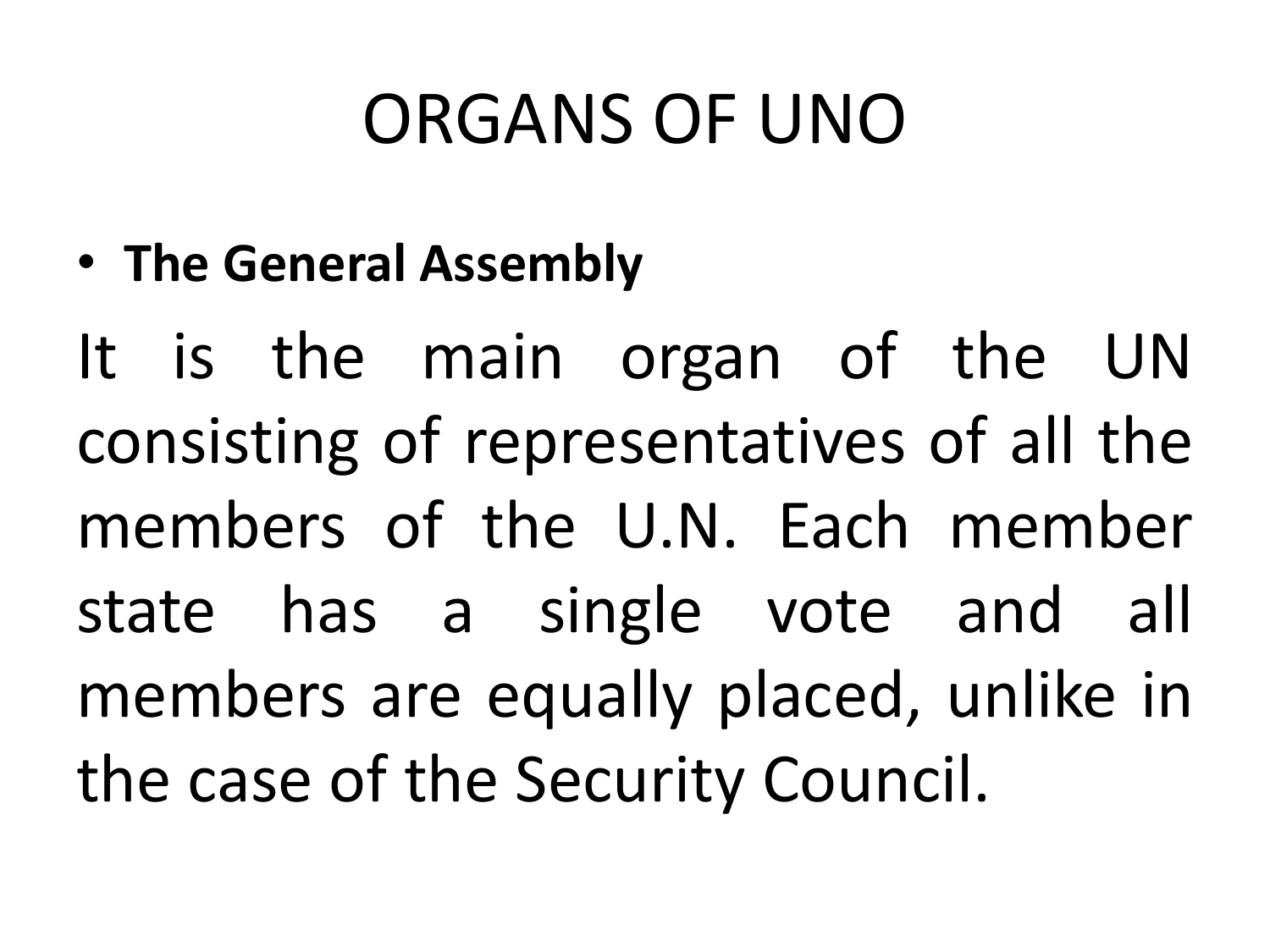• It generally holds regular annual session in September. Decisions are taken based on simple majority, but in cases of peace, security, election of new UN members and budget, a twothirds majority vote is required.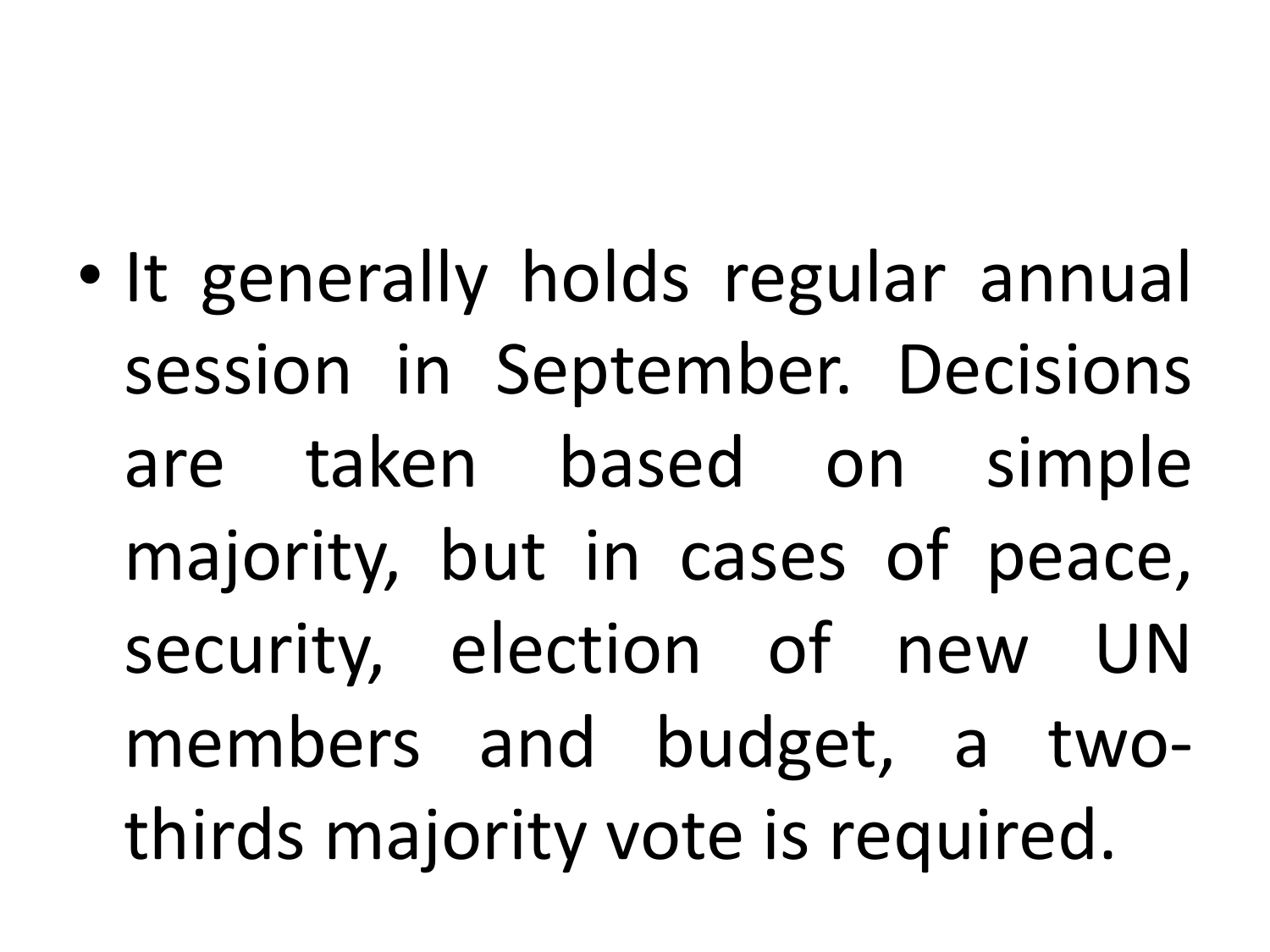• UN General Assembly elects the ten nonpermanent members of the Security Council. It elects members of The Economic and Social Council (ECOSOC) and Trusteeship Council. It elects along with the Security Council Judges of the International Court of Justice.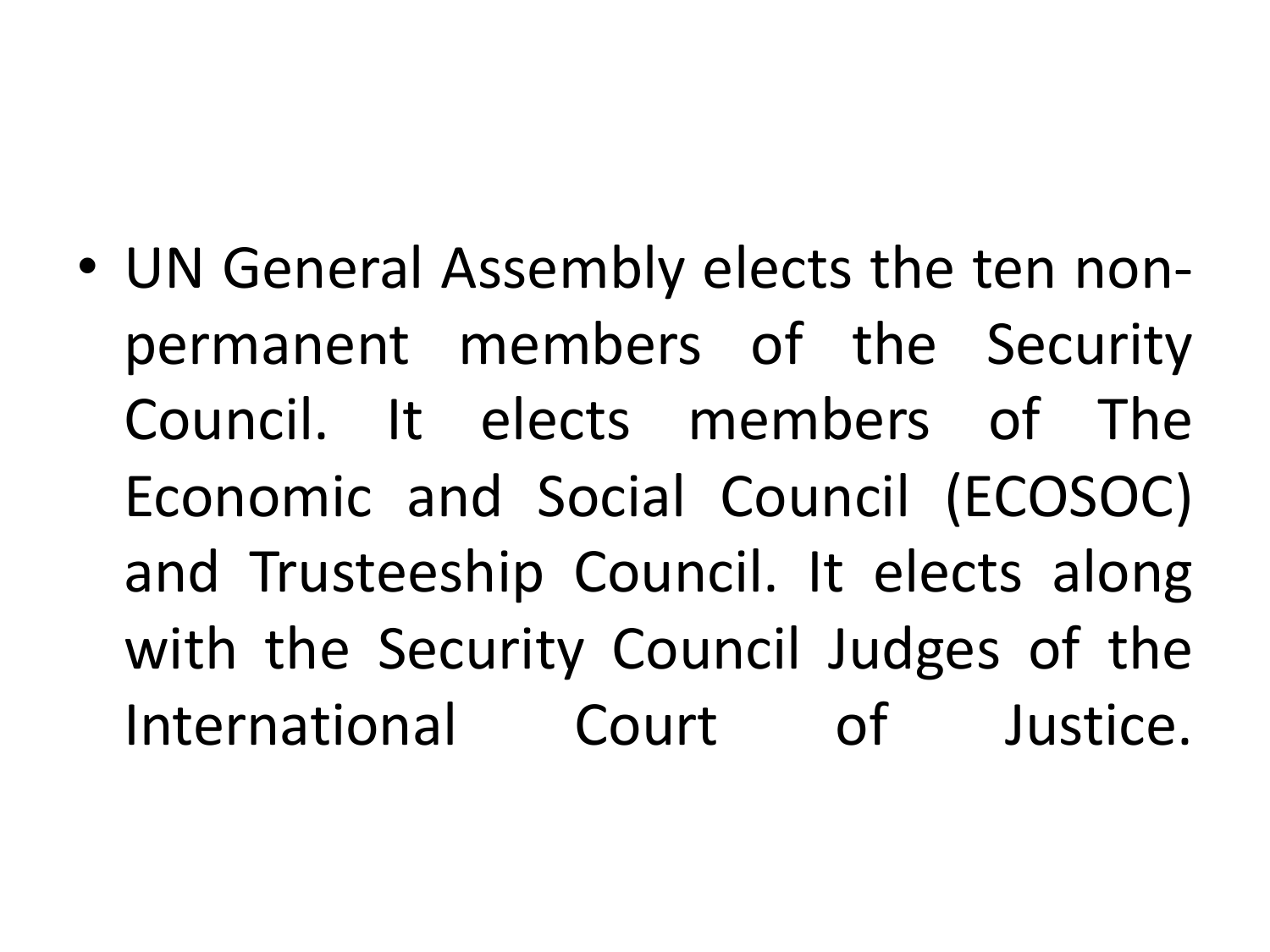• It appoints UN Secretary General, based on the recommendation of the Security Council. It approves the UN budget. It receives and considers reports from the other UN organs.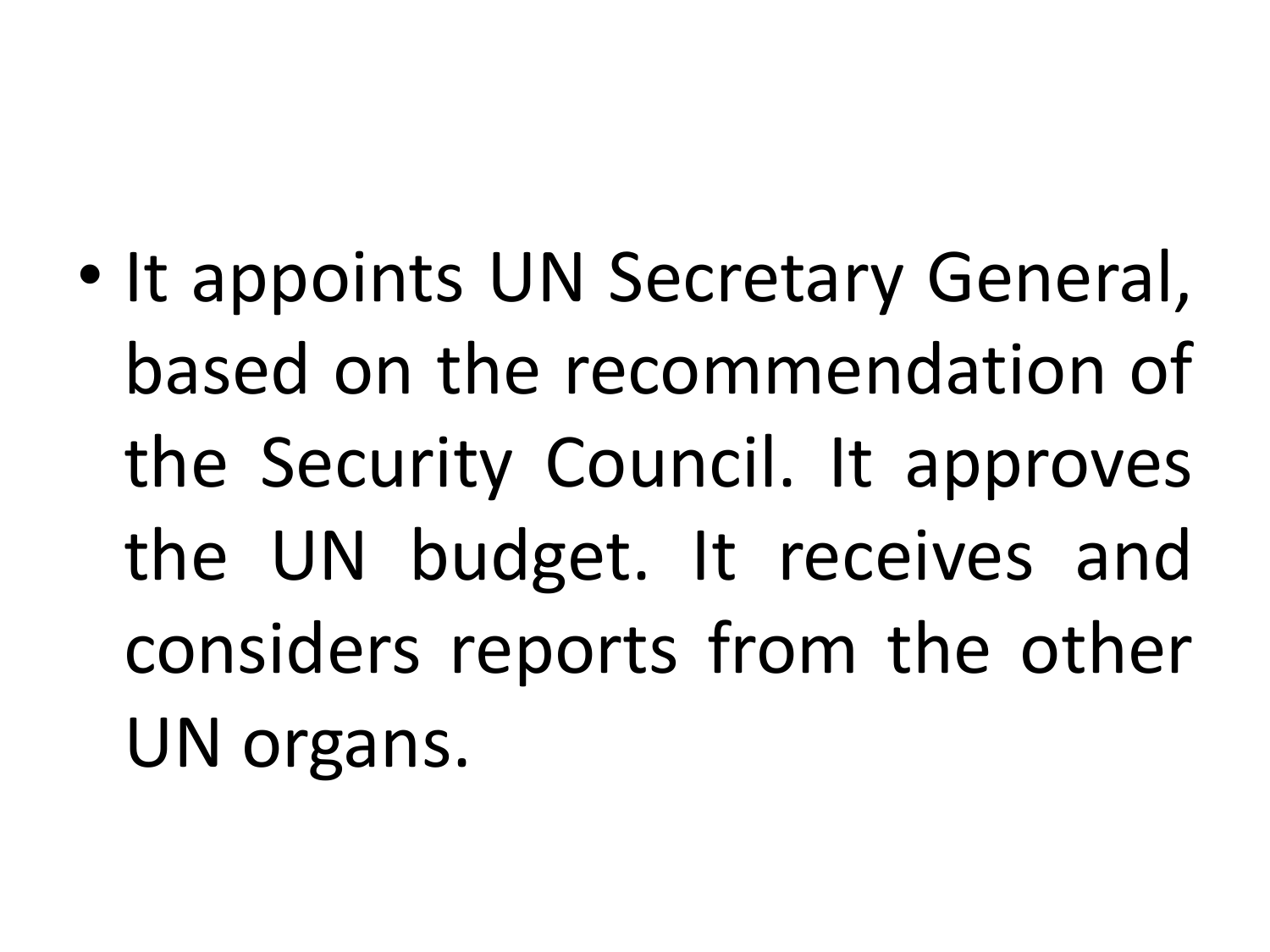#### THE UN SECRETARY GENERALS

- **V**Name: Trygve Lie
- Country: Norway
- Term of office: 1945-1953
- **V**Name: Dag Hammarskjold
- Country: Sweden
- Term of office: 1953-1961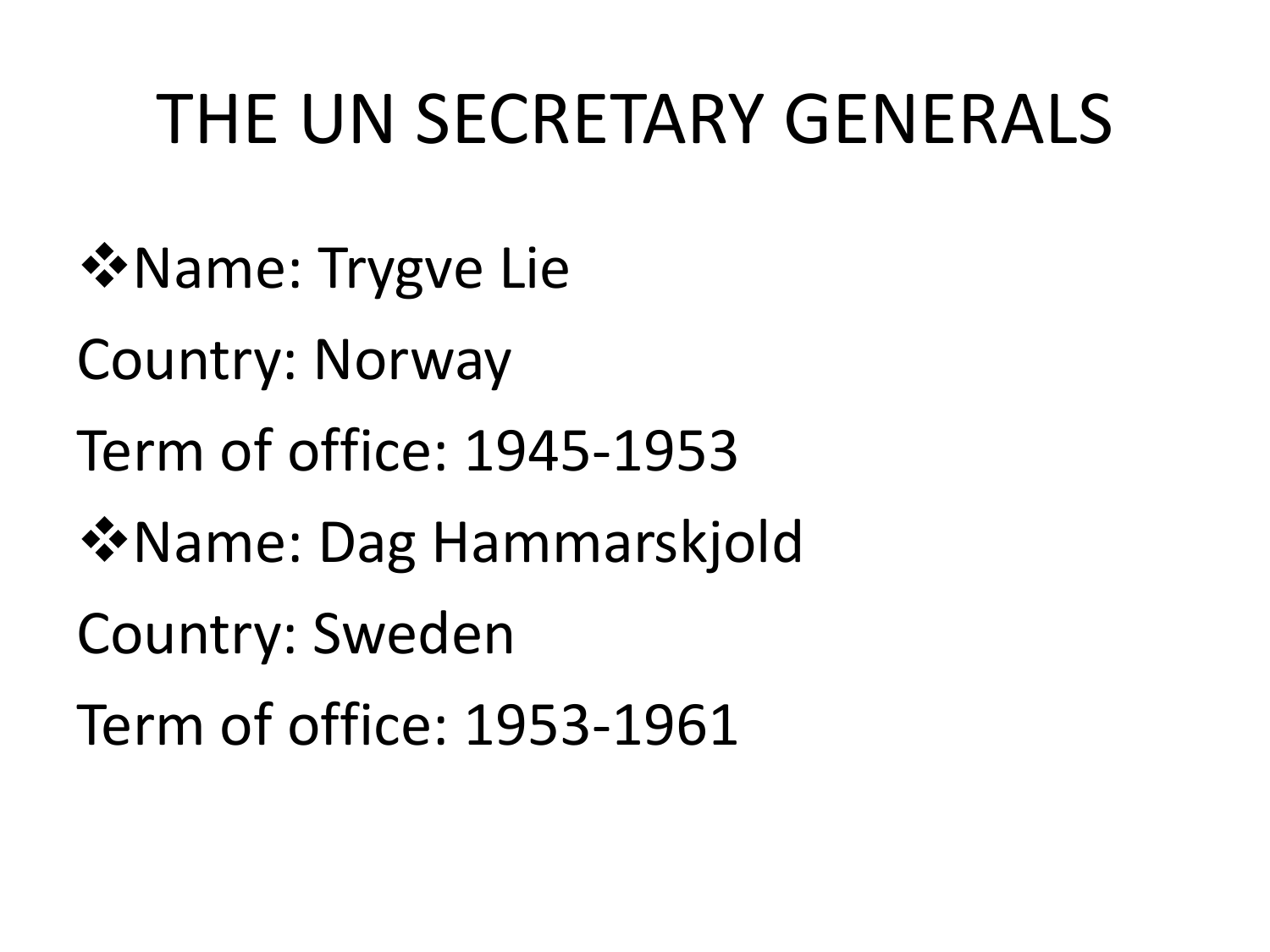vName: Uthant

Country: Burma

Term of office: 1961-1971

vName: Kurt Waldheim

Country: Austria

Term of office: 1972-1981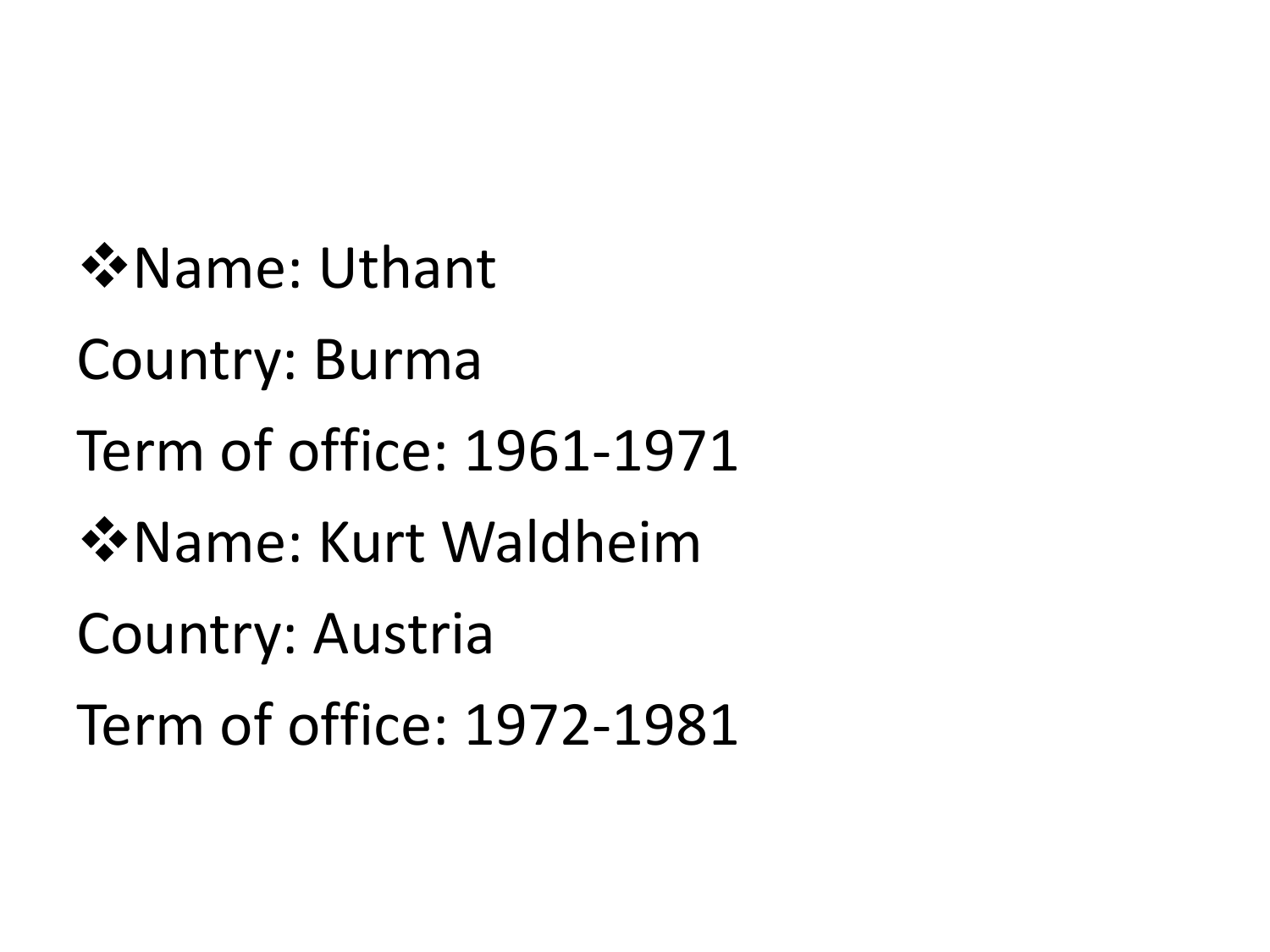vName: Javier Perez de Cuellar Country: Peru Term of office: 1982-1991 **V**Name: Boutros Boutros-Ghali Country: Egypt Term of office: 1992-1995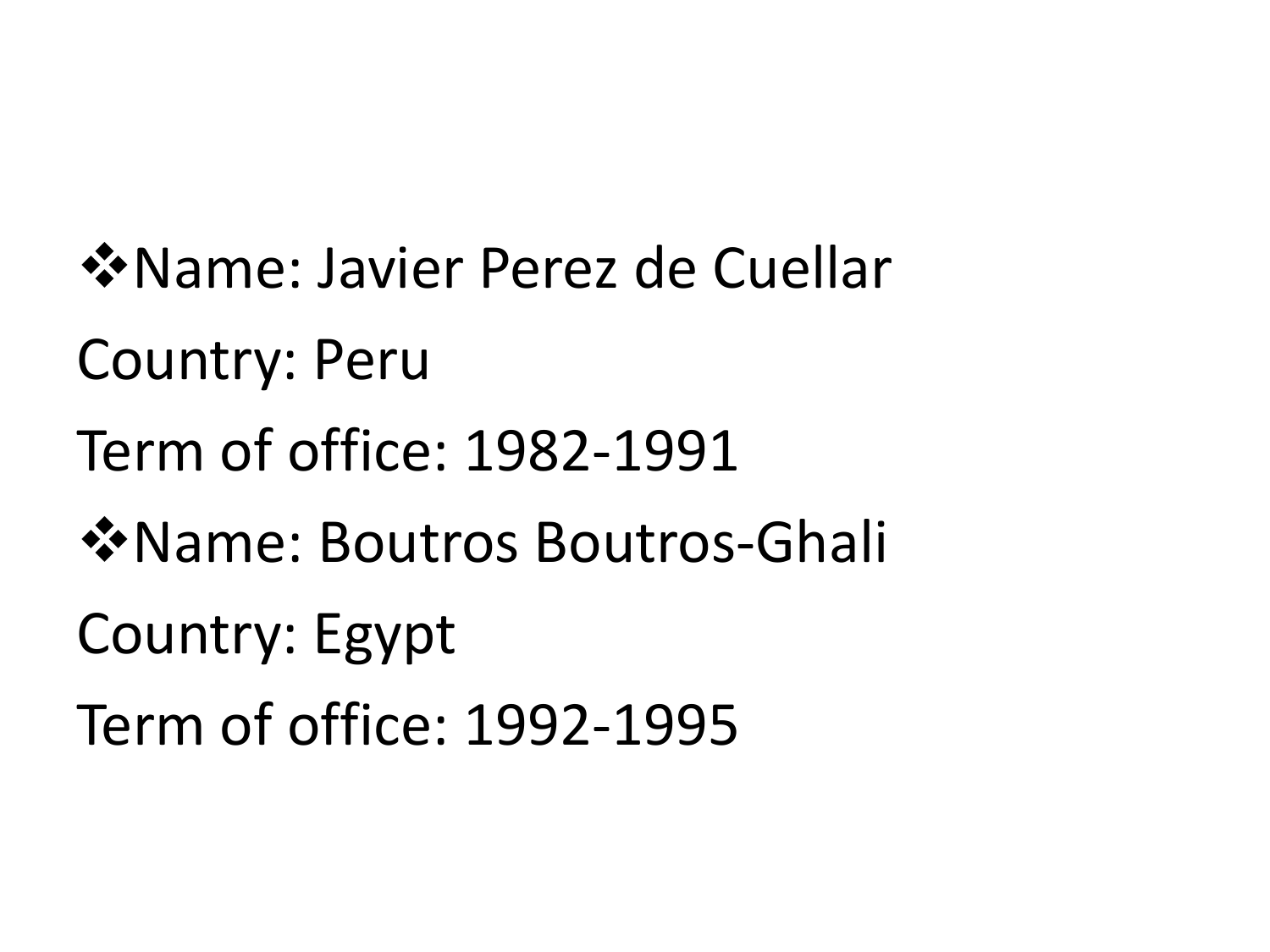❖ Name: Kofi Annan Country: Ghana Term of office: 1997-2005 **☆Name: Ban Ki-moon** Country: South Korea Term of office: 2007-2015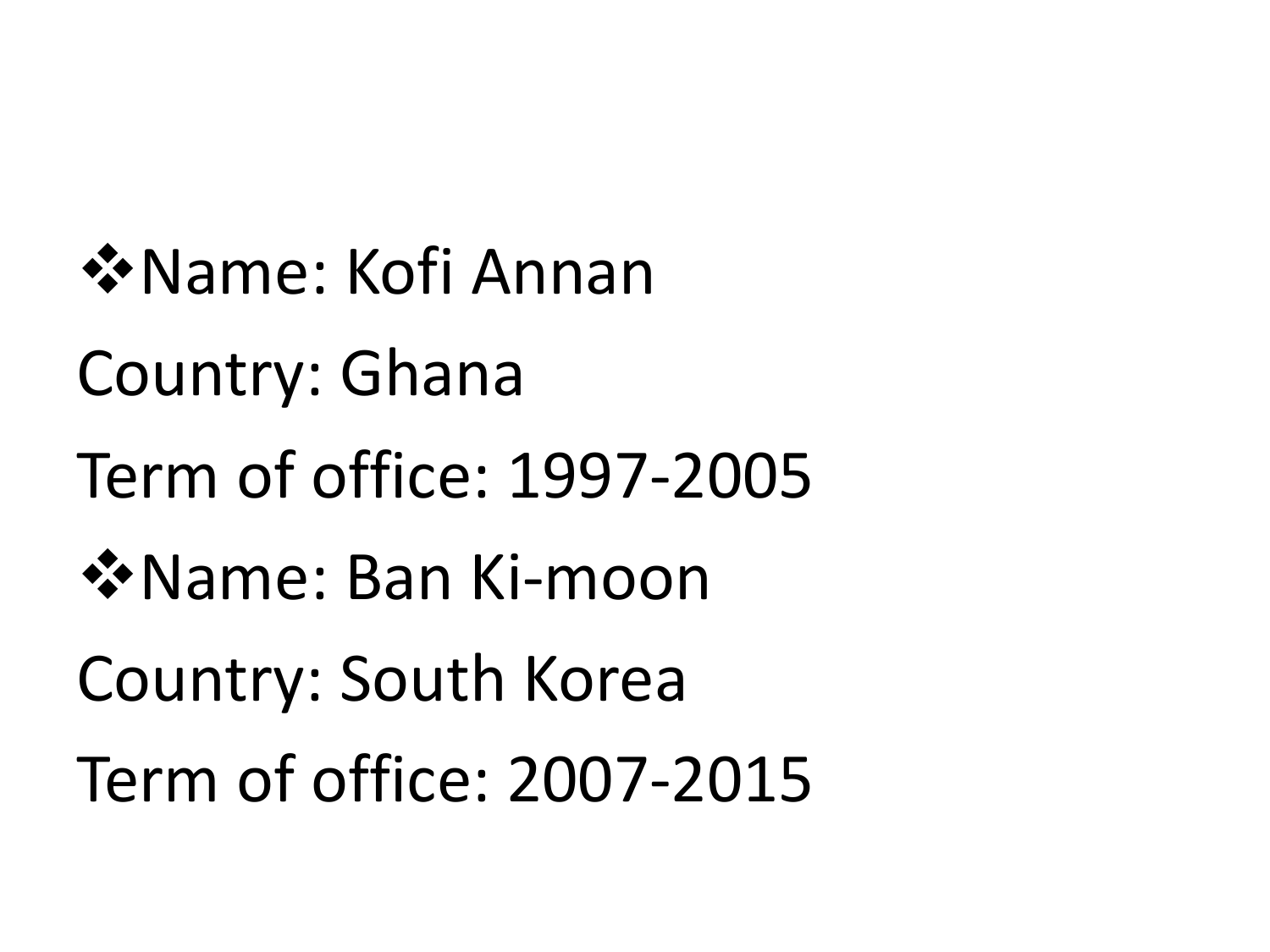# **V**Name: Antonio Guterres Country: Portugal Term of office: 2017-incumbent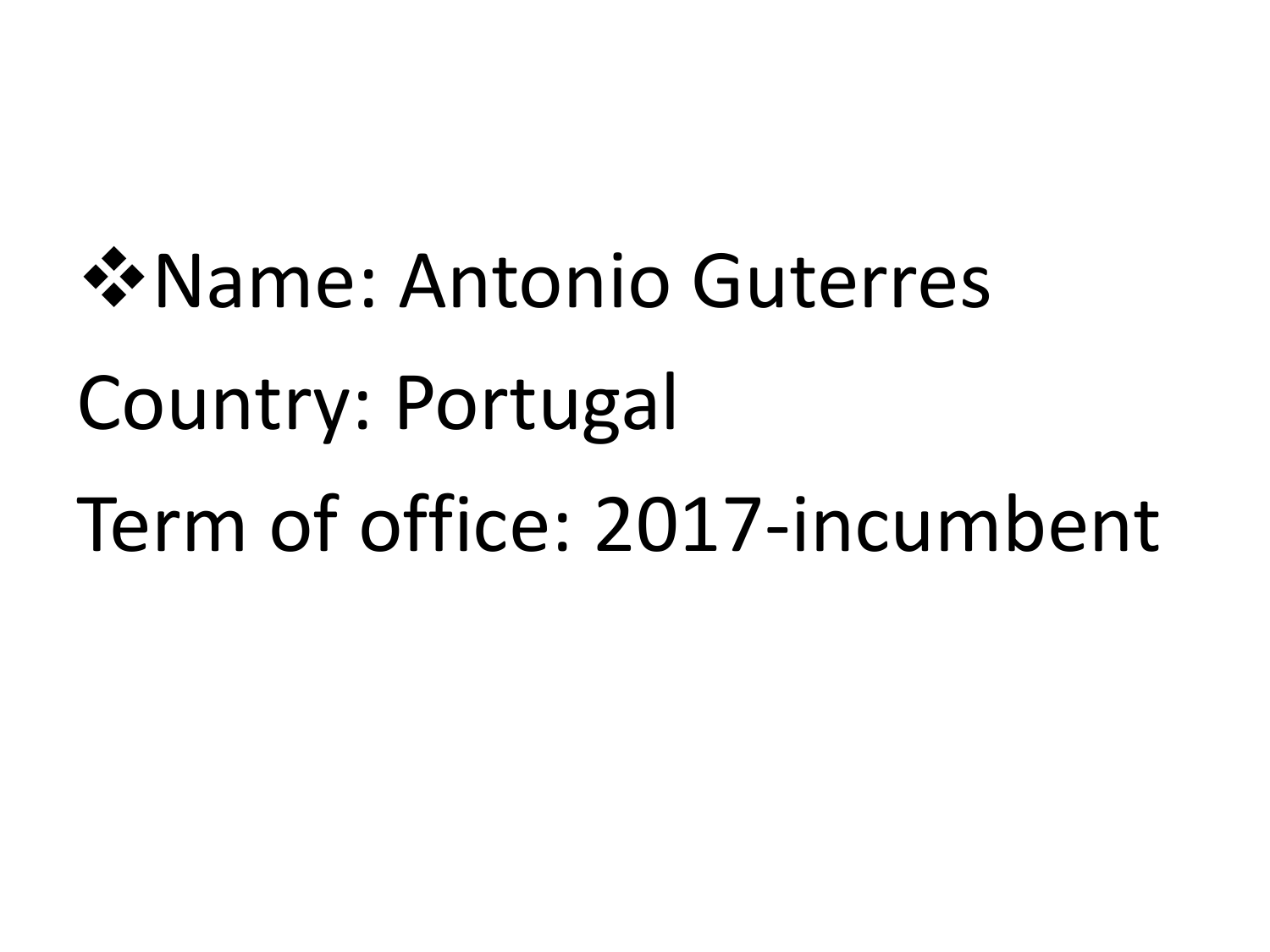# UN SECURITY COUNCIL

• It is the main organ of the UN with the basic responsibility for the maintenance of World Peace. It has 15 countries as members. Five of them are permanent members - the United States of America, the United Kingdom, Russia, France and China. The remaining ten are non-permanent members, who are elected for a two-year term by a two-thirds majority of the General Assembly.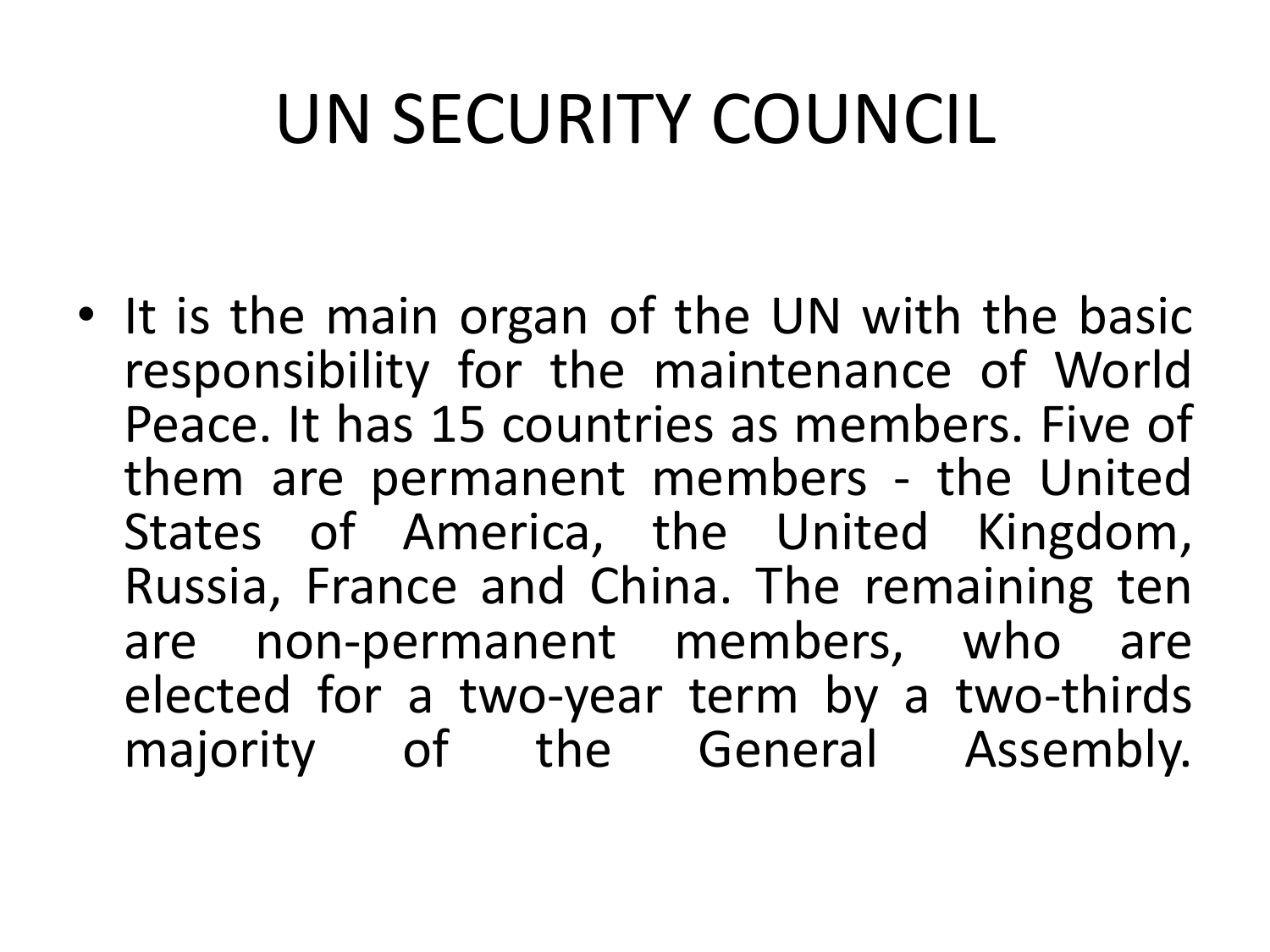• Out of these ten seats, five are allocated to Afro-Asian region, two seats to Latin America, one seat to Eastern Europe and remaining two seats to Western Europe and others.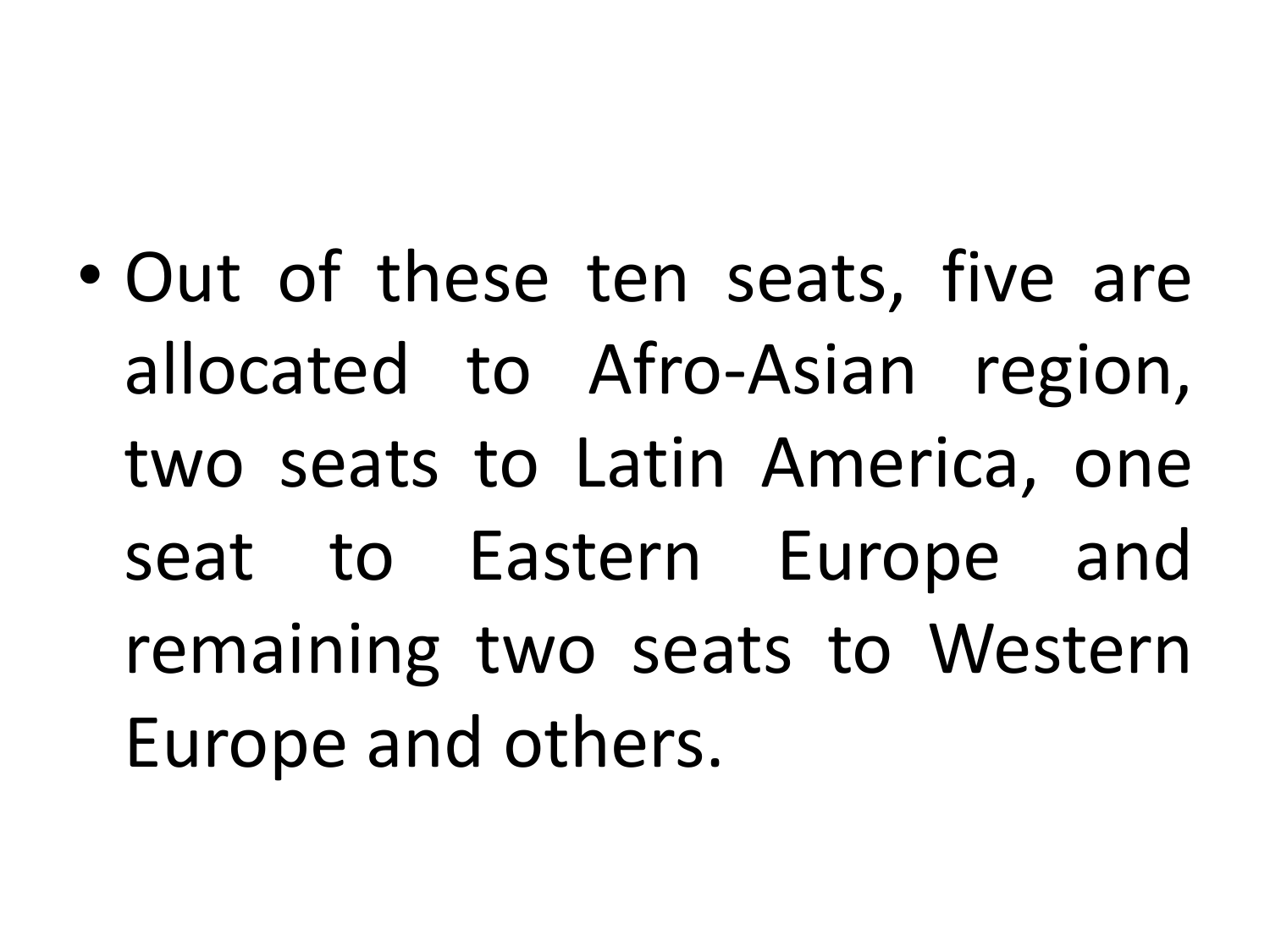• The five permanent members of the Security Council have special voting rights known as 'Veto' power. Any decision in the Security Council can be taken only with the support of at least nine members including that of five permanent members. Thus, no decision can be taken in the Council, even if one permanent member votes against the proposal.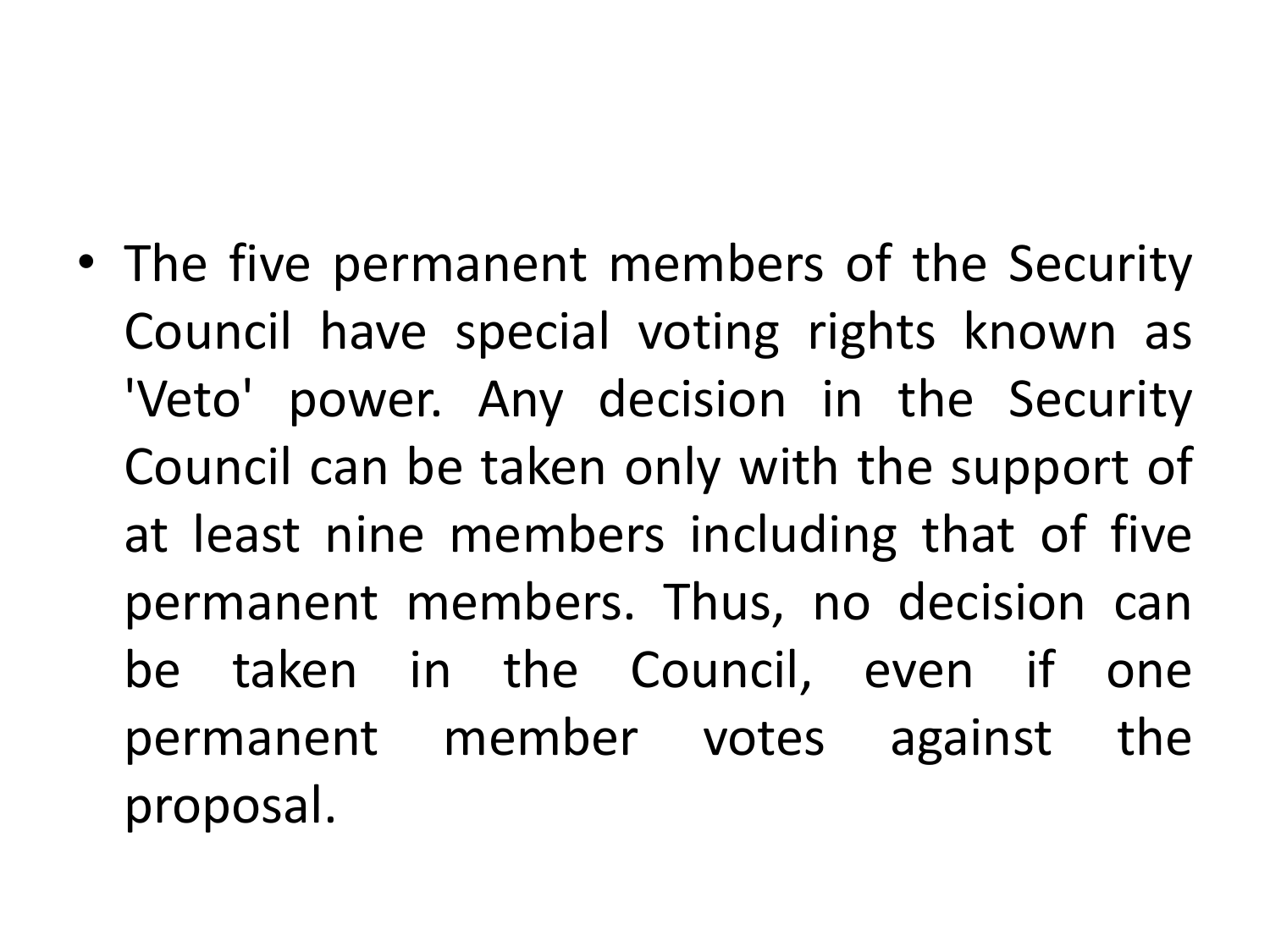• Decisions taken by the UN Security Council are binding on all the members of the UN, since the UN charter provides that the Council's decisions are made in the name of all UN members.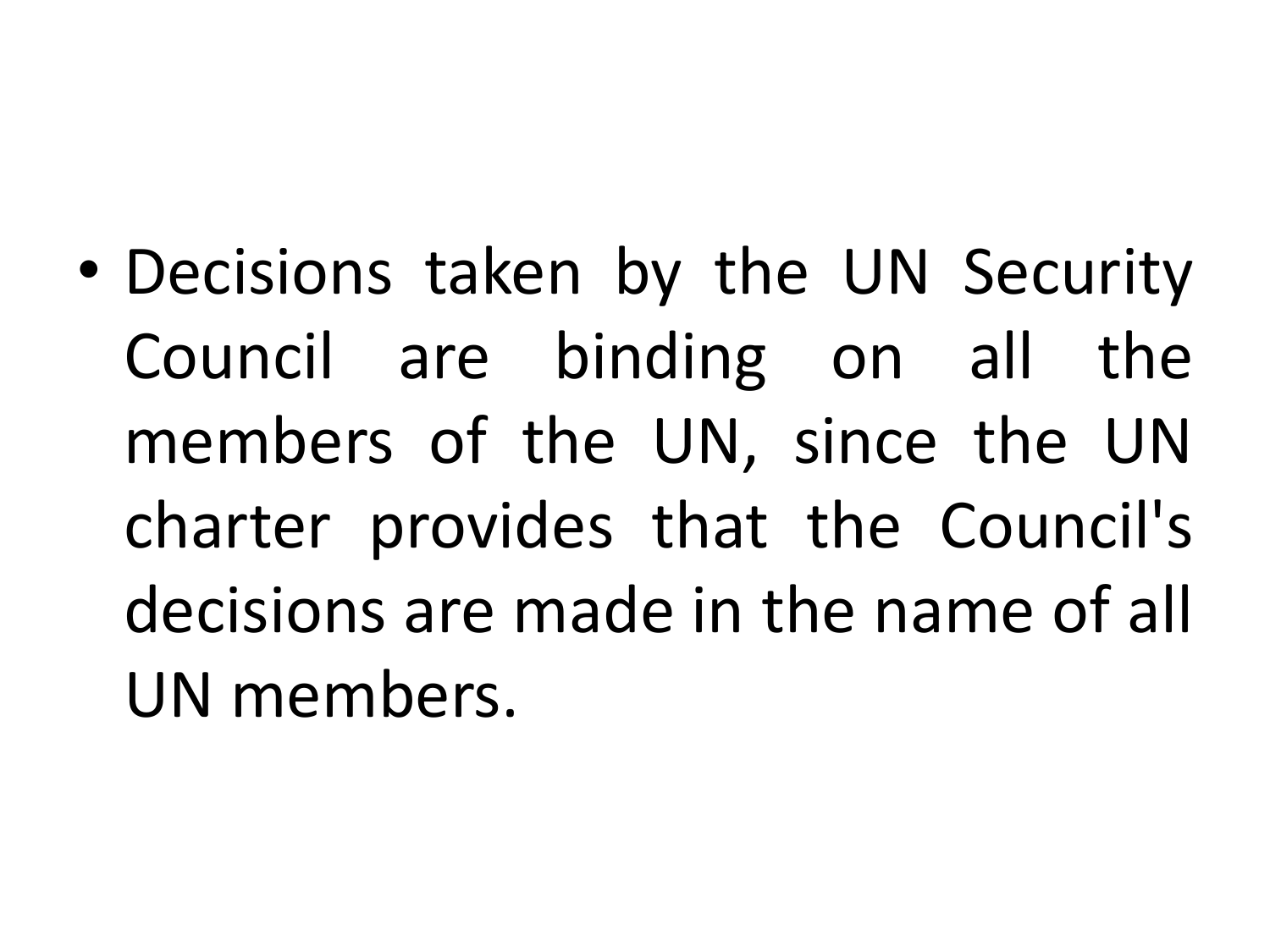#### POWERS OF THE SECURITY COUNCIL

- $\Box$ To settle disputes among member states, requisitioning military forces; from the members for peace keeping operations;
- $\Box$ To approve the admission of countries as new members;
- $\square$  To recommend to the General Assembly on appointment of Secretary General, etc.,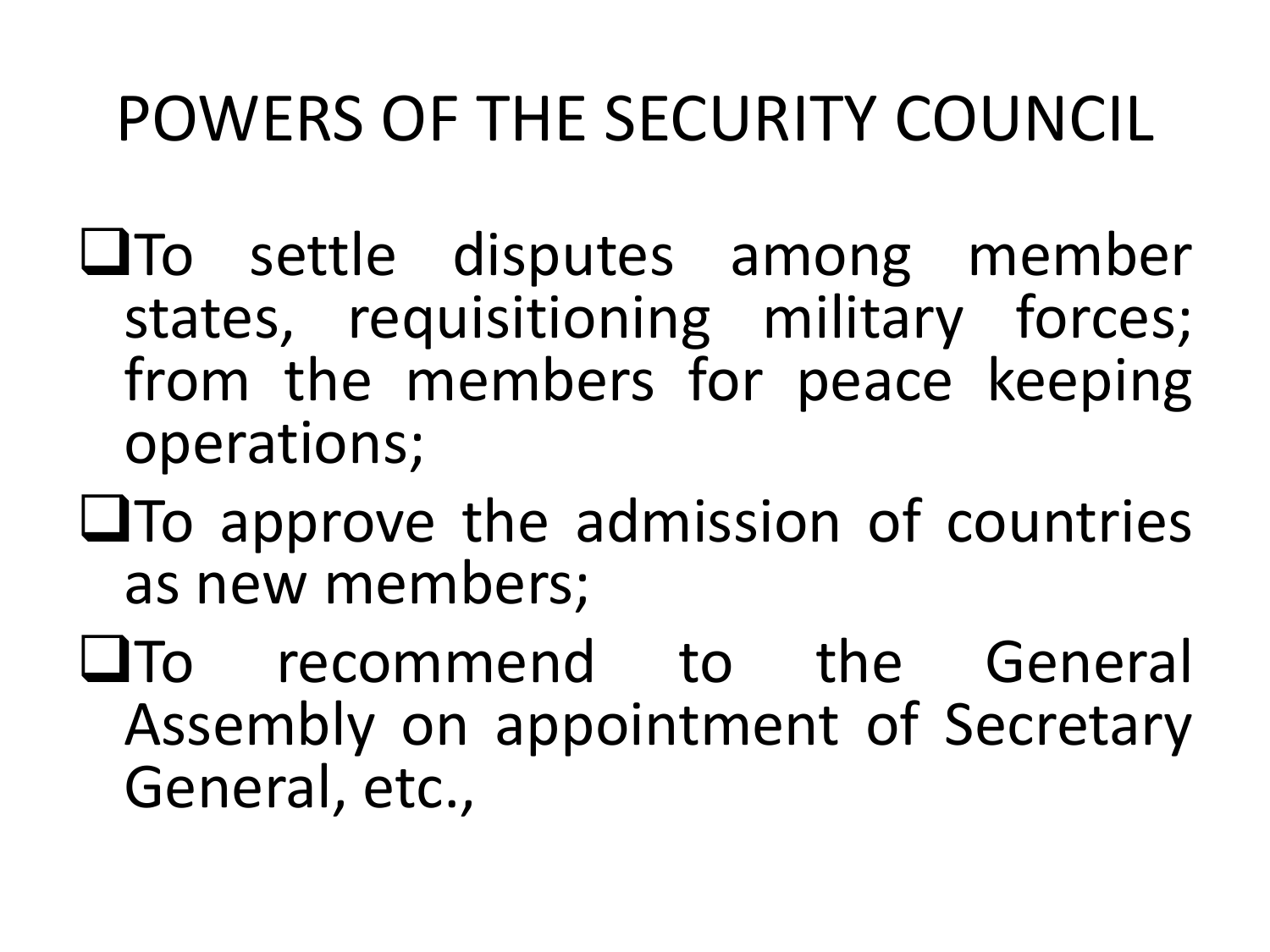#### ECONOMIC AND SOCIAL COUNCIL

This is the Chief Coordinating Agency of the UN in the economic and social sectors between the UN and the specialized institutions of the UN. It consists of 54 members, meets twice a year.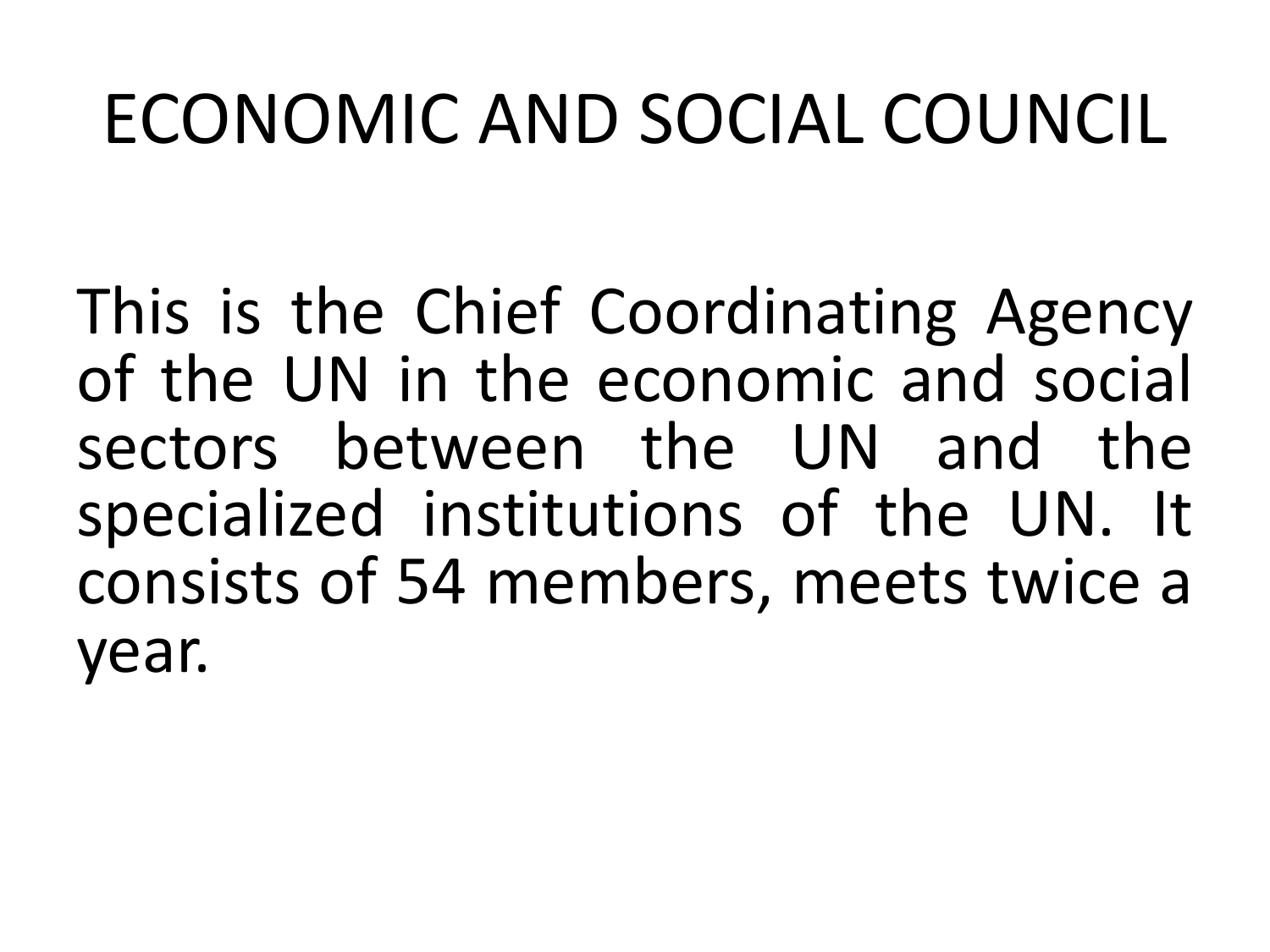### ACTIVITIES OF ECONOMIC AND SOCIAL COUNCIL

**QTo conduct studies and making** recommendations on social, economic, educational, health and related matters in the world with special focus on the least developed countries.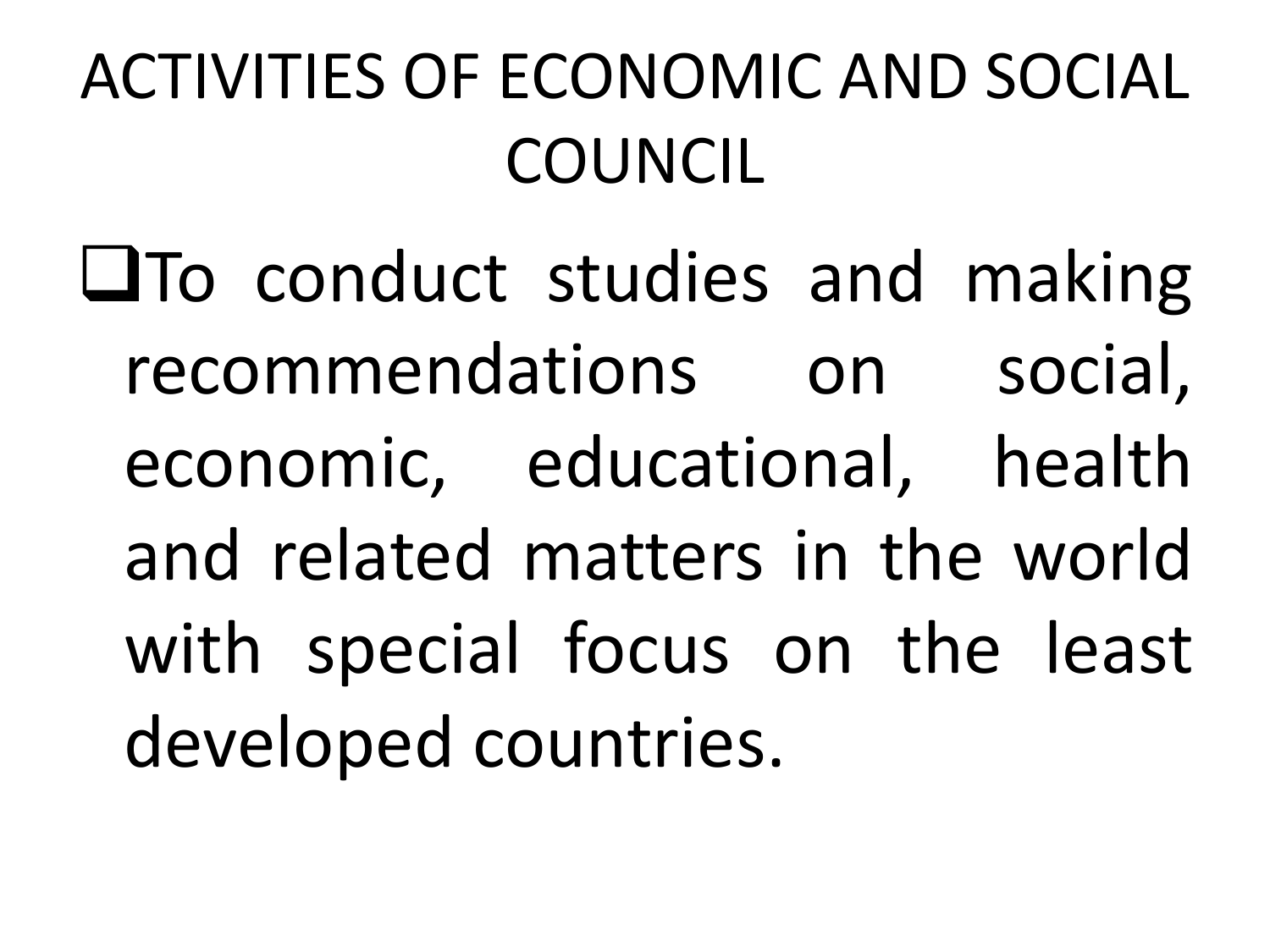$\Box$ To carry activities through nine functional commissions, five regional commissions and various standing committees. The nine functional commissions were set up to focus on specific areas like human rights, population and development, social development, status of women., etc.,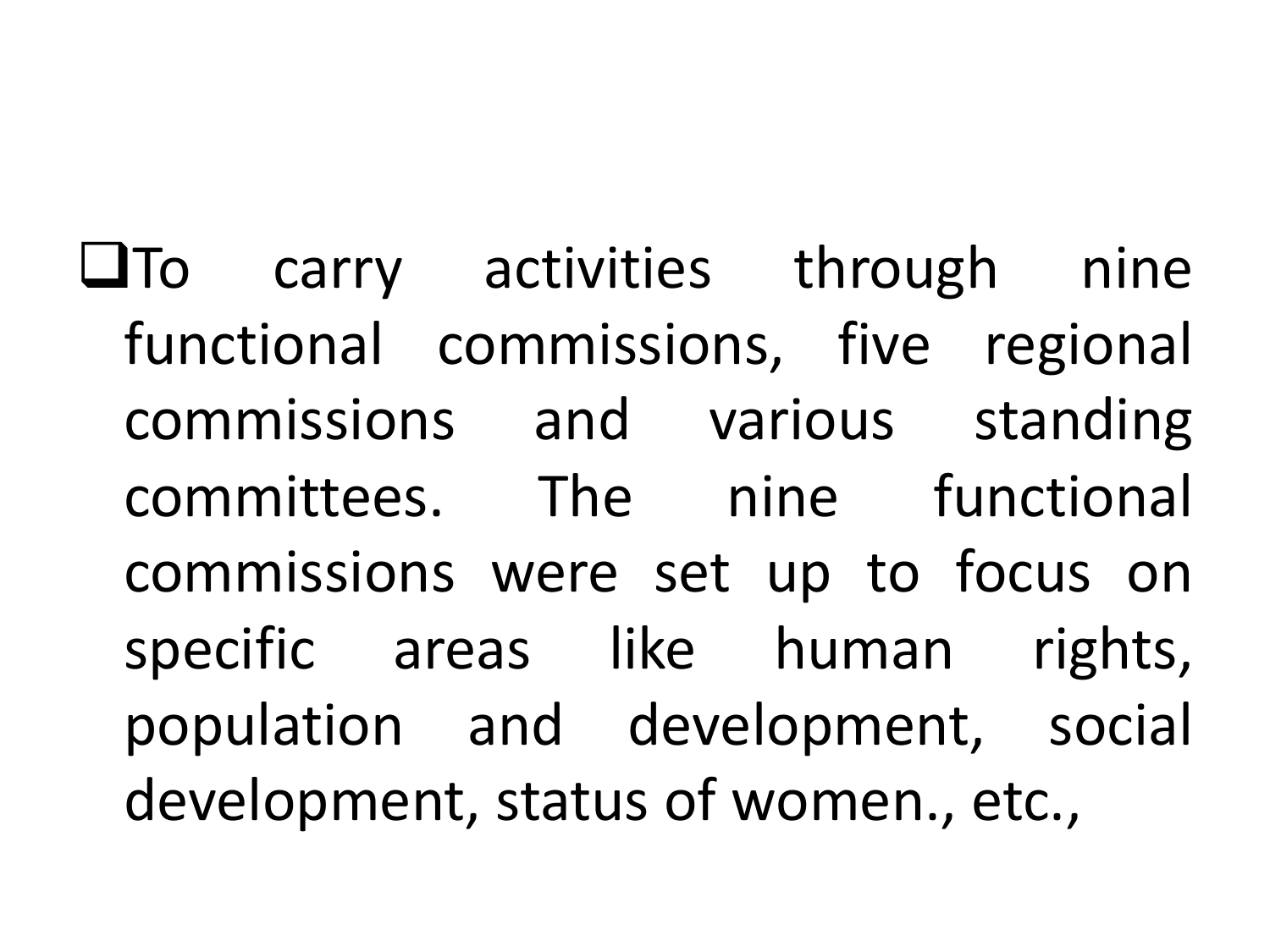UThe main purpose of these commissions are to assist in raising the level of economic activity in their respective regions and to strengthen the economic relations of the States among themselves and with others.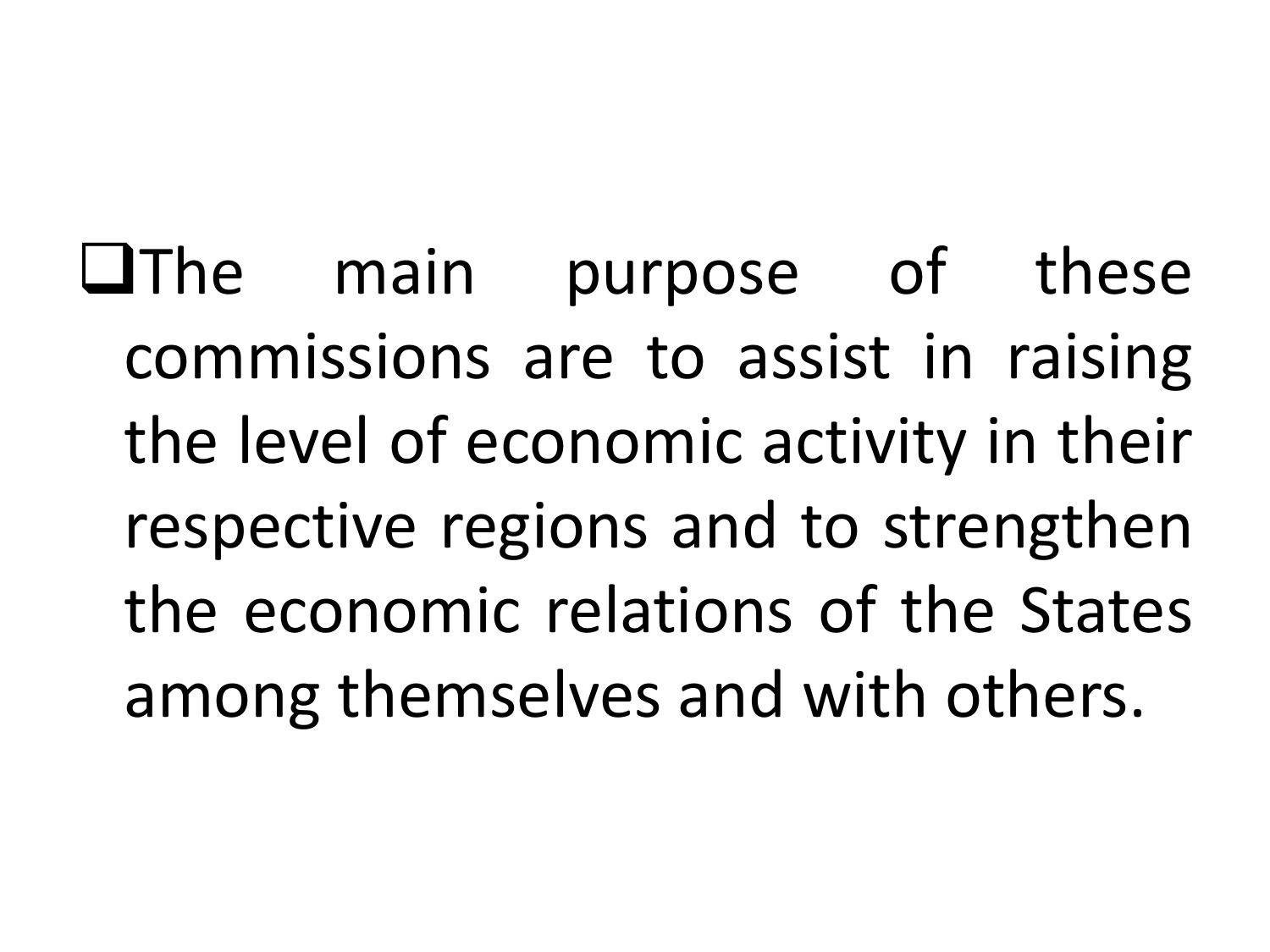## FIVE REGIONAL COMMISSIONS OF ECONOMIC AND SOCIAL COUNCIL

- **V** Economic Commission for Africa(ECA): It was established in 1958 with its headquarter in Addis Ababa, Ethiopia. It has 53 member states.
- **V**Economic Commission for Europe (ECE): It was formed in 1947 and has its headquarter at Geneva, Switzerland. It consists 56 member states.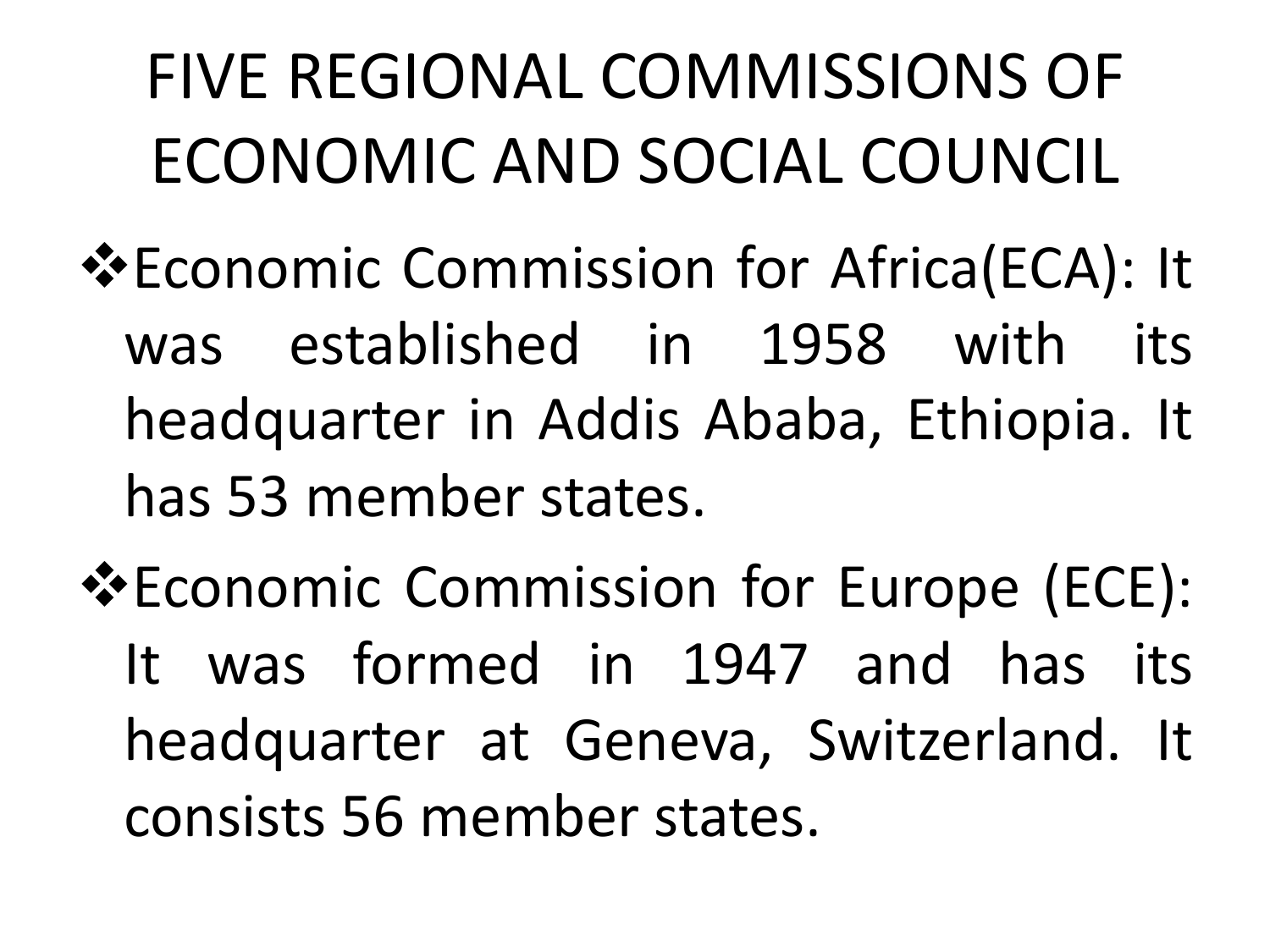- **V**Economic Commission for Latin America and the Caribbean (ECLAC): It was established in 1948 with its headquarter at Santiago, Chile. It has 44 member states.
- **V**Economic and Social Commission for Asia and the Pacific (ESCAP): It came into existence in 1947 and has its headquarter in Bangkok, Thailand. It is made up of 53 member states.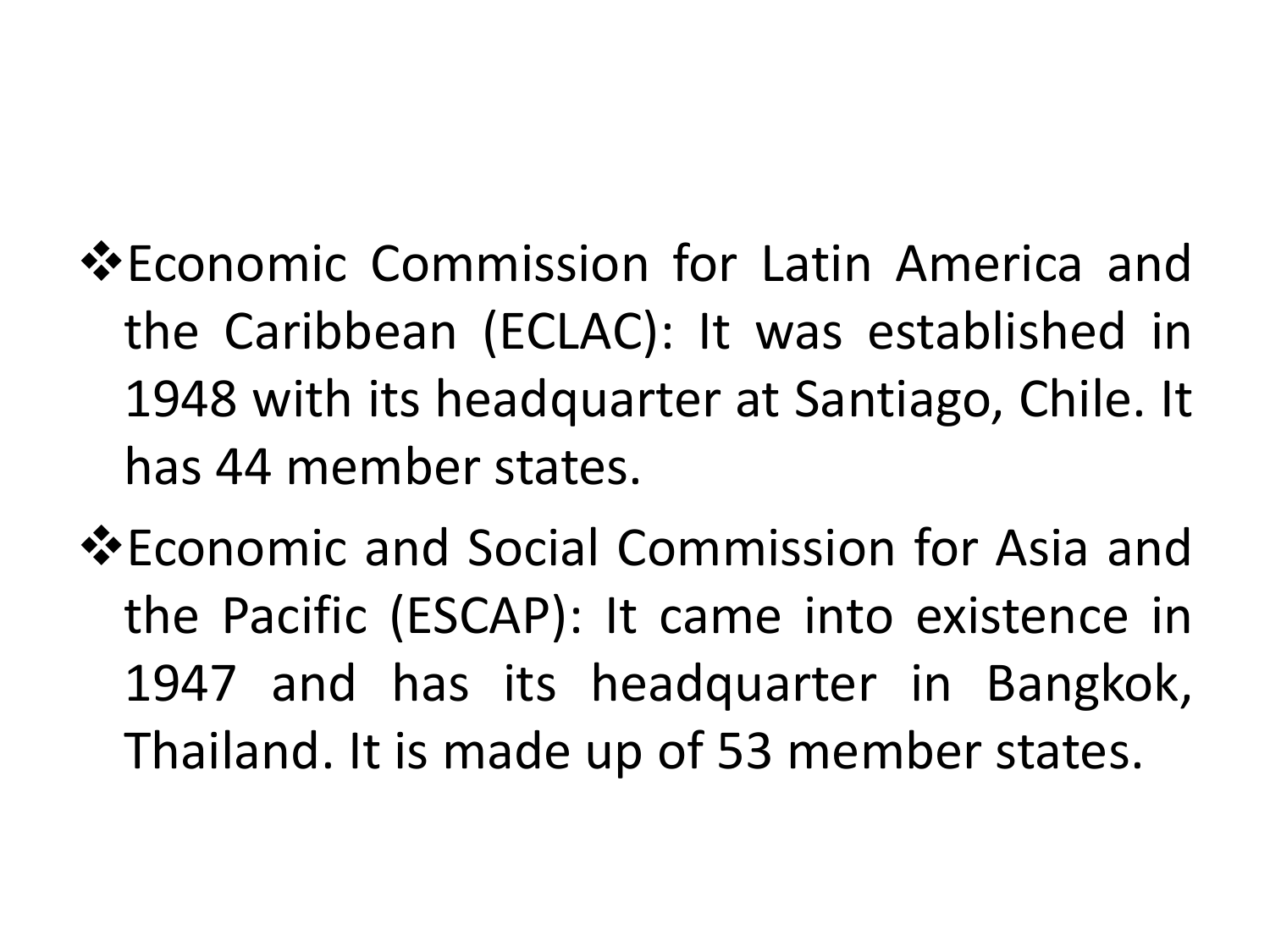• Economic and Social Commission for Western Asia (ESCWA): It was formed in 1973 with its headquarter at Beirut, Lebanon. It has 14 member states.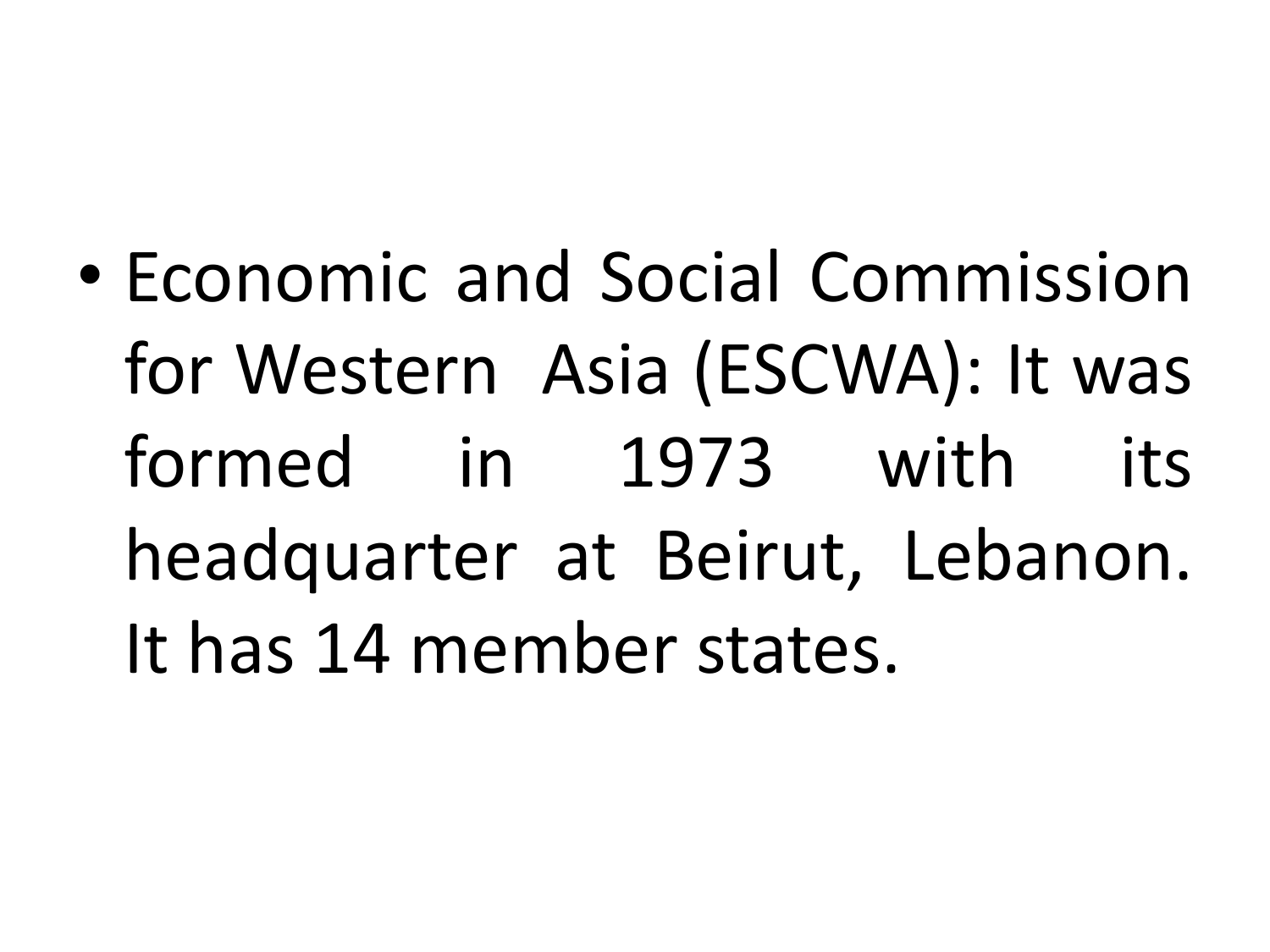#### **International Court of Justice**

 $\Box$ The ICJ is Established in 1945 by the UN Charter. It is the main judicial organ of the UNO. It is also commonly known as the World Court. ICJ has its headquarters at Hague, the Netherland.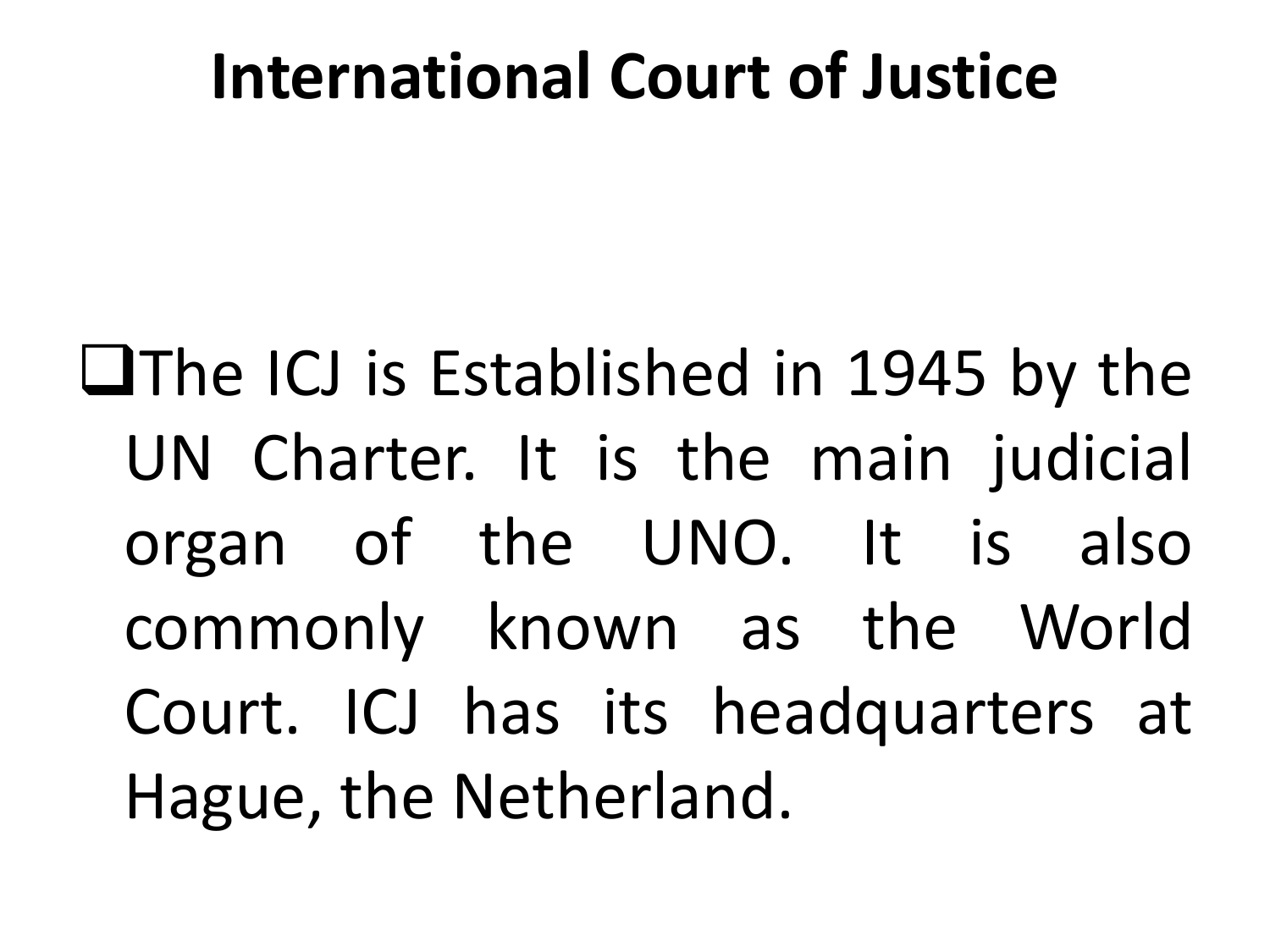$\Box$ It is composed of fifteen judges elected to six year terms by the United Nations General Assembly and the United Nations Security Council.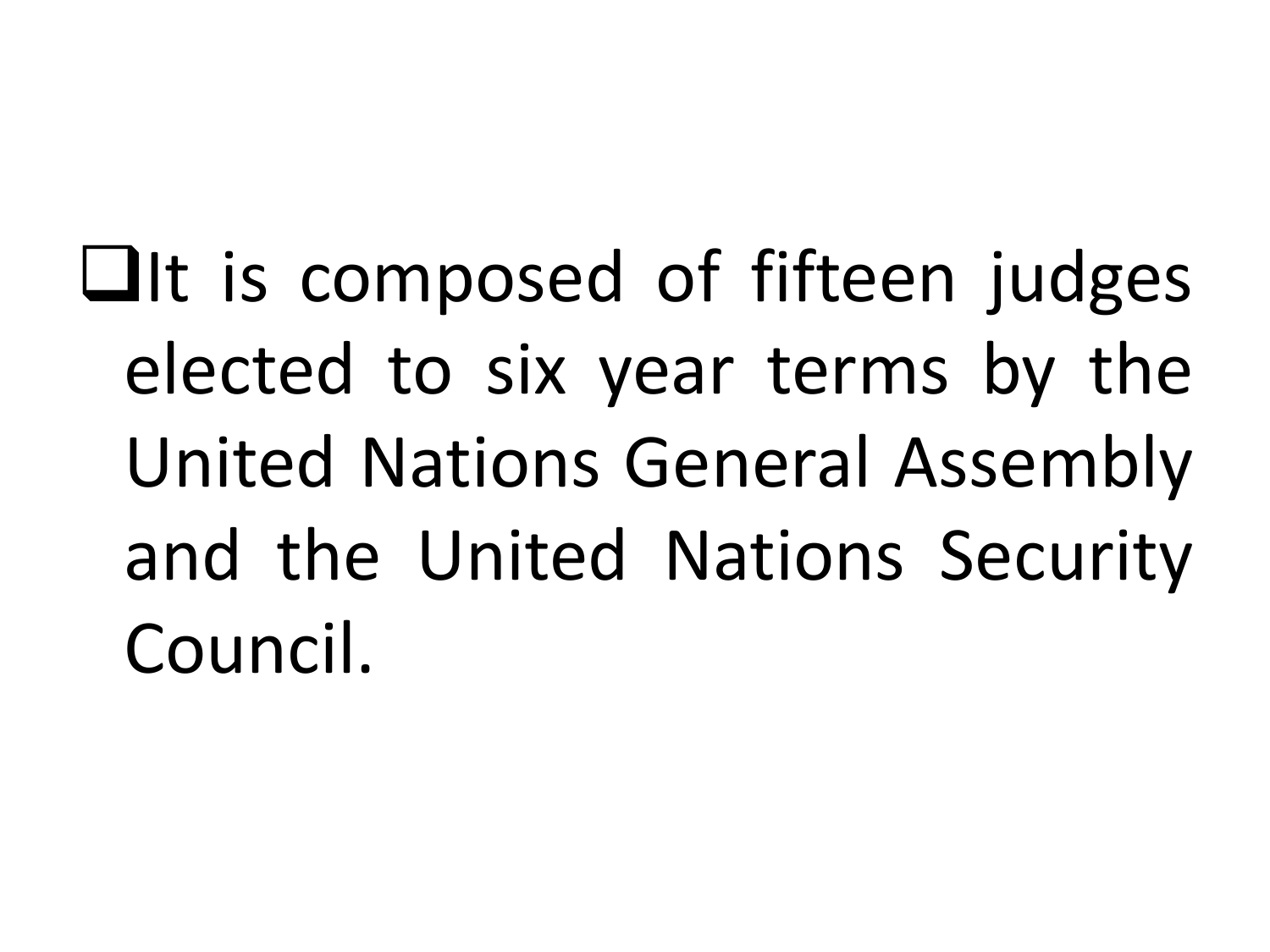# ACTIVITIES OF ICJ

- $\Box$ To adjudicate disputes referred to it by the members
- $\square$ To give advisory opinion on matters referred to it by the UN Security Council or Genera! Assembly.
- $\Box$ As stated in the UN Charter, all 192 member states of UN are parties to the Court's statute. Non-UN members too can become parties to the Court's statute under the Article 93(2) procedure.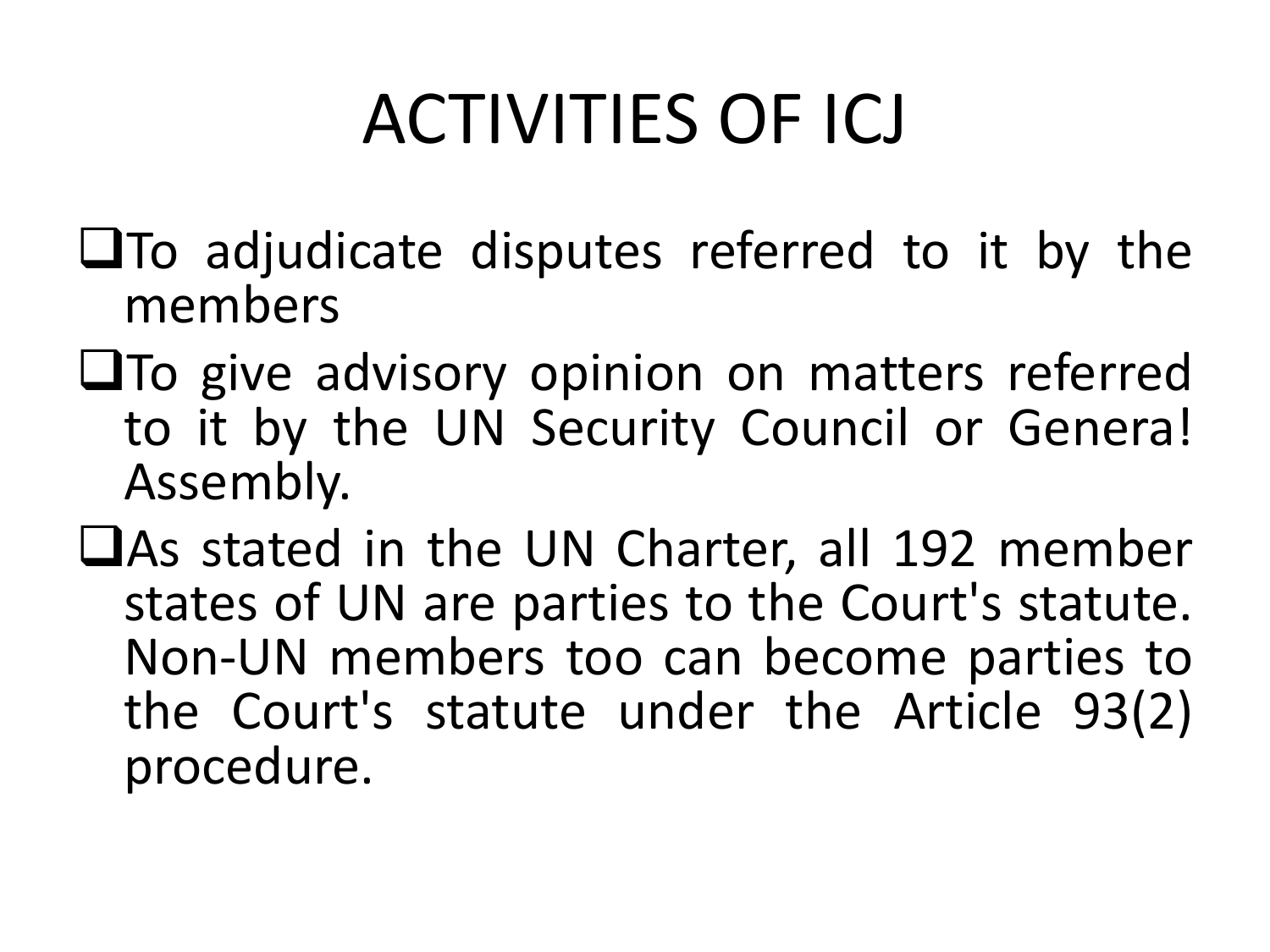#### UN SECRETARIAT

• The United Nations Secretariat is one of the six principal organs of the UNO. It is headed by the UN Secretary General.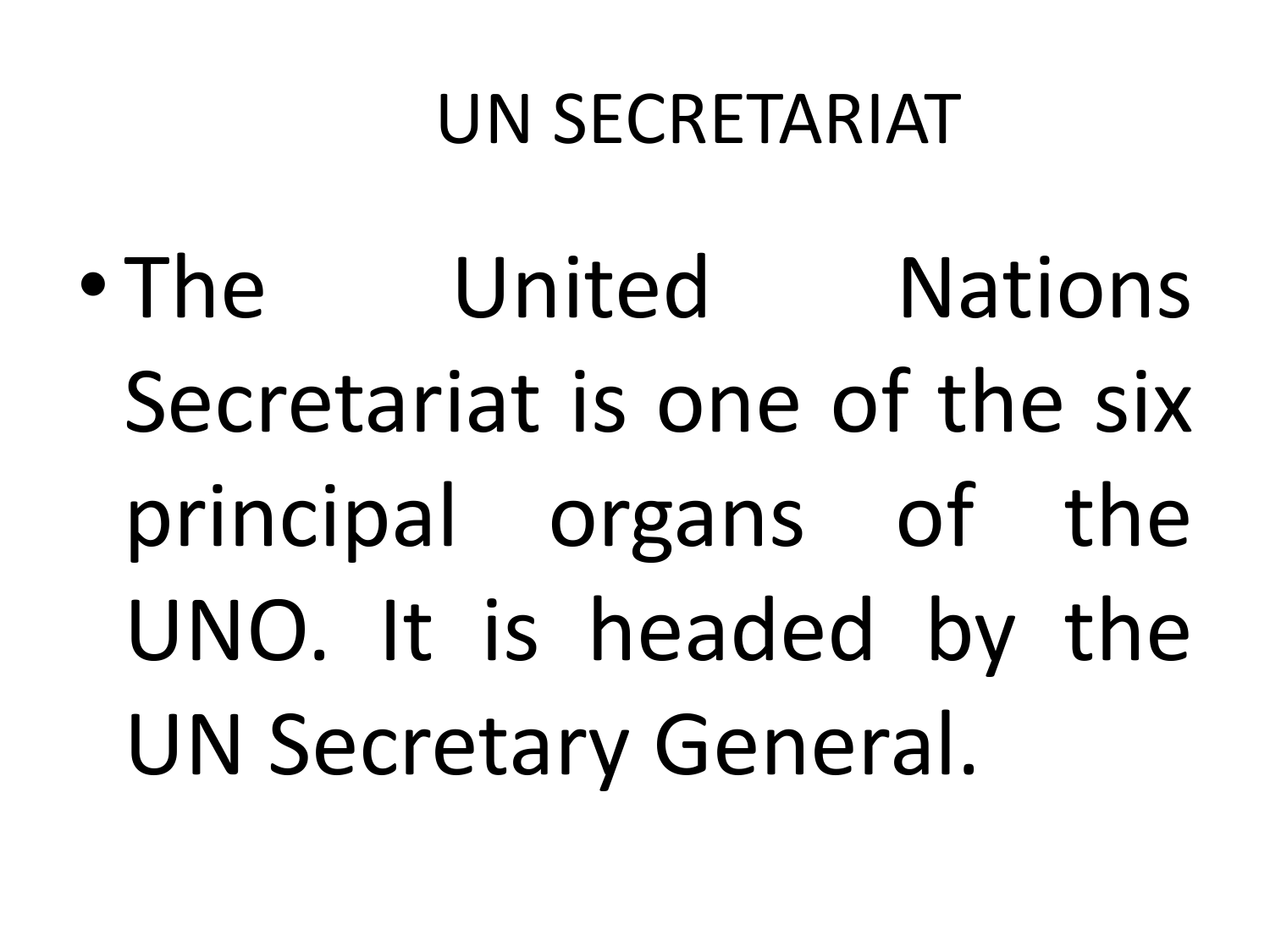# ACTIVITIES OF UN SECRETARIAT

- $\Box$ It provides studies, information, and all facilities needed by United Nations bodies for their respective meetings.
- $\Box$ It also carries out tasks as directed by the United Nations Security Council, the United Nations General Assembly, the United Nations Economic and Social Council, and other U.N. bodies.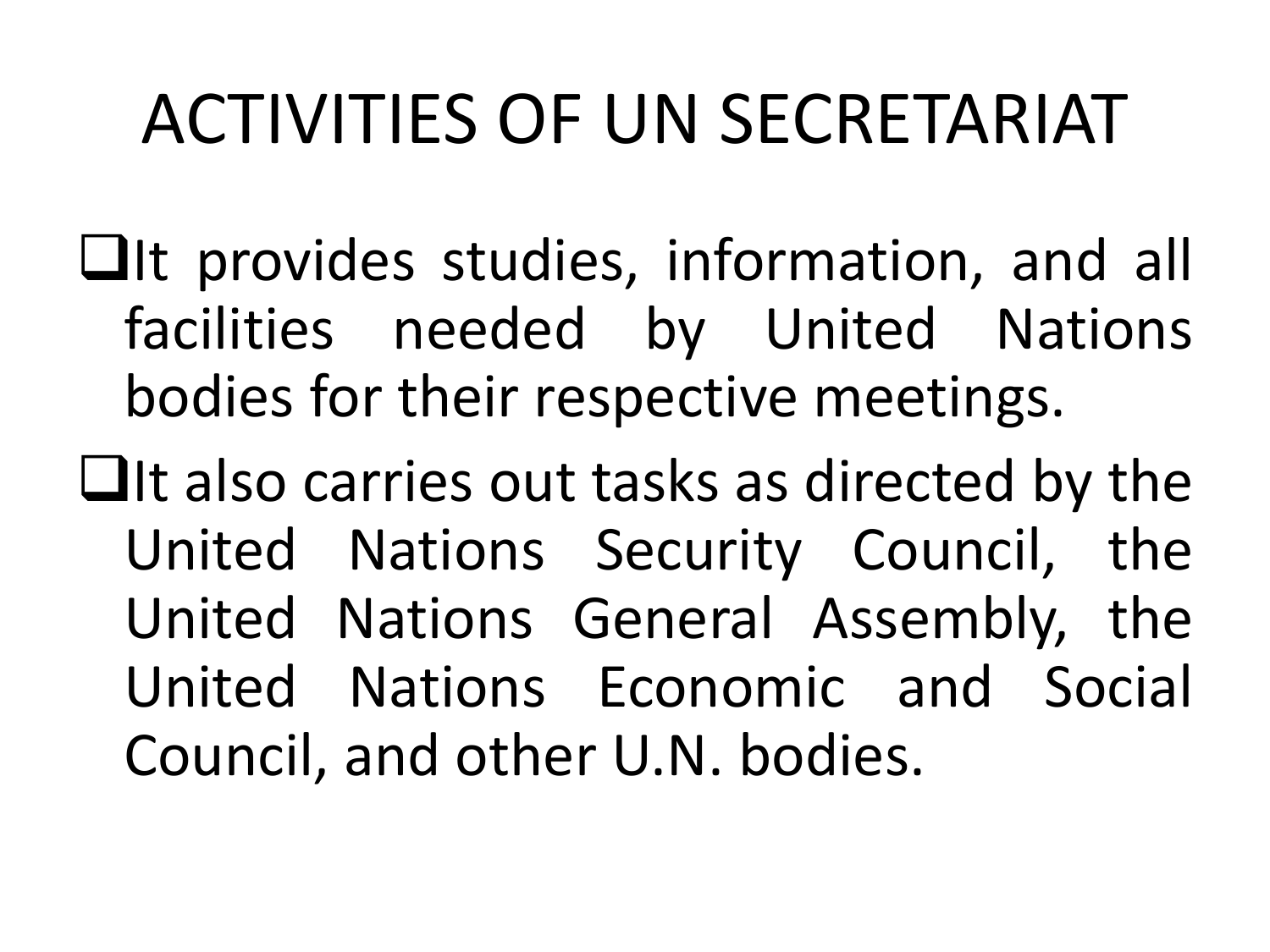#### UN TRUSTEESHIP COUNCIL

**QThe United Nations Trusteeship Council** is one of the six principal organs of the U.N formed in 1945. It was established to ensure that non-self-governing territories were governed in the best interests of the people living in there and of international peace and security.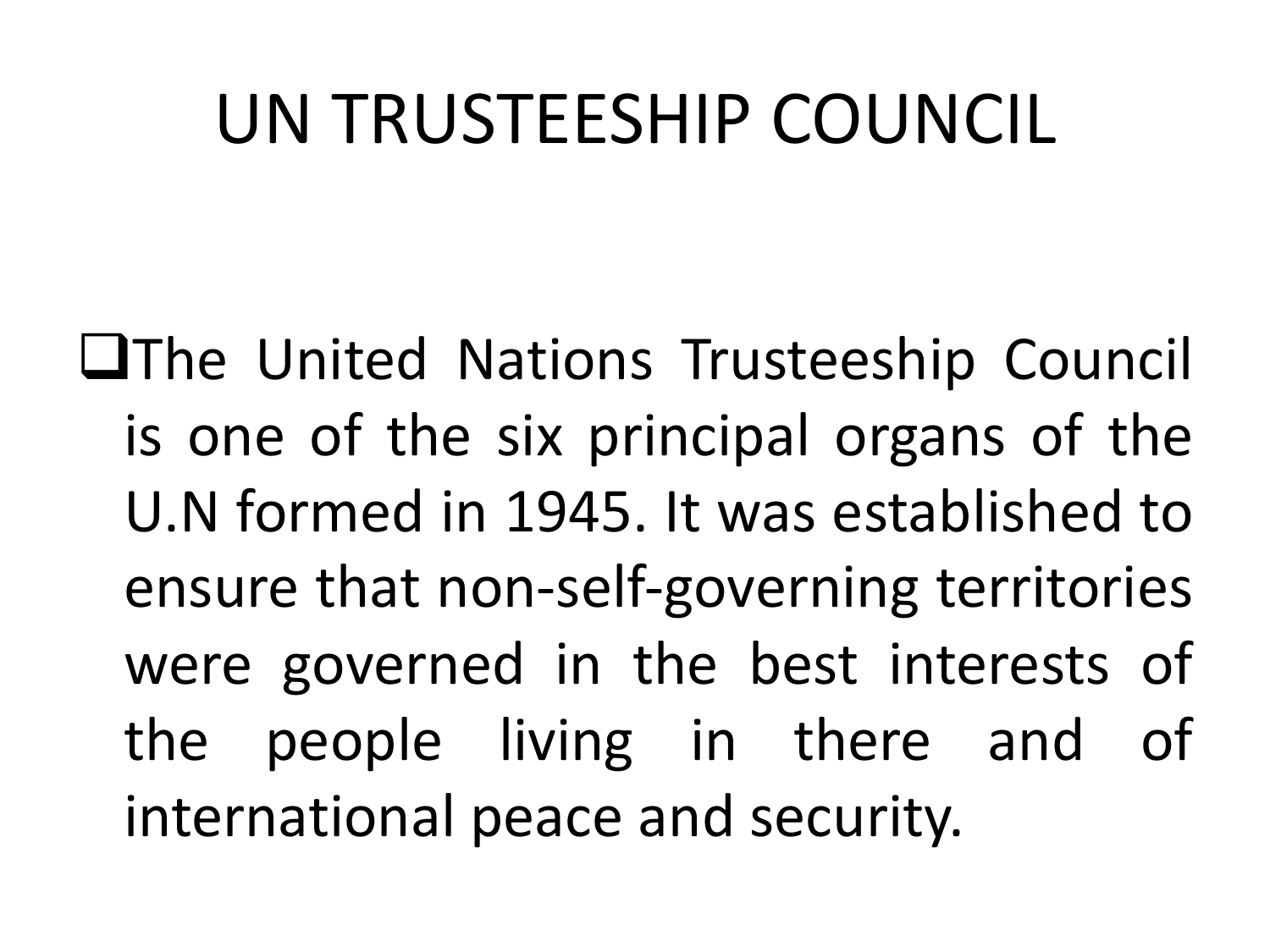$\Box$ Most of the trust territories were those former mandates of the League of Nations or the territories taken from nations defeated at the end of the World War II and which have now attained independence or selfgovernments, either as separate countries or by joining their neighbouring independent nations.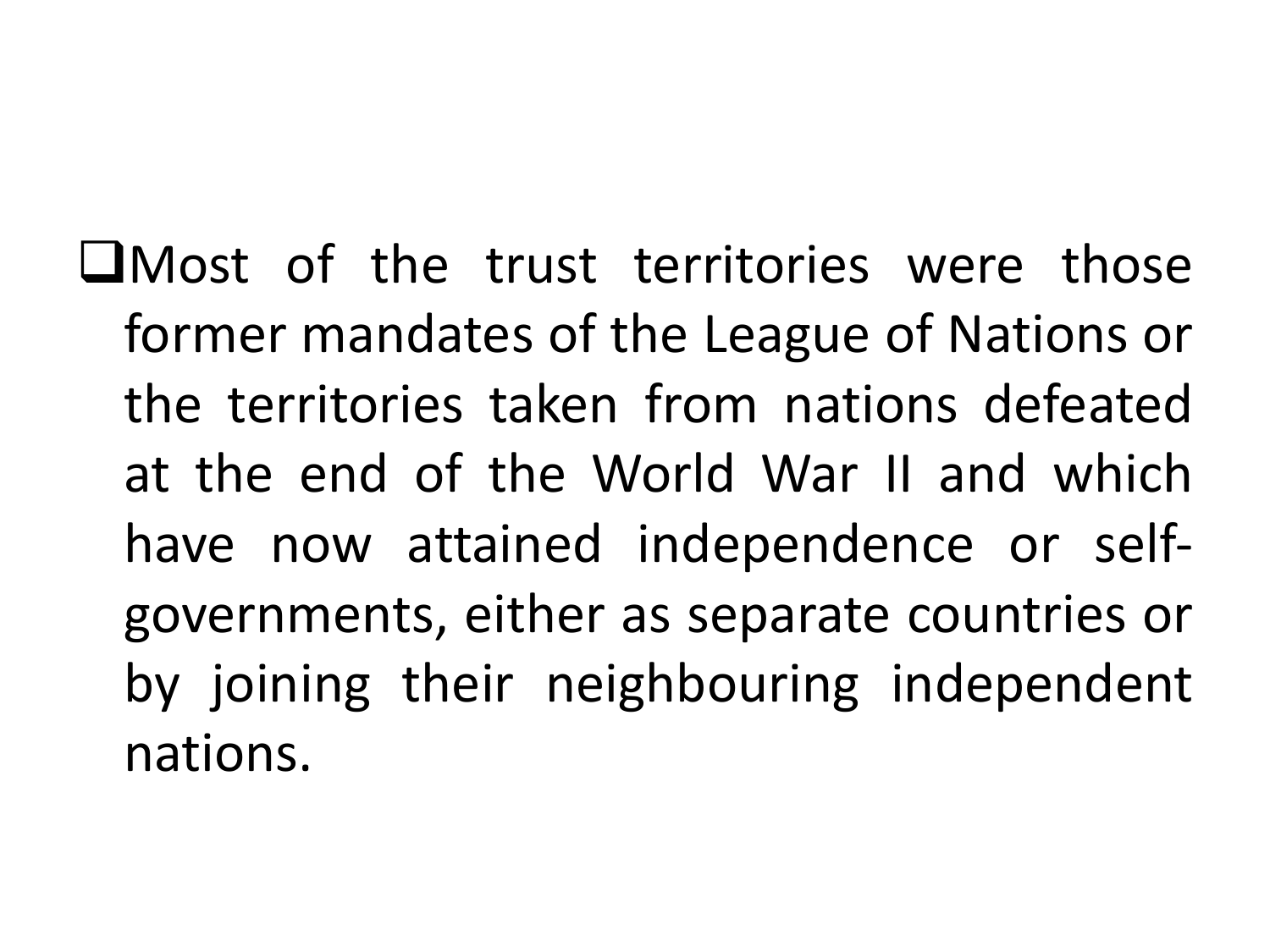• The Trusteeship Council was suspended from operation on 1 November 1994 as its mission was fulfilled. Its future role and existence remains uncertain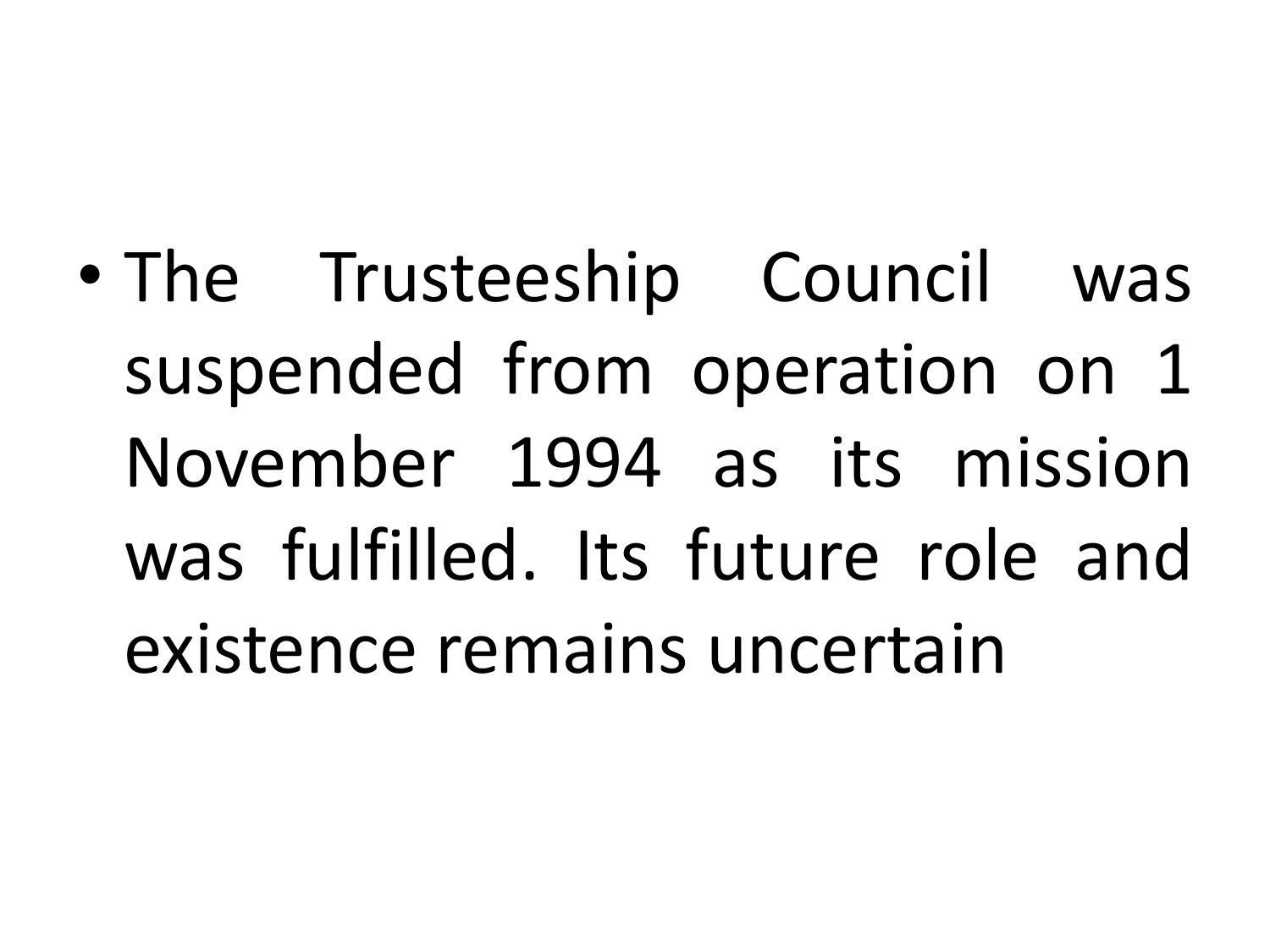# SOME PEACE KEEPING ACTIVITIES OF THE UNO

- $\mathbf{\hat{v}}$  **Name** of the mission: UN mission for Ethiopia and Eritrea (UMEE)
- **Year of Establishment**: 2002

**Objective**: To monitor ceasefire between Ethiopia and Eritrea as pact of a deal signed by the two countries and end their border conflict.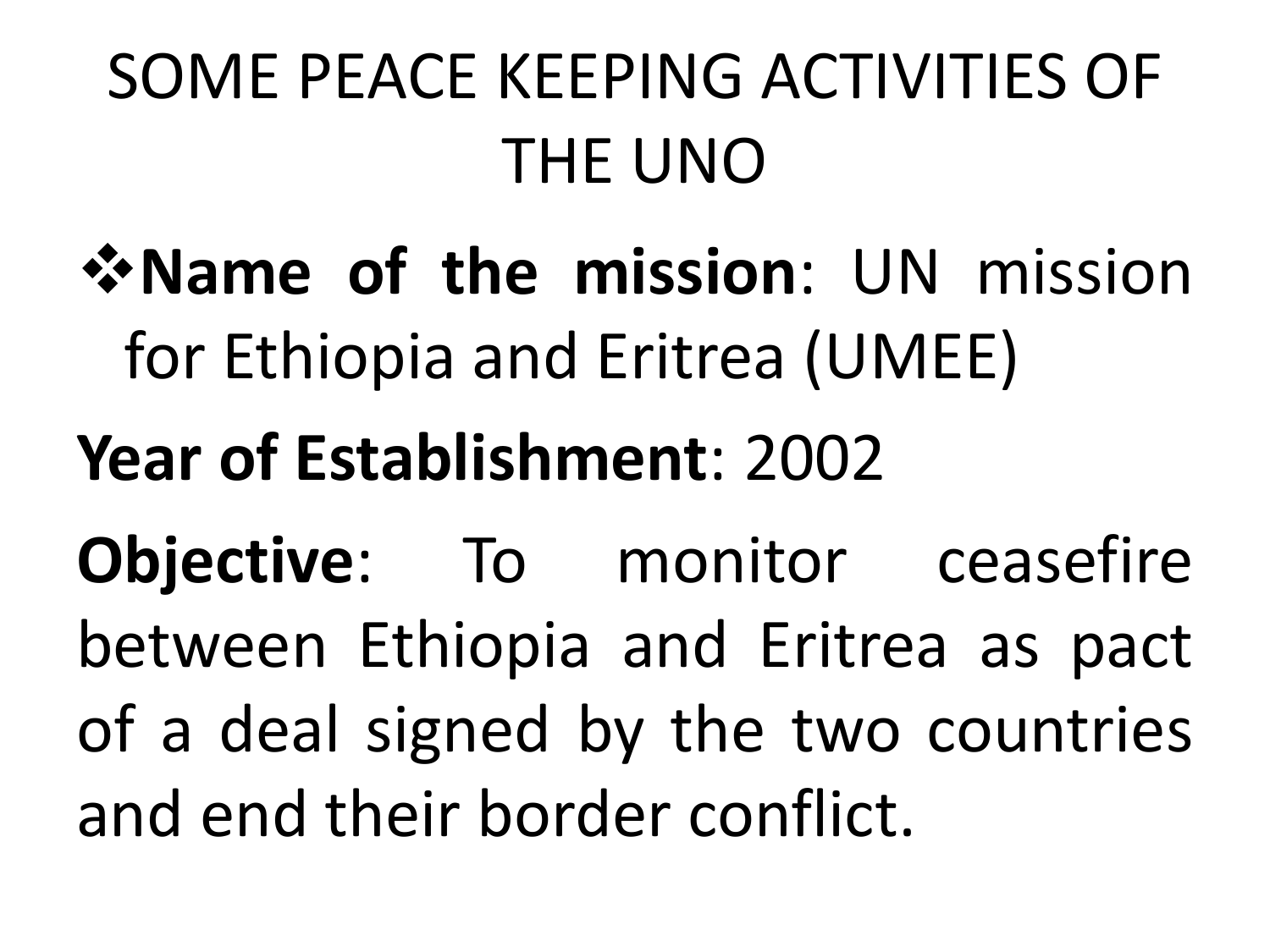#### *<u>\** Name of the Mission: UN Mission in East.</u> Timor (UNMISET)

#### **Year of Establishment**: 2002

**Objective**: To help East Timor, the newly formed independent country in taking overall operational responsibilities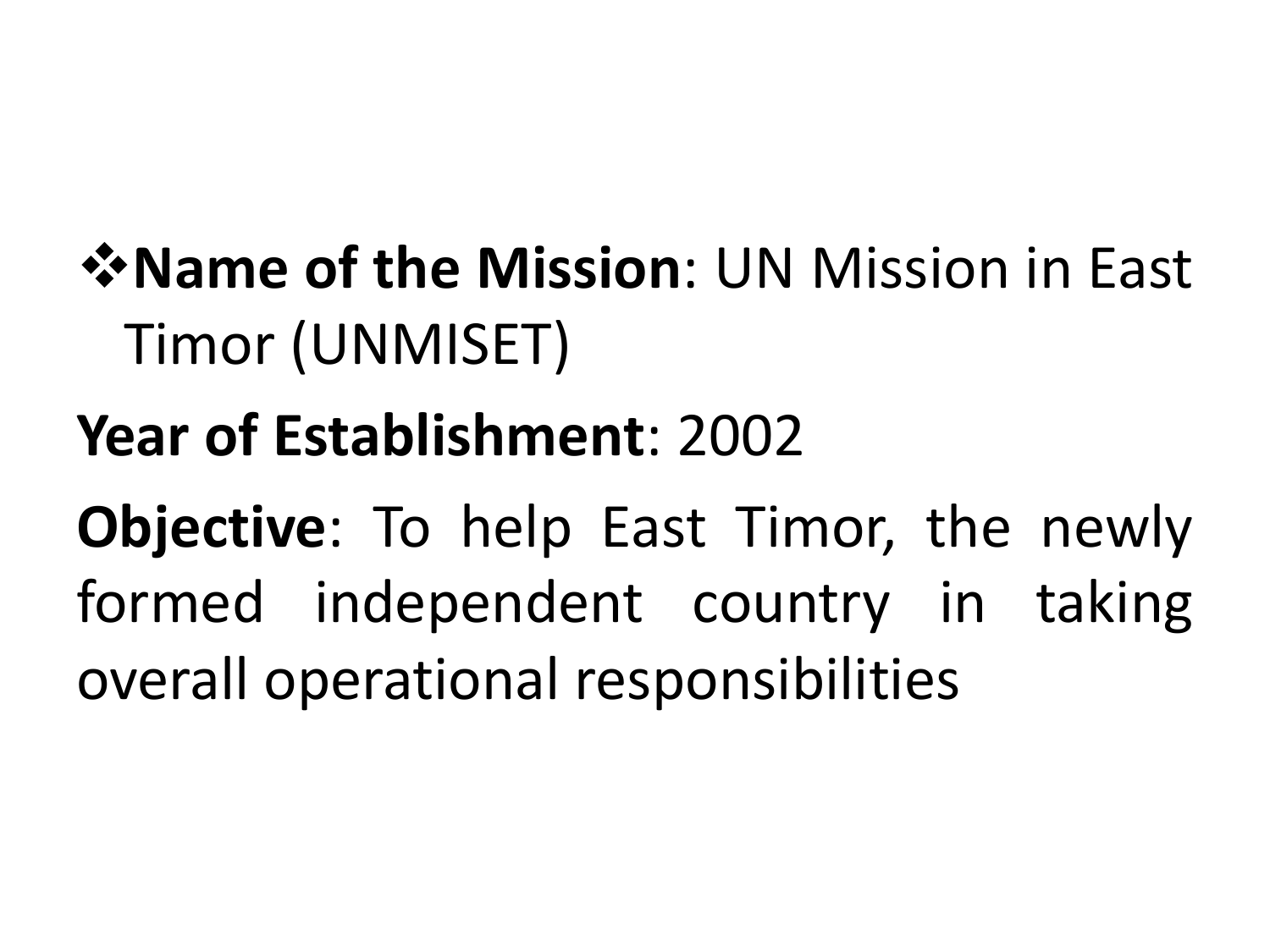#### $\mathbf{\hat{P}}$  **Name of the Mission**: UN operation in Burundi (ONUB)

#### **Year of Establishment**: 2004

**Objective**: To assist in bringing national reconciliation and lasting peace among Burundians as provided in Anusha Pact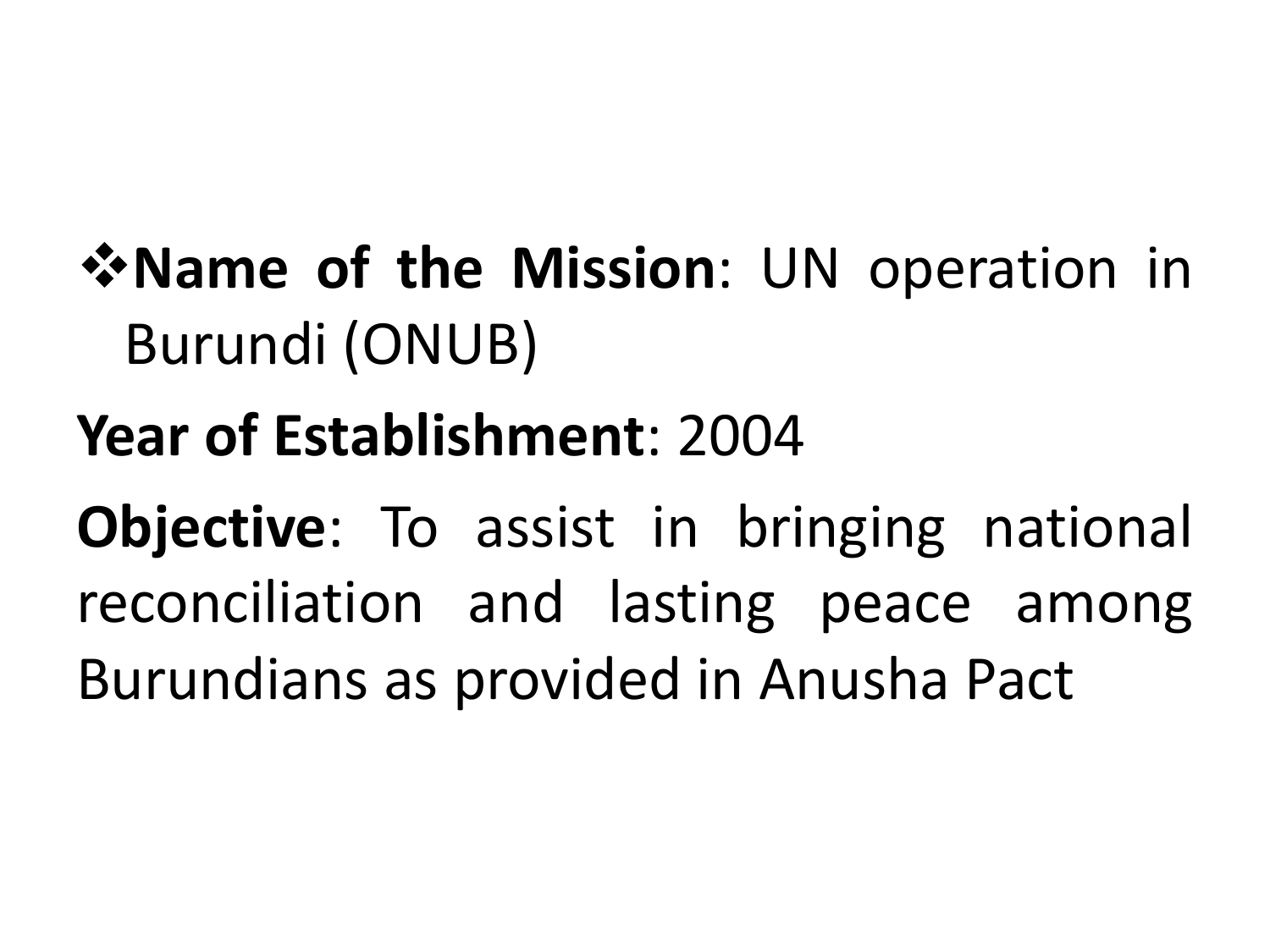# $\mathbf{\hat{v}}$  **Name** of the Mission: UN Stabilization Mission in Haiti (MINUSTAH)

# **Year of Establishment**: 2004 **Objective**: To restore normalcy in Haiti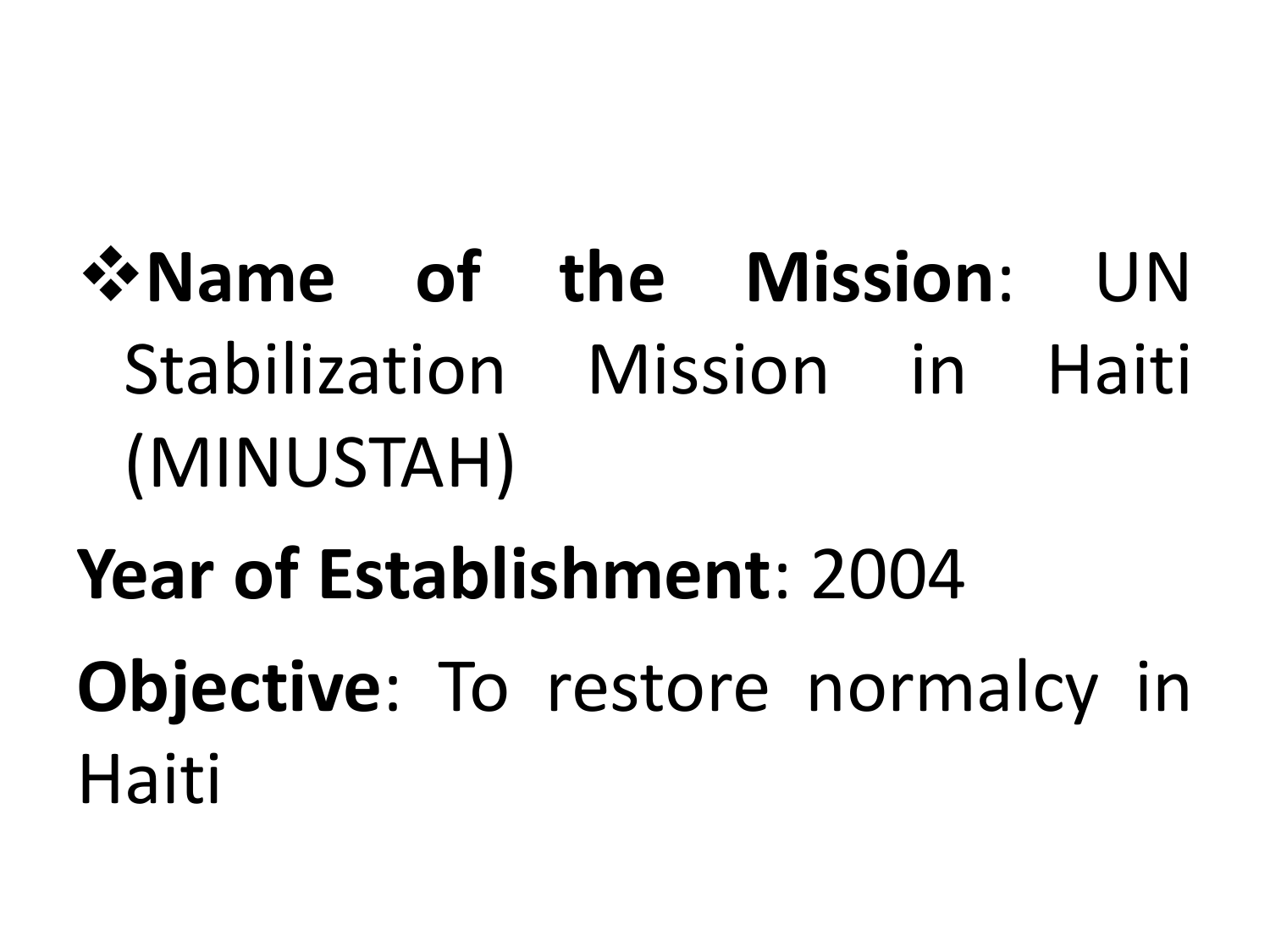## $\mathbf{\hat{v}}$  **Name of the Mission**: UN Mission in the Sudan

## **Year of Establishment**: 2005 **Objective**: To assist in implementing peace agreement between Sudan government and the Sudan People's Liberation Movement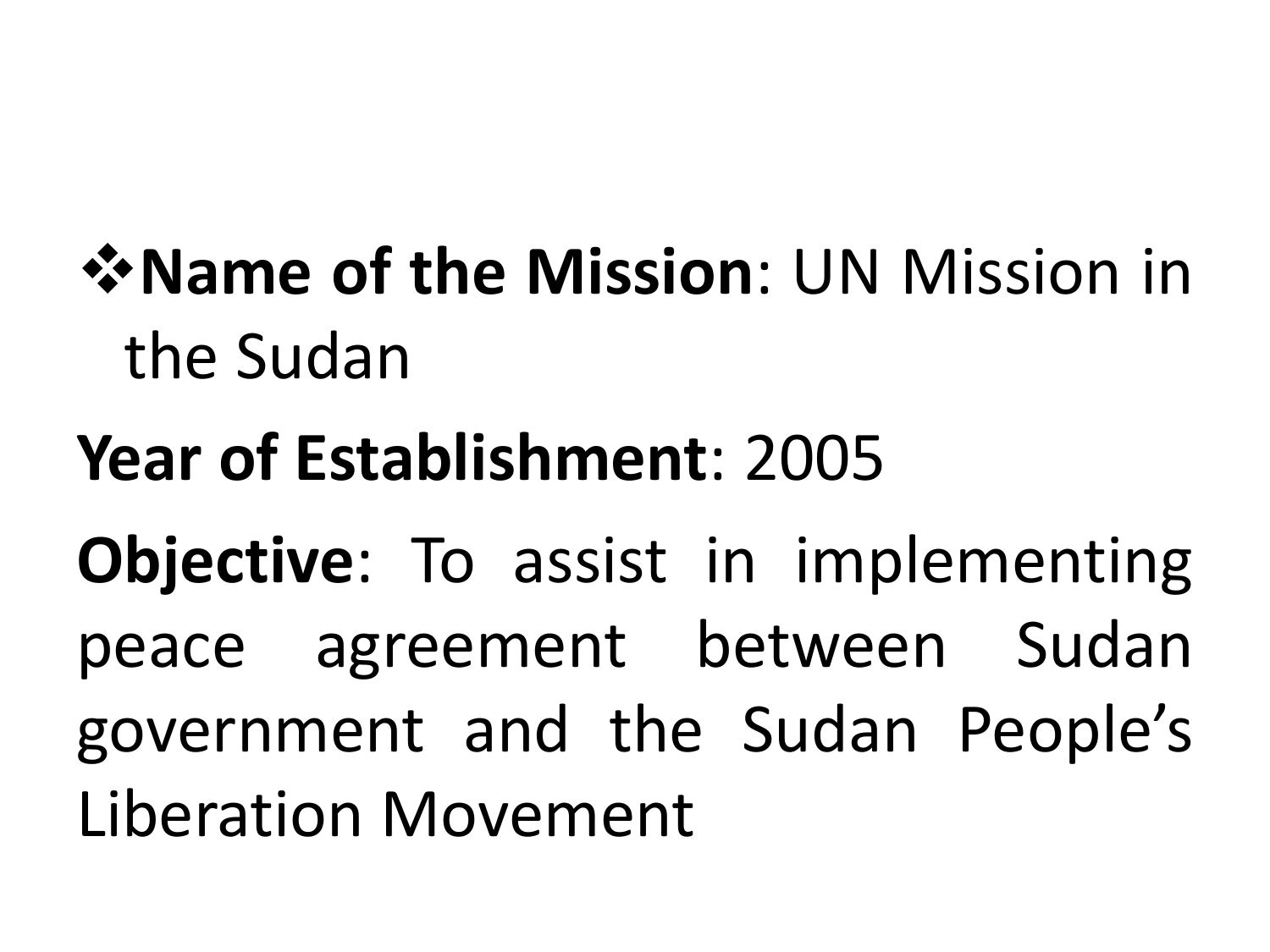## MEMBER STATES CONTRIBUTION TO THE UN BUDGET

- ØUnited State of America: 25.00%
- ØJapan: 17.98%
- ØGermany: 9.63%
- $\blacktriangleright$ France: 6.49%
- **≻Italy: 5.39%**
- $U.K: 5.07%$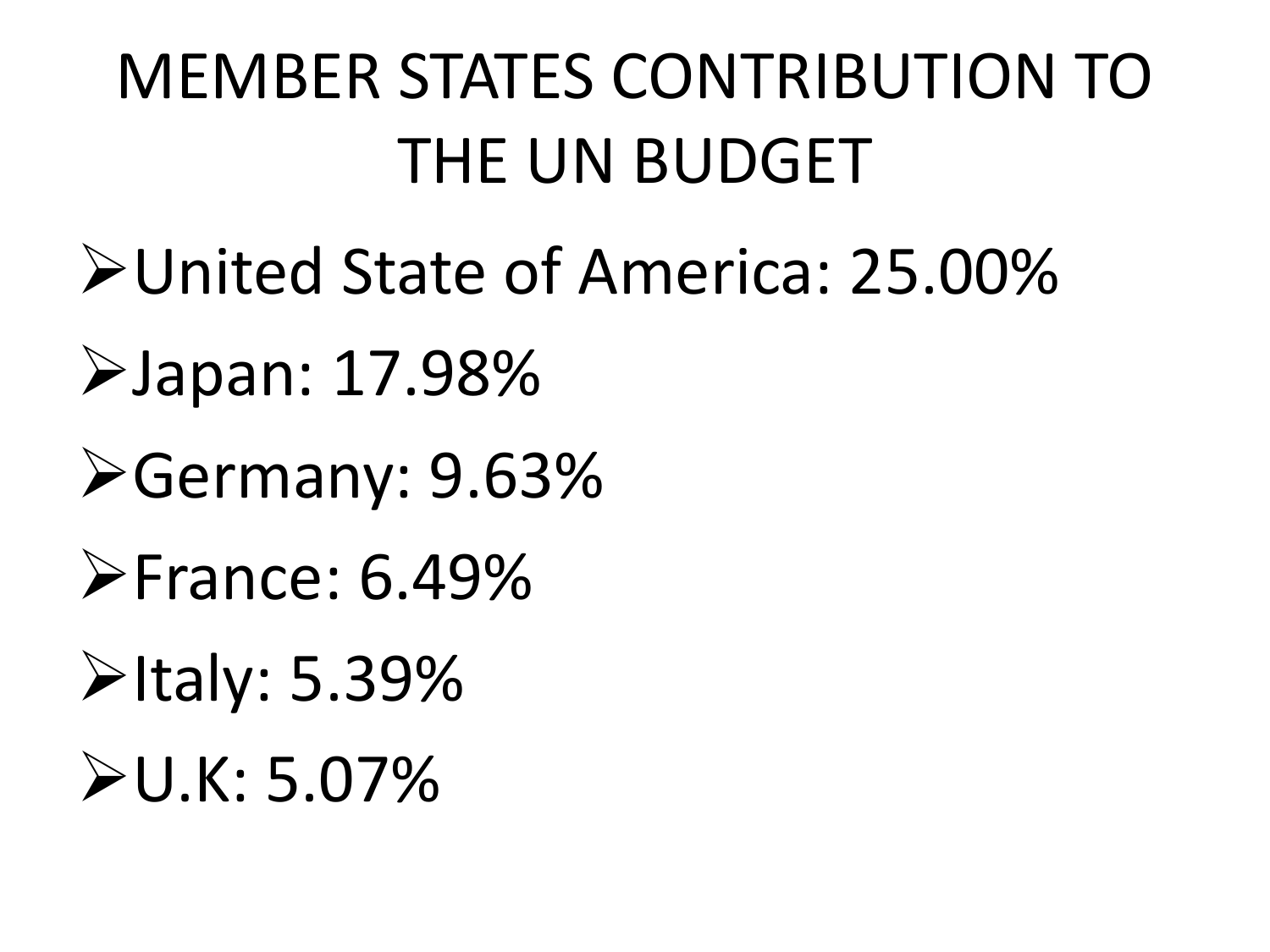ØRussia: 2.87%  $\blacktriangleright$  Canada: 2.82% ØSpain: 2.57%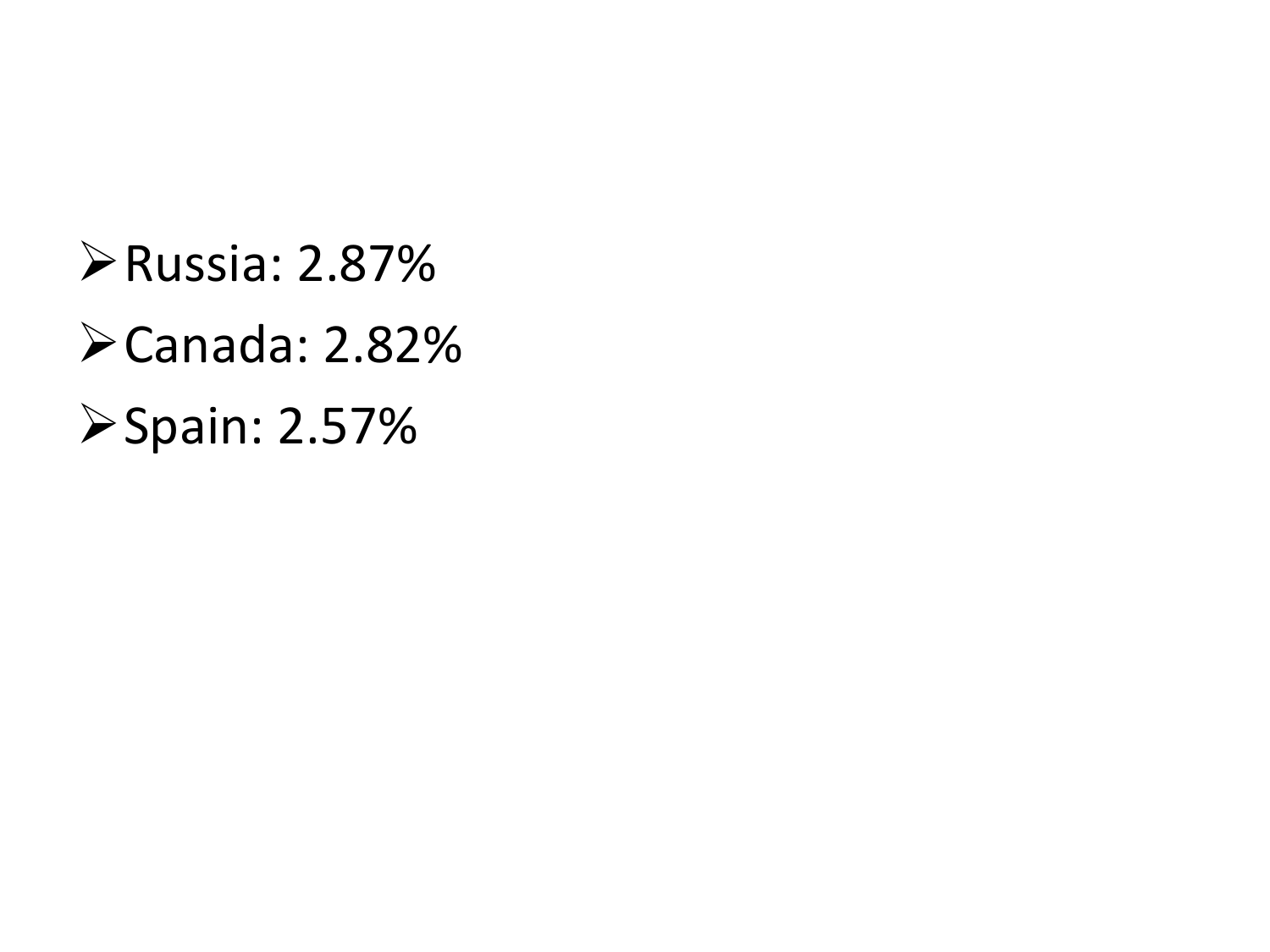#### THE WORLD TRADE ORGANIZATION

\*The World Trade Organization came into existence in 1995 and it is the successor to the General Agreement on Tariffs and Trade (GATT) established in the wake of the second World War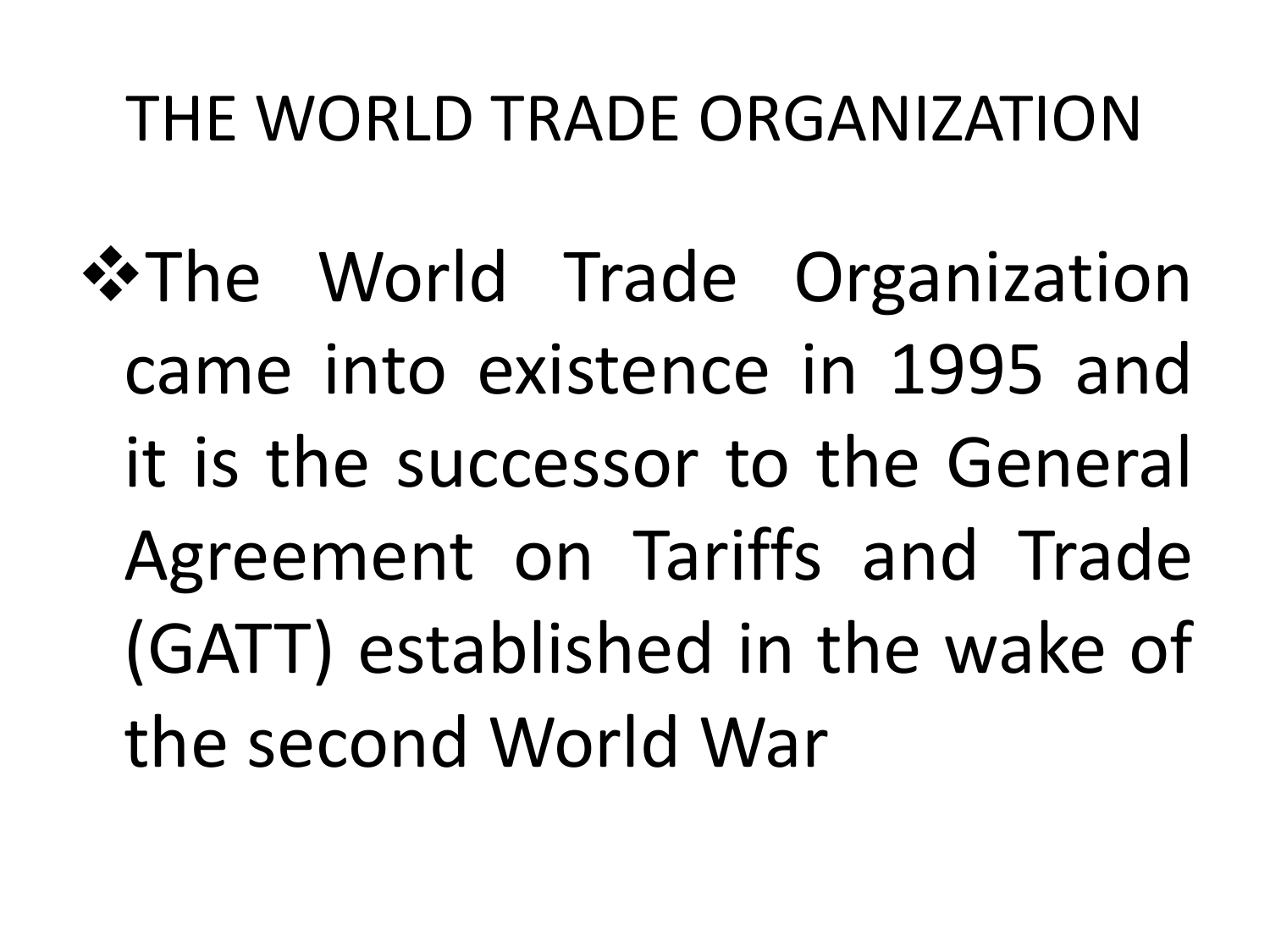- **VGATT** as a multilateral trading system in the past 50 years have seen an exceptional growth in world trade.
- \*WTO is the only international organization dealing with the global rules of trade between nations.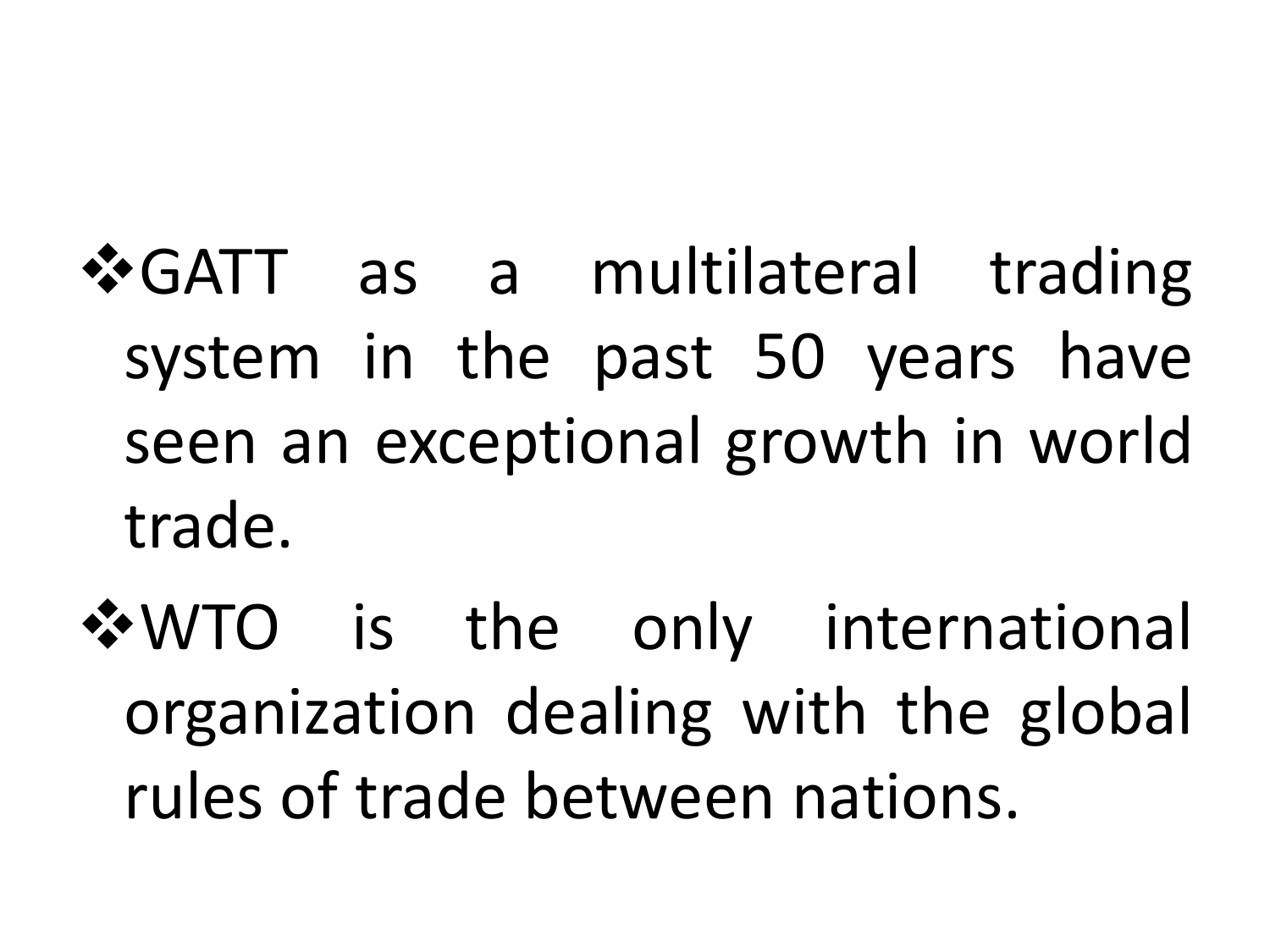**V**WTO main function is to ensure that trade flows as smoothly, predictably and freely as possible.

**V**WTO has helped to create a strong and prosperous trading system contributing to unprecedented growth.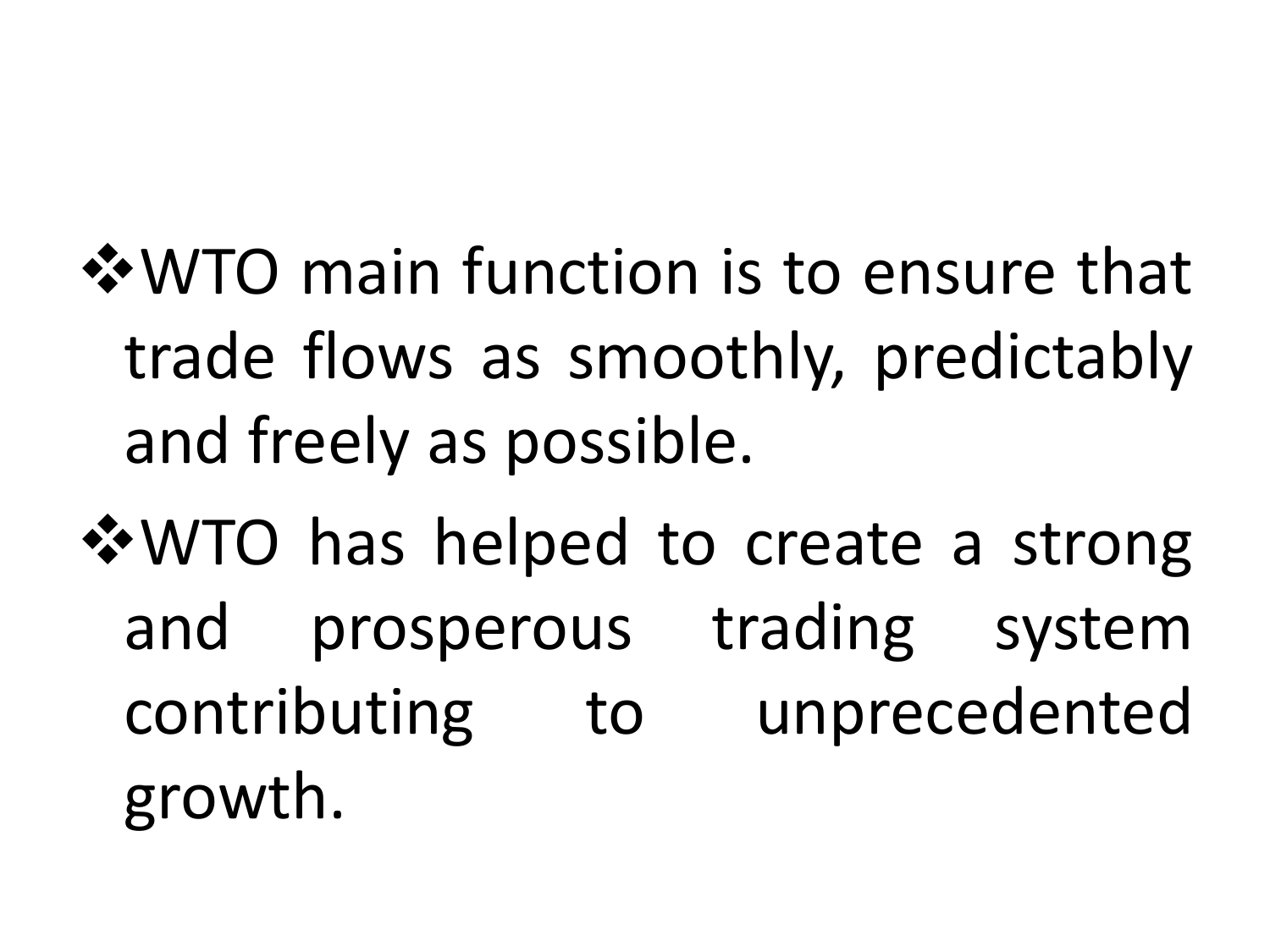**\*The system was developed through** a series of trade negotiations, or rounds, held under GATT. The first rounds dealt with tariff reductions but later negotiations included other areas such as anti-dumping and nontariff measures.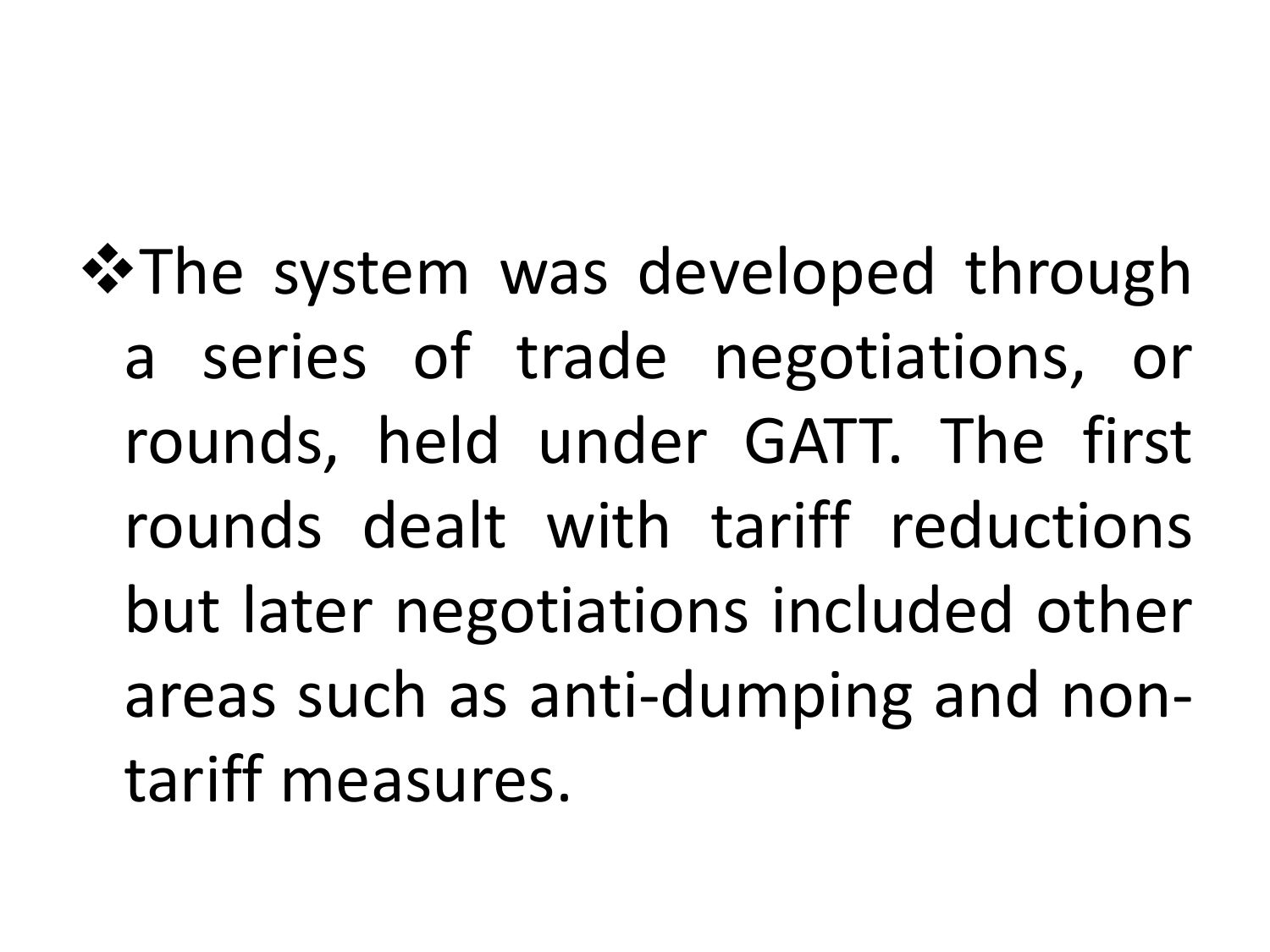\*The last round was the Uruguay Round between 1986 and 1994 which led to the creation of WTO.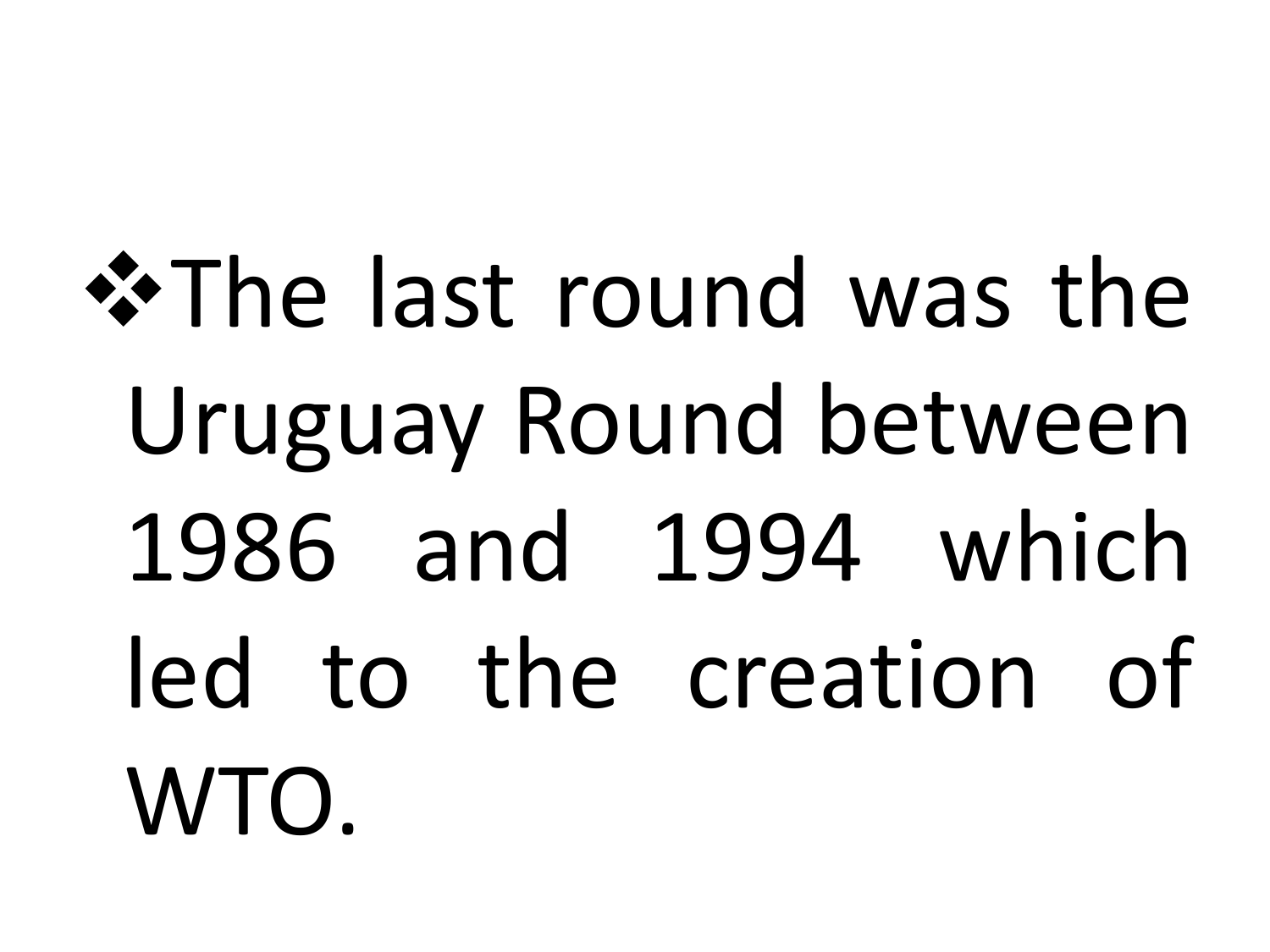Other negotiations include:

❖February 1997 agreement on telecommunication services, with 69 governments agreeing to wideranging liberalization measures that went beyond those agreed in the Uruguay Round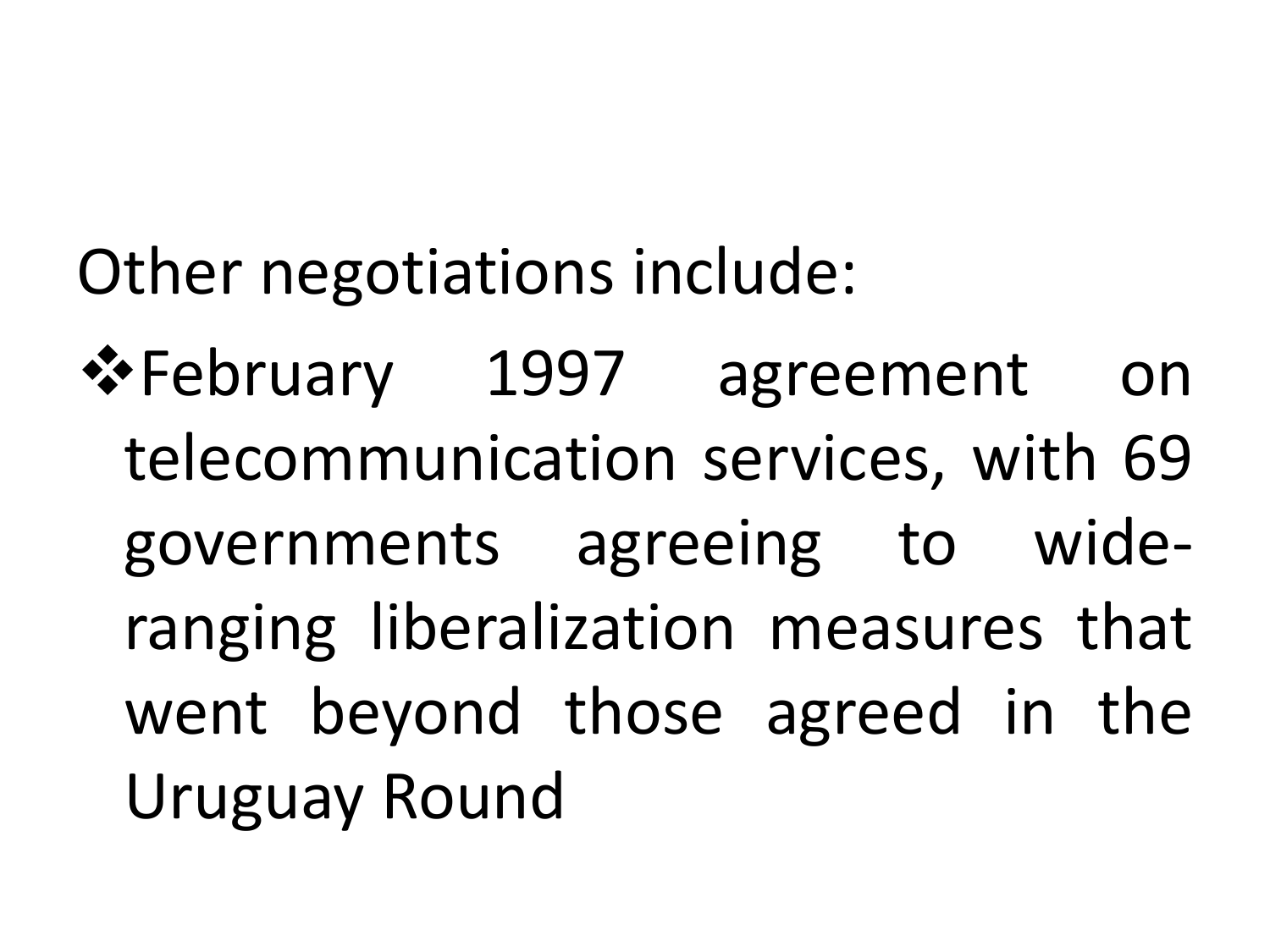**V**•Negotiation was concluded by 40 governments for tariff-free trade in information technology products and 70 members concluded a financial services deal covering more than 95 % of trade in banking, insurance, securities and financial information.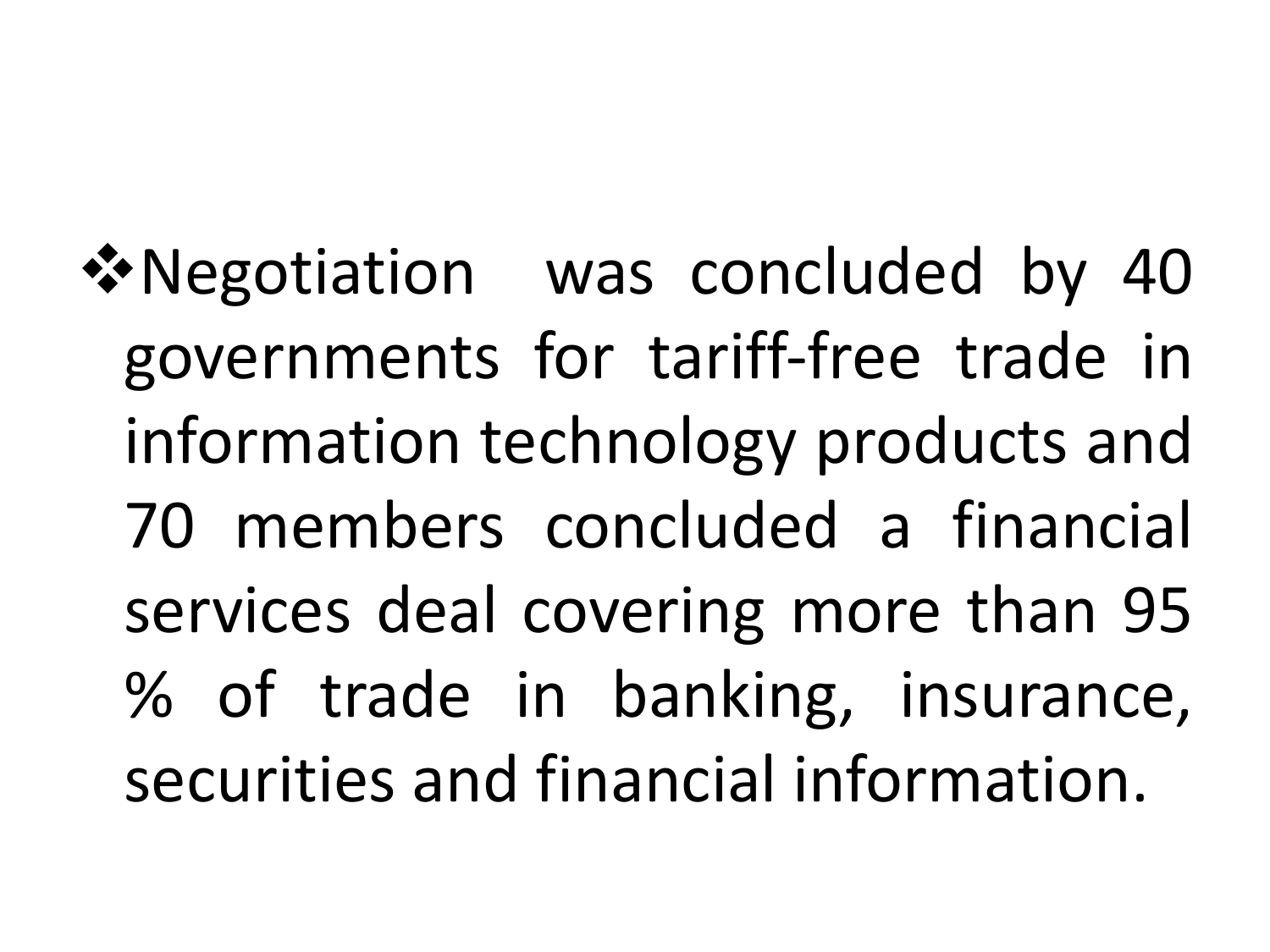## WTO AGREEMENTS

 $\Box$ The agreements are the result of negotiations between the members. The Uruguay Round created new rules for dealing with trade in services, relevant aspects of intellectual property, dispute settlement, and trade policy reviews.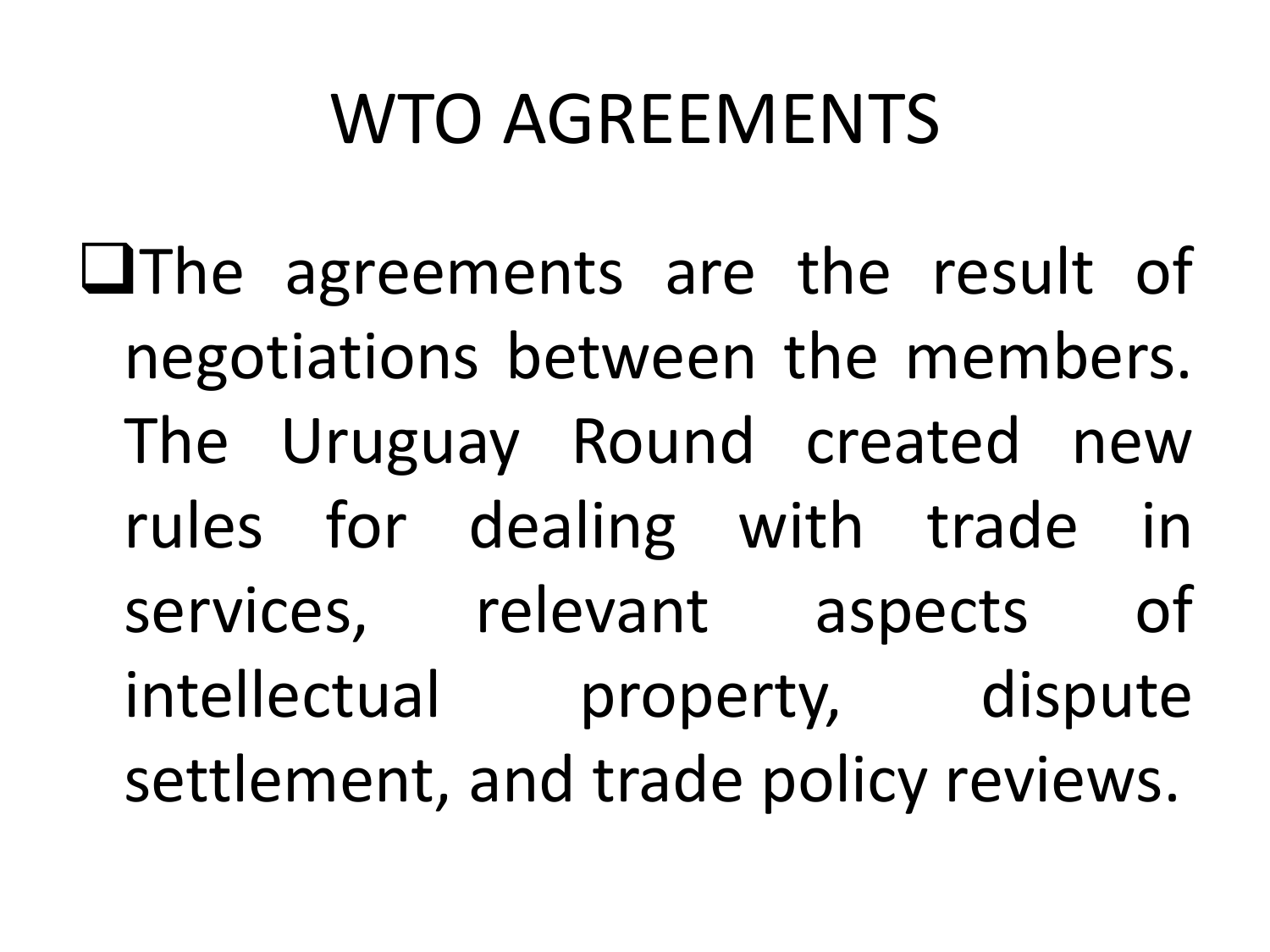**QThrough these agreements,** WTO members operate a nondiscriminatory trading system that spells out their rights and their obligations.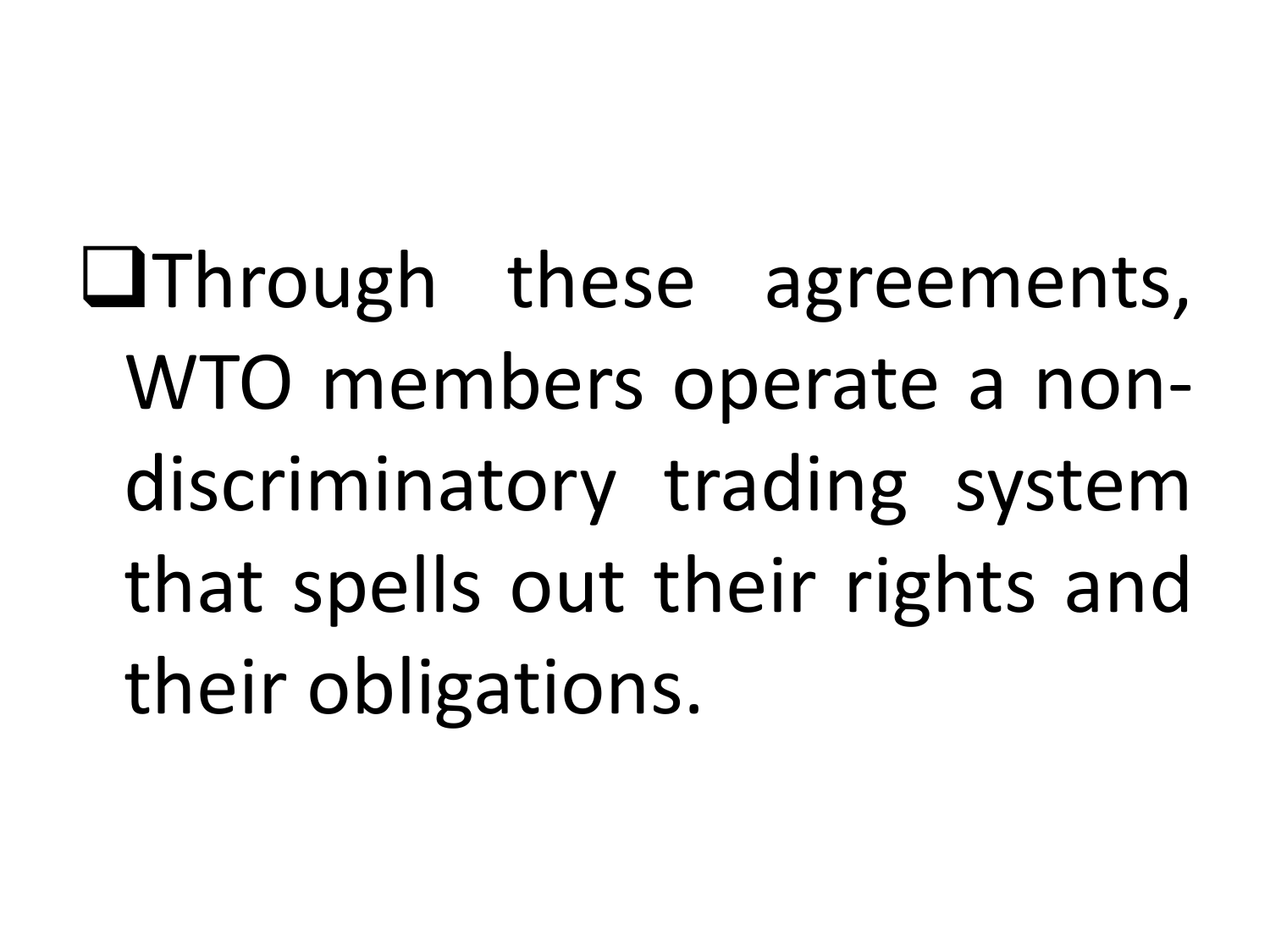**QEach** country receives guarantees that its exports will be treated fairly and consistently in other countries' markets.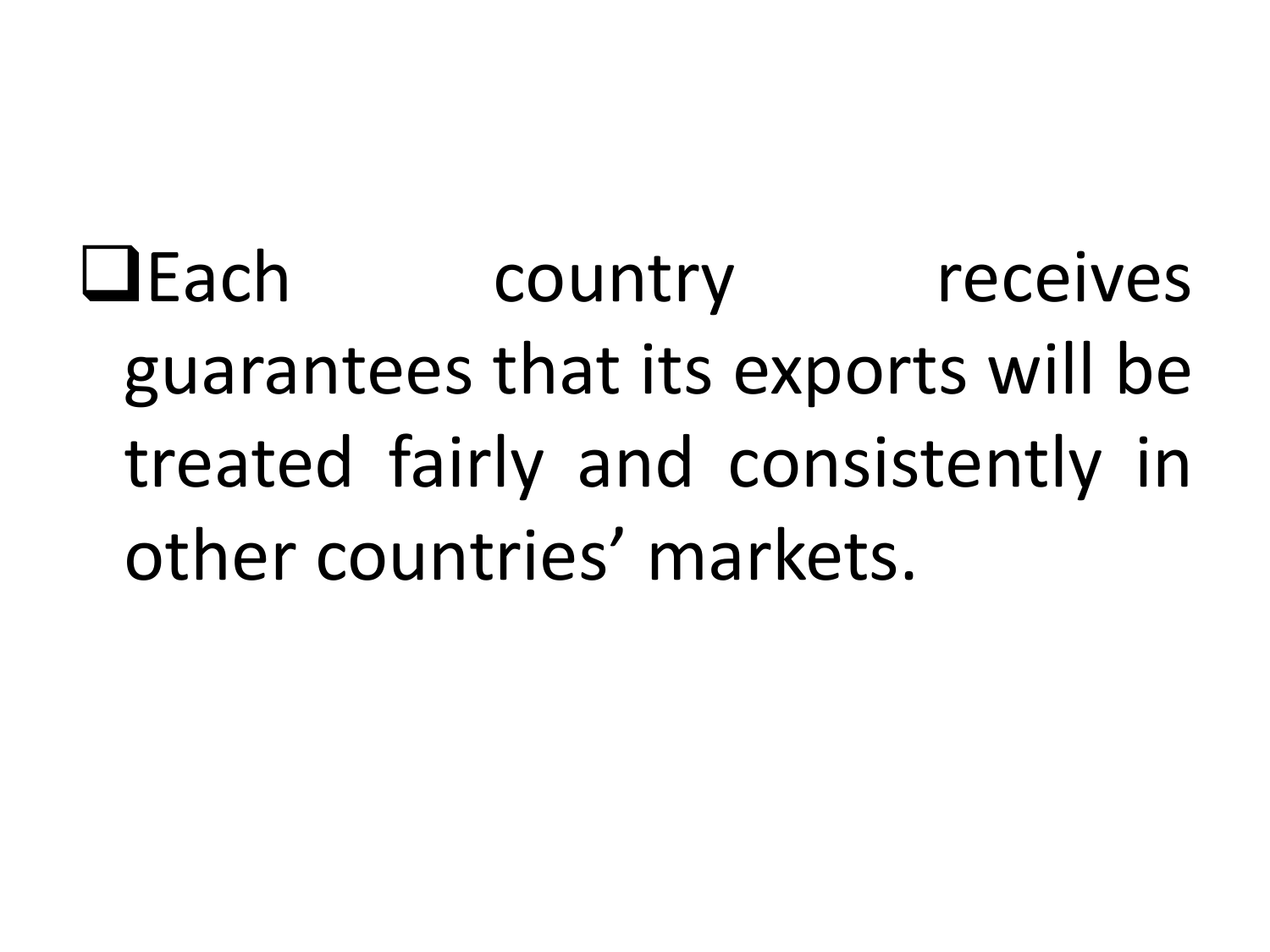GOODS: It started with trade in goods, from 1947-1994. GATT was the forum for negotiating lower customs duty rates and other trade barriers. Since 1995, the updated GATT has become the WTO's umbrella agreement for trade in goods.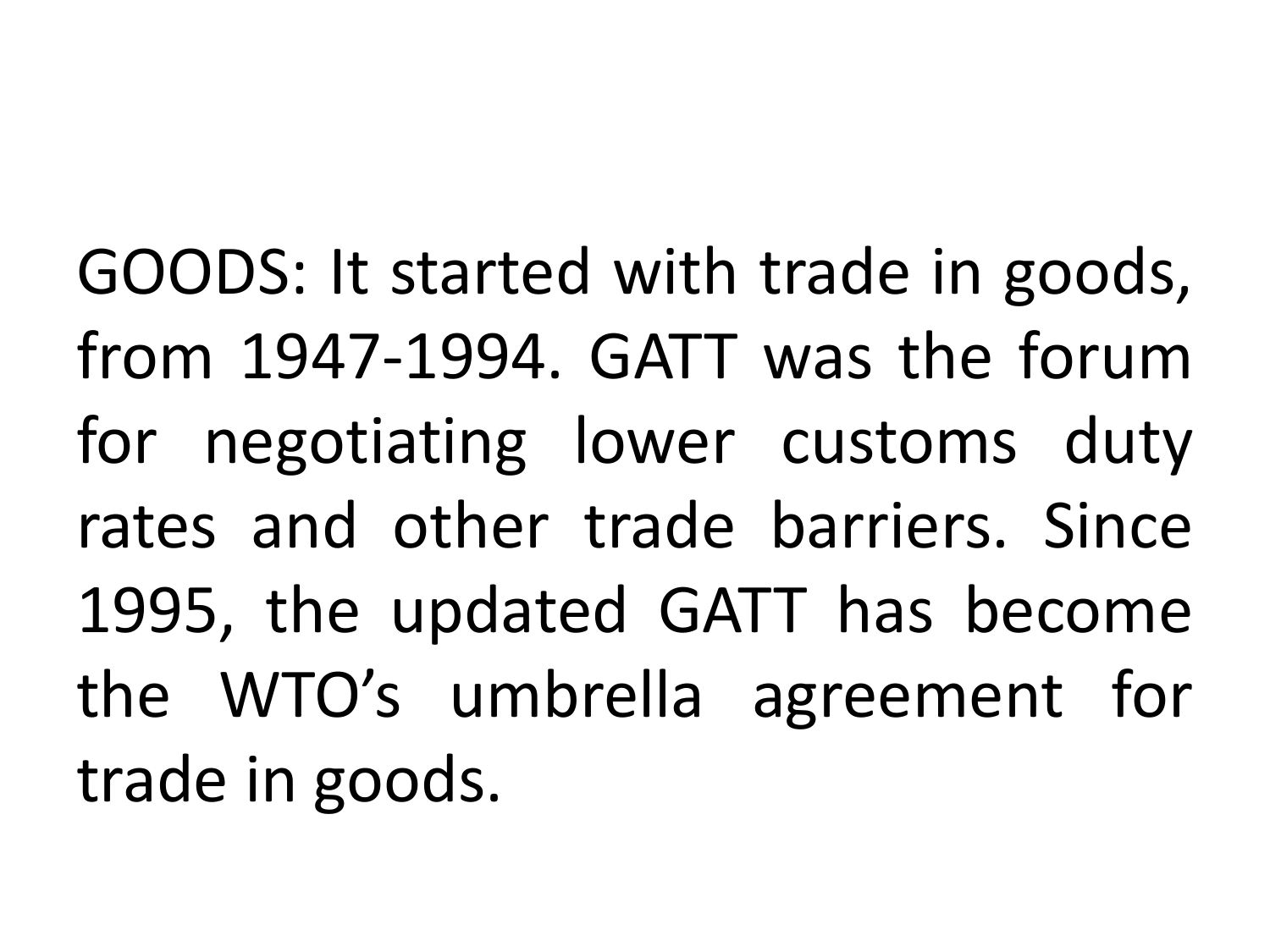SERVICES: Banks, insurance firms, telecommunications companies, tour operators, hotel chains and transport companies looking to do business abroad can now enjoy the same principles of free and fairer trade that originally only applied to trade in goods.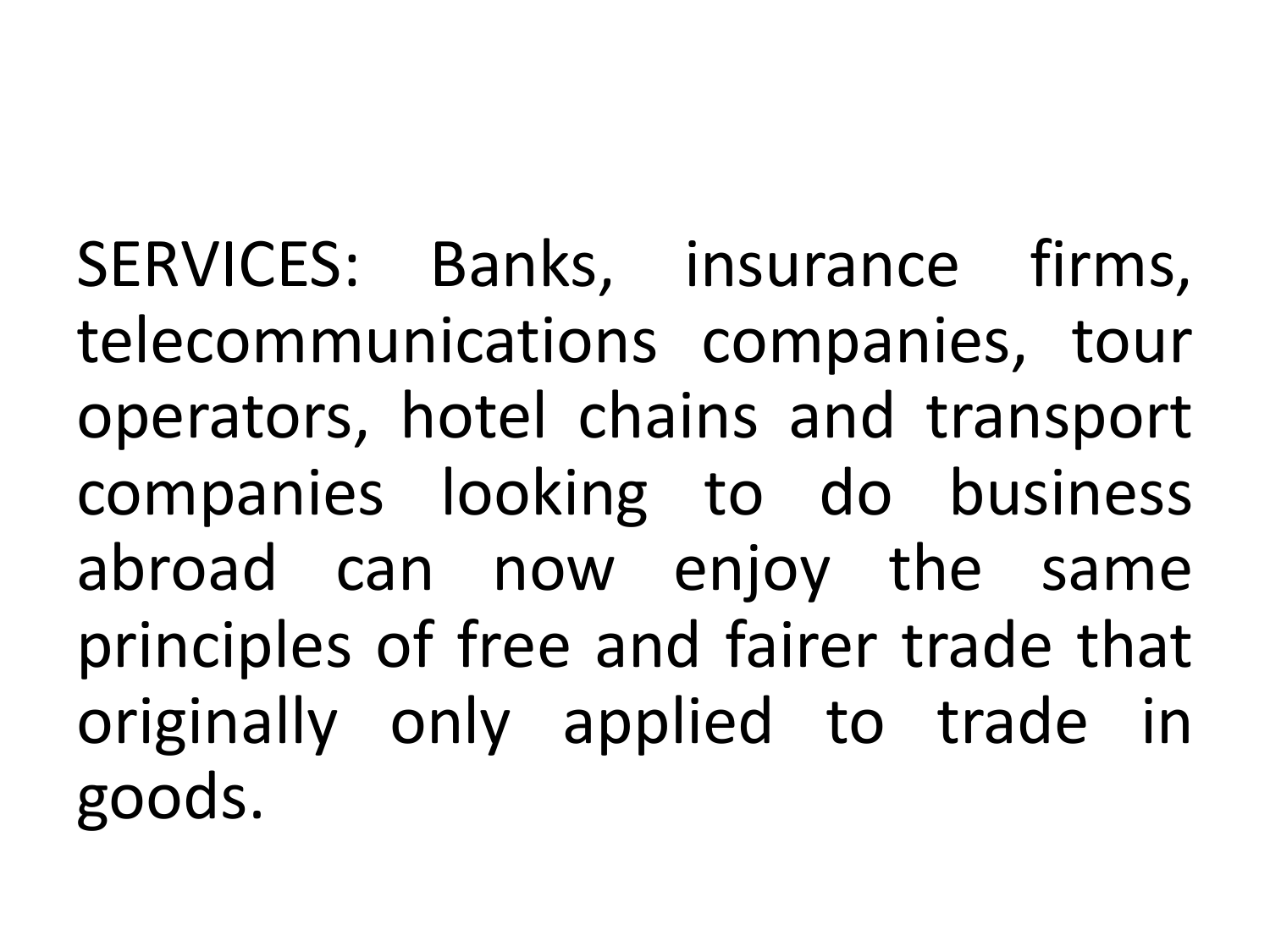INTELLECTUAL PROPERTY: The WTO's Intellectual Property Agreement amounts to rules for trade and investment in ideas and creativity.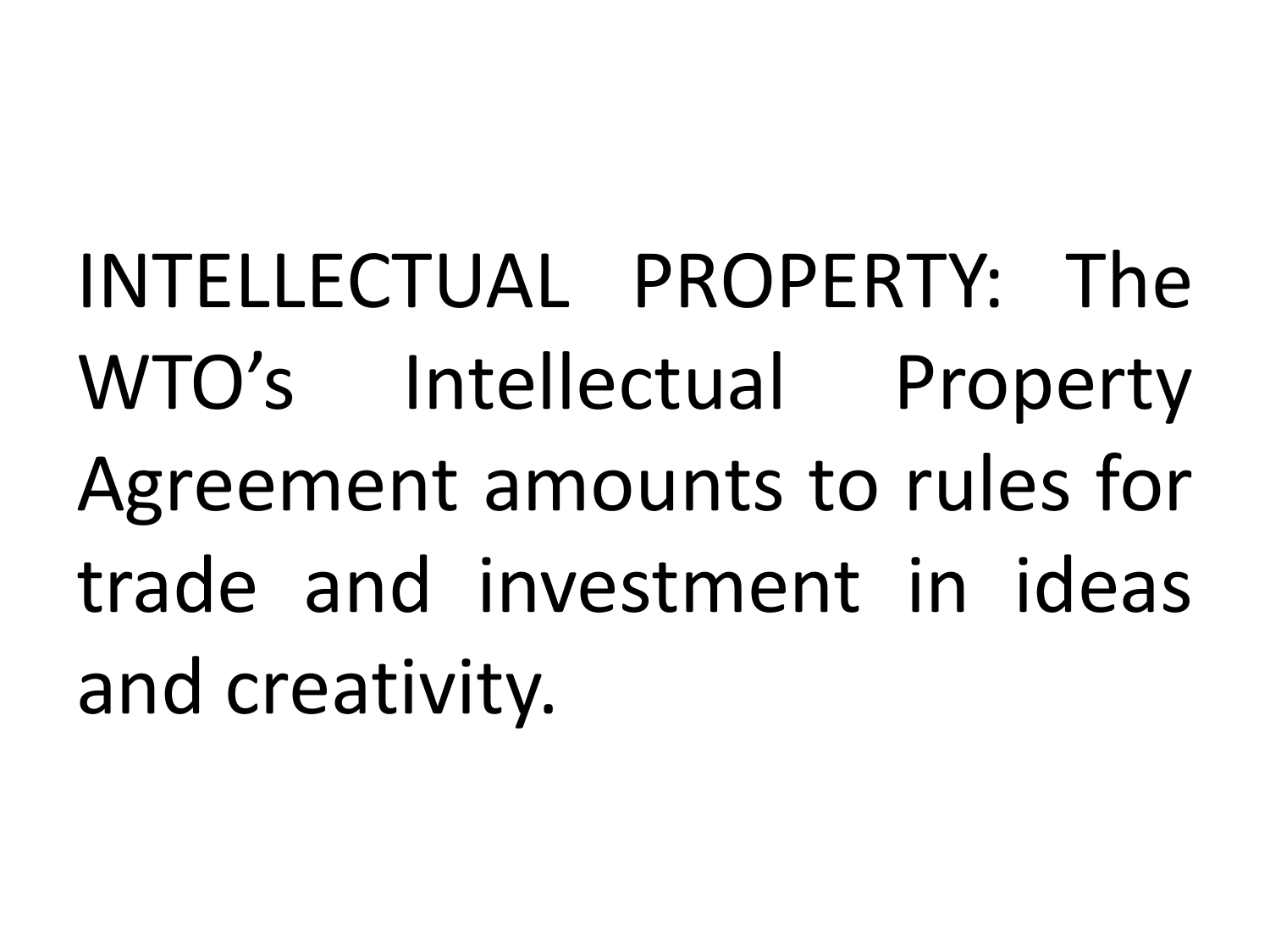The rules state how copyrights, patents, trademarks, geographical names used to identify products, industrial designs, integrated circuit layout designs and undisclosed<br>information such as trade secrets-"intellectual property" should be protected when trade is involved.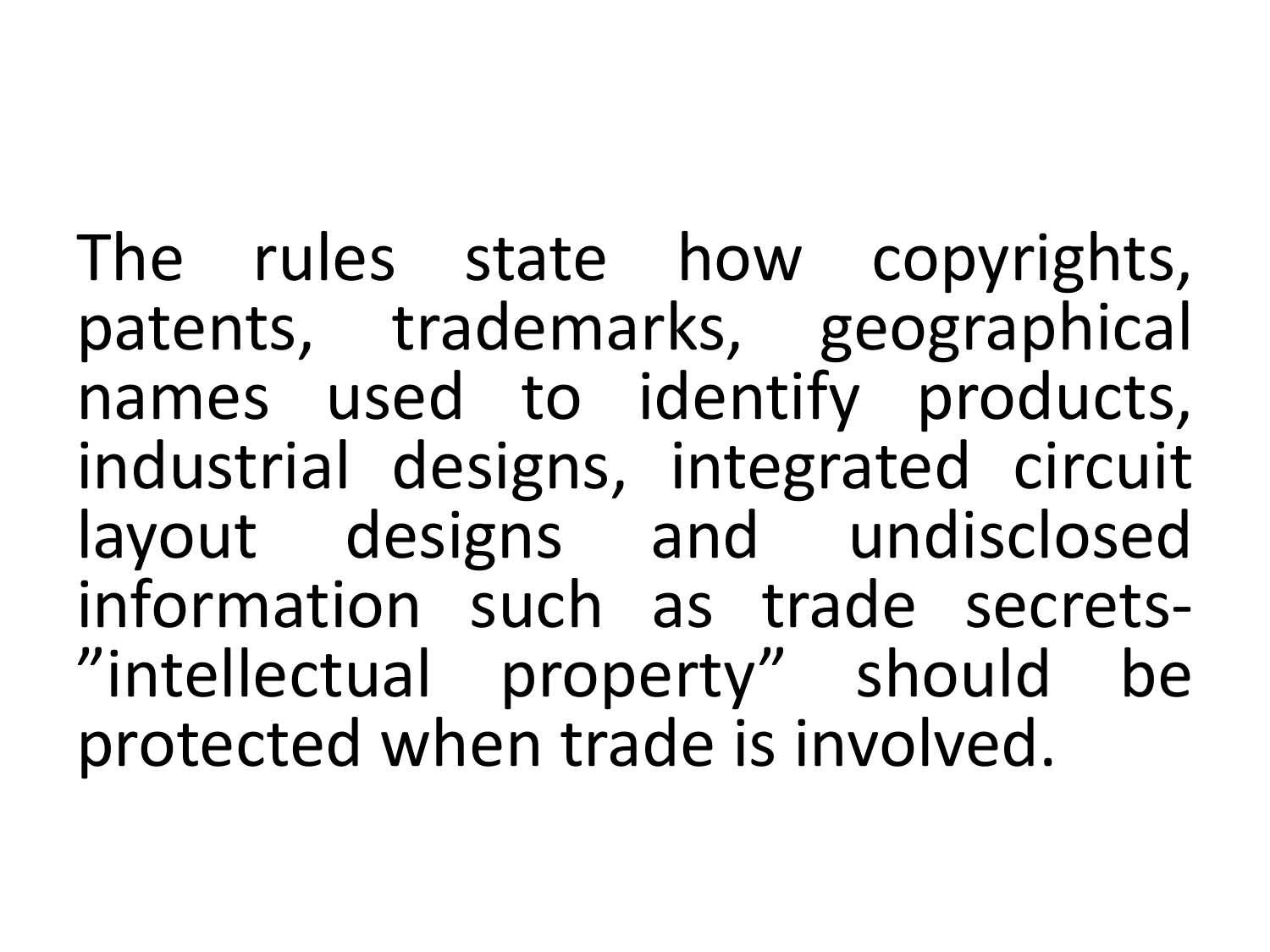DISPUTE SETTLEMENT: Countries bring disputes to the WTO if they think their rights under the agreements are being infringed. The system encourages countries to settle their differences through consultation.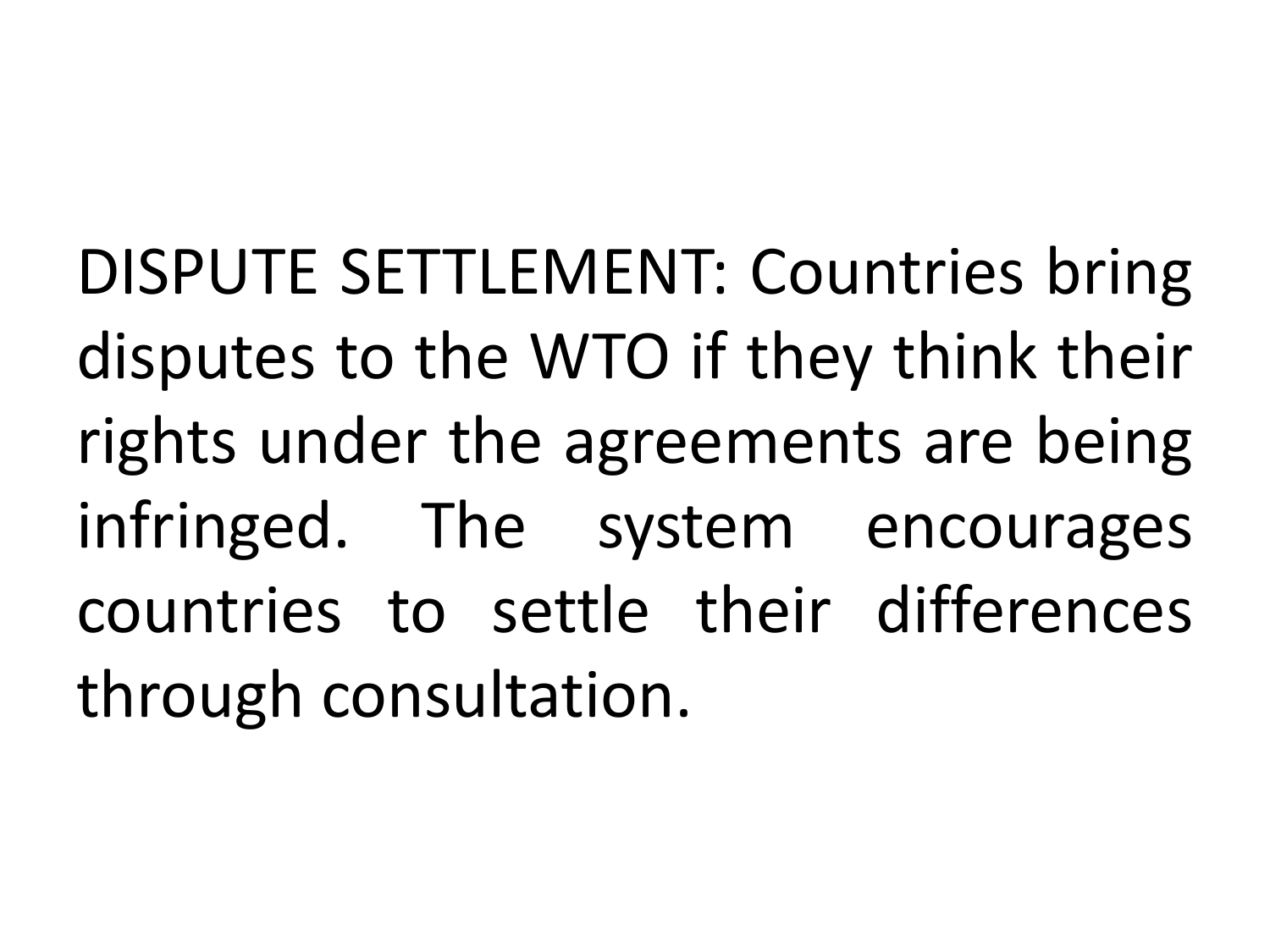• Judgment by specially appointed independent experts are based on interpretations of the agreements and individual countries commitments.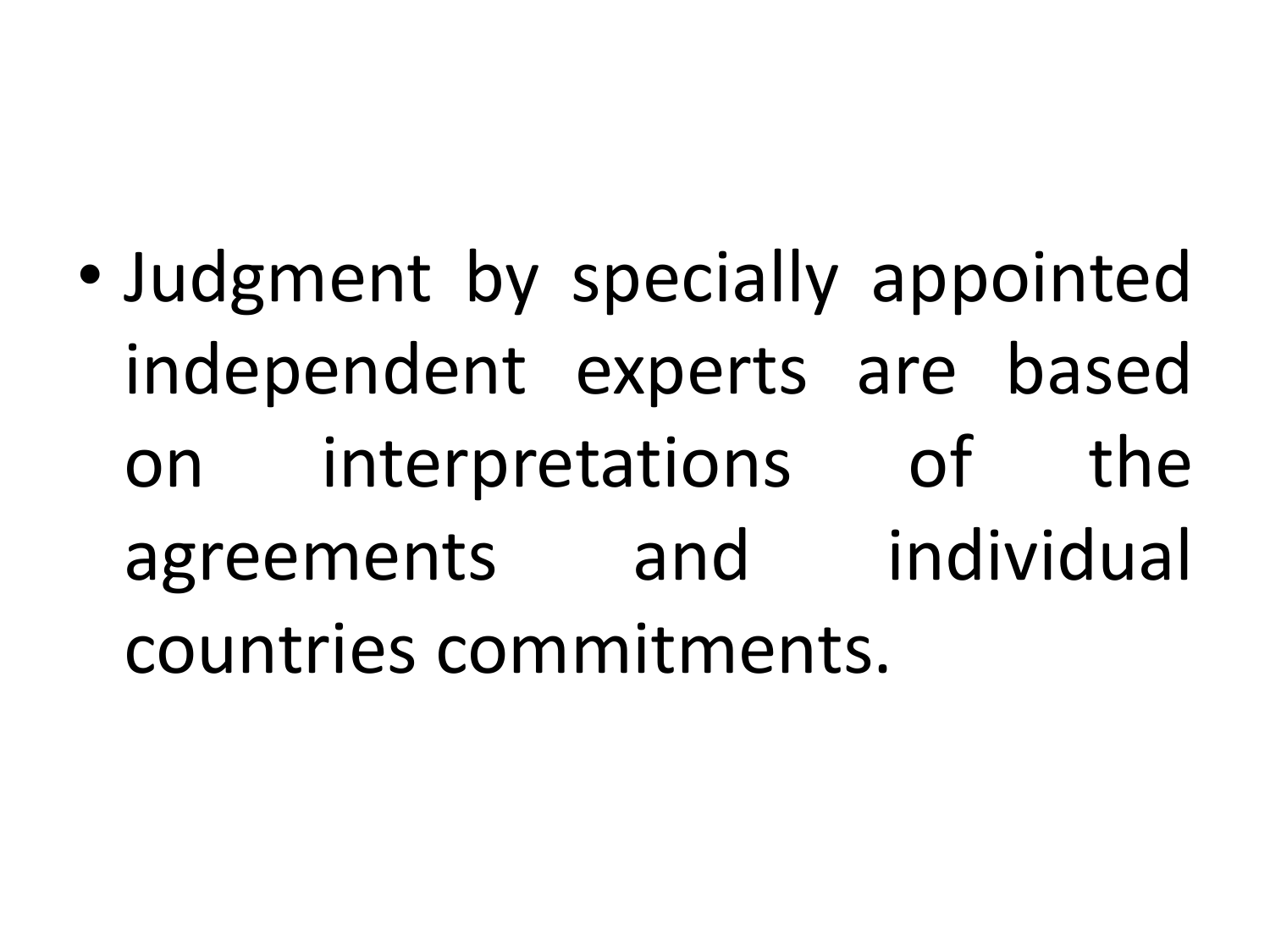• TRADE POLICY REVIEW: The trade policy review mechanism's purpose is to improve transparency, to create a greater understanding of the policies that countries are adopting, and to assess their impact . Many members also see the reviews as constructive feedback on their policies.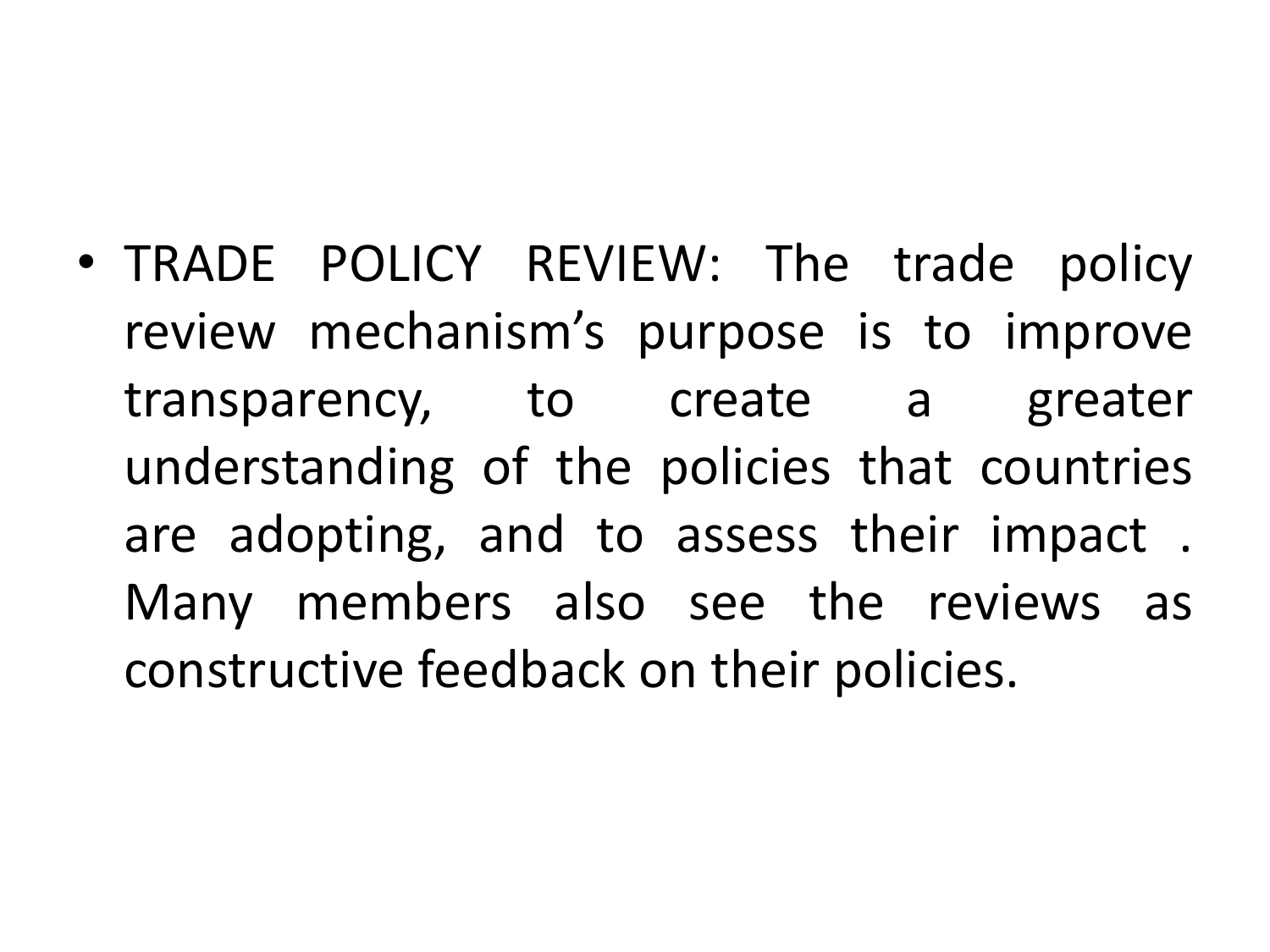#### WTO AND DEVELOPING COUNTRIES

 $\checkmark$  Over three-quarters of WTO members are developing or least developed countries. All WTO agreements contain special provision for them, including longer time periods to implement agreements and commitments.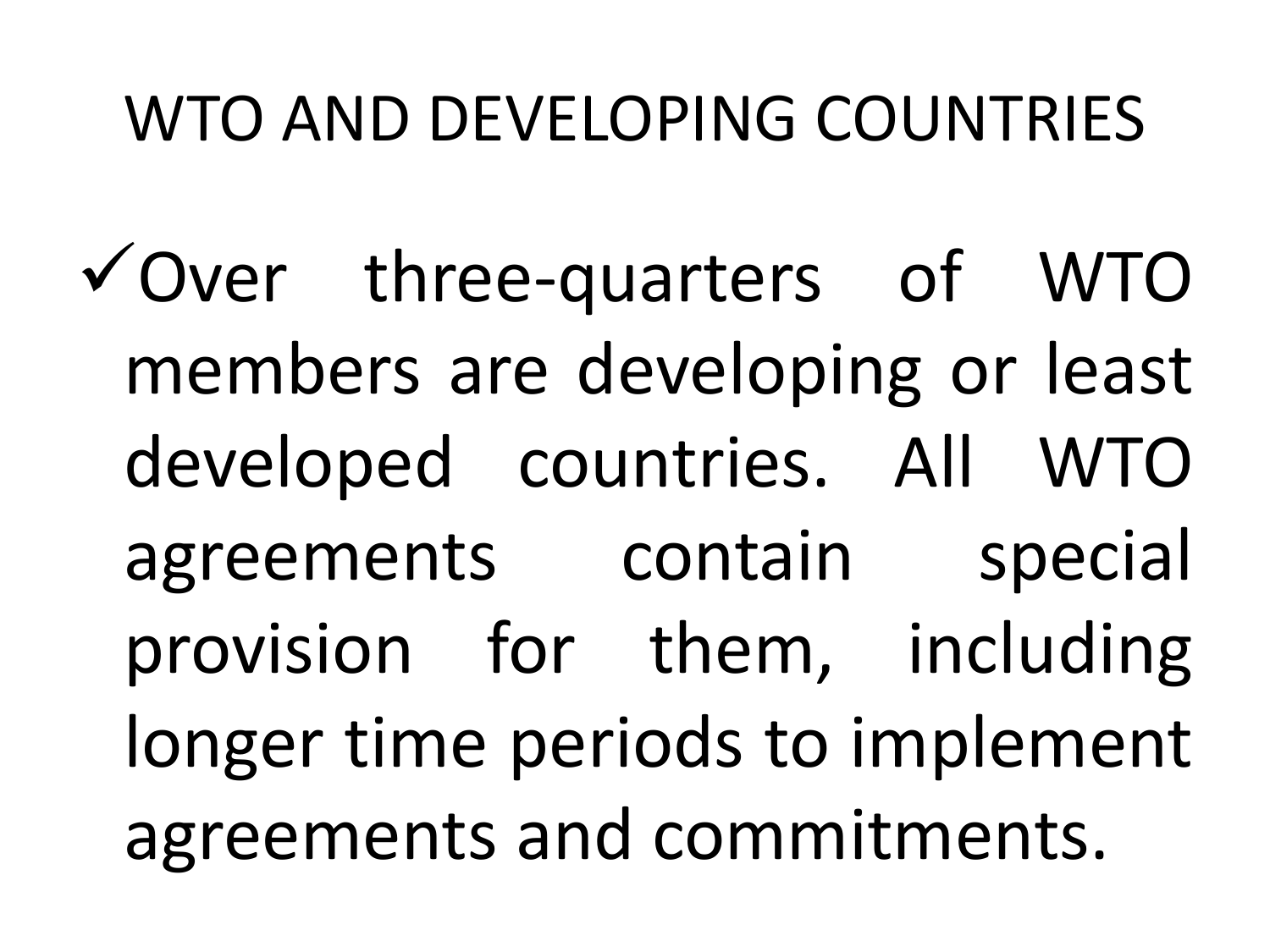$\checkmark$  Measures to increase their trading opportunities, provisions requiring all WTO members to safeguard their trade interests and support to help them build the infrastructure for WTO work, handle disputes, and implement technical standards.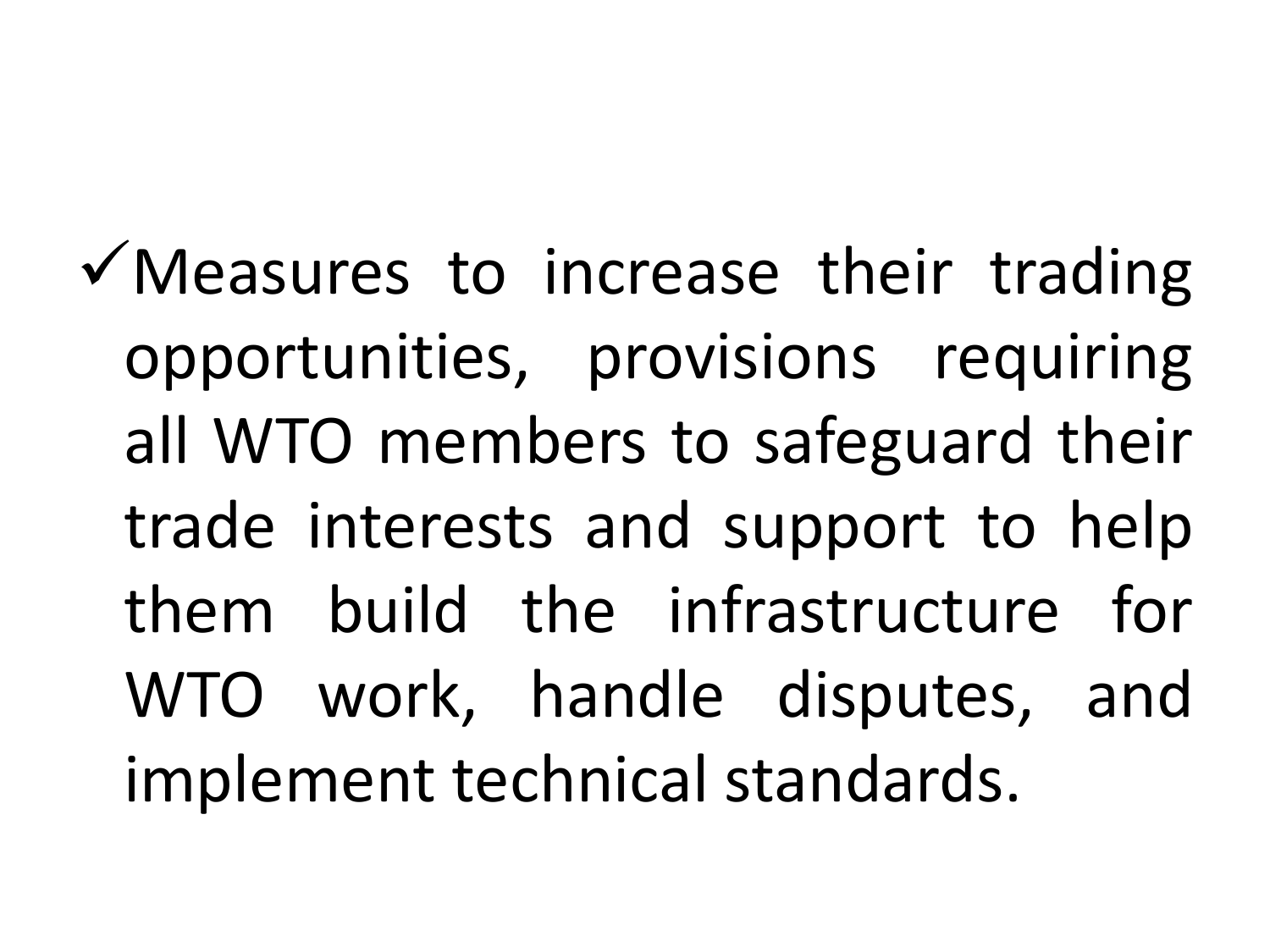$\checkmark$  A WTO committee on trade and development assisted by a sub committee on least developed countries, looks at developing countries' special needs. Its responsibility includes implementation of the agreements technical cooperation, and the increased participation of developing countries in the global trading system.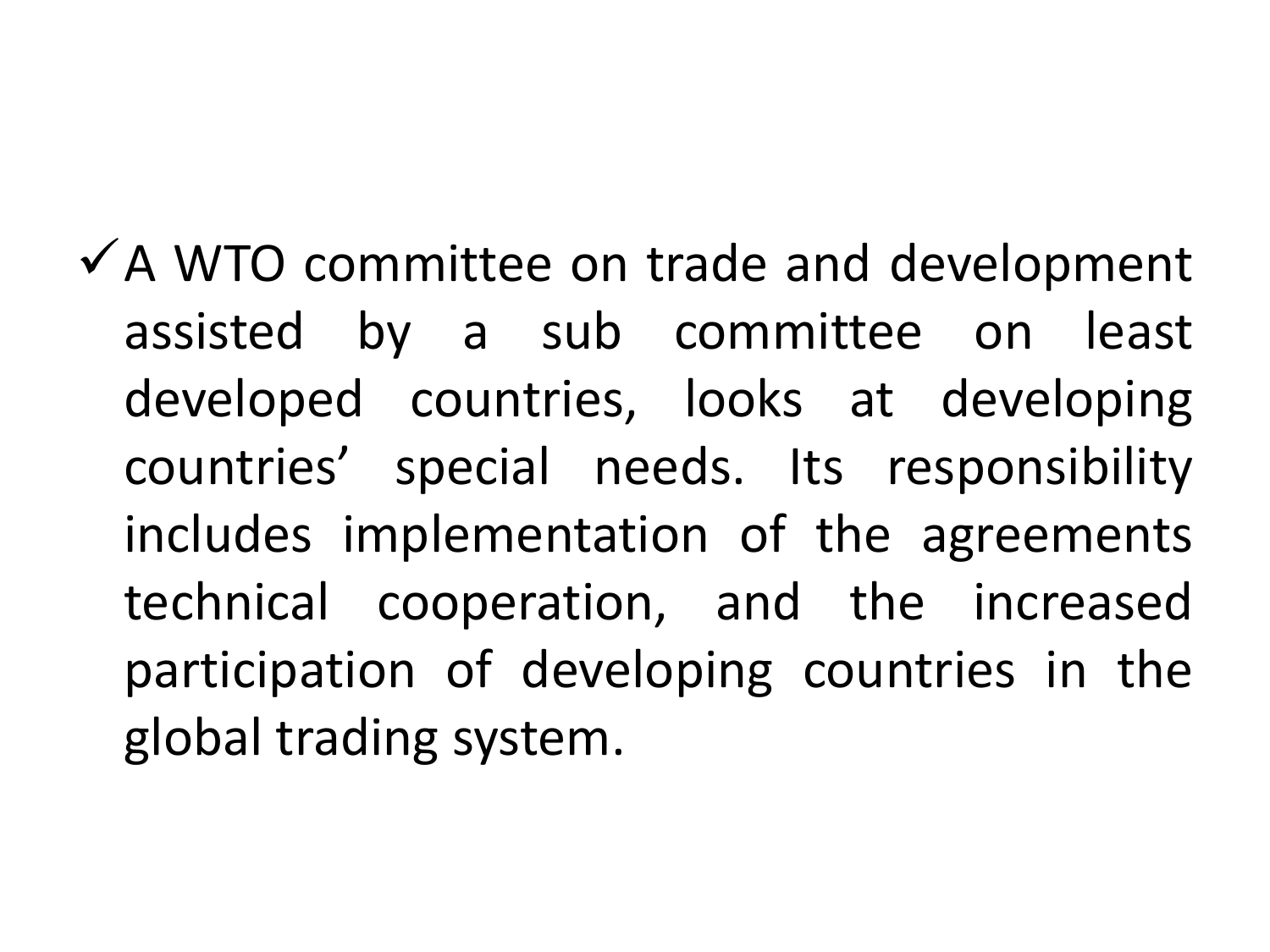### TECHNICAL ASSISTANCE AND TRAINING

 $\checkmark$  The WTO organizes hundreds of technical cooperation missions to developing countries annually. It holds an average three trade policy courses each year in Geneva for government officials.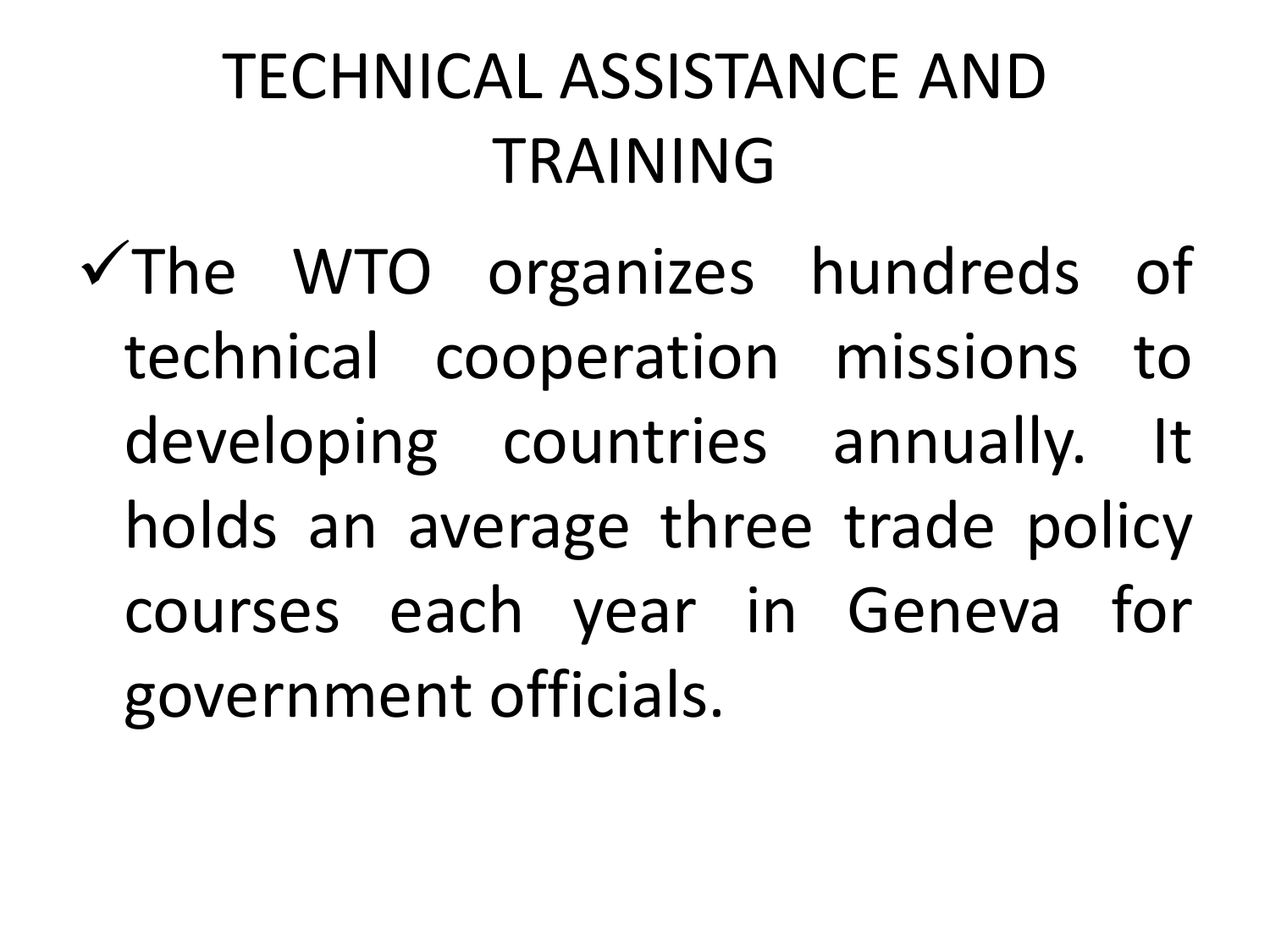$\checkmark$  Regional seminars are held regularly in all regions of the world with a special emphasis on African countries. Training courses are also organized in Geneva for officials from countries in transition from central planning to market economies.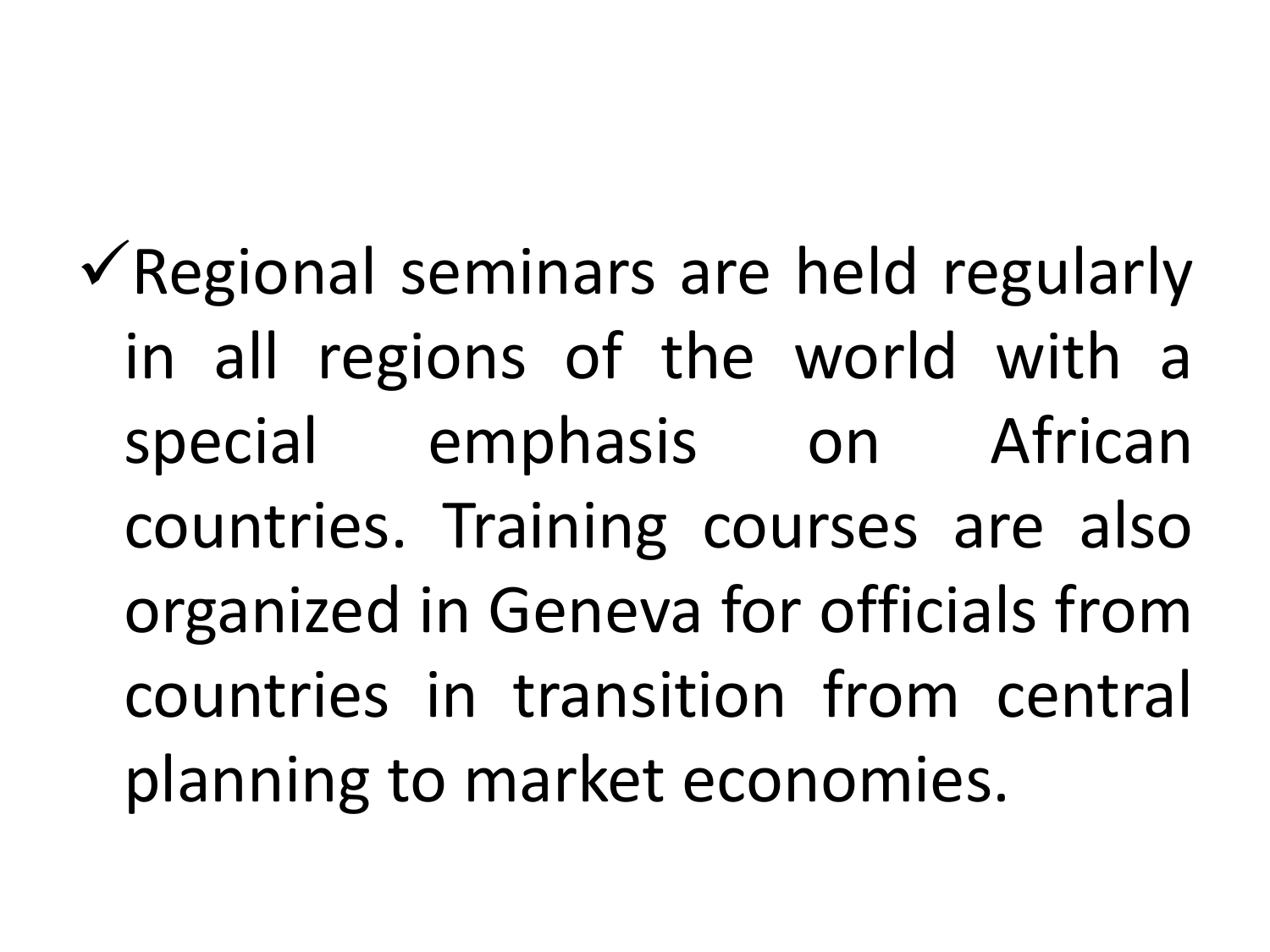## WORLD BANK OR INTERNATIONAL BANK FOR RECONSTRUCTION AND DEVELOPMENT

• World Bank is one of the Bretton Woods Institutions that was established on July 22,1944 during a Monetary and Financial Conference held at Bretton Woods, New Hampshire, United States of America.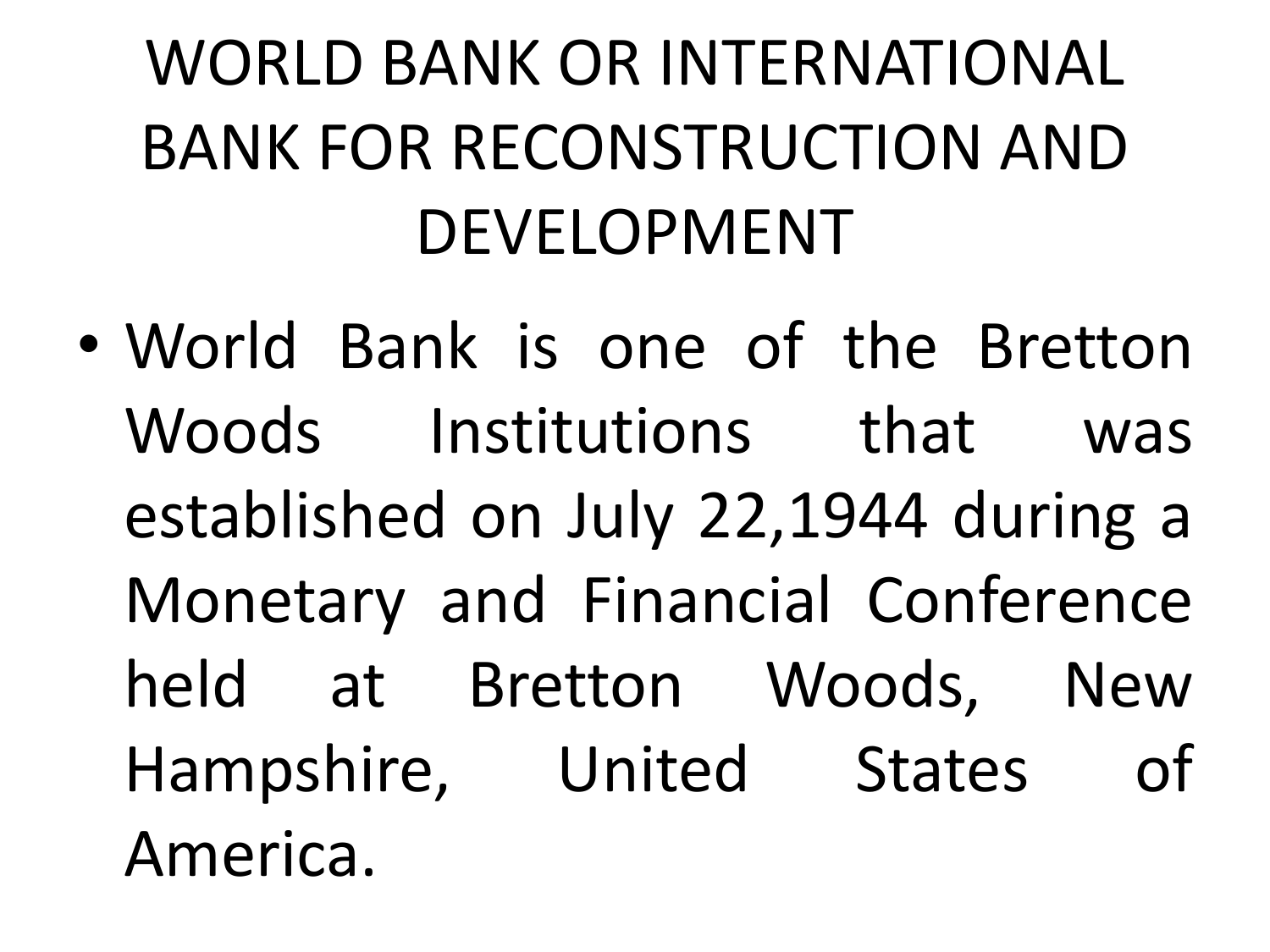- World Bank was established to ensure reconstruction of European state immediately after the devastating effects of the Second World War. Its current membership is over 150 member nations.
- The Articles of Agreement were formally accepted by a majority of the participants on December 27, 1945.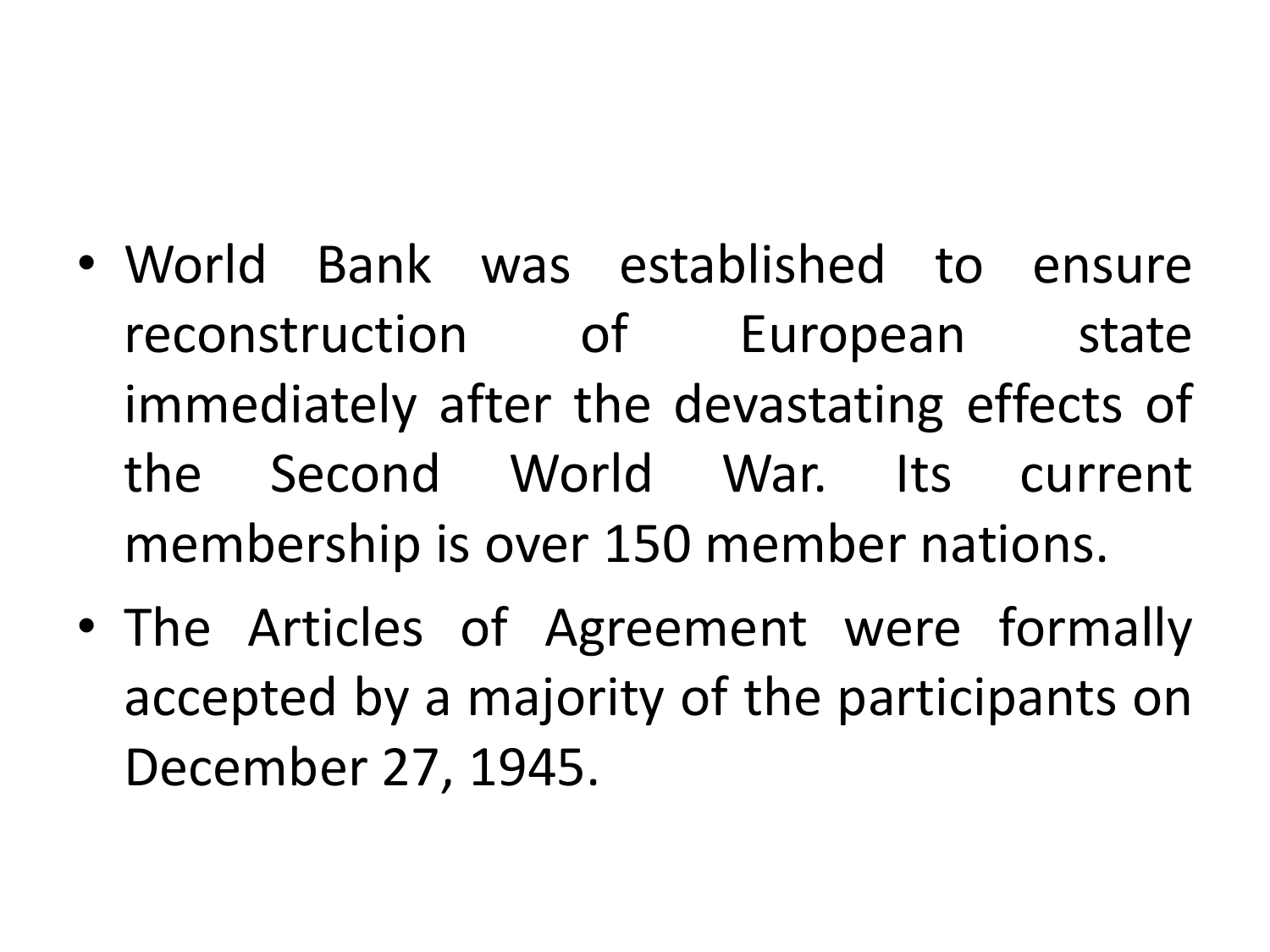- Only countries that are members of the International Monetary Fund (IMF) can be considered for membership in the World Bank.
- Based on each country's relative economic strength, subscriptions by member countries to the capital stock of the World Bank are related to each member's quota in the IMF.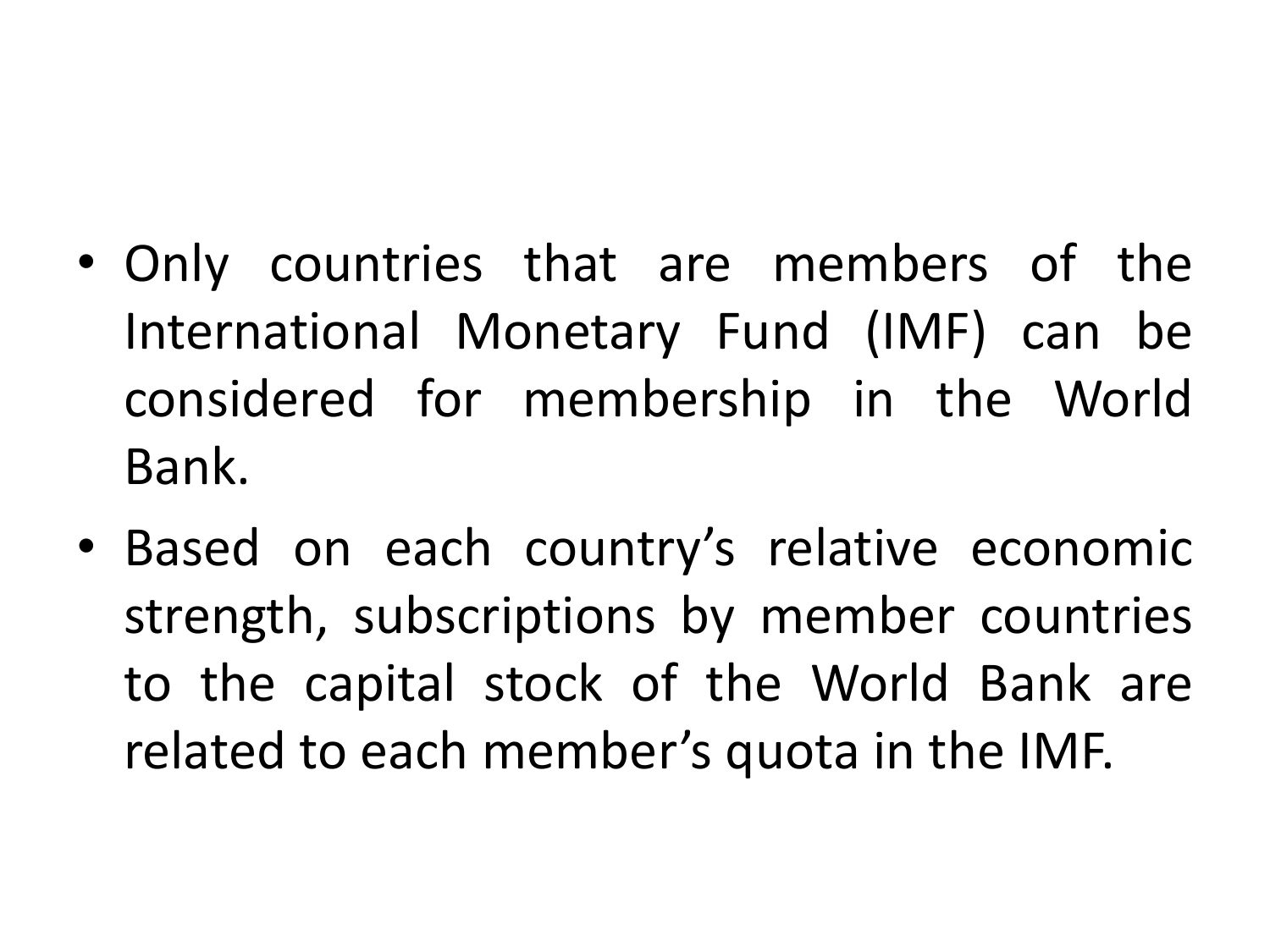#### LENDING CRITERIA OF WORLD BANK

**\*The Bank lends out strictly only on** economic consideration, not on political character of a member country. Therefore, it does not lend in support of military or political objectives.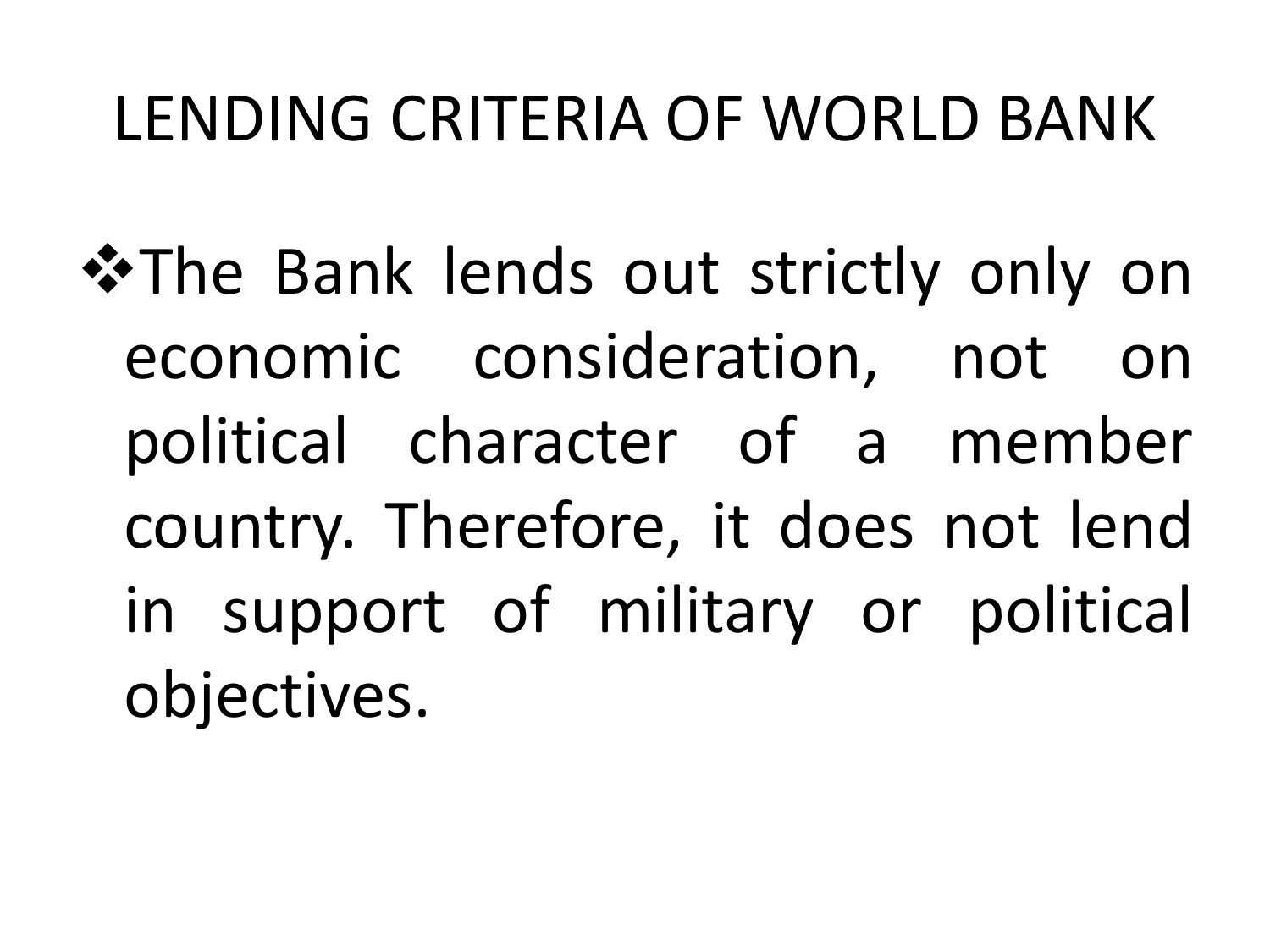- **V**Its loan could be used to purchase goods and services from member countries.
- **V** World Bank criteria for borrowing are a replica of IMF conditionalities which include:
- Trade liberalization
- Debt servicing
- Establishment of a foreign exchange market to determine the current value of the recipient's currency.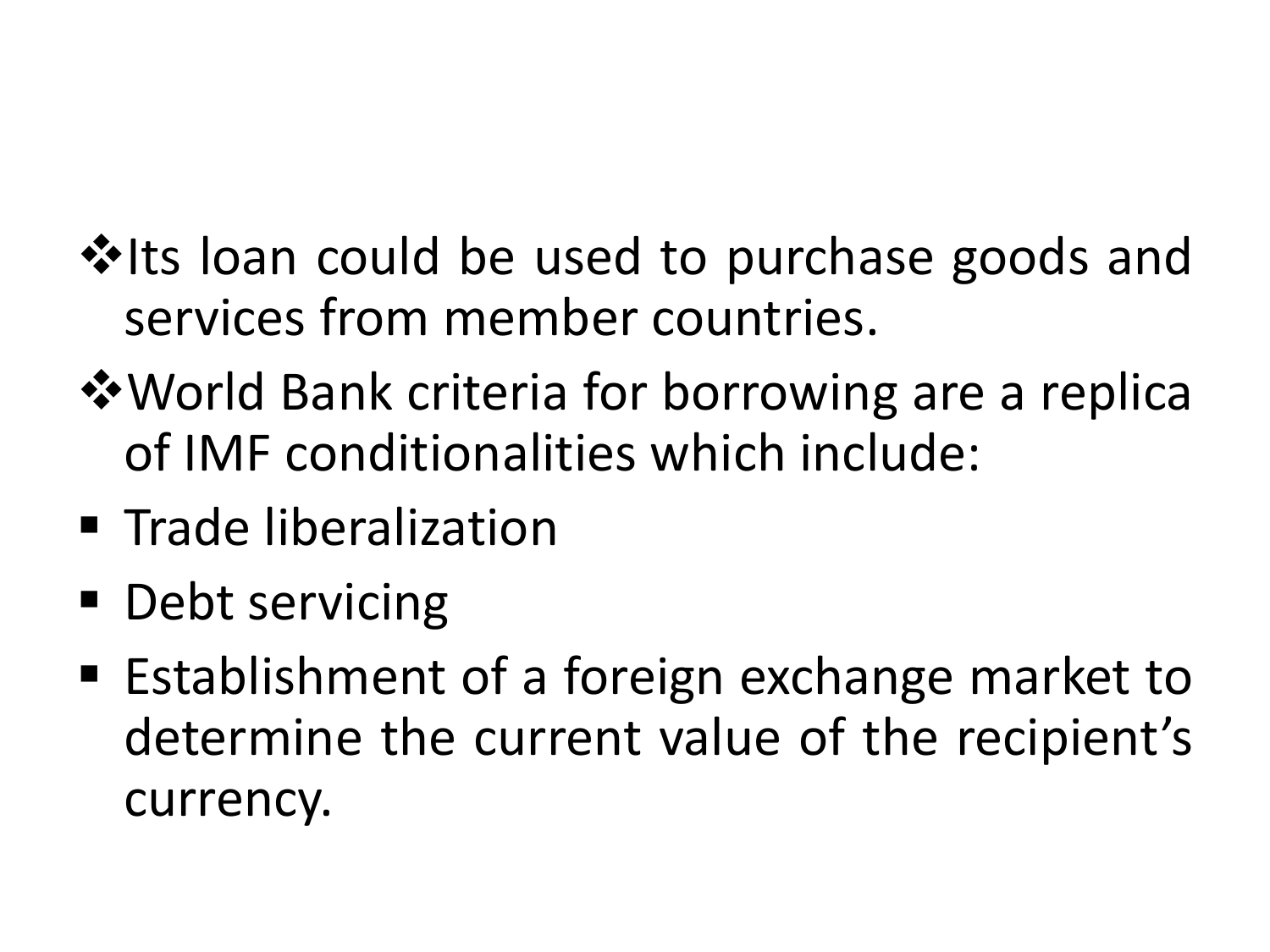- § Privatisation of government parastatals and corporations
- § Rationalisation of tariffs and excise duties
- **Removal of subsidies.**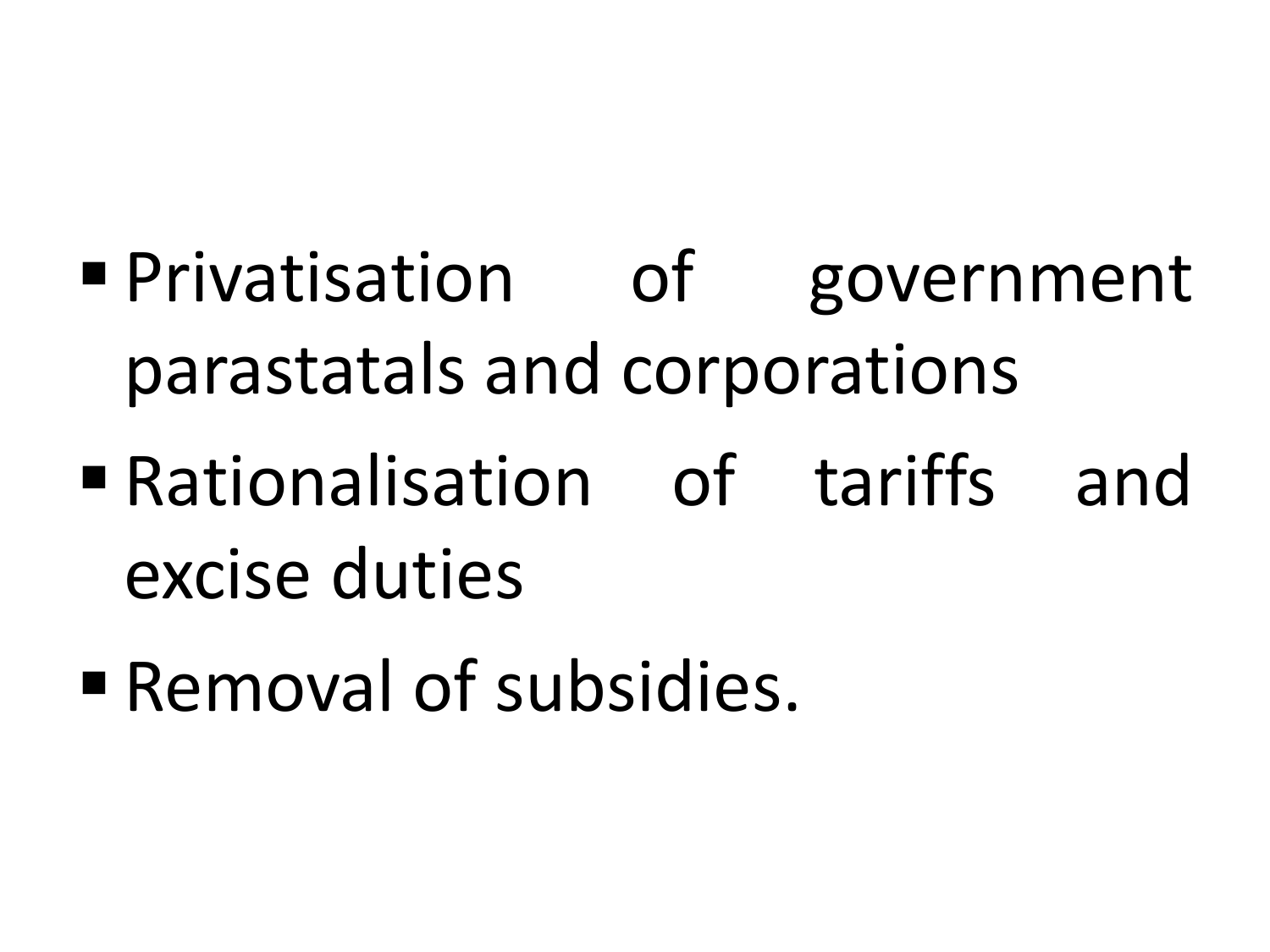## OWNERSHIP

- World Bank is owned and directed by its member countries
- Each country subscribes to shares in an amount based on its relative economic strength.
- Each has 250 votes plus one vote for each share of stock it holds.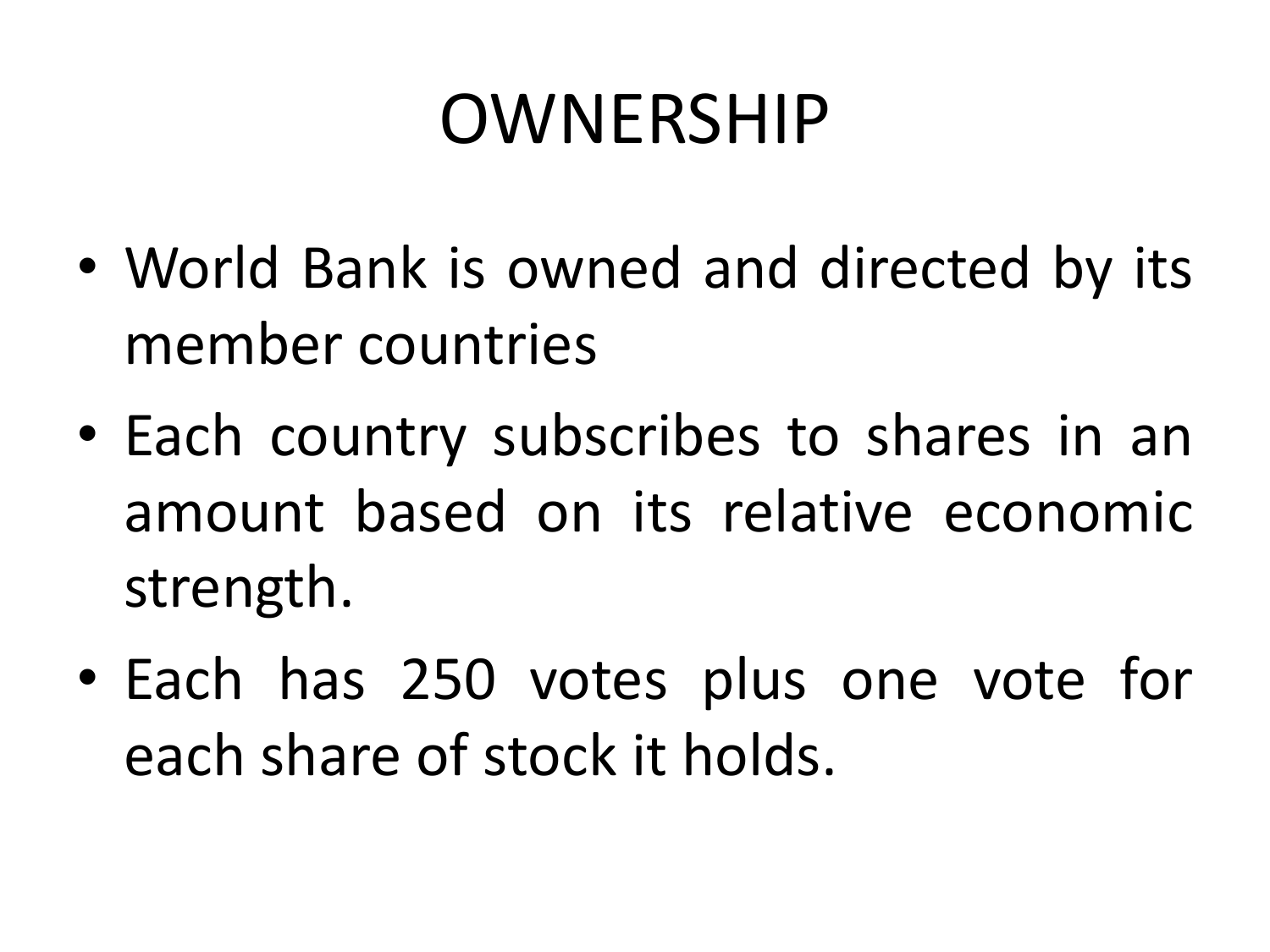## DIRECTION

- Direction is through a board of Governors, consisting of one Governor for each member's country and twenty one full time executive directors.
- The Governors meet once annually to review operations and basic policies.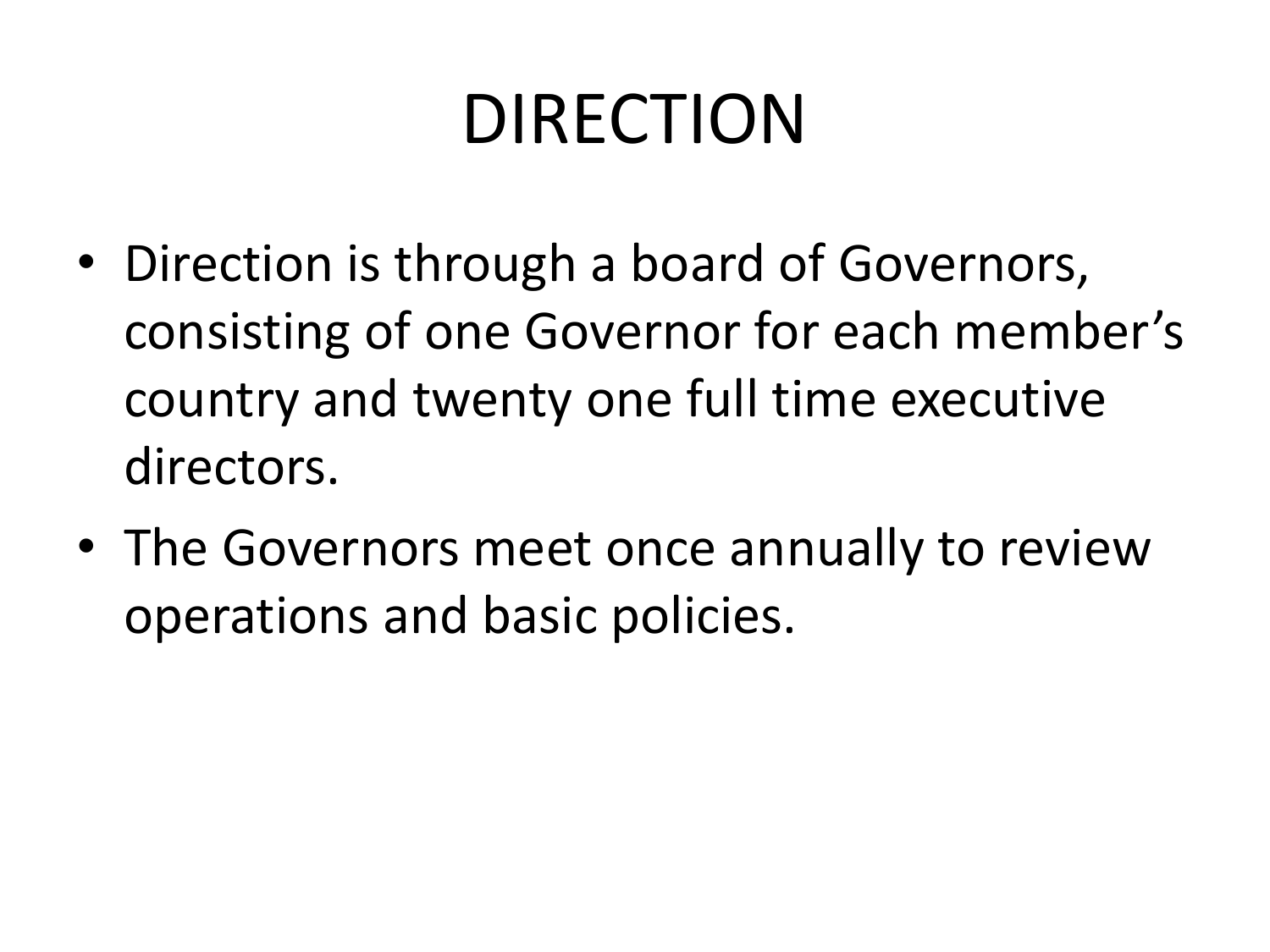# ECONOMIC COMMUNITY OF WEST AFRICAN STATES (ECOWAS)

• The Economic Community of West African States (ECOWAS) is a regional group of fifteen West African countries, namely Benin, BurkinaFaso, CapeVerde, Côte d'Ivoire, Gambia, Ghana, Guinea-Bissau, Liberia, Mali, Nigeria, Senegal, Sierra Leone and Togo formed for the promotion of the economic and trade interests of its members.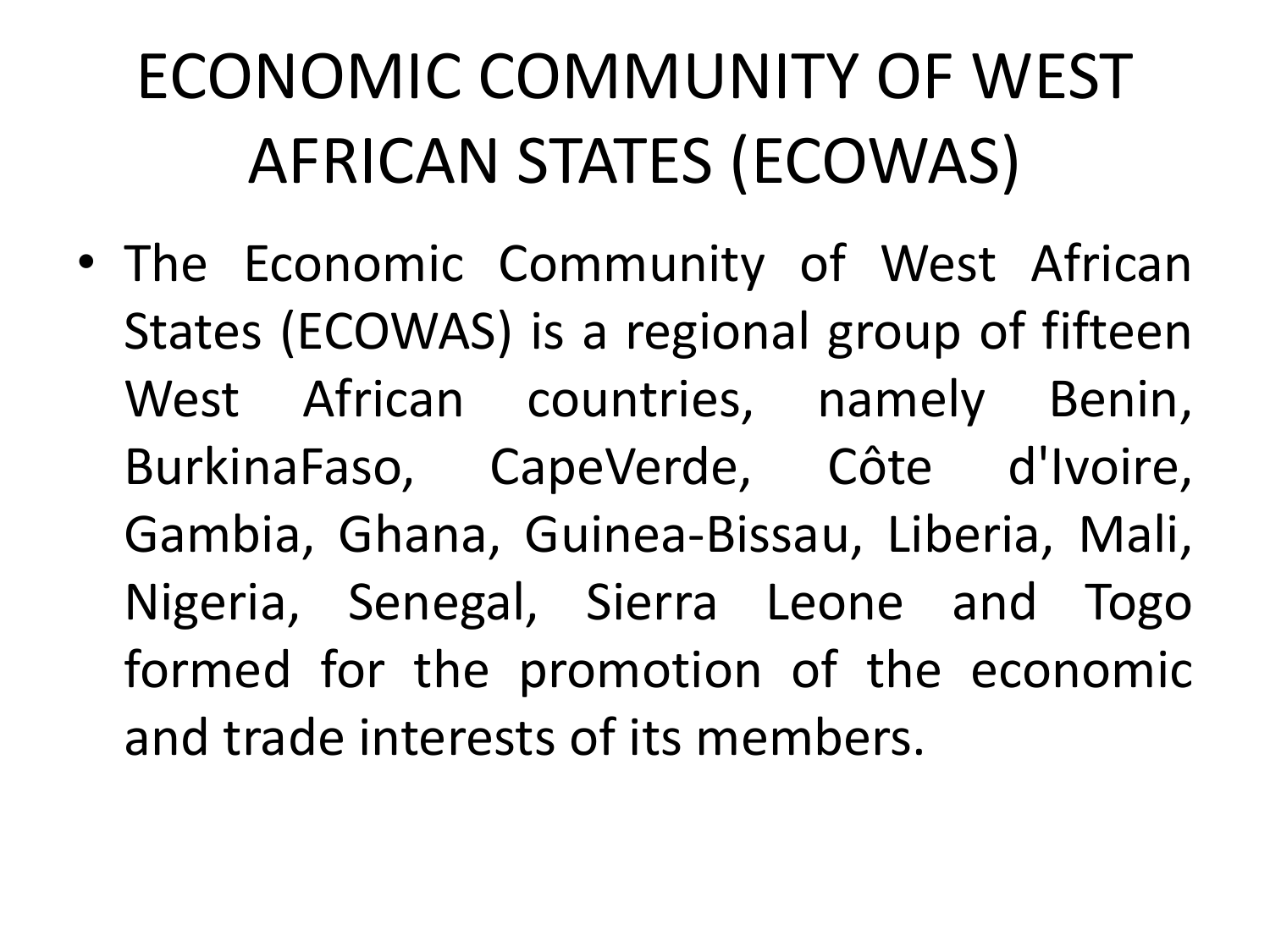- Two members, Guinea and Niger have had their memberships suspended following the 2008 and 2009 coup d'états in those countries respectively.
- In 1976 Cape Verde joined ECOWAS, and in December 2000 Mauritania withdrew.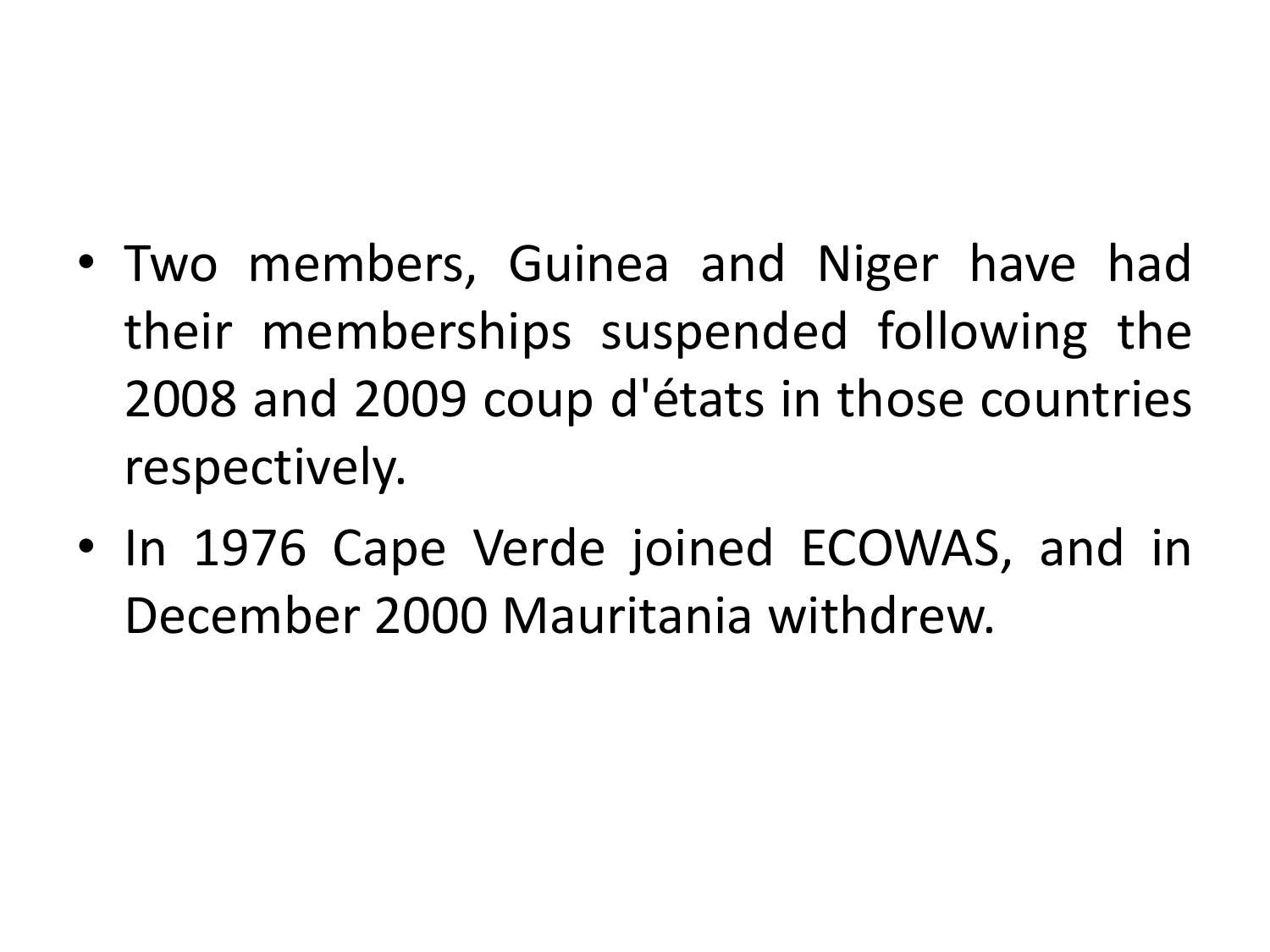• ECOWAS was founded on May 28, 1975, with the signing of the Treaty of Lagos.

The treaty declares that the organization's aim was

*to promote co-operation and integration, leading to the establishment of an economic union in West Africa in order to raise the living standards of its peoples, and to maintain and enhance economic stability, foster relations among Member States and contribute to the progress and development of the African Continent*

•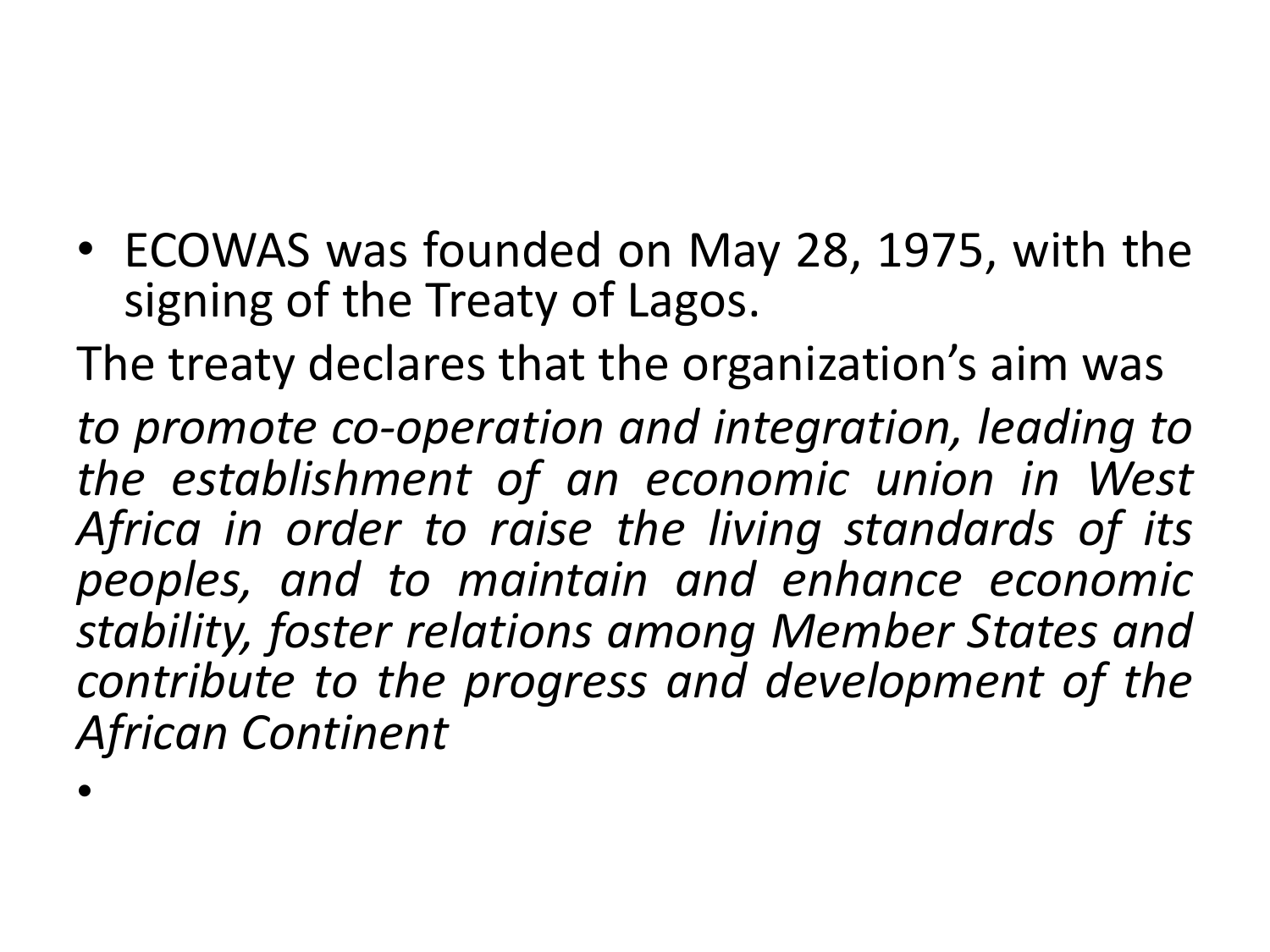• ECOWAS member states signed a nonaggression protocol in 1990 and a Protocol on Mutual Defence Assistance, in Freetown, Sierra Leone, on May 29, 1981, that provided for the establishment of an Allied Armed Force of the Community called the Economic Community of West African States Monitoring Group (ECOMOG).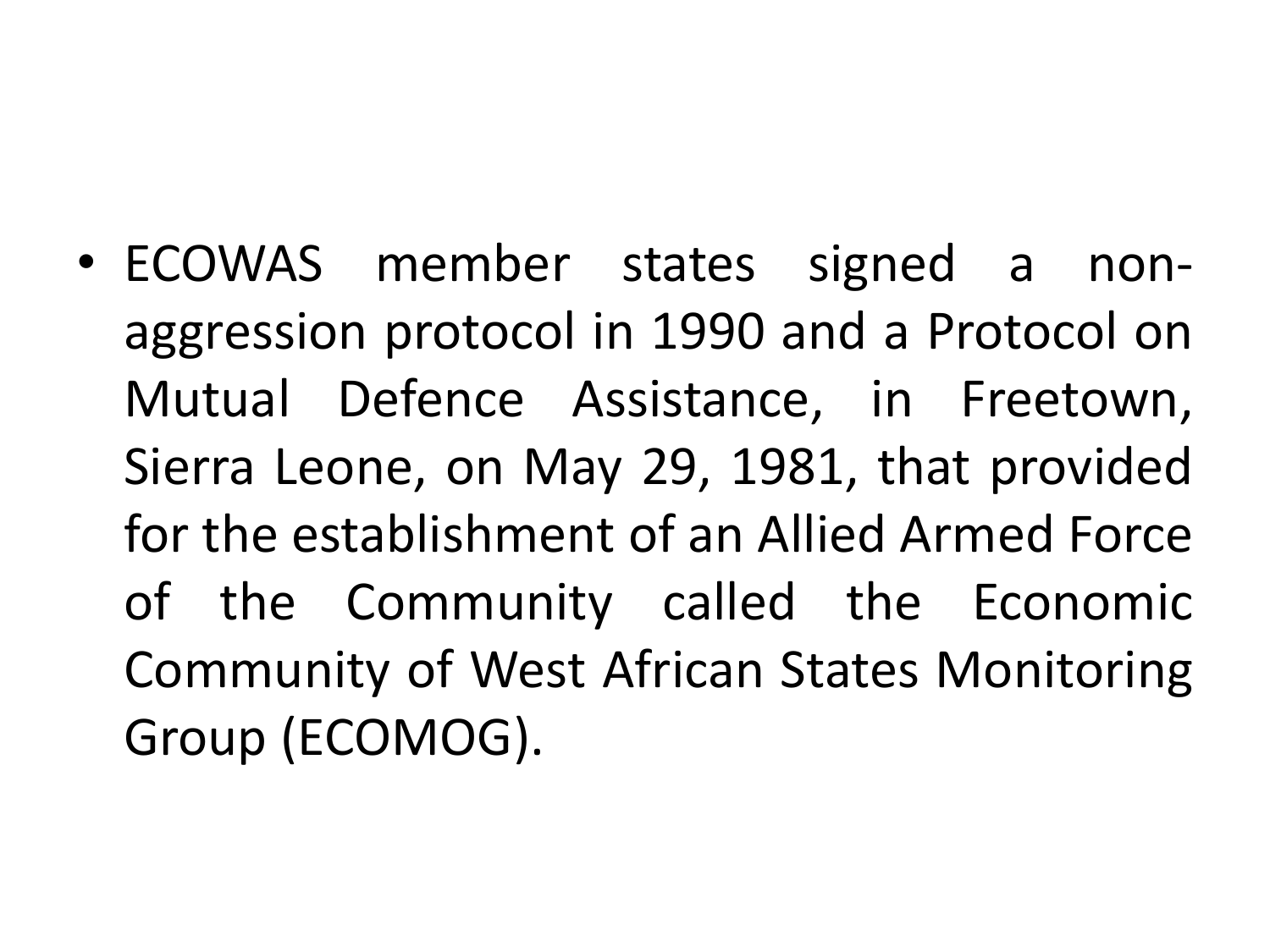• ECOMOG is multilateral armed force established by a formal arrangement for separate armies to work together. Its backbone was Nigerian armed forces and financial resources, with sub- battalion strength units contributed by Ghana, Guinea, Sierra Leone, Gambia, Liberia, Mali, Burkina Faso, Niger, and others.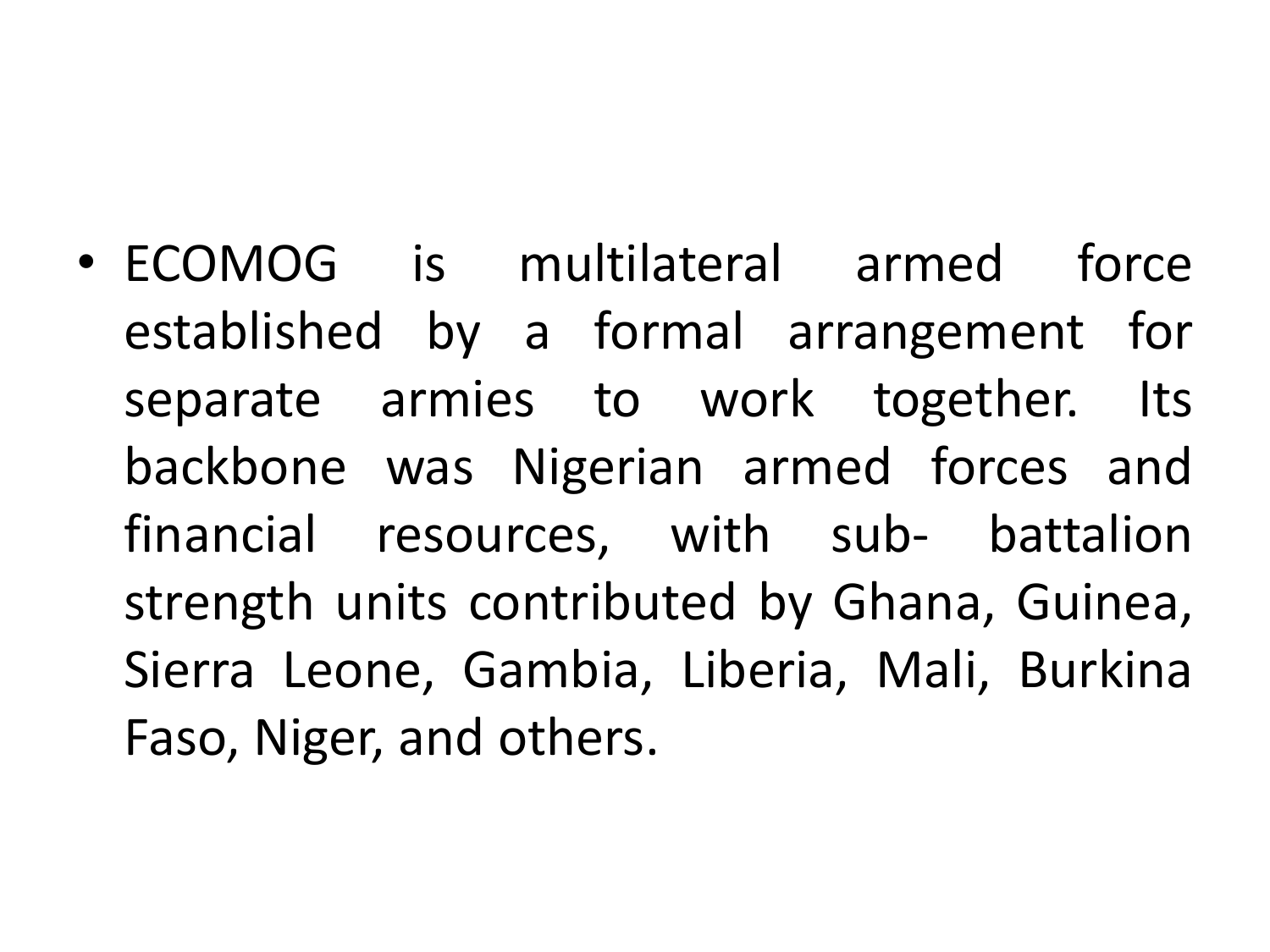• Its most successful deployments were in Sierra Leone where it helped to end a 10 year old civil war. ECOMOG soldiers were also deployed in Liberia and Guinea to help end the conflicts in those countries.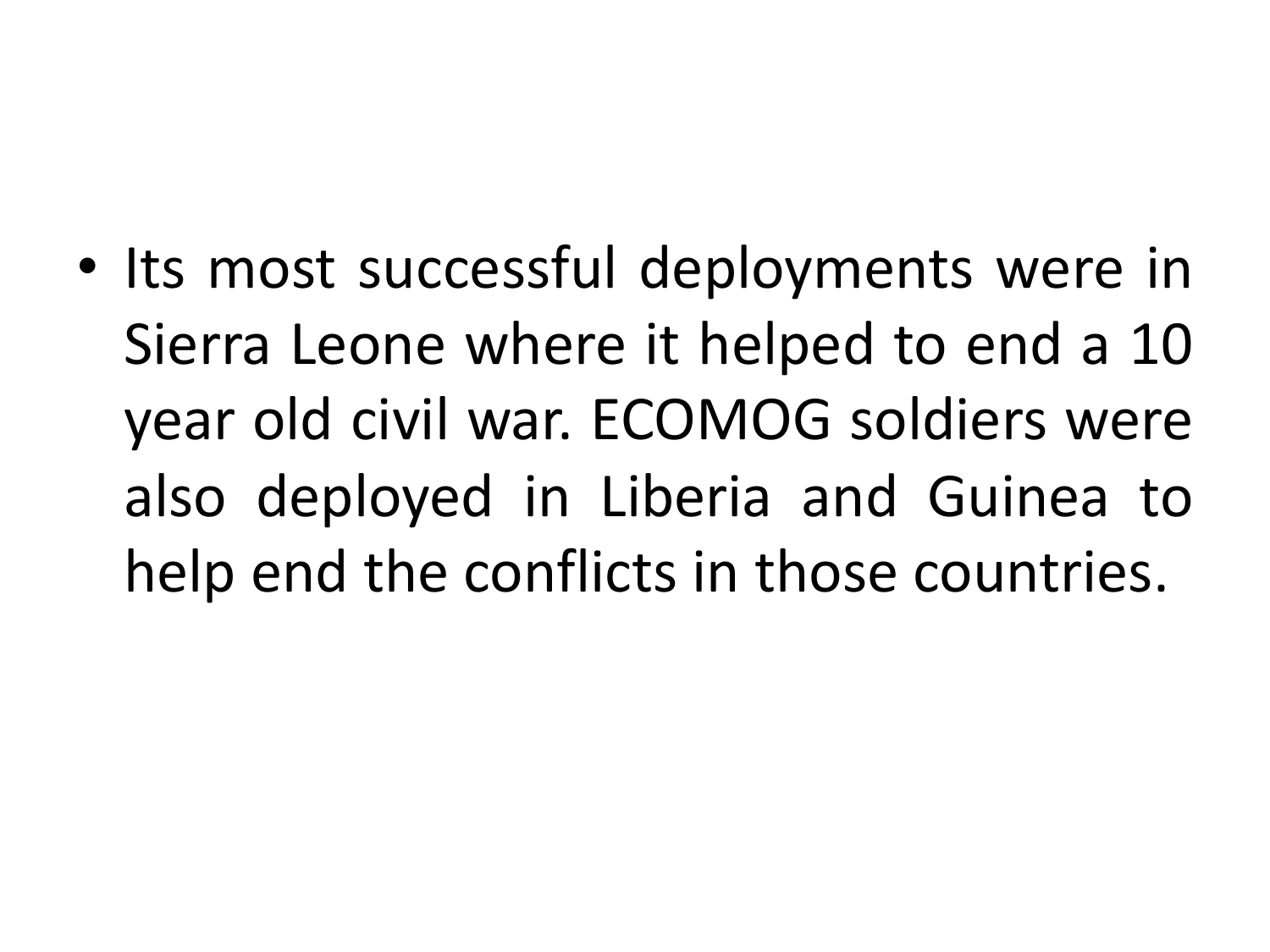• The ECOWAS Commission, The ECOWAS Community Parliament, and The ECOWAS Community Court of Justice are the main institutions that implement policy in the region.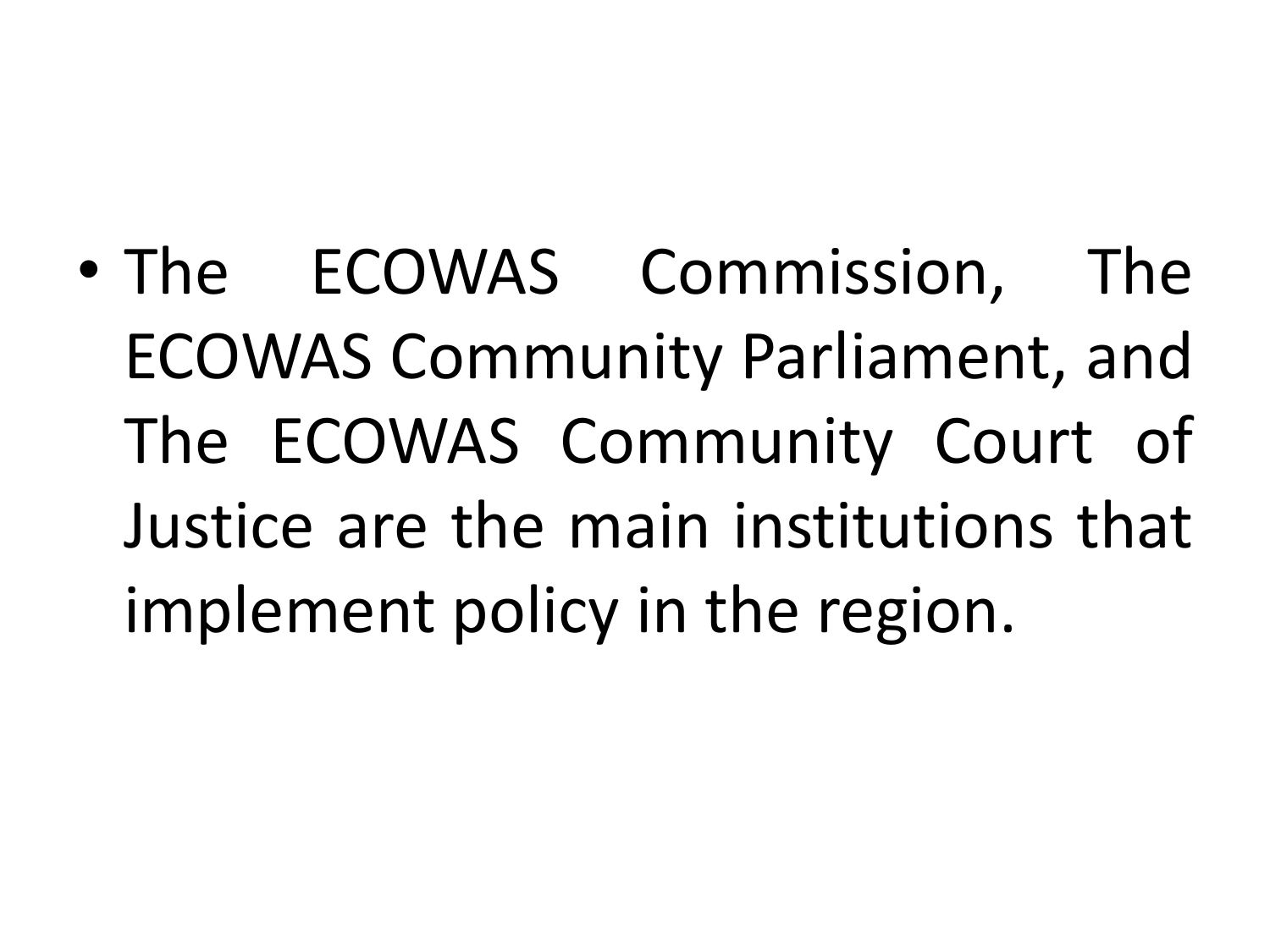• The ECOWAS Fund became the ECOWAS Bank for Investment and Development in 2001 and is responsible for enhancing growth by financing programmes and projects of ECOWAS.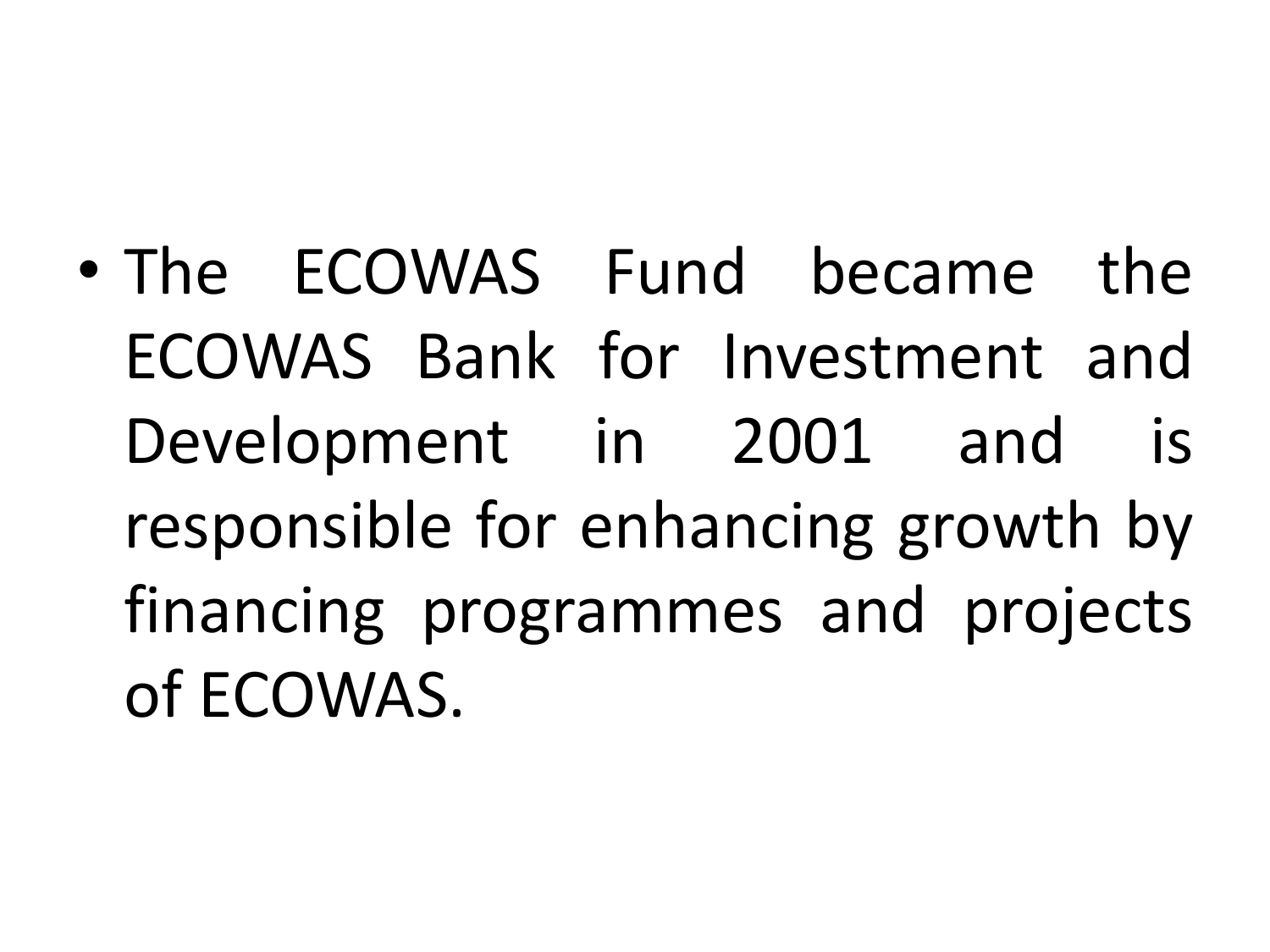• The ECOWAS Community Court of Justice was created by a protocol signed in 1991 and its jurisdiction includes ruling on disputes between states over interpretations of the Revised Treaty and providing the ECOWAS Council with advisory opinions on legal issues. It also has jurisdiction over gross human rights breaches.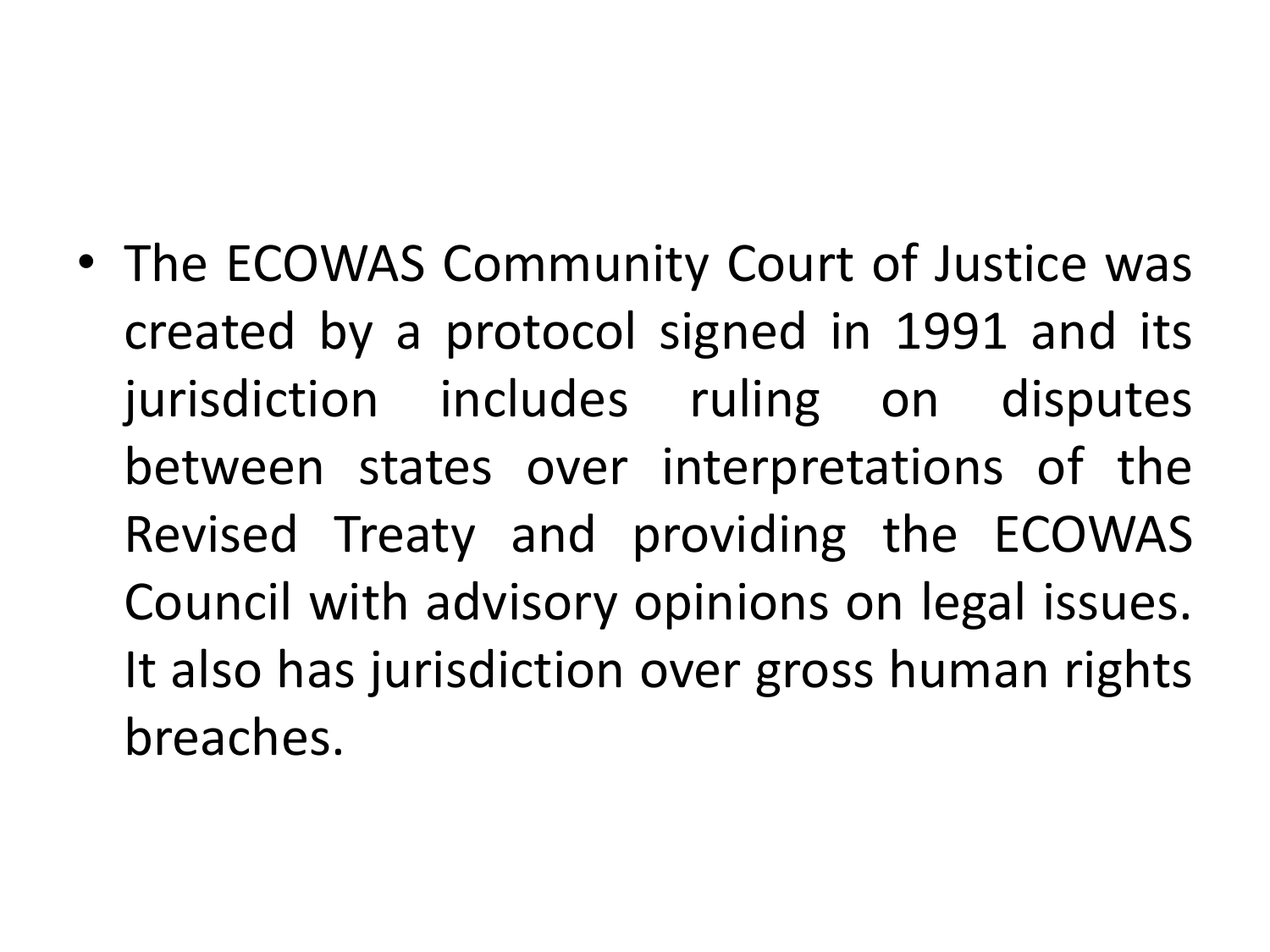# NON-GOVERNMENTAL ORGANISATIONS

• Non-governmental organizations are international organizations and generally non profit organizations independent of specific governments.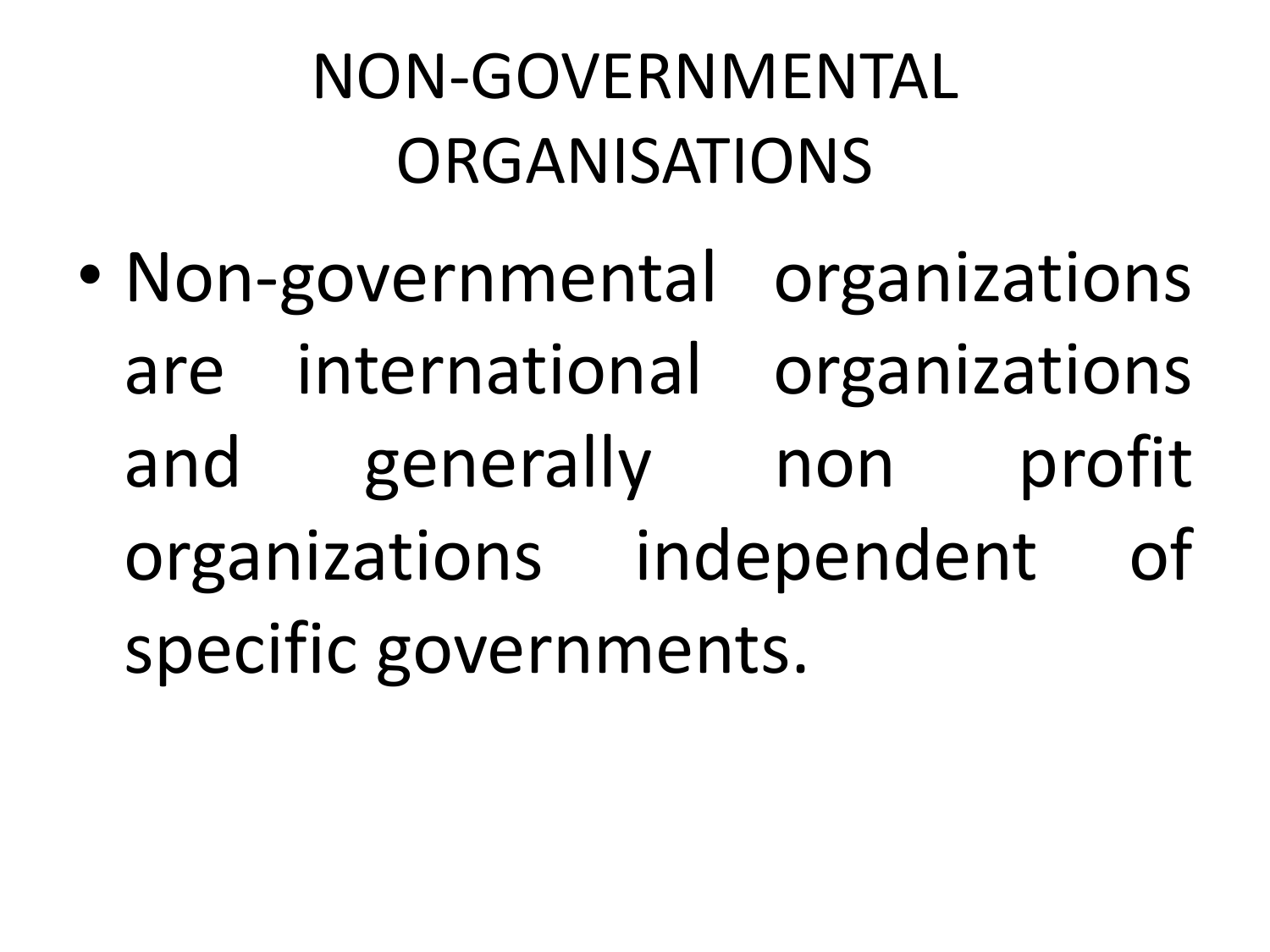# NON STATE NATIONS

- These are nationalist entities that are not recognized as independent states but which claim rights to national sovereignty.
- These polities have sought diplomatic recognition from the international community as **de jure sovereignty** states, but have not been universally recognized.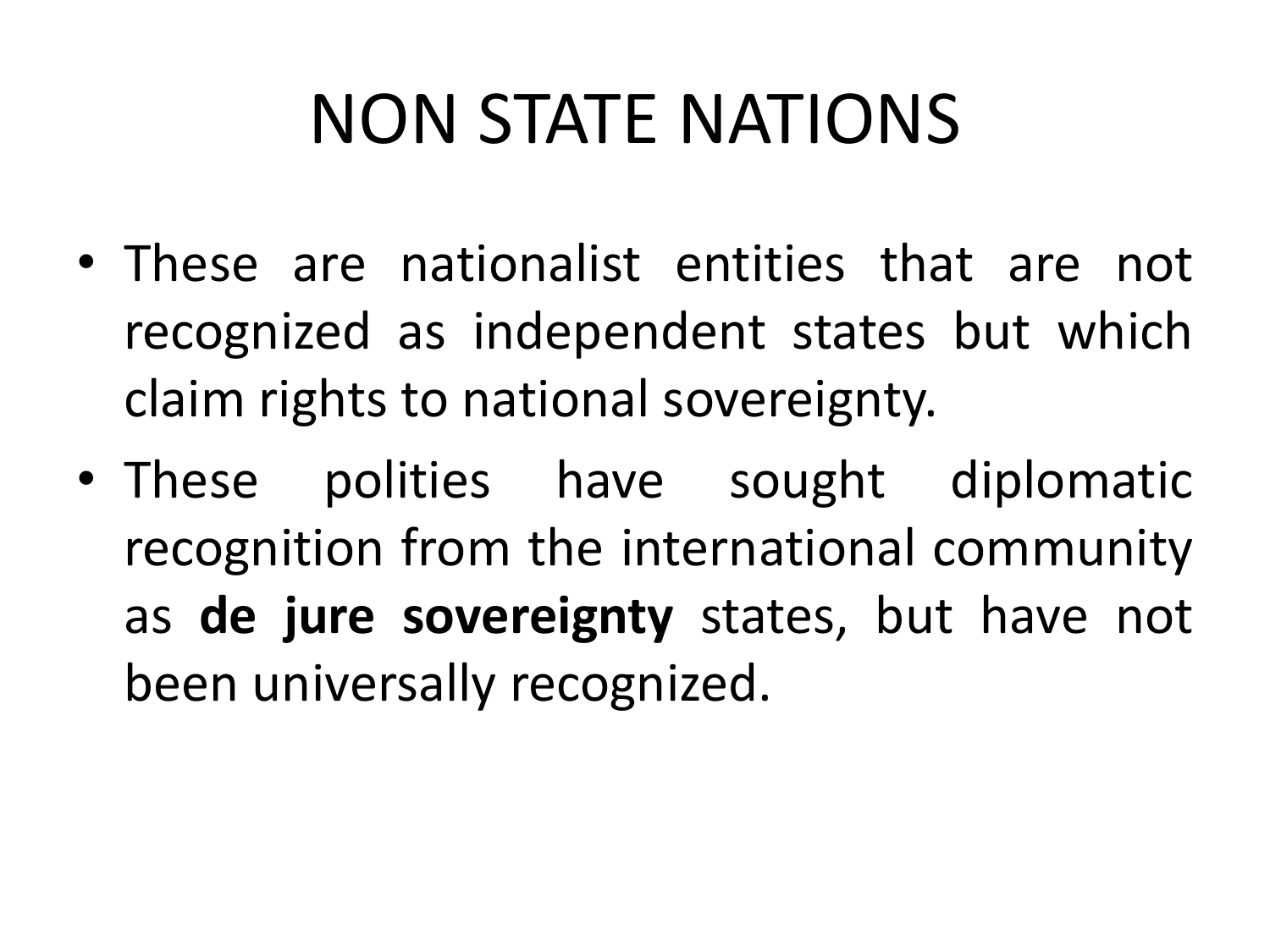• These entities often have **de facto** control of their territory. Non state nations lack recognition from at least one UN member state. For example: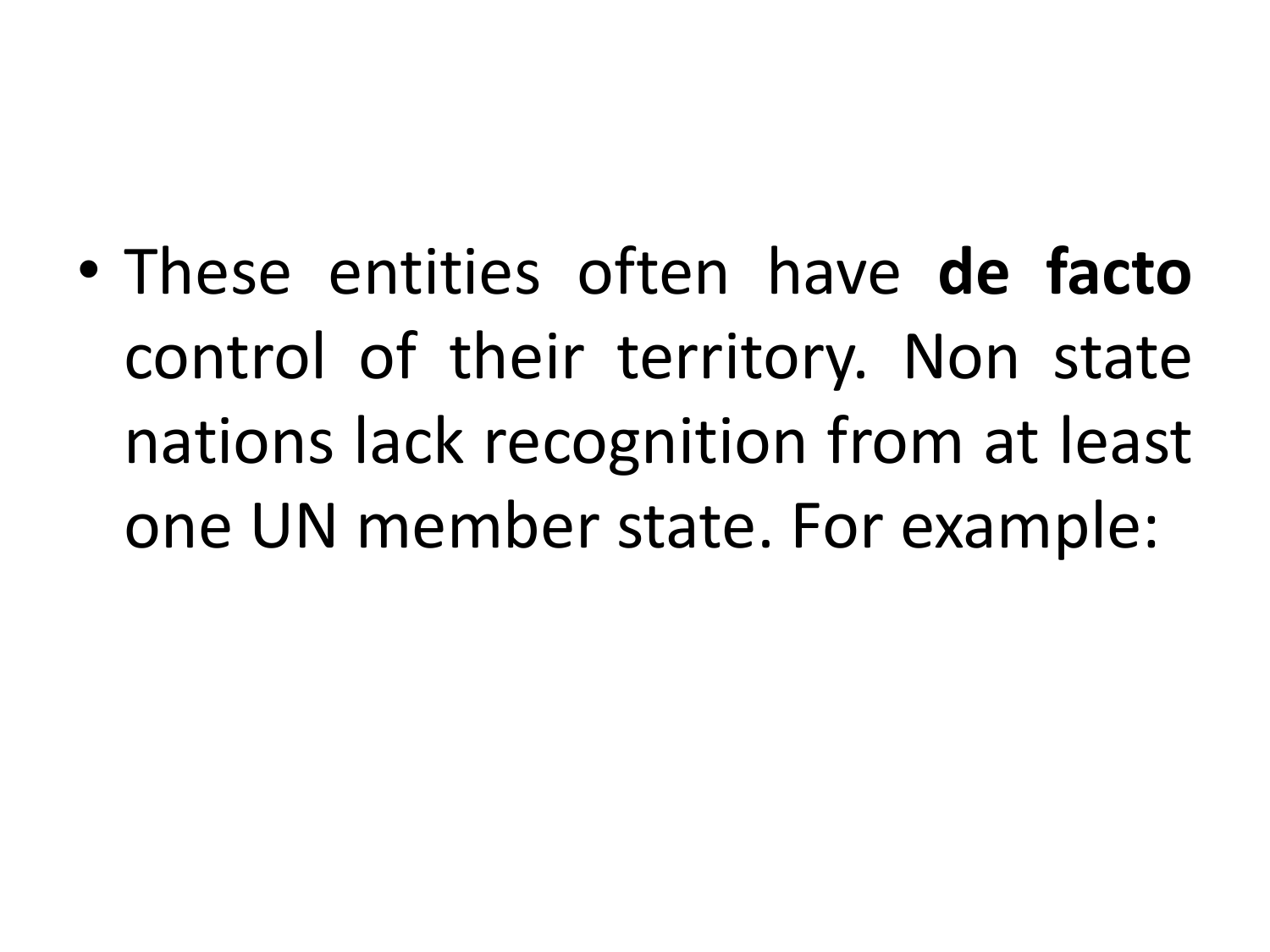- South Korea independent since 1948 is not recognised by one UN member, North Korea.
- Republic of Cyprus independent since 1960, is not recognized by one UN member (Turkey) and one UN nonmember (Northern Cyprus), due to the ongoing civil dispute over the Island.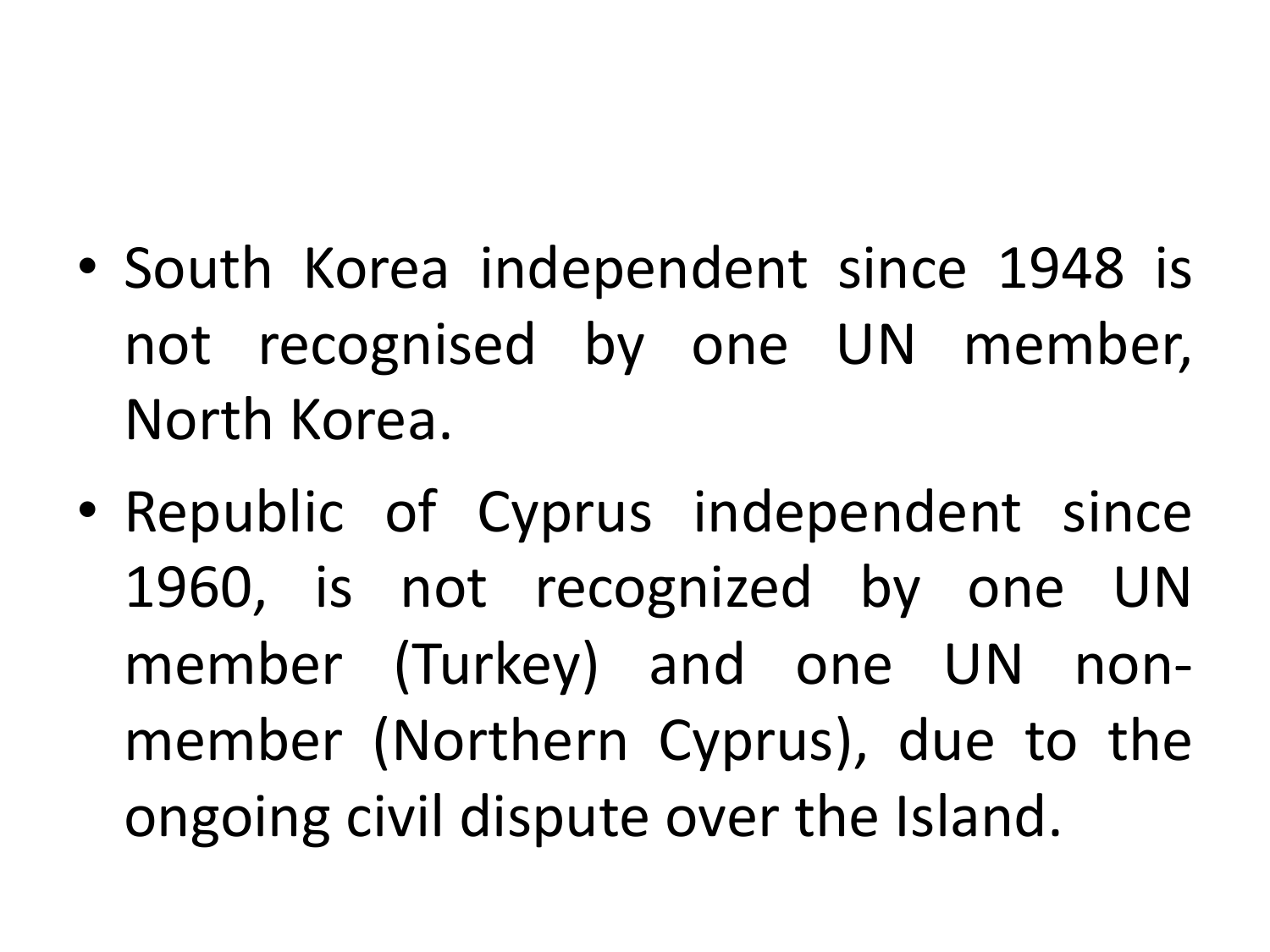• North Korea, independent since 1948 is not recognized by three UN members (France, Japan, South Korea) and one non-UN member (Taiwan).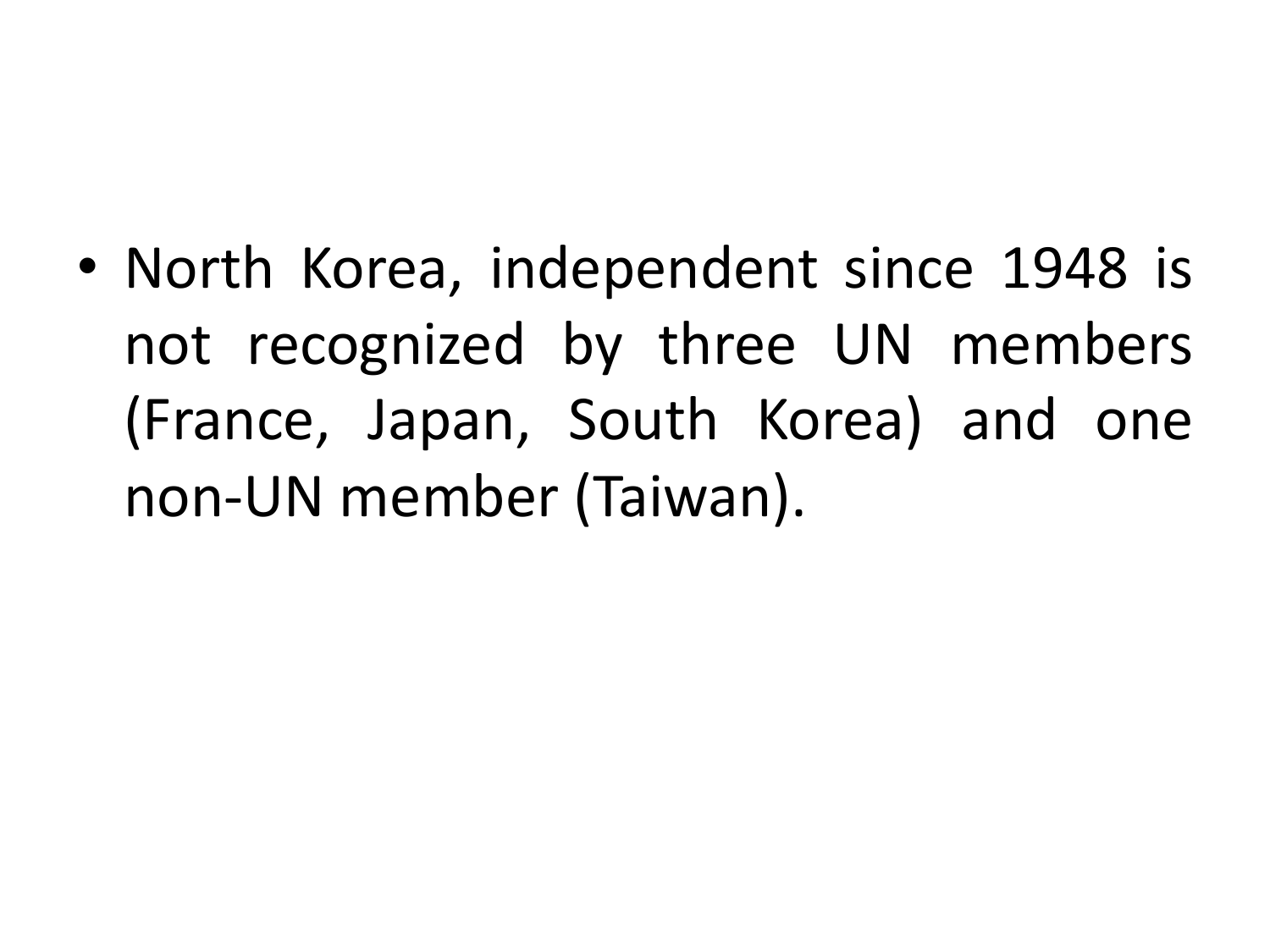# MULTINATIONAL CORPORATION

- This is usually a large corporation incorporated in one country which produces or sells goods or services in various countries.
- They are large in size and their activities are centrally controlled by the parent companies.
- It is also called transnational corporation, international enterprise. Examples are Bata corporation, Coca-Cola corporation, Unilever, Pepsi corporation, Philips, Suzuki, Cardbury.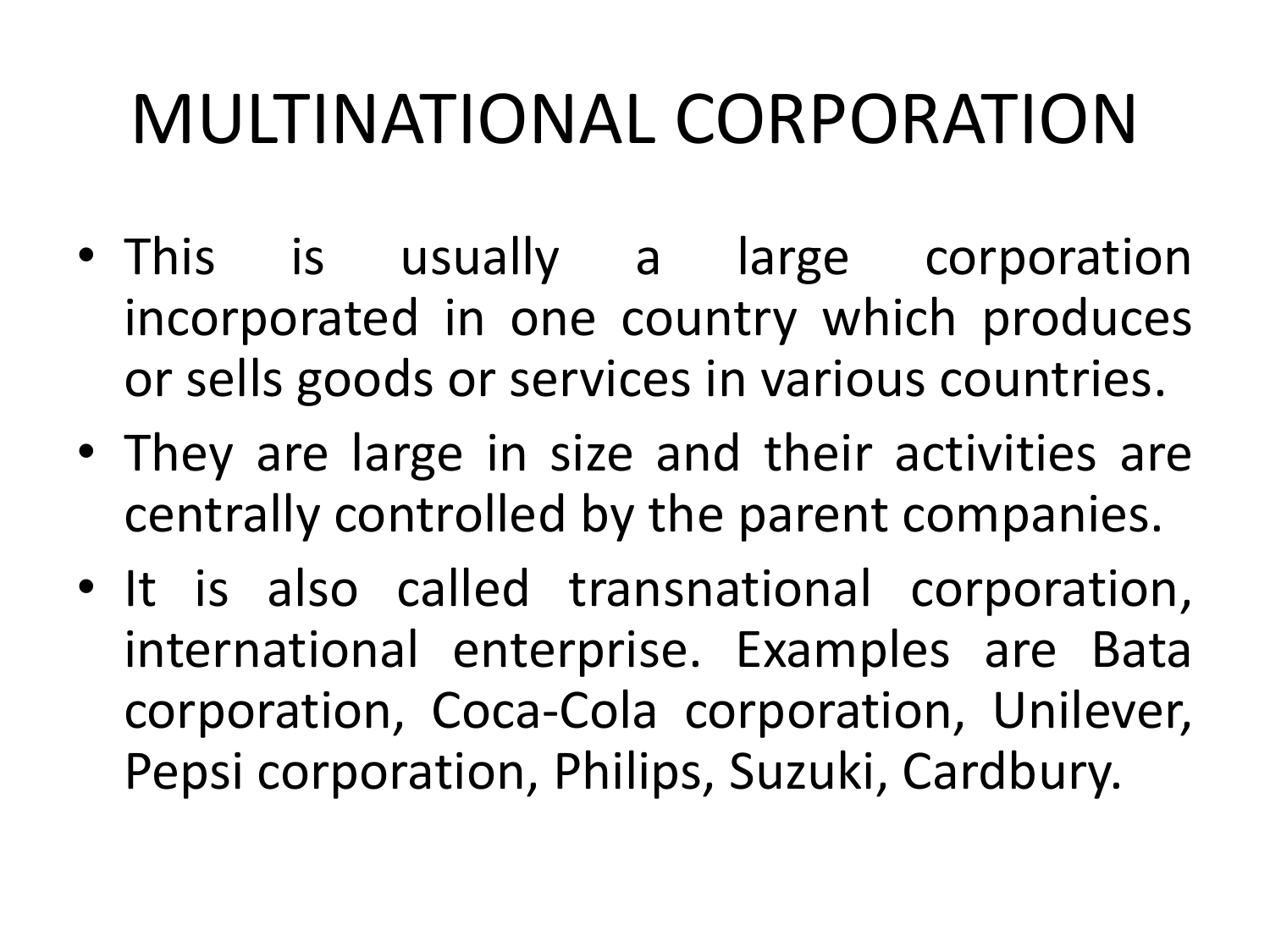### FEATURES

**External Figure V** and **turnover**: They have huge physical and financial assets. This also results in huge turnover of MNCs. Many MNCs are bigger than national economies of several countries in terms of assets and turnover.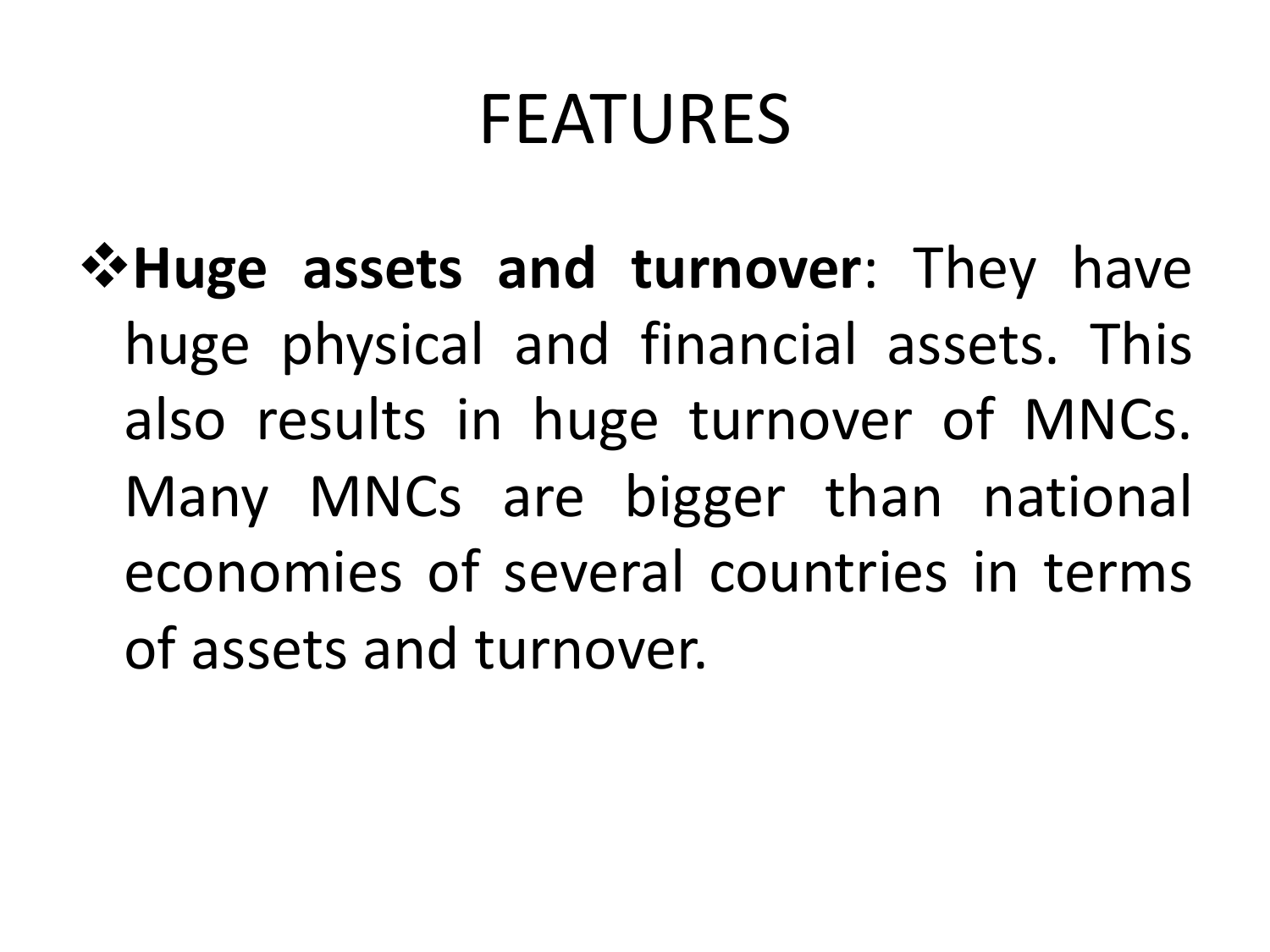$\cdot$ **forational operations through a network of branches**: MNCs have production and marketing operations in several countries, operating through a network of branches, subdivisions and affiliates in host countries.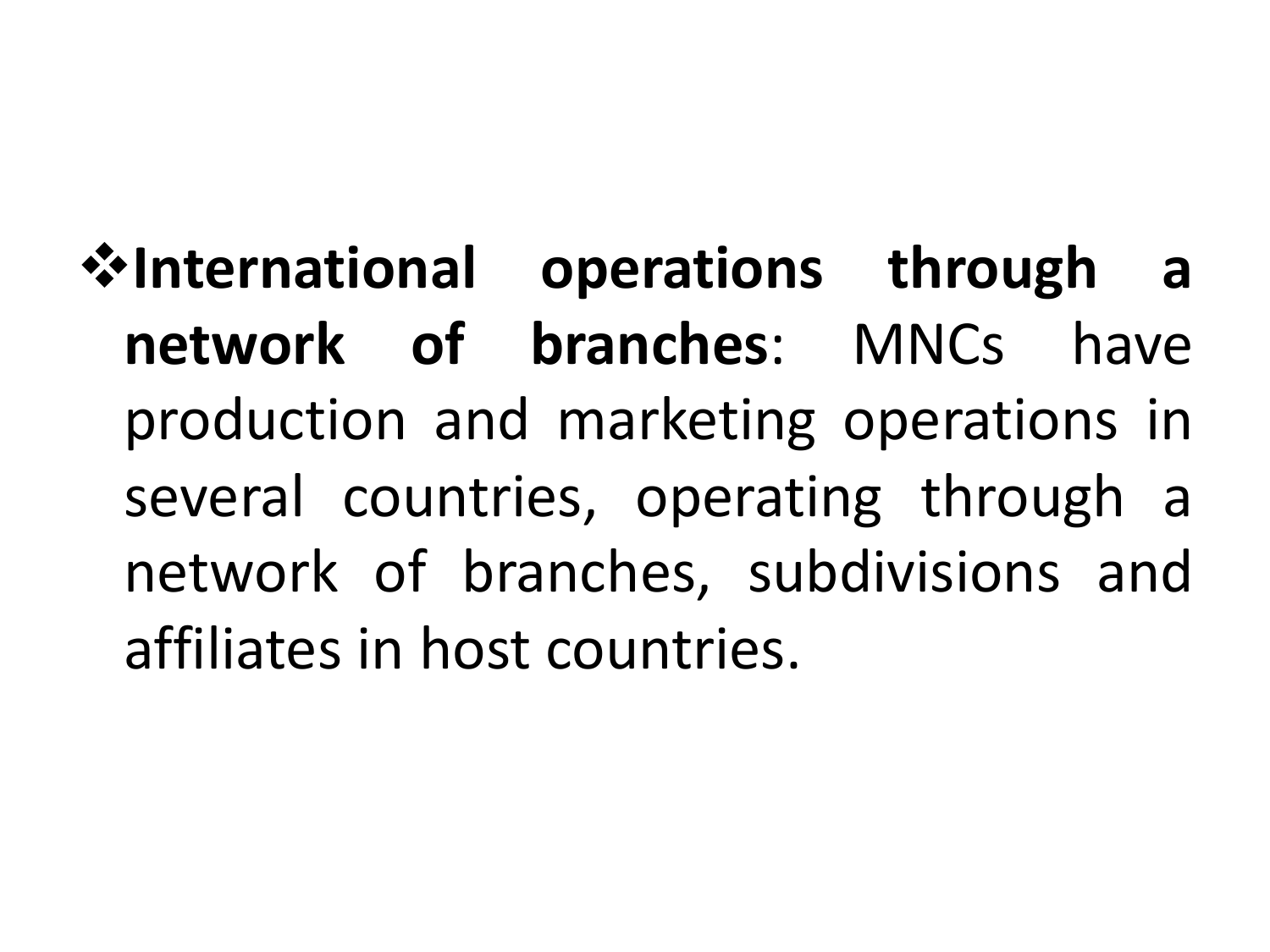v**Unity of control**: MNCs control business activities of their branches in foreign countries through head office located in the home country. Management of branches operate within the policy framework of the parent corporation.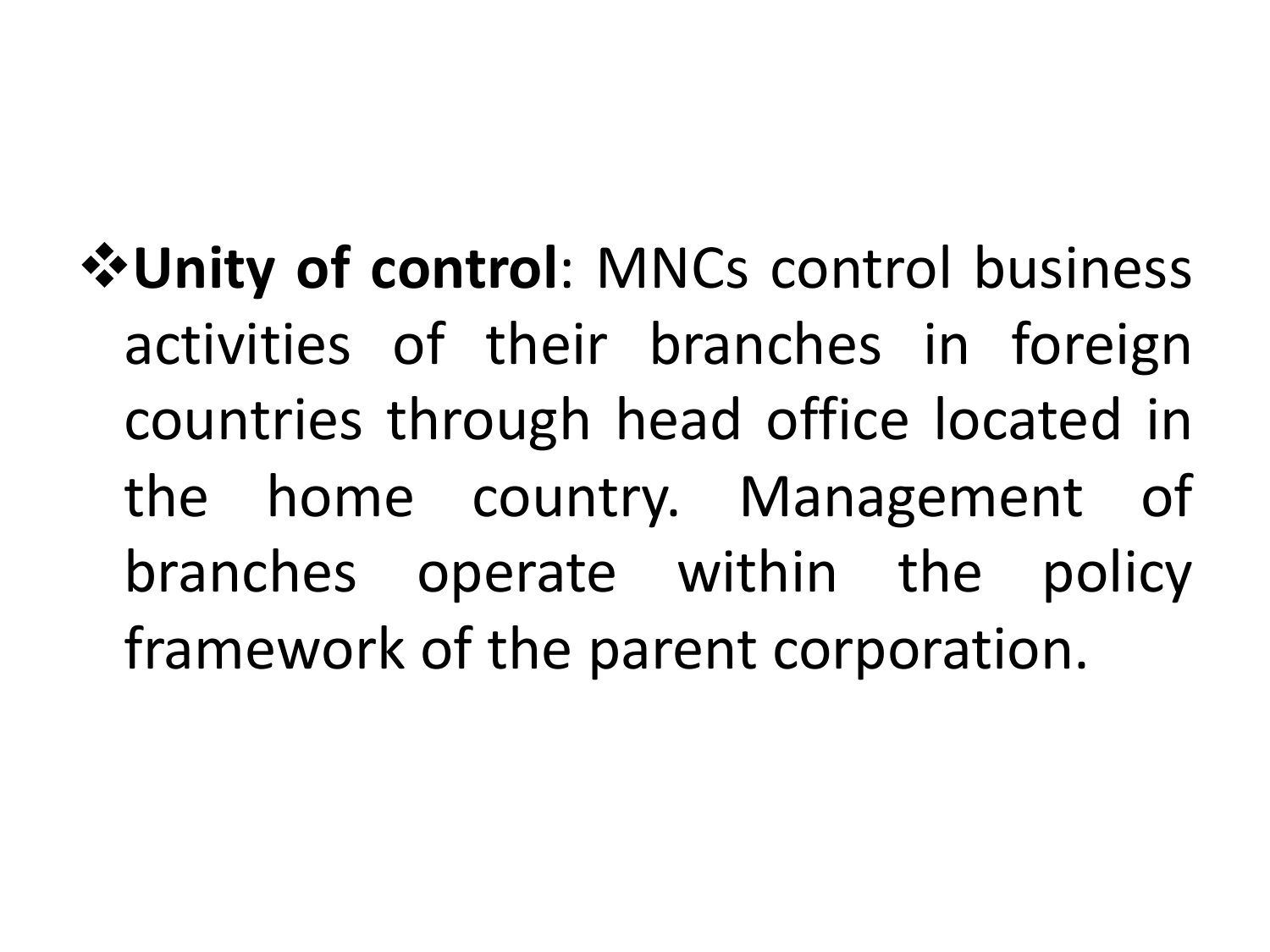$\mathbf{\hat{w}}$  **Mighty economic power**: They are powerful economic. They keep on adding to their economic power through constant mergers and acquisitions of companies in host countries.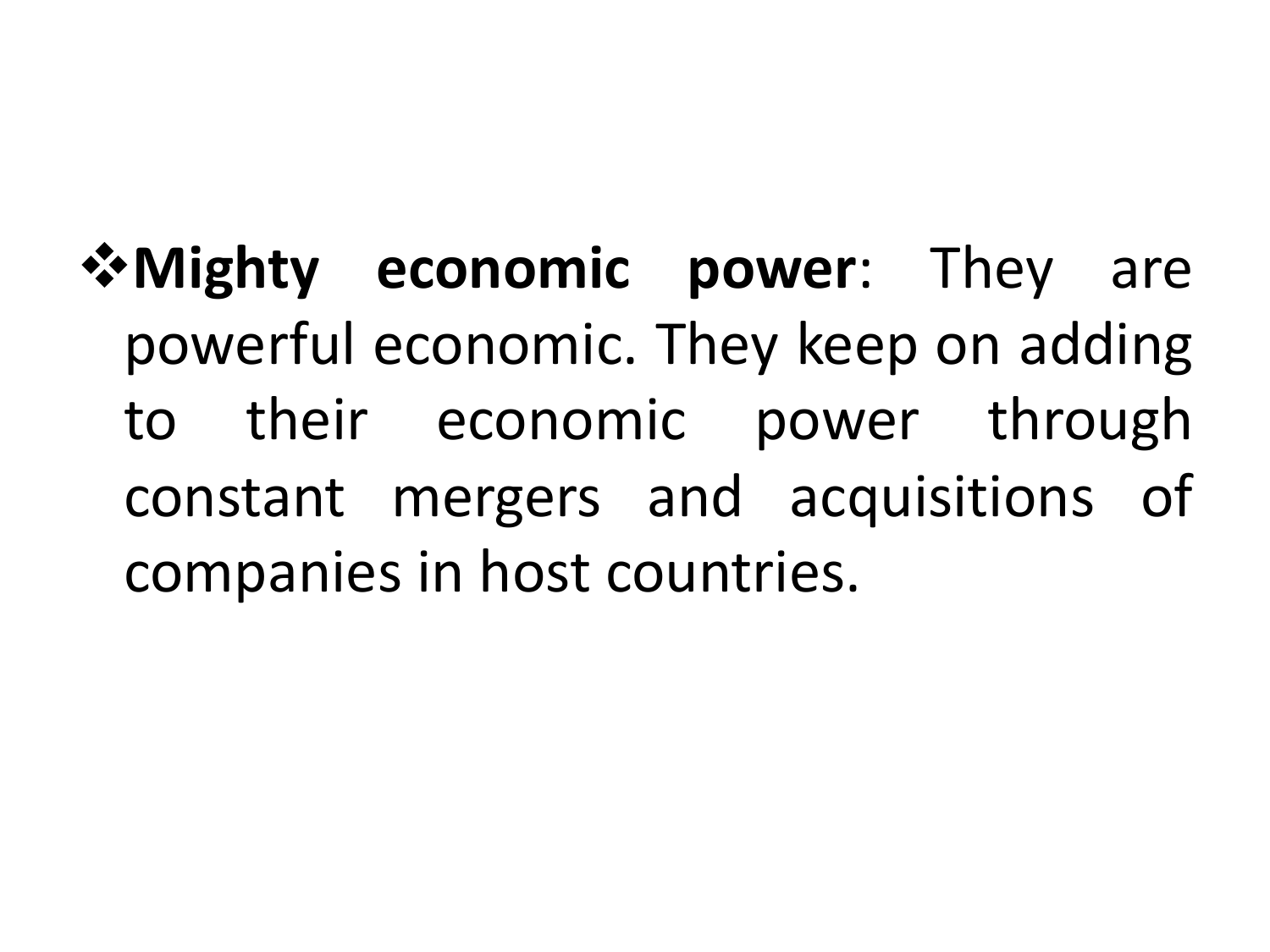*<u><b>*  $^{\circ}$  Advanced and sophisticated</u> **technology**: MNC has at its command advanced and sophisticated technology. It employs capita intensive technology in manufacturing and marketing.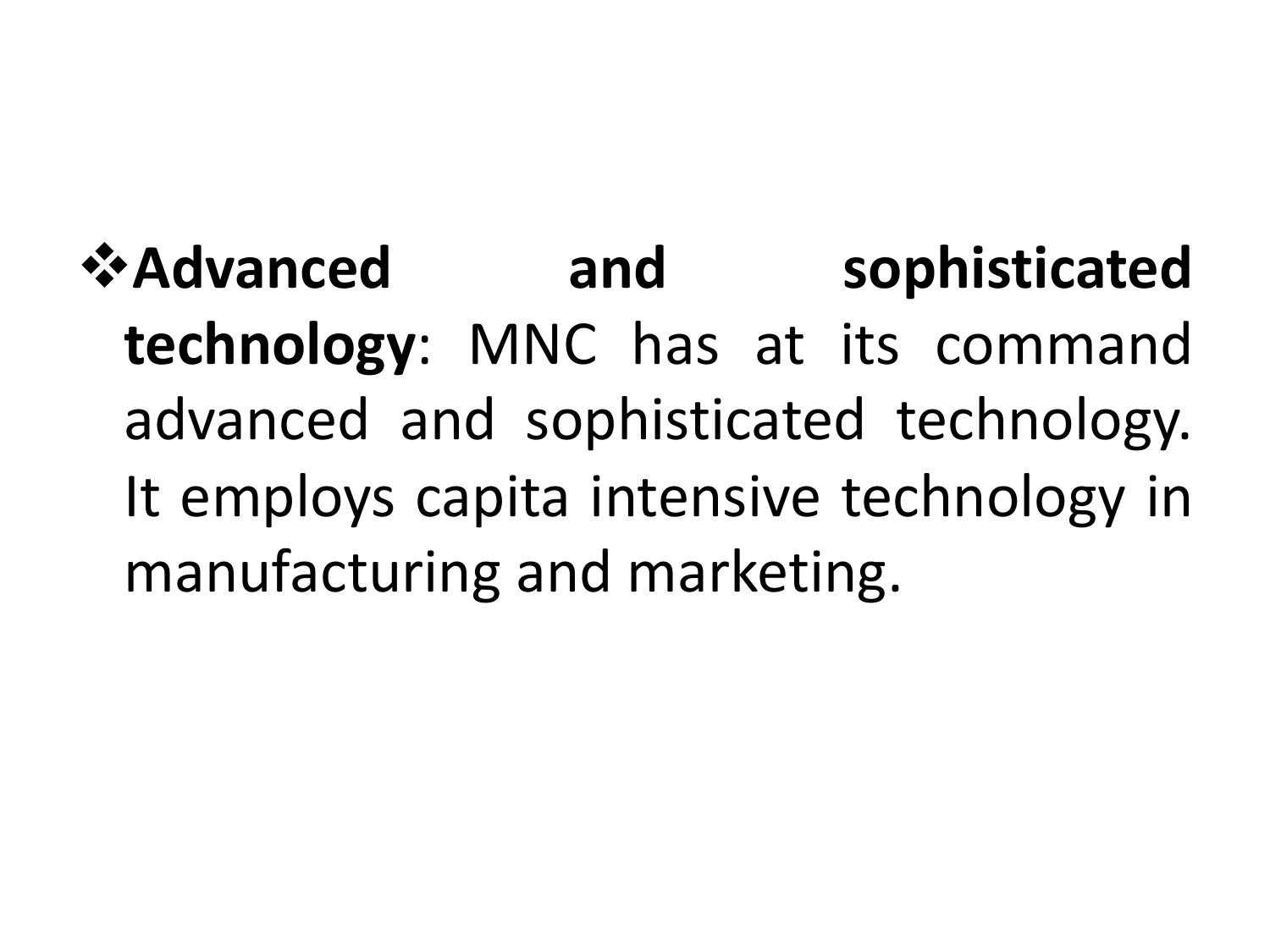#### $\cdot$ Professional management: It employs professionally trained managers to handle huge funds, advanced technology and international business operations.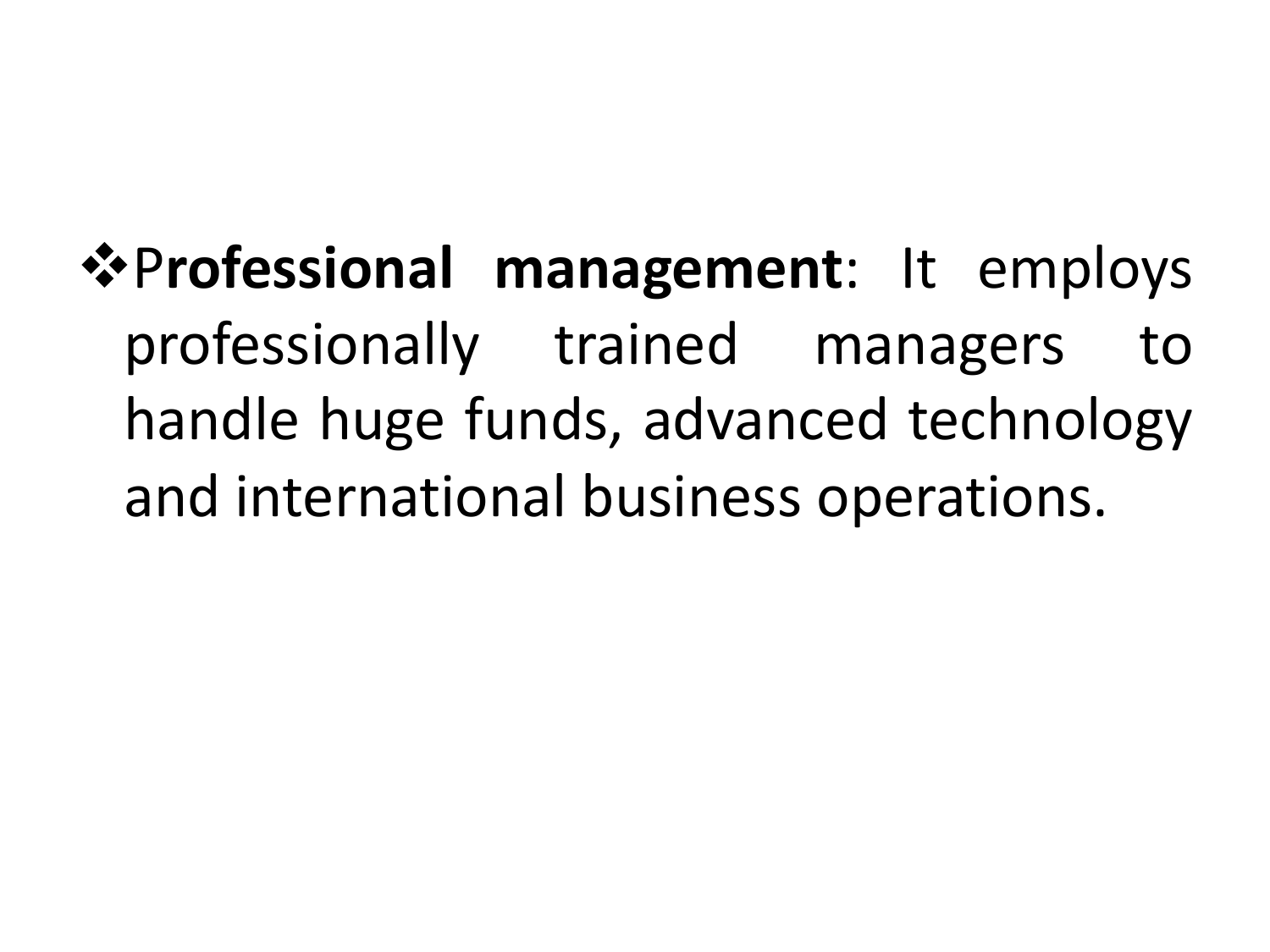#### v**Aggressive advertising and marketing**: They spend huge sums of money on advertising and marketing to secure international business. This is perhaps, the biggest strategy of success of MNCs. Because of this strategy, they are able to sell whatever products or services they produce.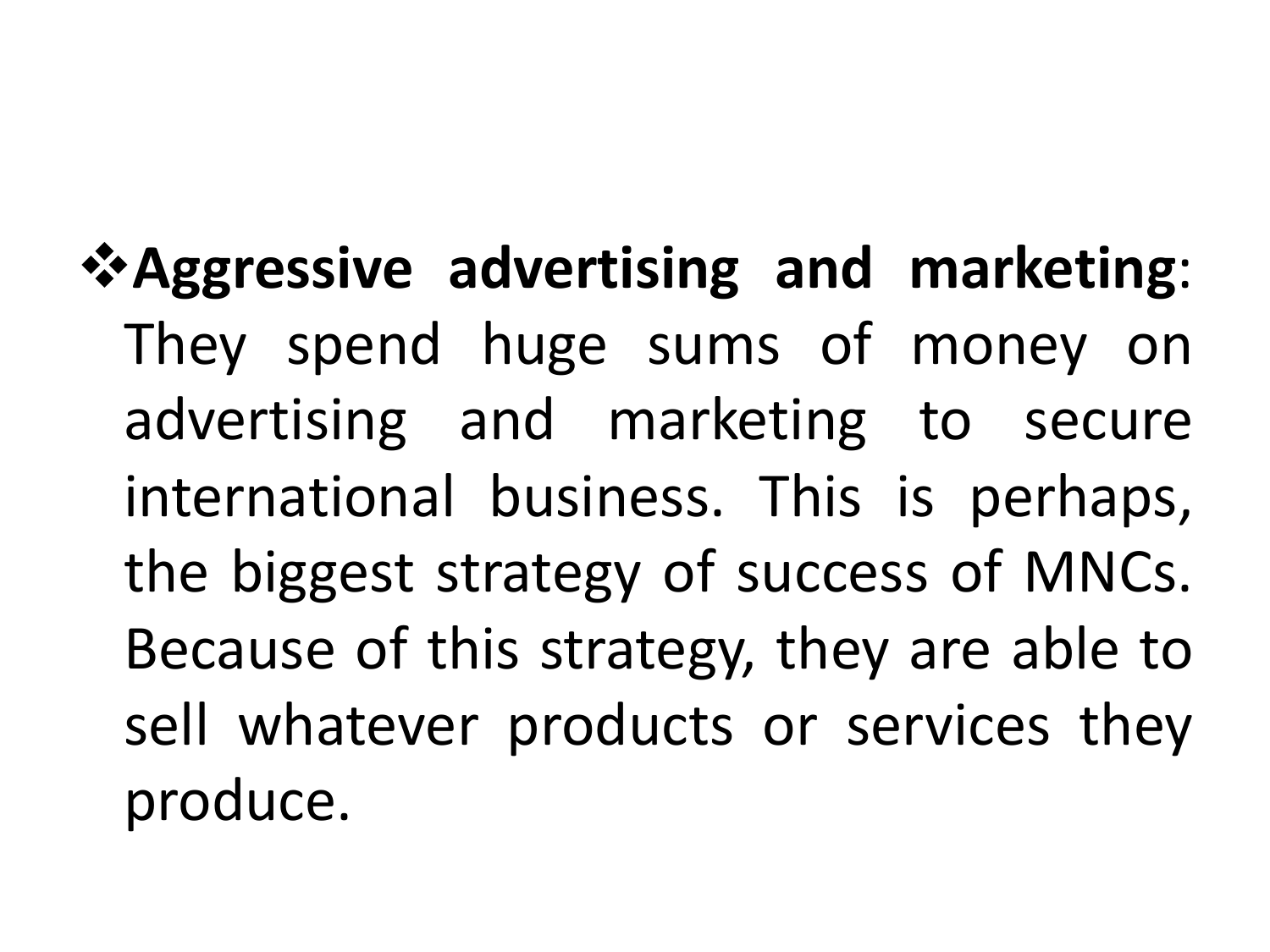v**Better quality of product**: MNC has to compete on the world level. It therefore has to pay special attention to the quality of its products.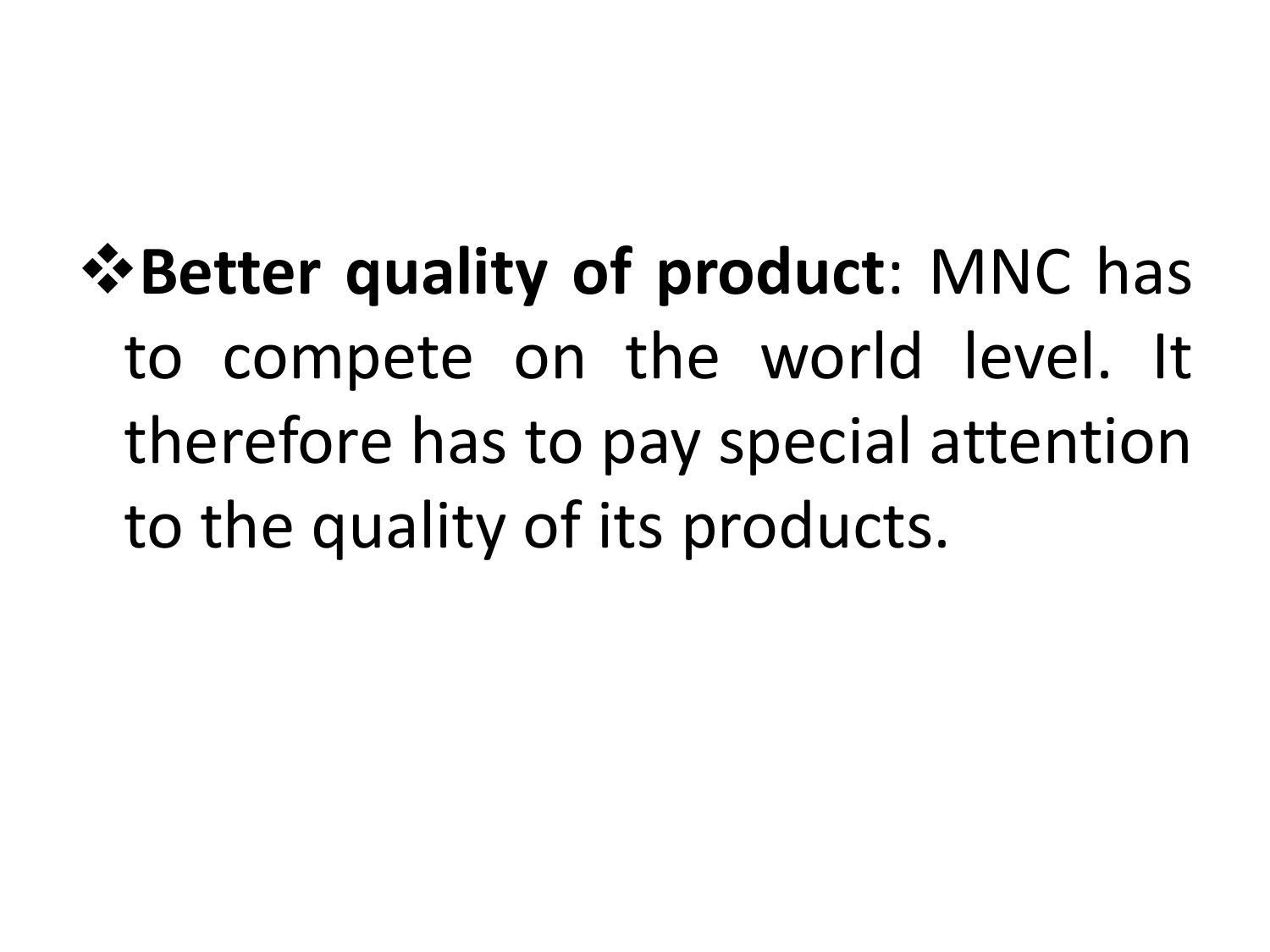## THEORIES OF INTERNATIONAL **ORGANISATION**

• REALIST THEORY

\*The central focus is the acquisition, maintenance and exercise of power by states. Realists are pessimistic about the independent role of IOs, arguing that IOs can neither constrain nor prevent war. IOs are tools that powerful states use to control weaker countries.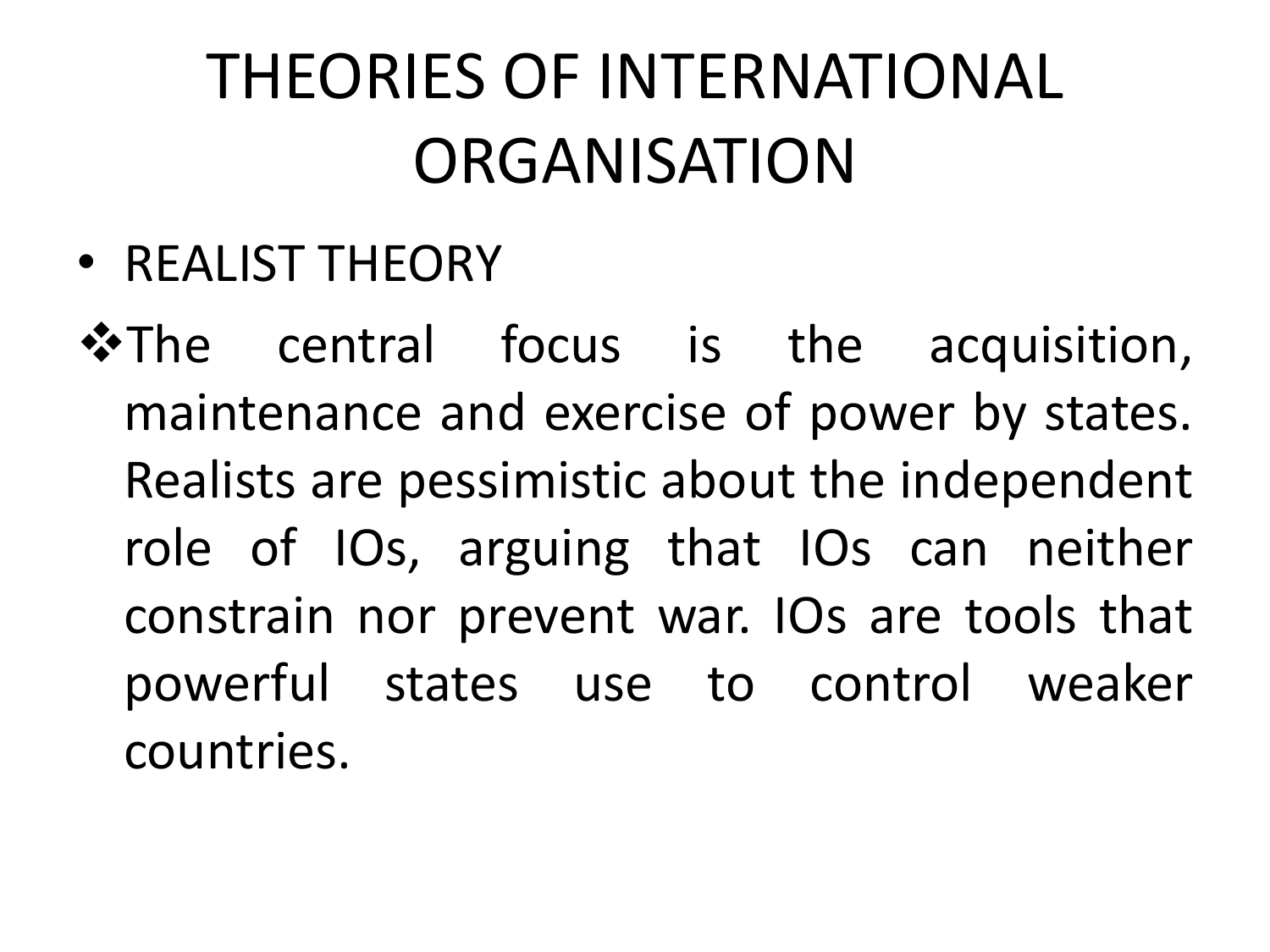# ASSUMPTIONS

- **\*The state is the most important** actor in international relation.
- **\*The state is a unitary and rational** actor
- **V**•International relations are essentially conflictual.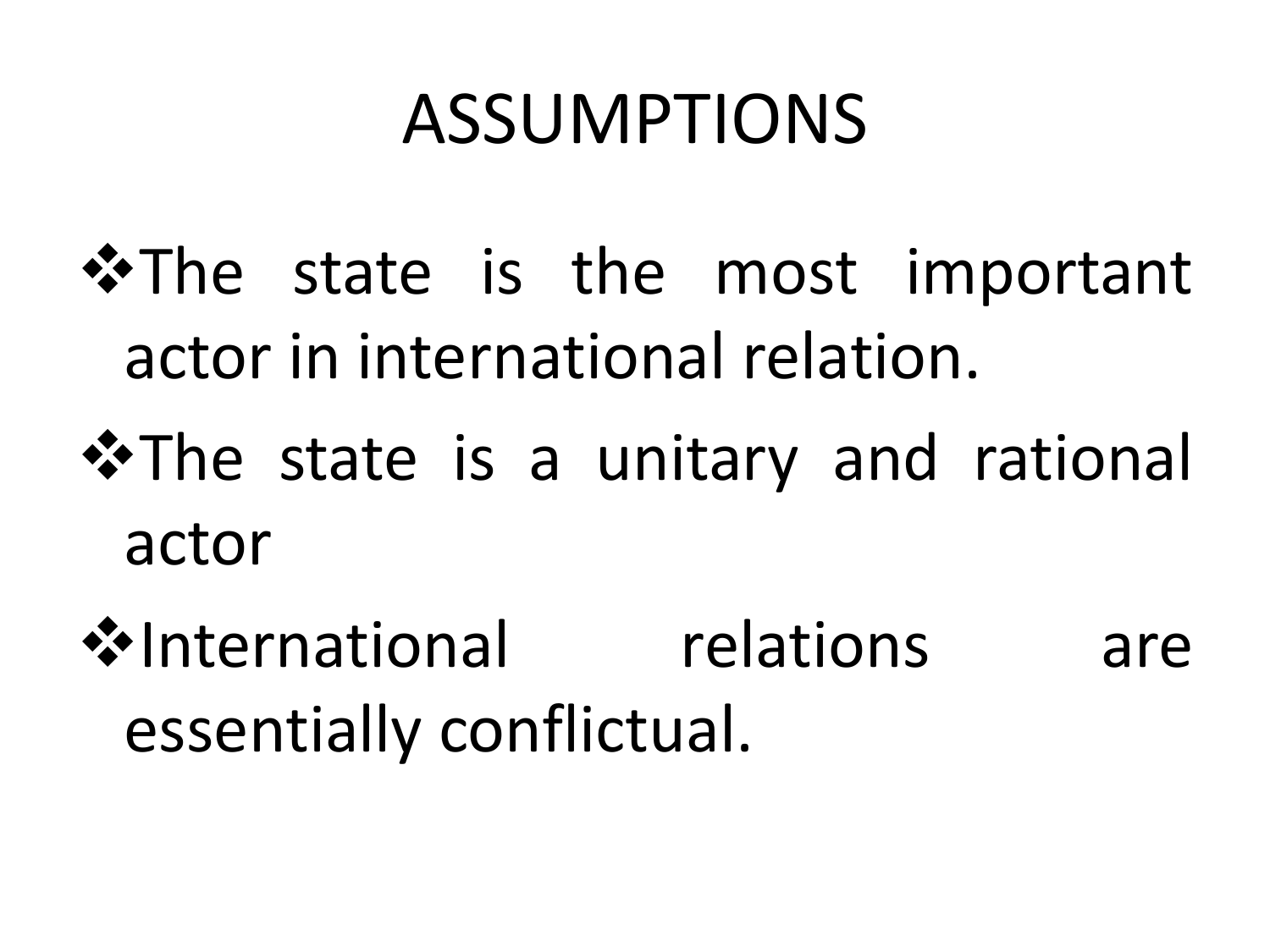vInternational relation is characterized by anarchy. Authority resides with each individual state.

**\*** Security and high politics dominate the international agenda.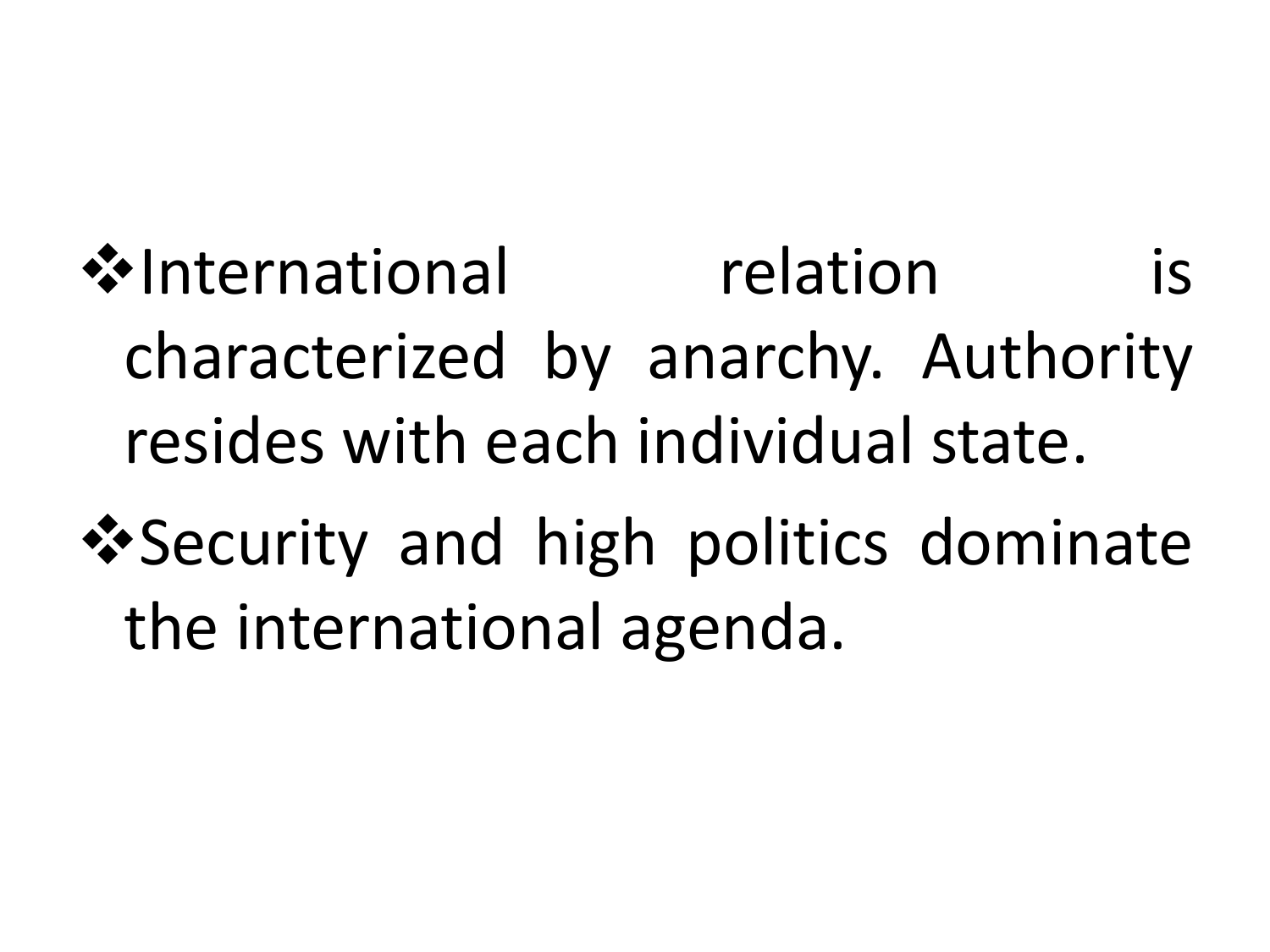• Neorealists modify the traditional realist position by ascribing greater importance to economic issues. They classify states in terms of hierarchy such as super-greatmiddle-lesser powers. Hegemonic theory is an explanation for the creation and behaviour of IOs.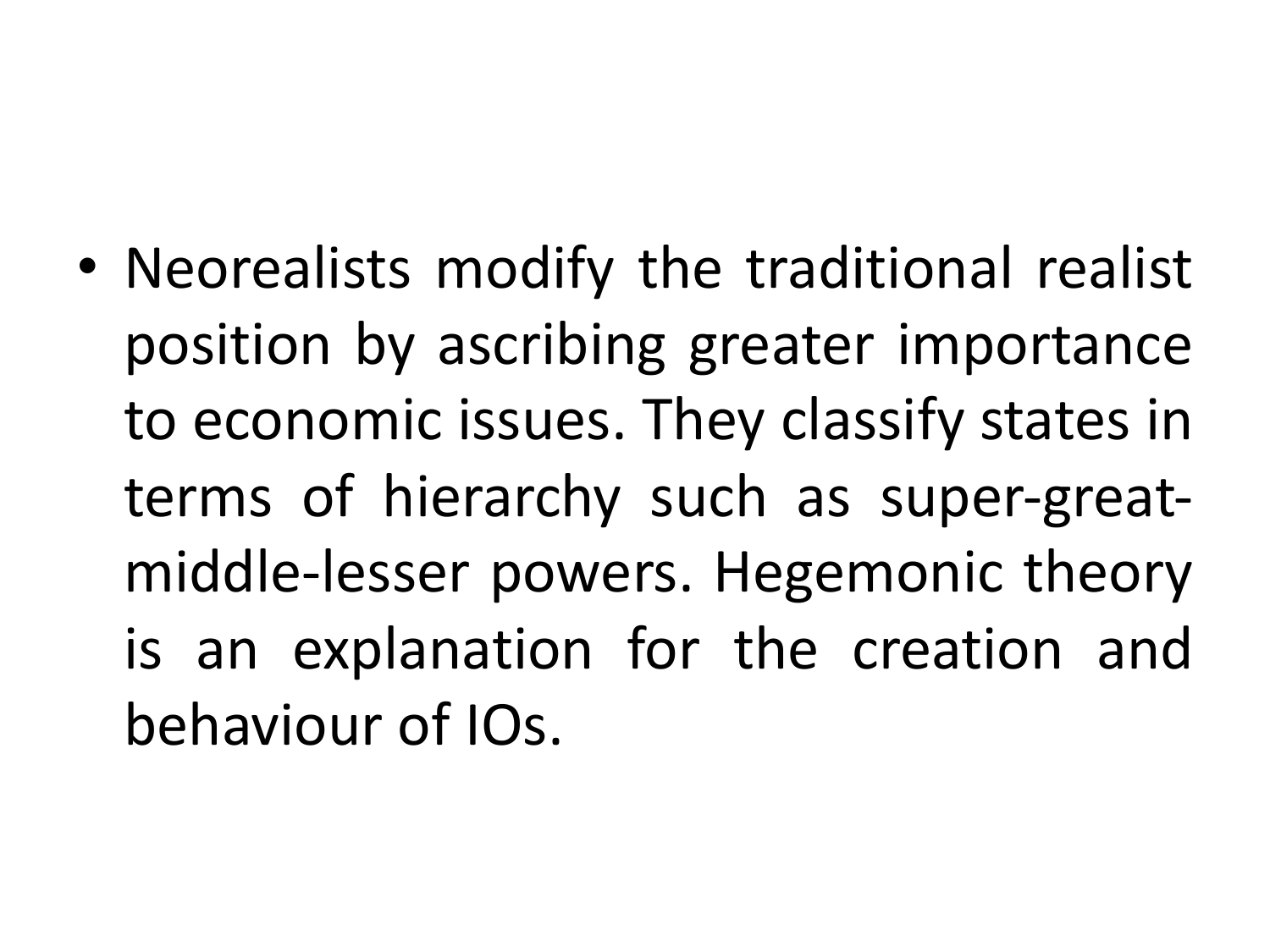## LIBERAL THEORY

qLiberals see international relation as a mixture of cooperation and conflict, and argue that IOs can play a positive role in promoting international stability and global welfare. For liberals, the nature of international relation has changed during the latter half of the 20<sup>th</sup> century for three reasons.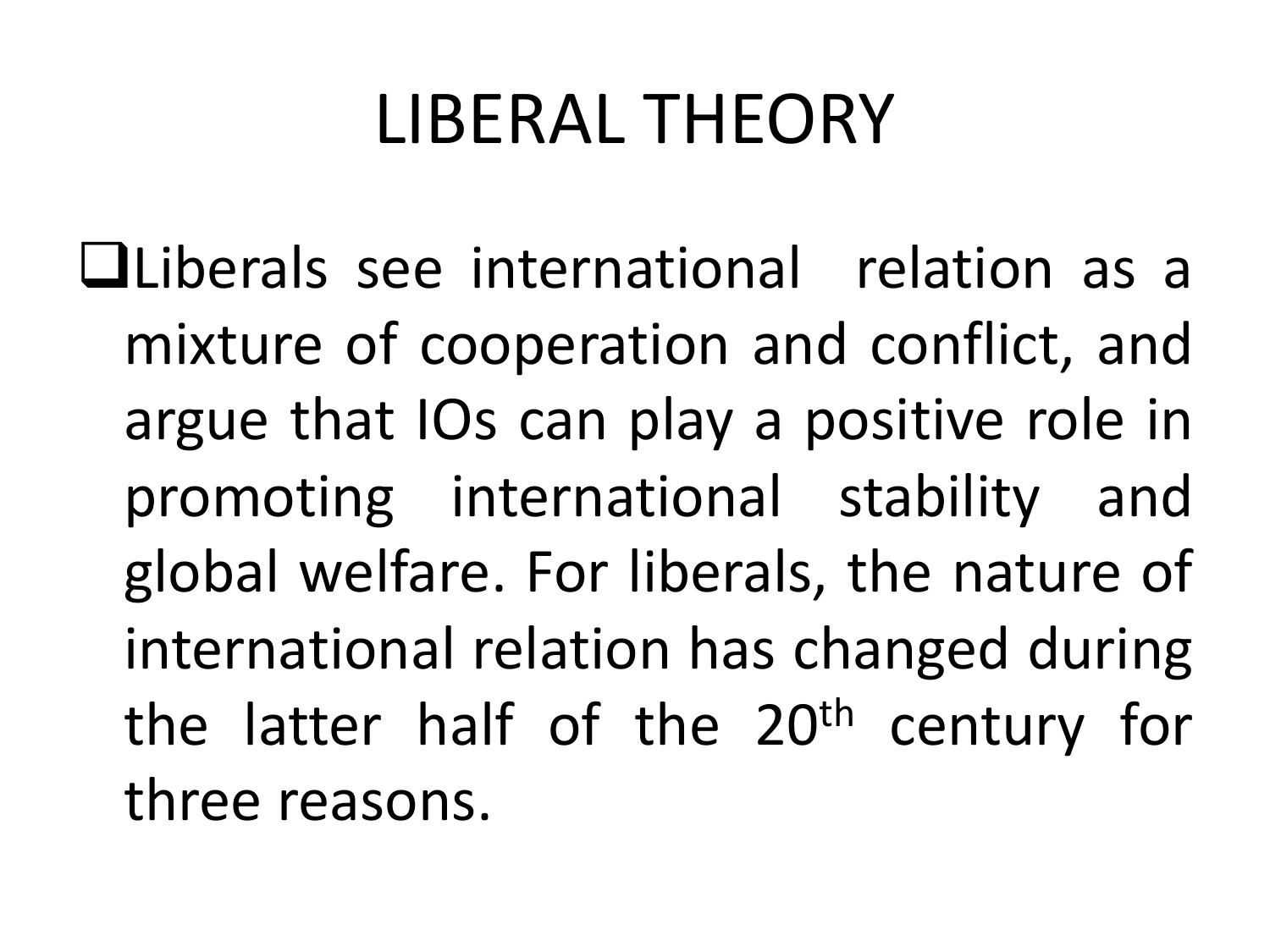- **\*The importance of military force in** international has waned.
- **\*** Spread of democracy has instilled values of compromise and the rule of law in governments i.e. values that inhibit decision makers from resorting to war to settle disputes.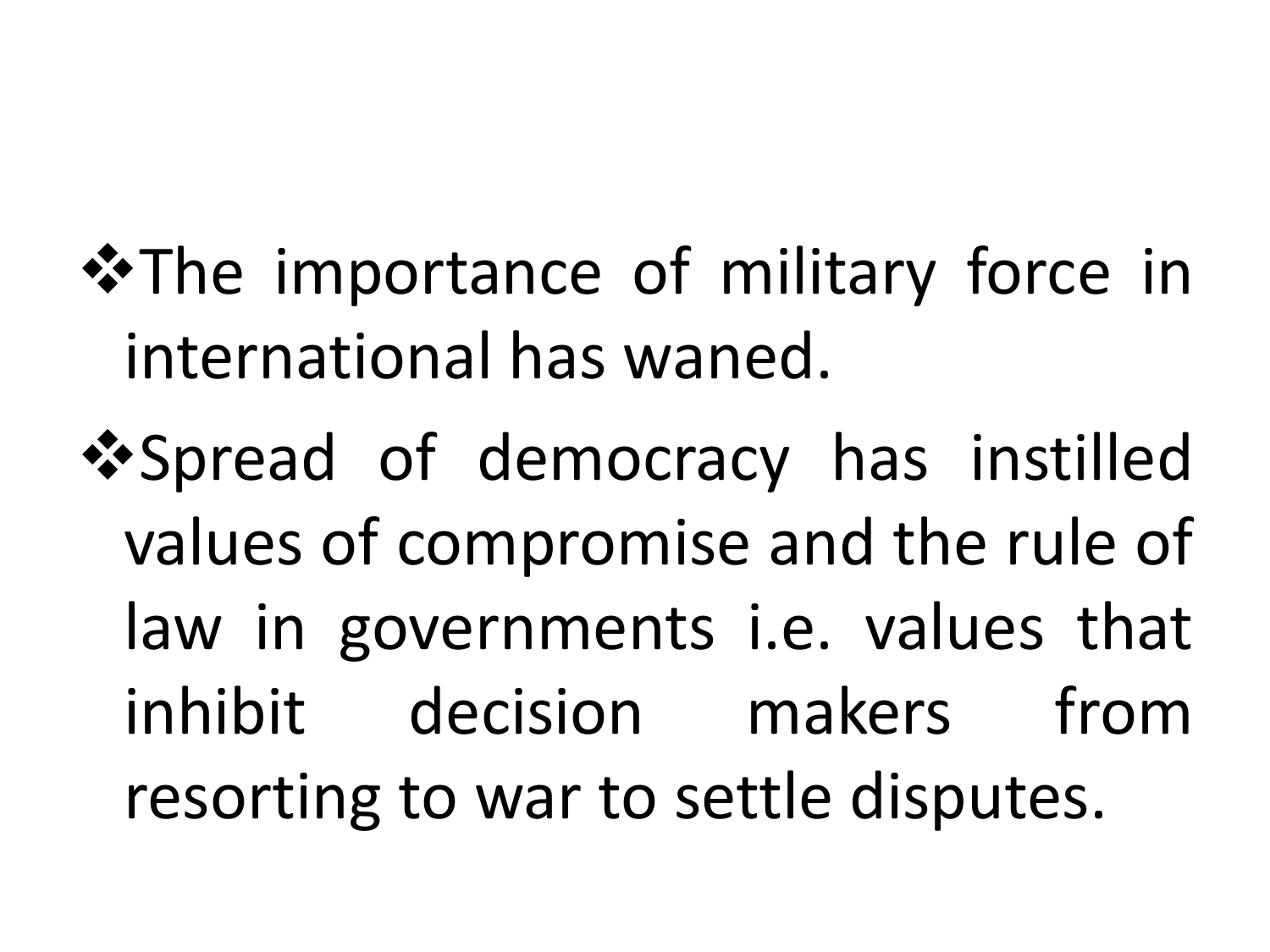# **V** Societies are not isolated from each other as they were in the past.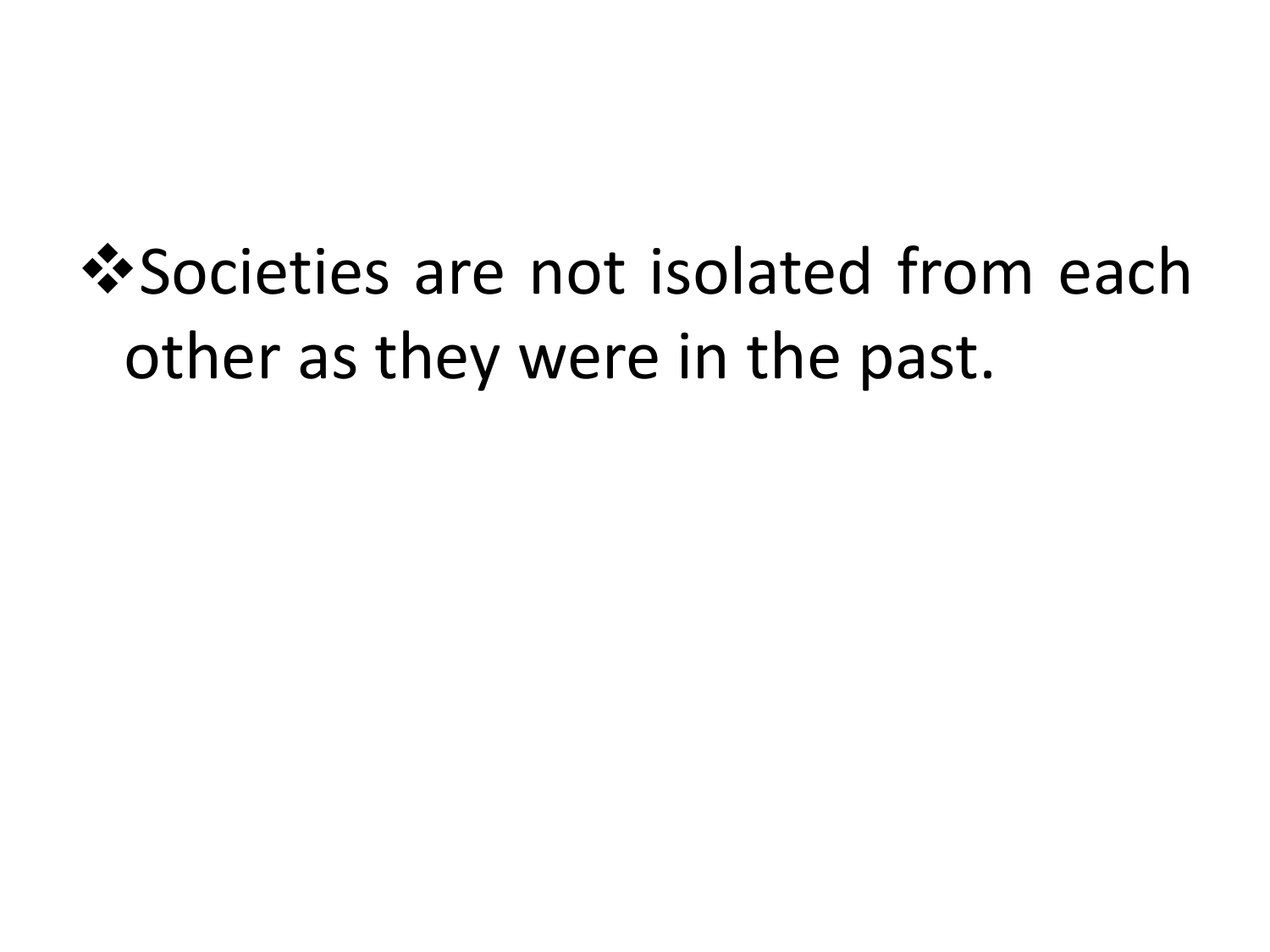# ASSUMPTIONS

❖ Both state and non-state actors are important in international relation. Liberals see non state actors as important because those actors have independent as well as indirect influences on the domestic and foreign policies of state.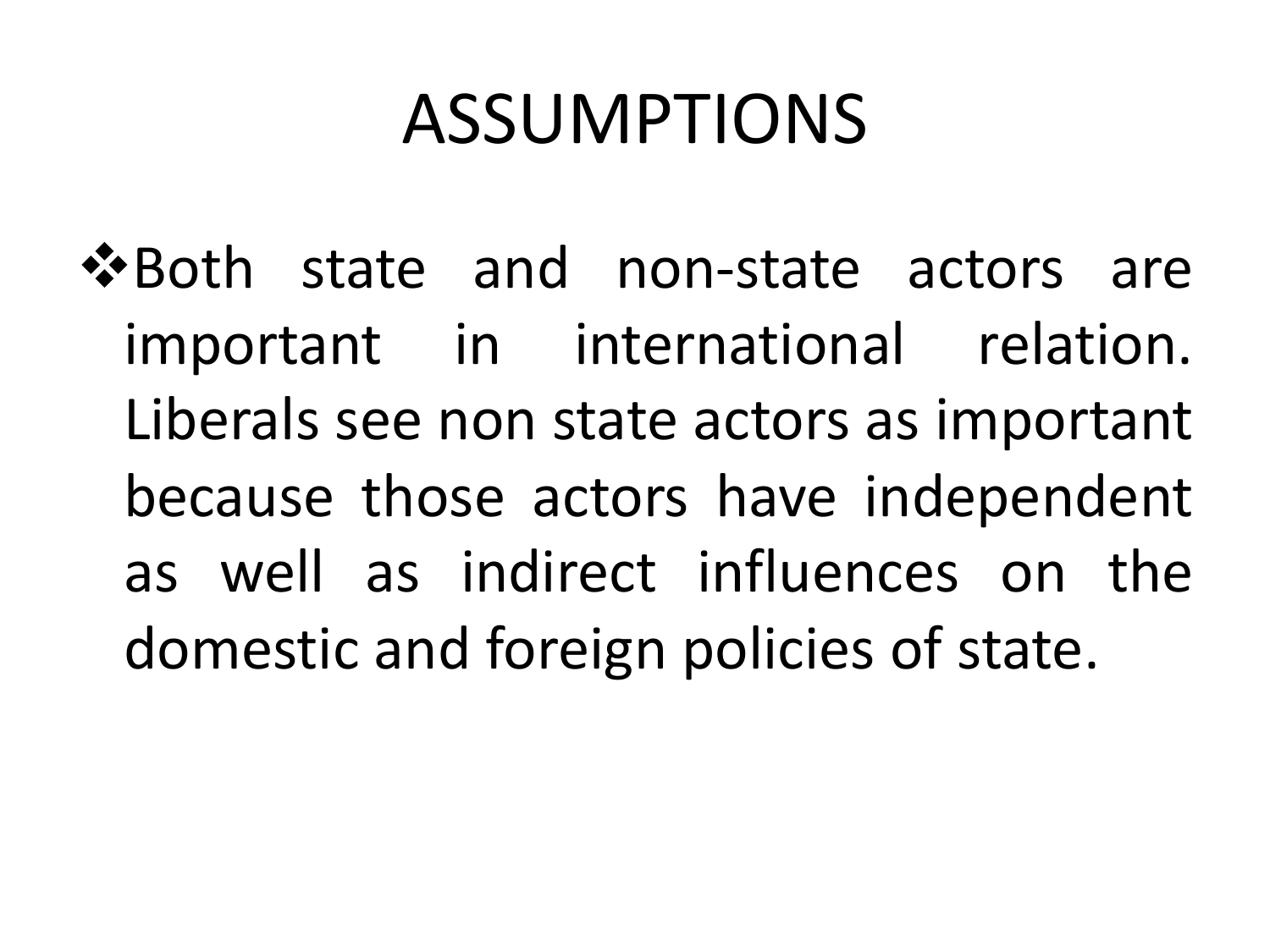**\*** State is not necessarily a unitary and rational actor. Governments are composed of individuals, bureaucratic agencies, judicial and legislative bodies that can have competing interests.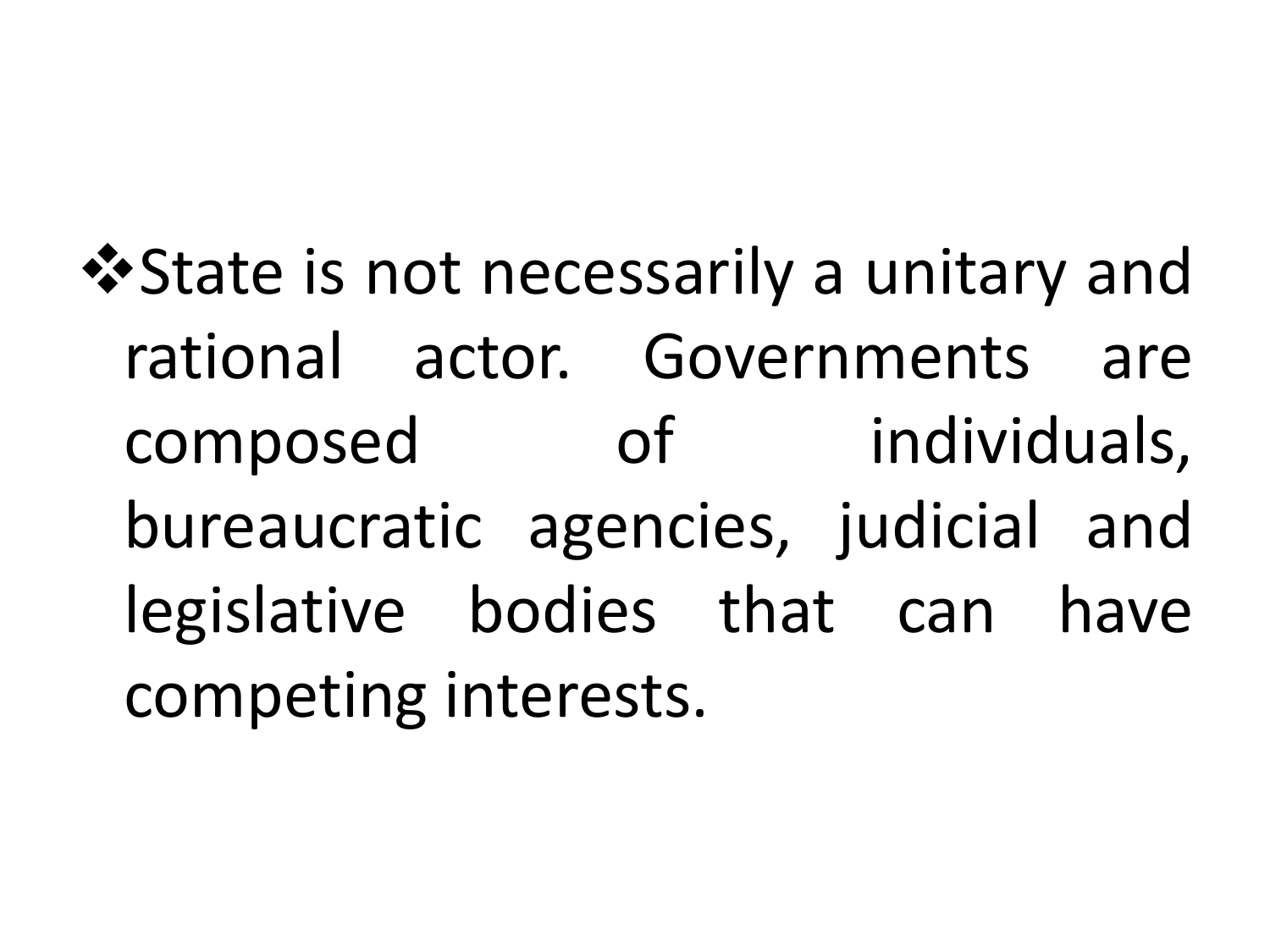**\*The nature of international relation** is a composite one i.e. a combination of conflict and cooperation.

\*A variety of issues can come to dominate the international agenda.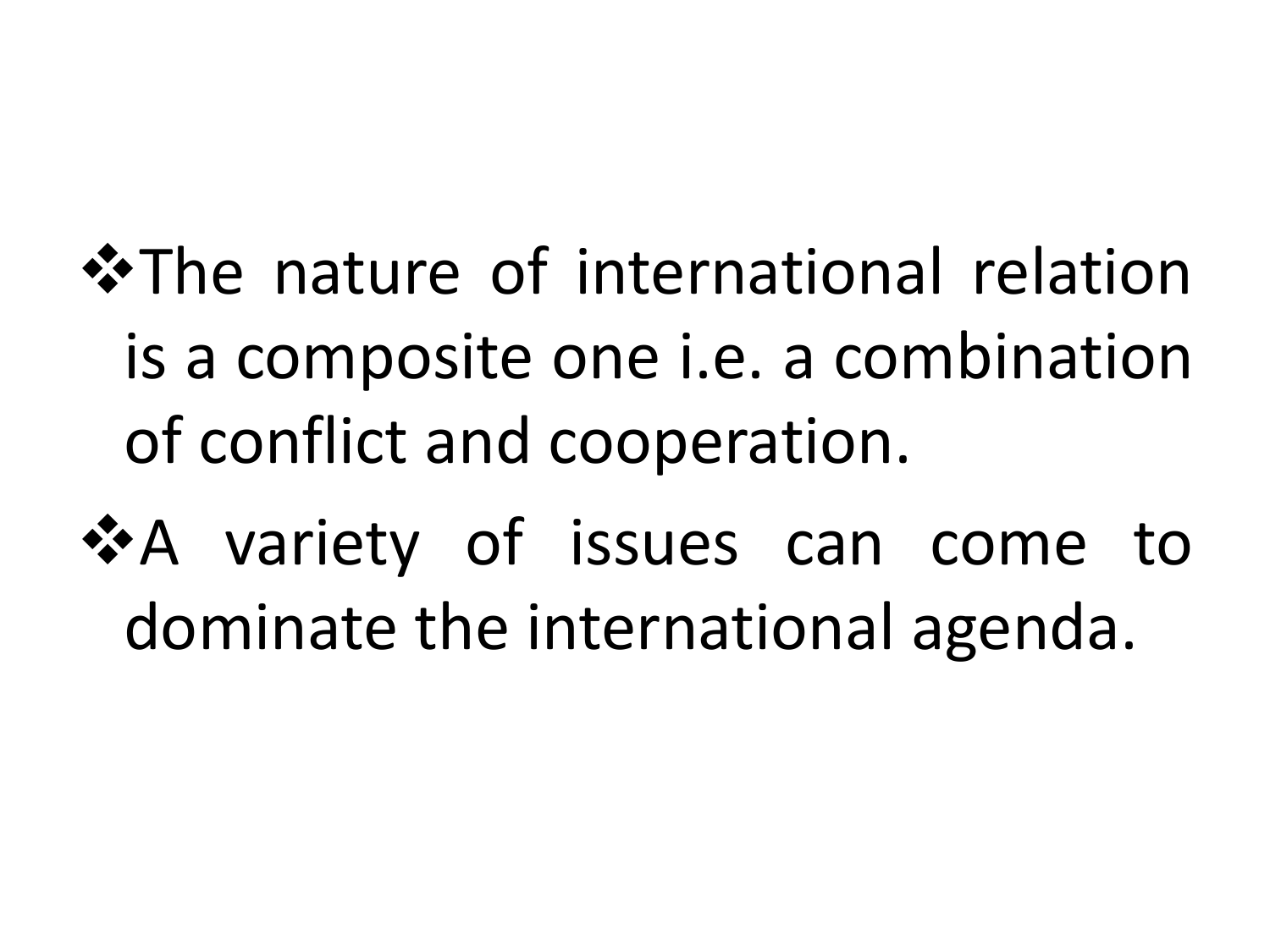# MARXIST THEORY

• Karl Marx saw capitalism as a progressive force because it had an endogenous dynamism which earlier socio-economic systems lacked.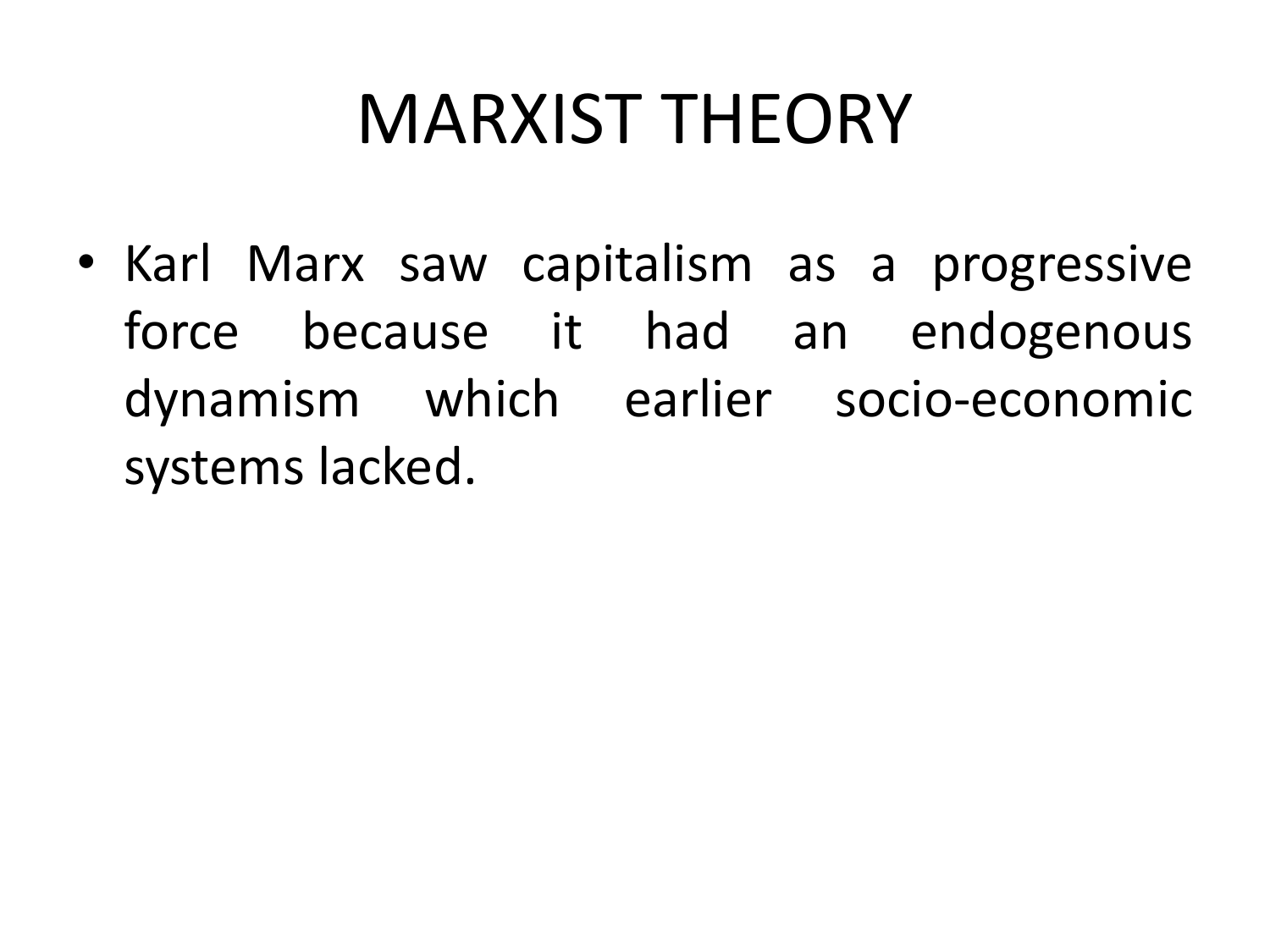- The survival of capitalism hinged on its continuing ability to revolutionize its means of production.
- To Marx, the labour input was the source of value. He saw the extraction of surplus and the immiseration of wage labour as the basis for class conflict. Such conflict would result in the eventual overflow of the bourgeoisie and the abolition of private property.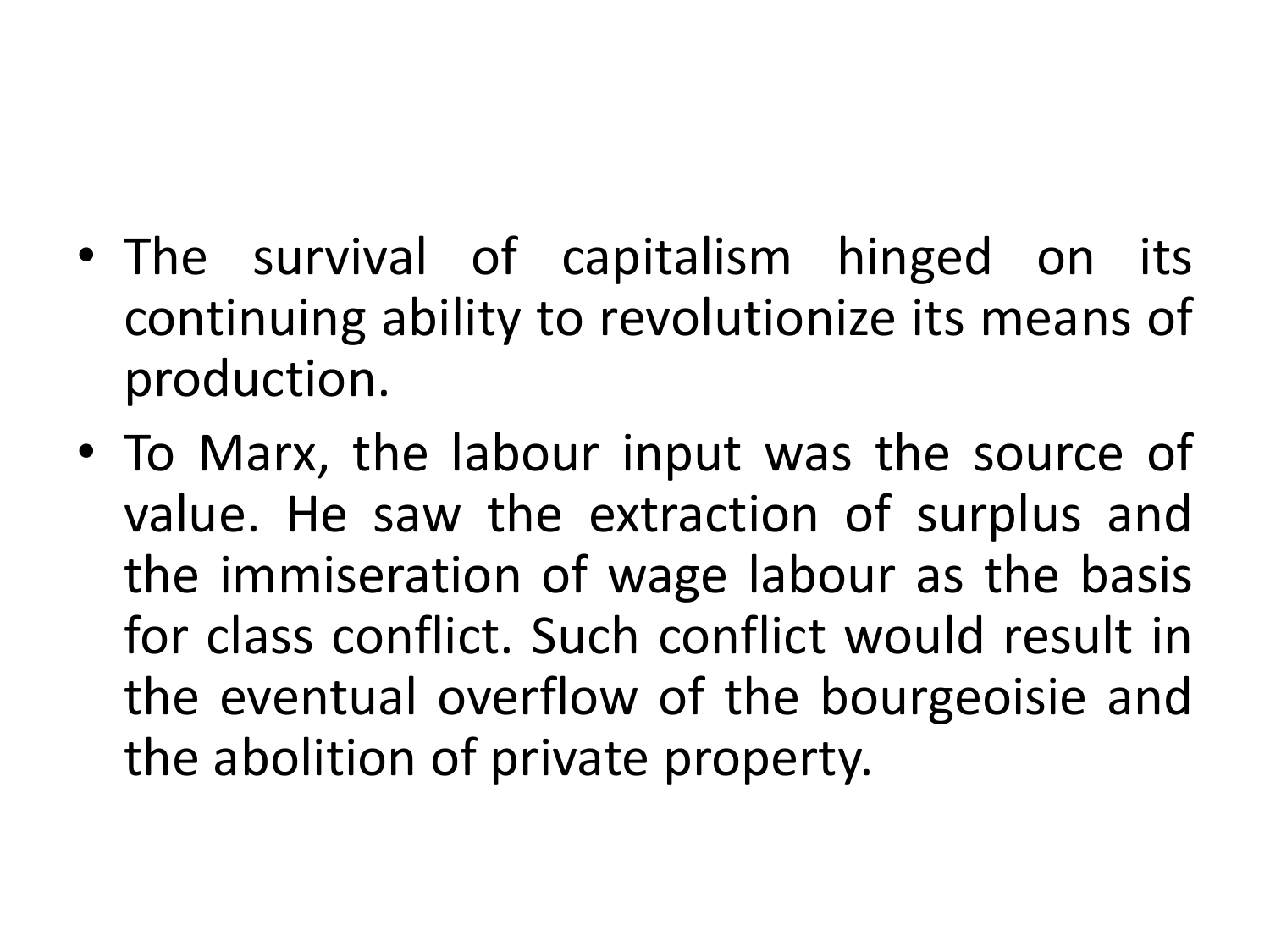• As a departure from Marx, Lenin argued that colonialism would retard development in the colonies. To Lenin, colonialism was the outcome of imperialism, the highest stage of capitalism.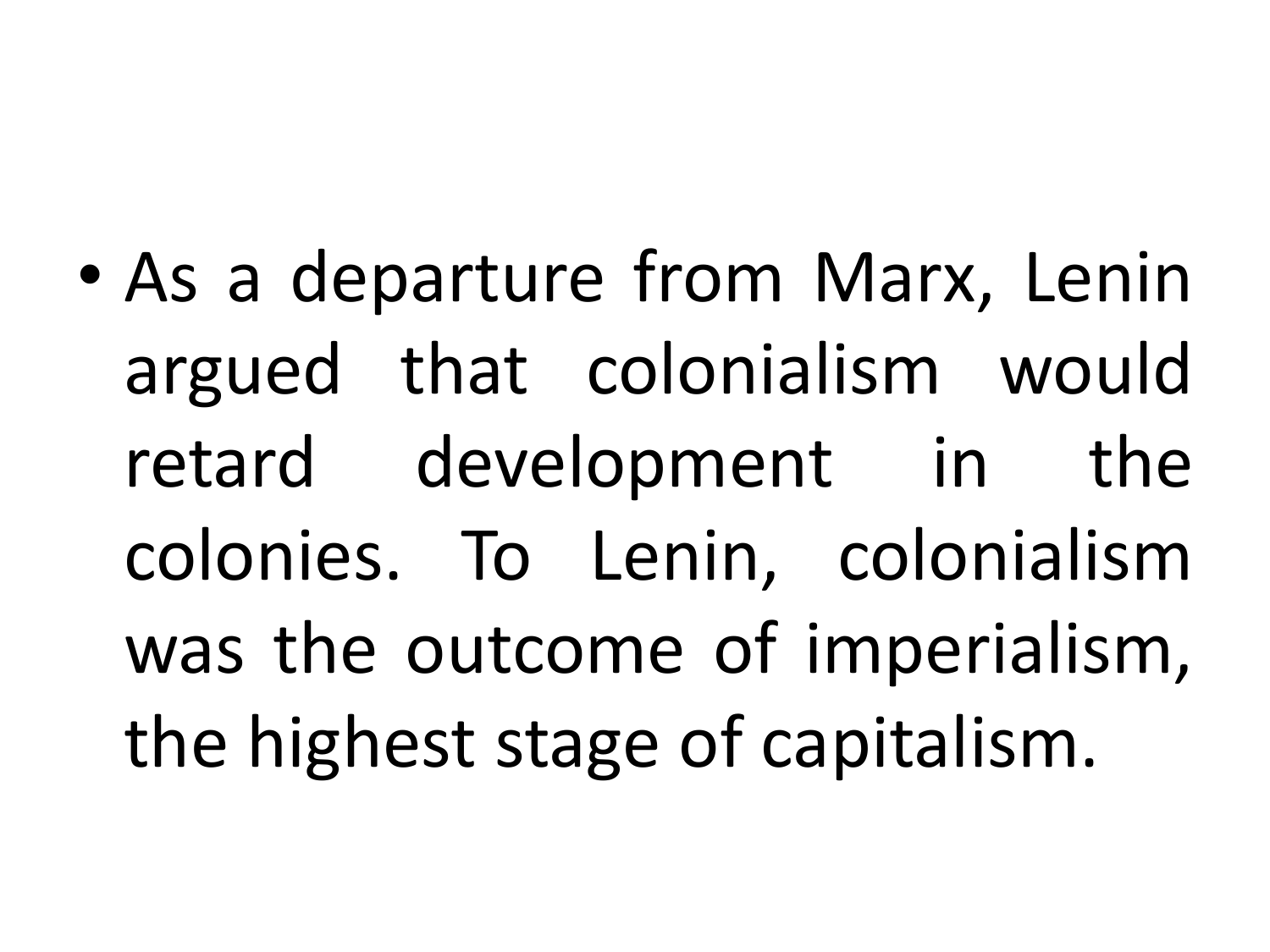• Colonialism brought much of the non-capitalist world under the control of international capital and locked the new colonies into the international division of labour as suppliers of raw material.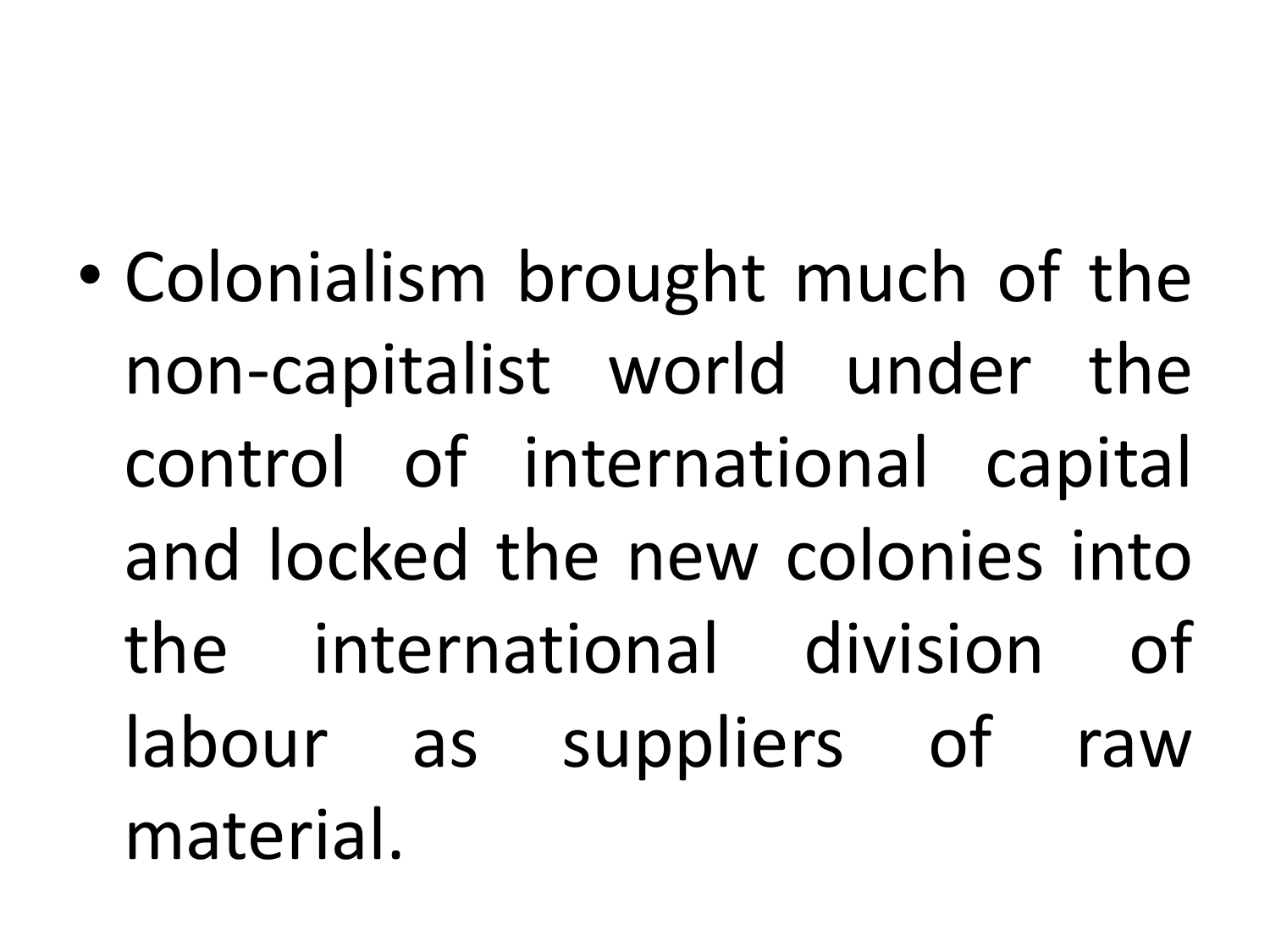## ASSUMPTIONS

- $\Box$ The historical period of mankind is in essence the history of class struggles and changing modes of production.
- $\Box$ The state is inherently an instrument of coercion that is used by a ruling class to control and exploit the rest of society, and is therefore incompatible with freedom and justice.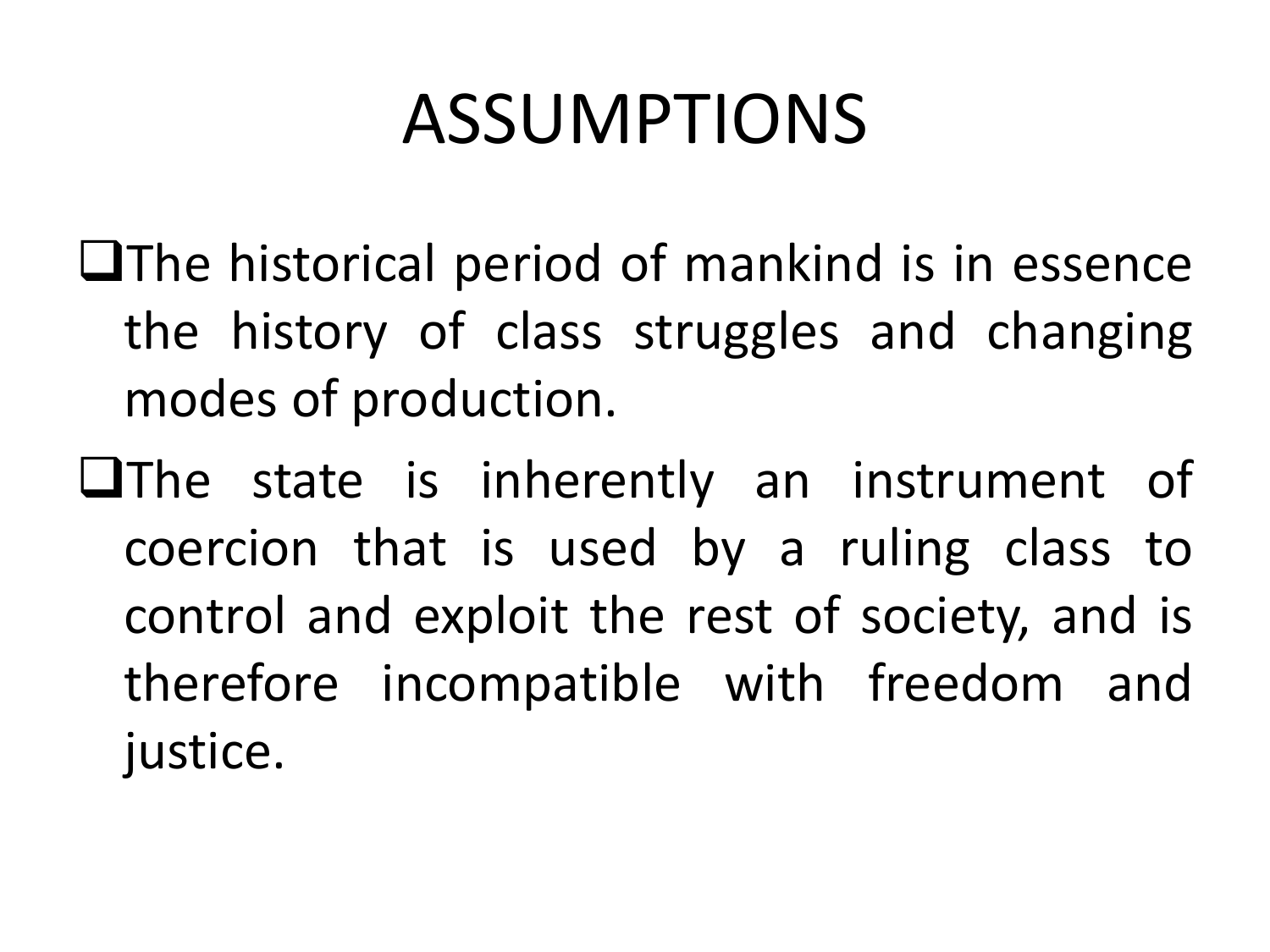$\Box$ The capitalist system of private ownership of the means of production and distribution must result in increasing contradictions, crises, depressions, and impoverishment of the masses.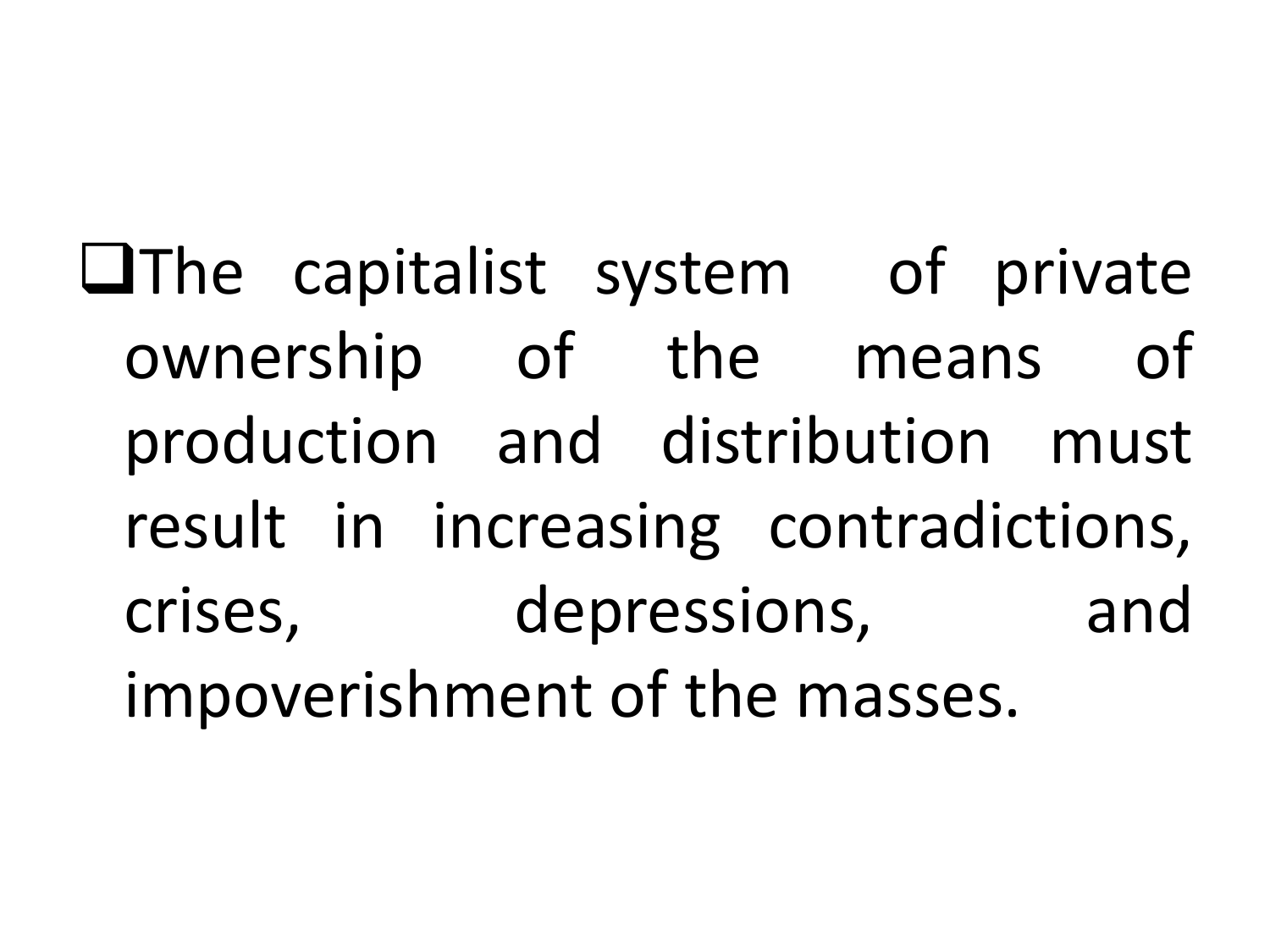**Lincreased force and repression may** temporarily have to be used to put an end to capitalism and the capitalist state and to build a new and better society.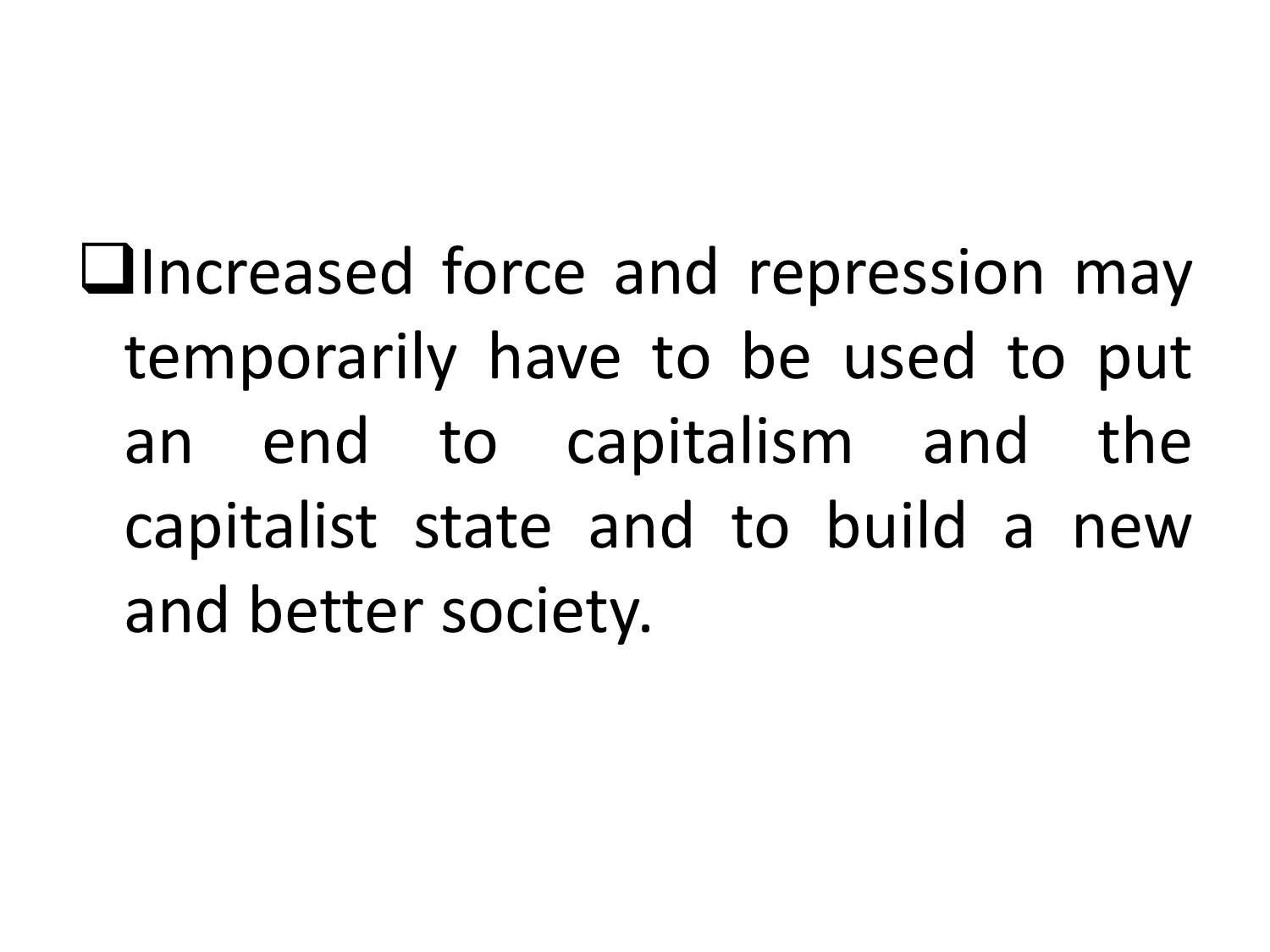**LIThe new and better society** that will emerge in the form of communism in the future will be a stateless and classless one.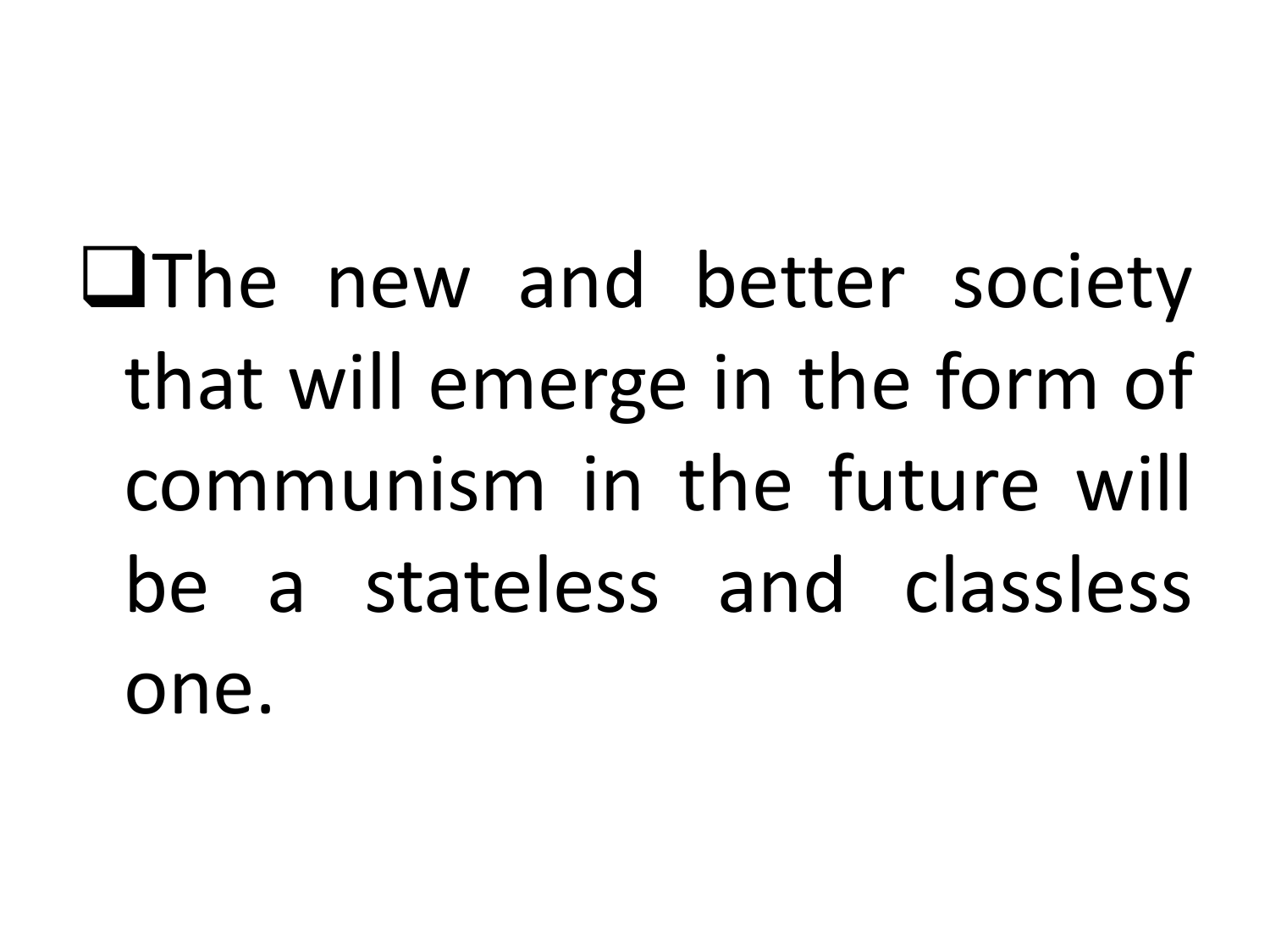$\Box$ The fundamental changes that occur in the society take place first in the economic base, and then the political and social superstructure changes to conform to the economic base.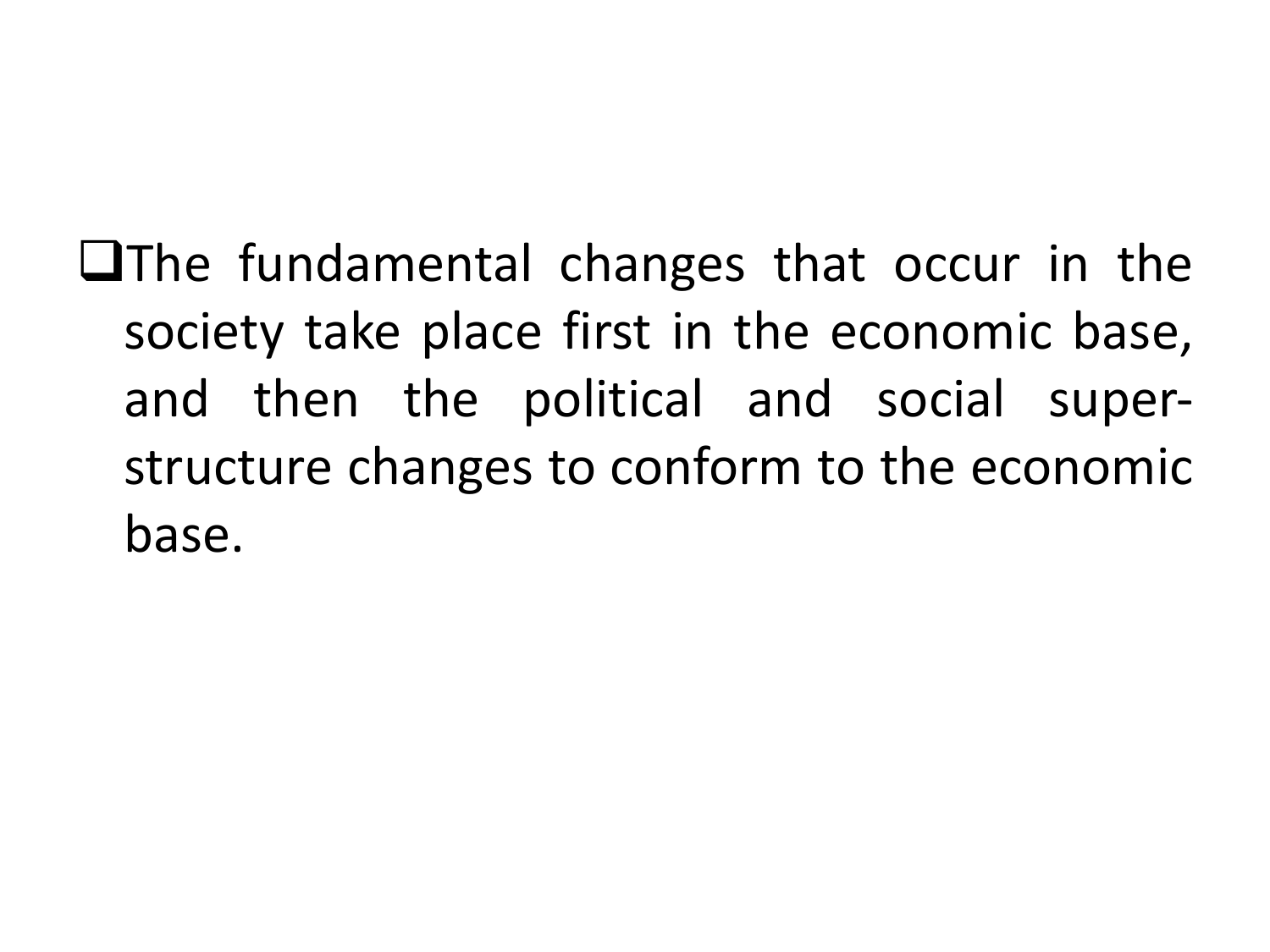## THE CONCERT SYSTEM

• The Concert of Europe, also known as the Congress System or the Vienna System dated as far as the end of Napoleonic wars (1815) to the early 1820s. It was a system of dispute resolution adopted by the major conservative powers of Europe to maintain their power, oppose revolutionary movements, weaken the forces of nationalism, and uphold the balance of power.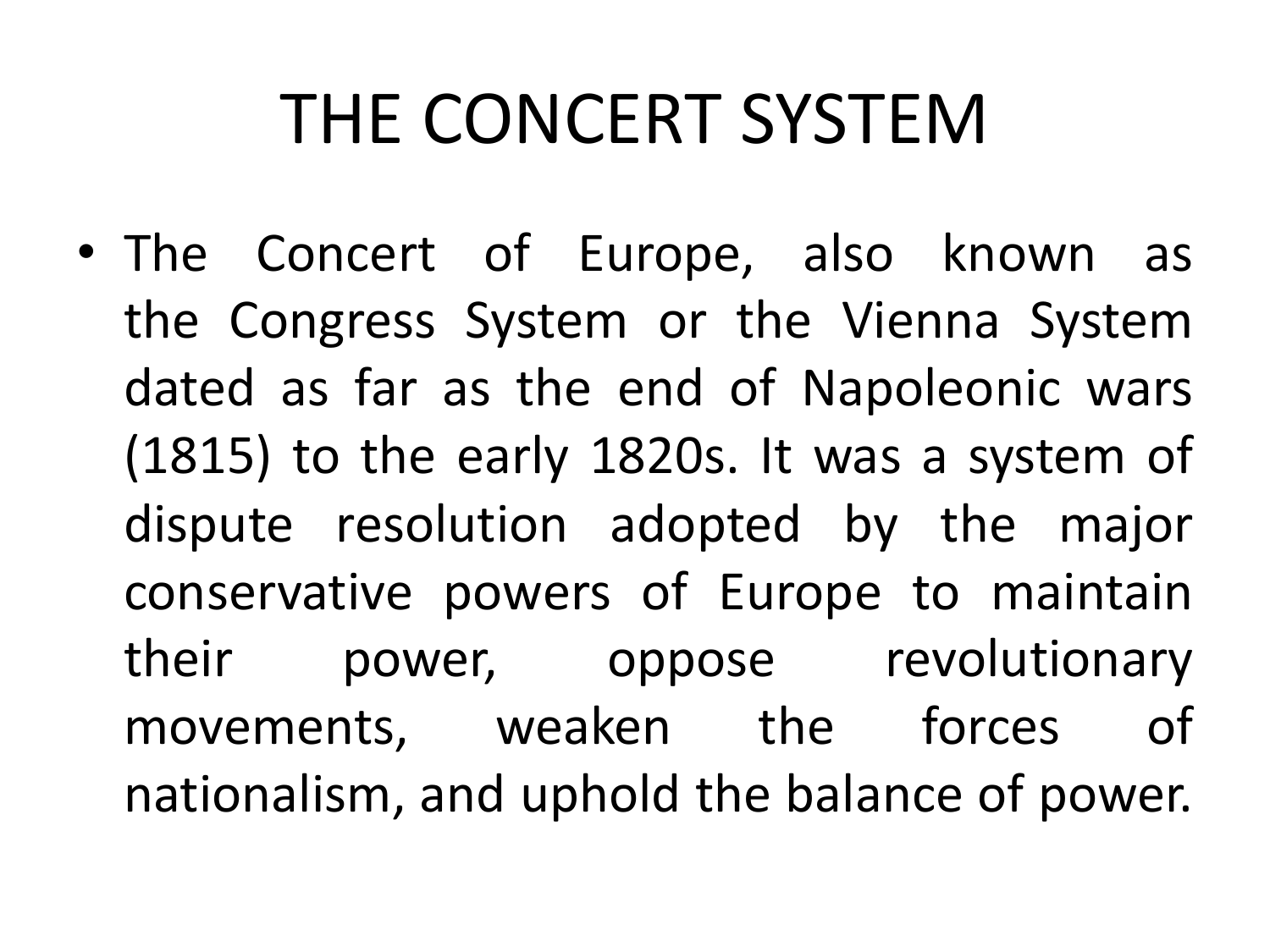The Concert of Europe was founded by the powers of Austria, Prussia, Russia and the United Kingdom, which were the members of the Quadruple Alliance that defeated Napoleon and his first French Empire. Later, France was established as a fifth member of the Concert, following the restoration of the Bourbon monarchy.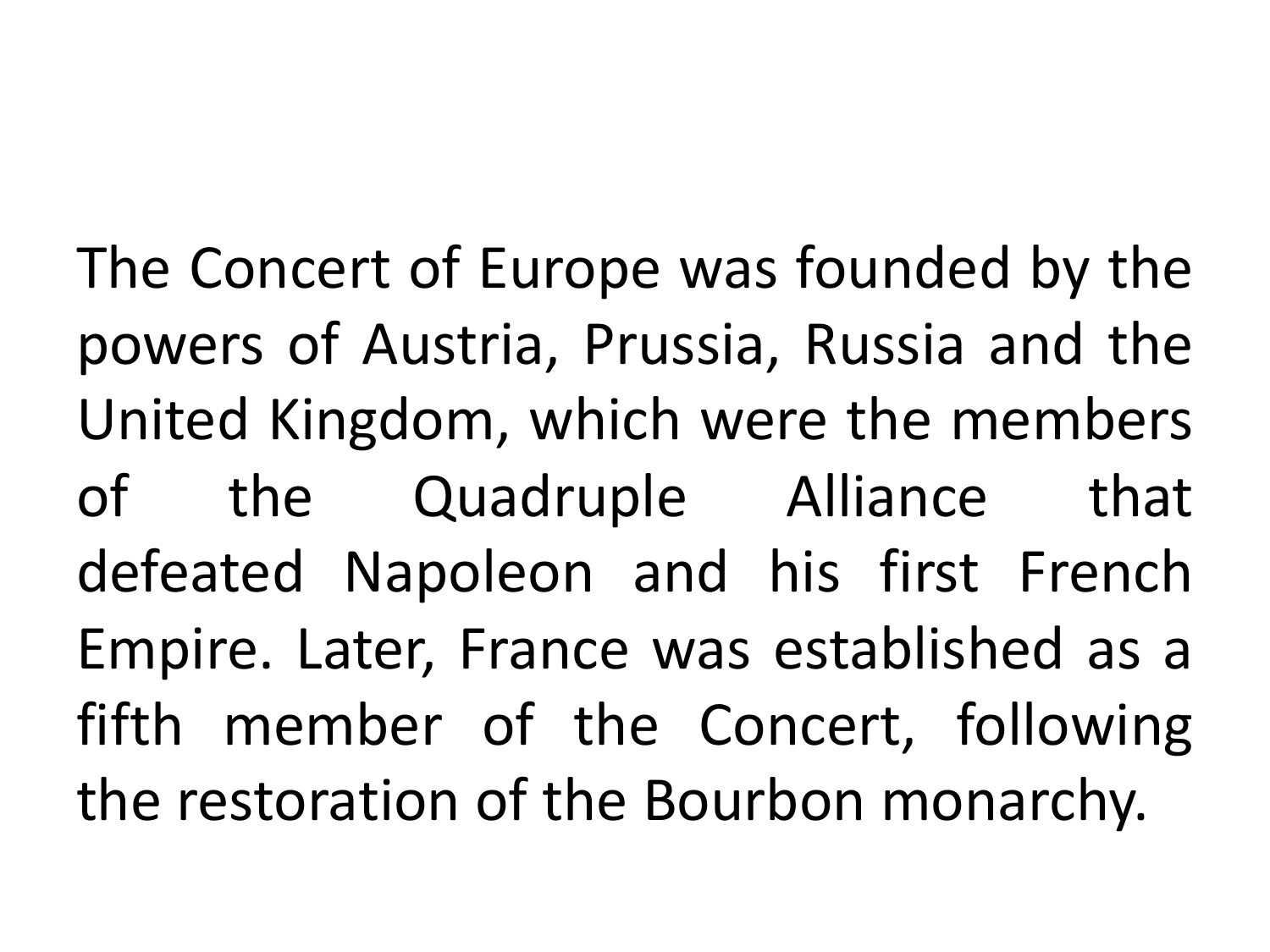The leading personalities of the system were British foreign secretary Lord Castlereagh, Austrian Chancellor Klemens von Metternich and Tsar Alexander 1 of Russia. Charles Maurice of France was largely responsible for quickly returning that country to its place alongside the other major powers in international diplomacy.

•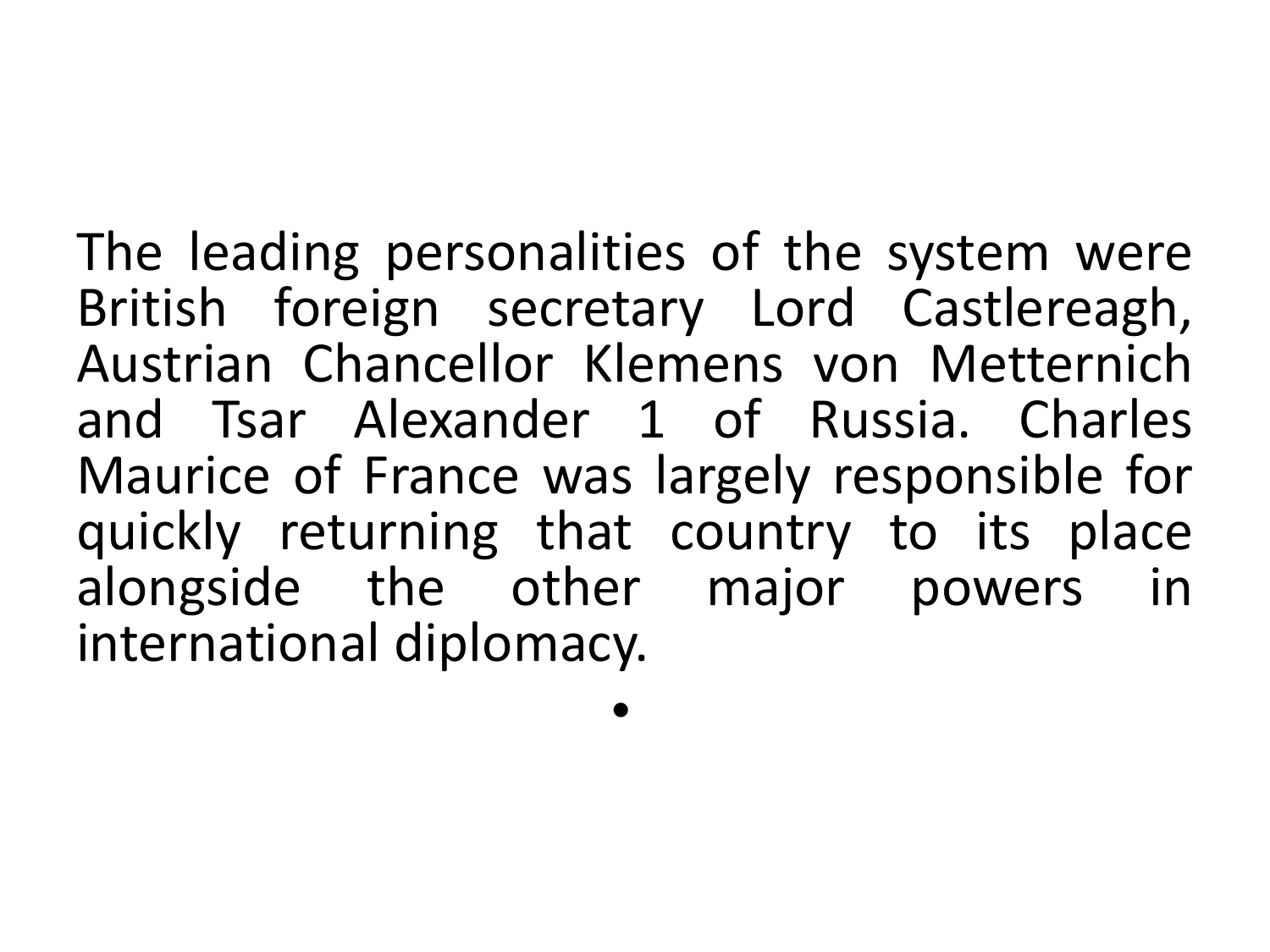The Concert of Europe had no written rules or permanent institutions, but at times of crisis any of the member countries could propose a conference.

The Concert's effectiveness came to an end because of many factors such as the British distrust of Russia.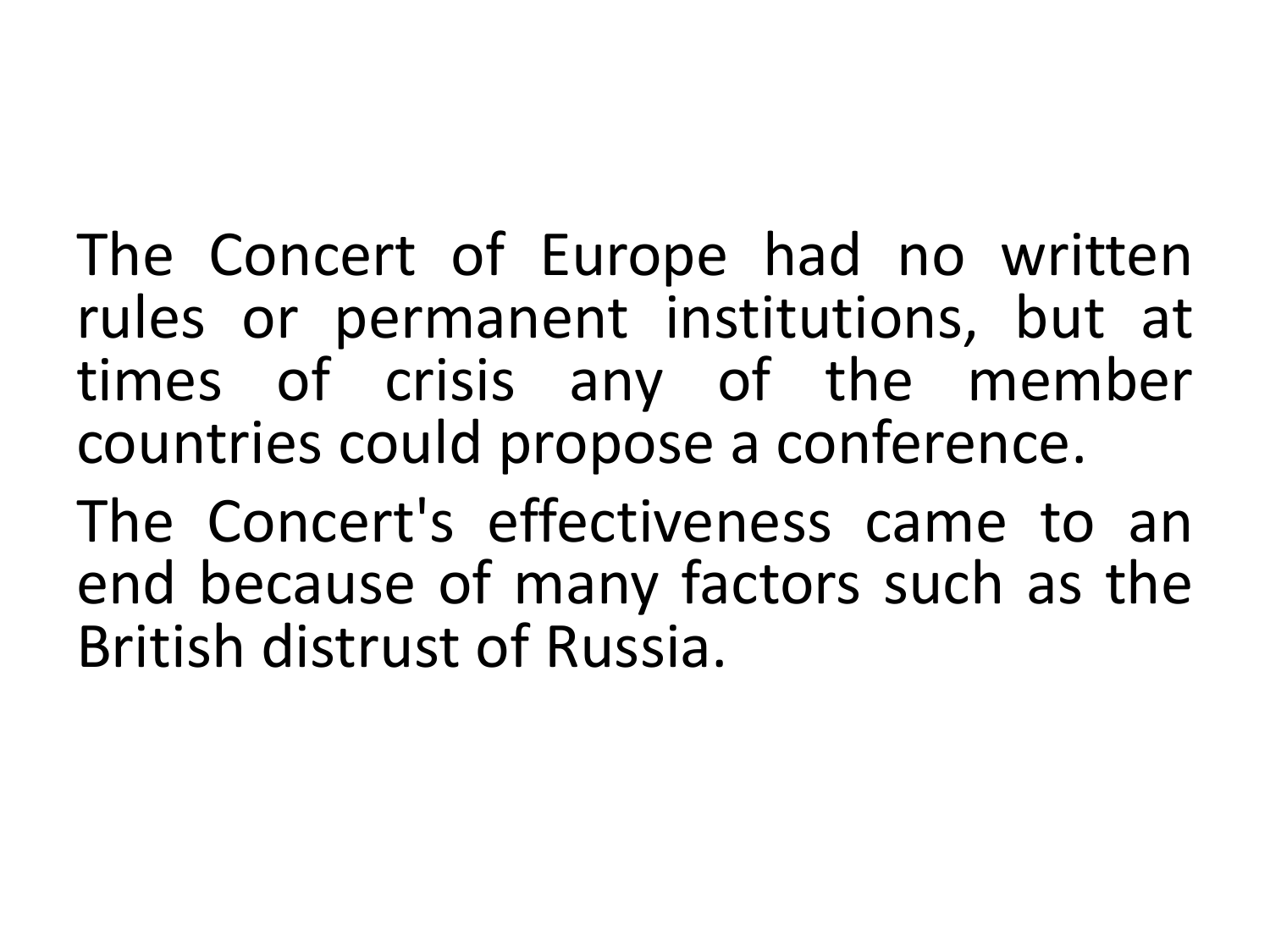## THE HAGUE SYSTEM

The Hague agreement was constituted by two international treaties: The Hague Act of Nov. 28 1960 (i.e. the "1960 Act") and the Geneva Act of July 2, 1999 (the "1999 Act").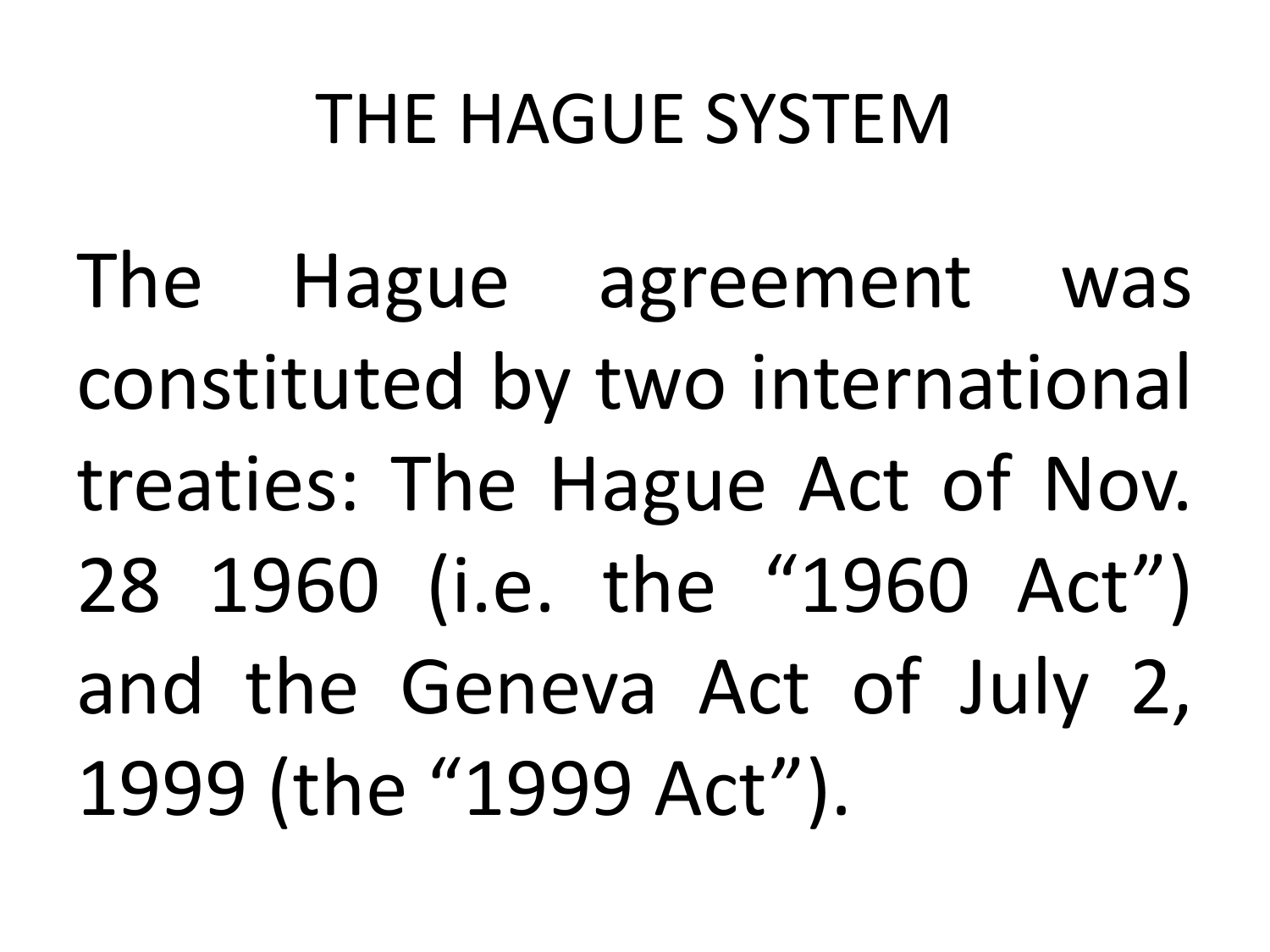• The Hague agreement provides a mechanism for acquiring, maintaining and managing design rights in countries and intergovernmental organizations.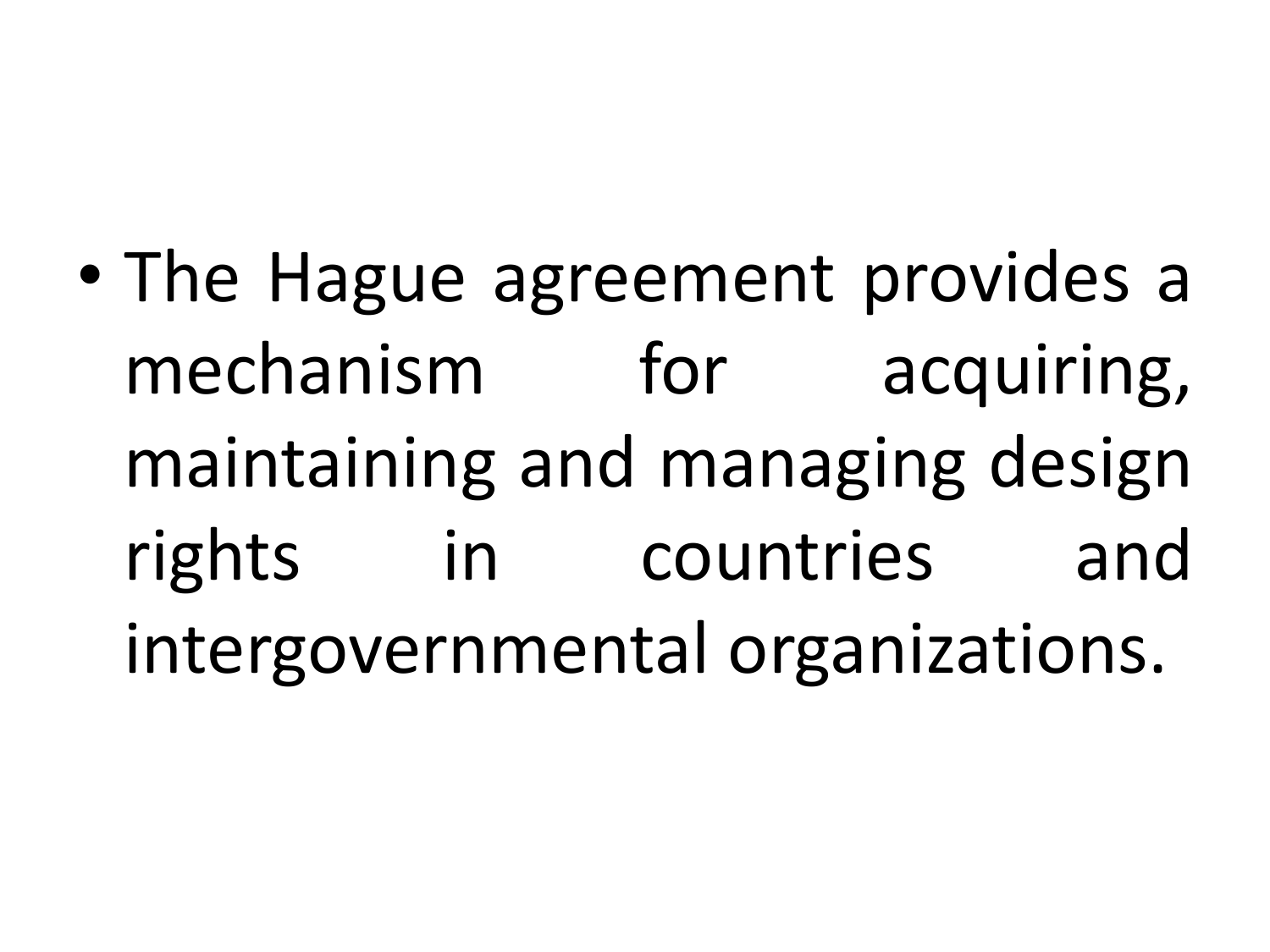• Members of the Hague Union through a single international application filed with the International Bureau of the World Intellectual Property Organization (WIPO) that results in a single international registration with individual effort designated therein.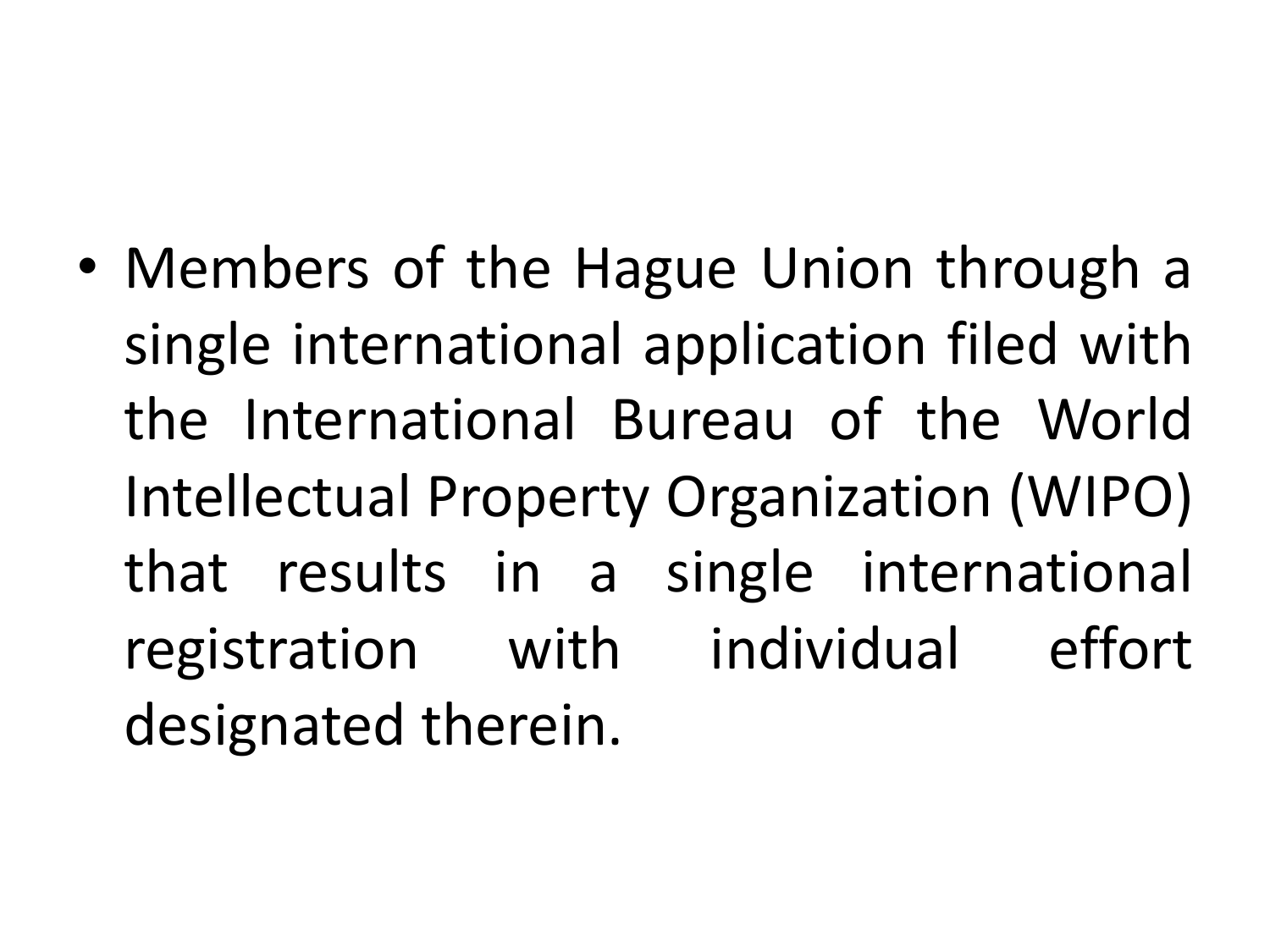• The Hague agreement allows users to save time and this enables them to easily and swiftly acquire design protection in multiple markets as a single international application replaces a whole series of applications which, otherwise, should have been effected with different national offices.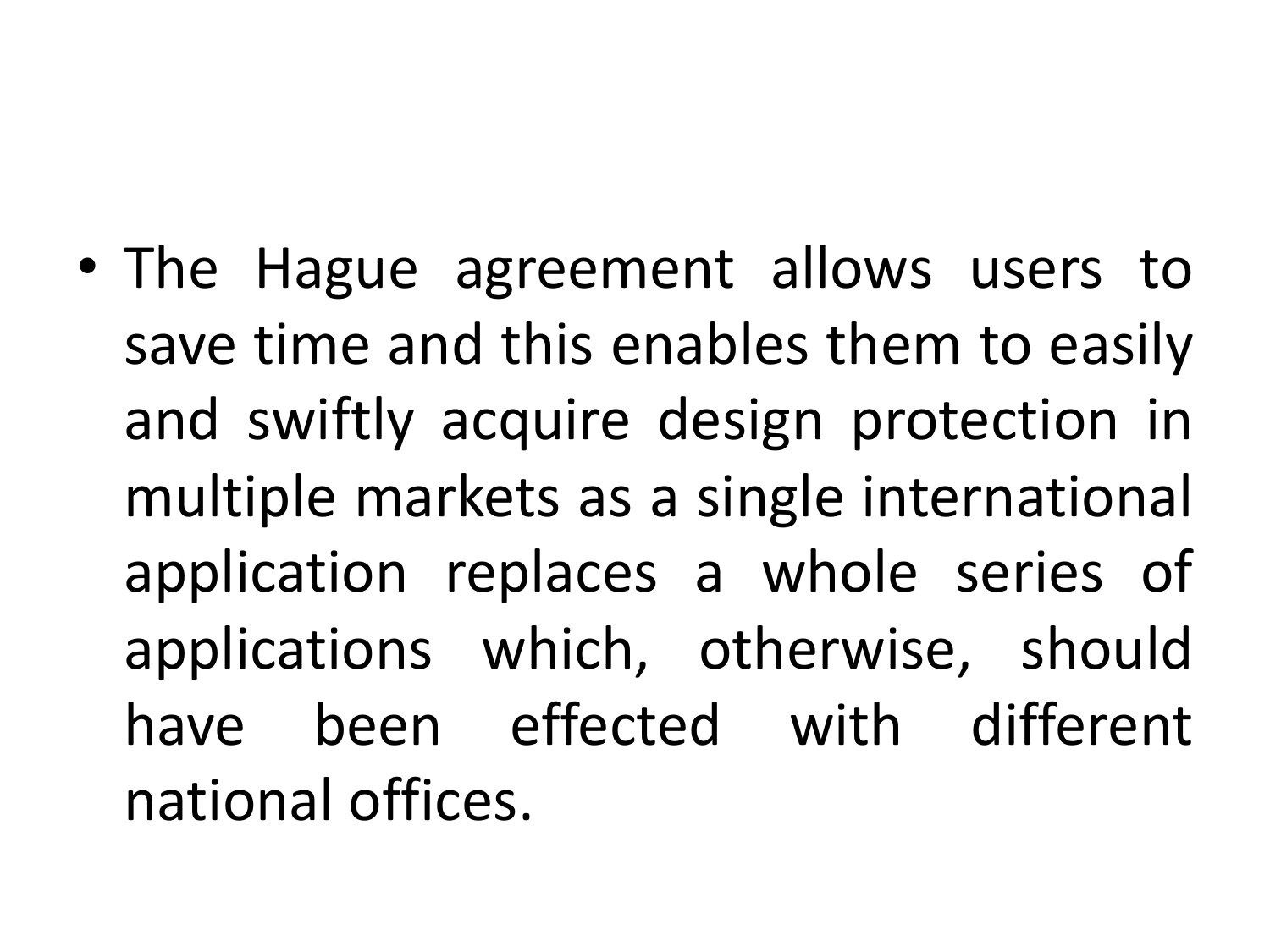- The possibility of filing an international application is not open to every one. An applicant must satisfy at least one of the following conditions:
- **V**Be a national of a contracting party, or a member state of an intergovernmental organization which is a contracting party, such as the European Union or the African Intellectual Property Organization, or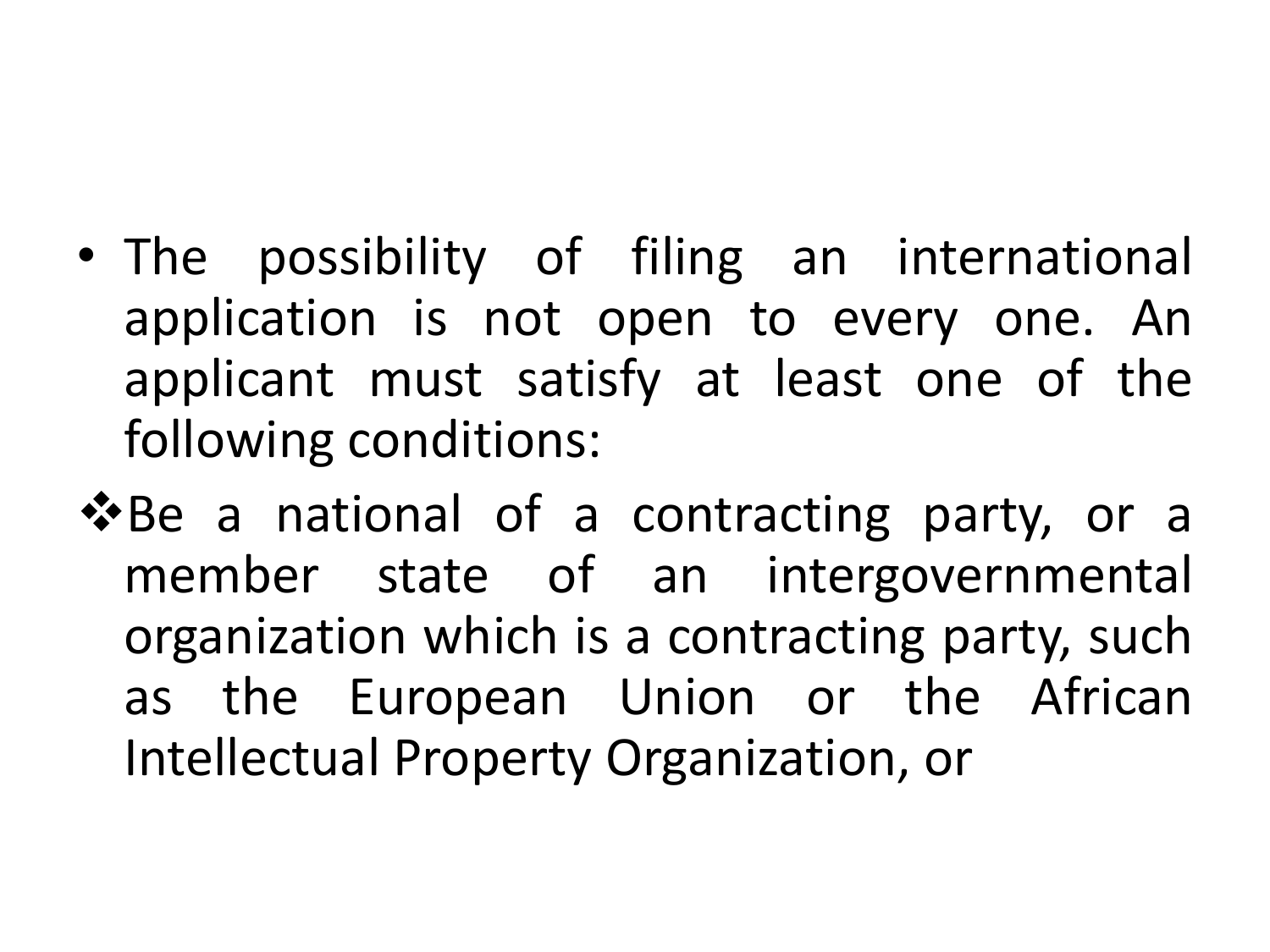- \*Have a domicile in the territory of a contracting party, or
- **V**+Have a real and effective industrial or commercial establishment in the territory of a contracting party.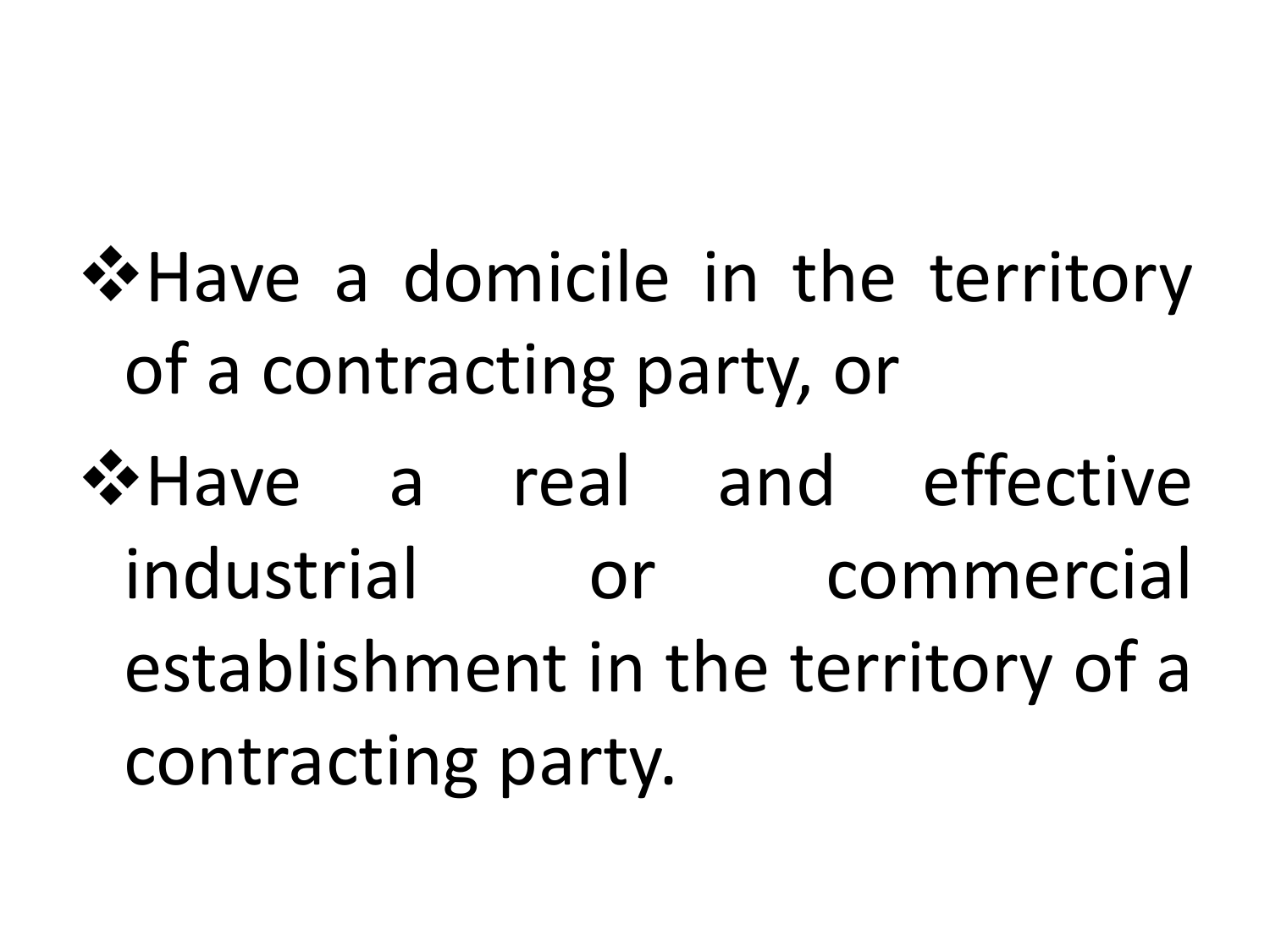The Hague system cannot be used to protect an industrial design in a country which is not party to the Hague Agreement, or which is not a member state of an intergovernmental organization party to the Hague Agreement.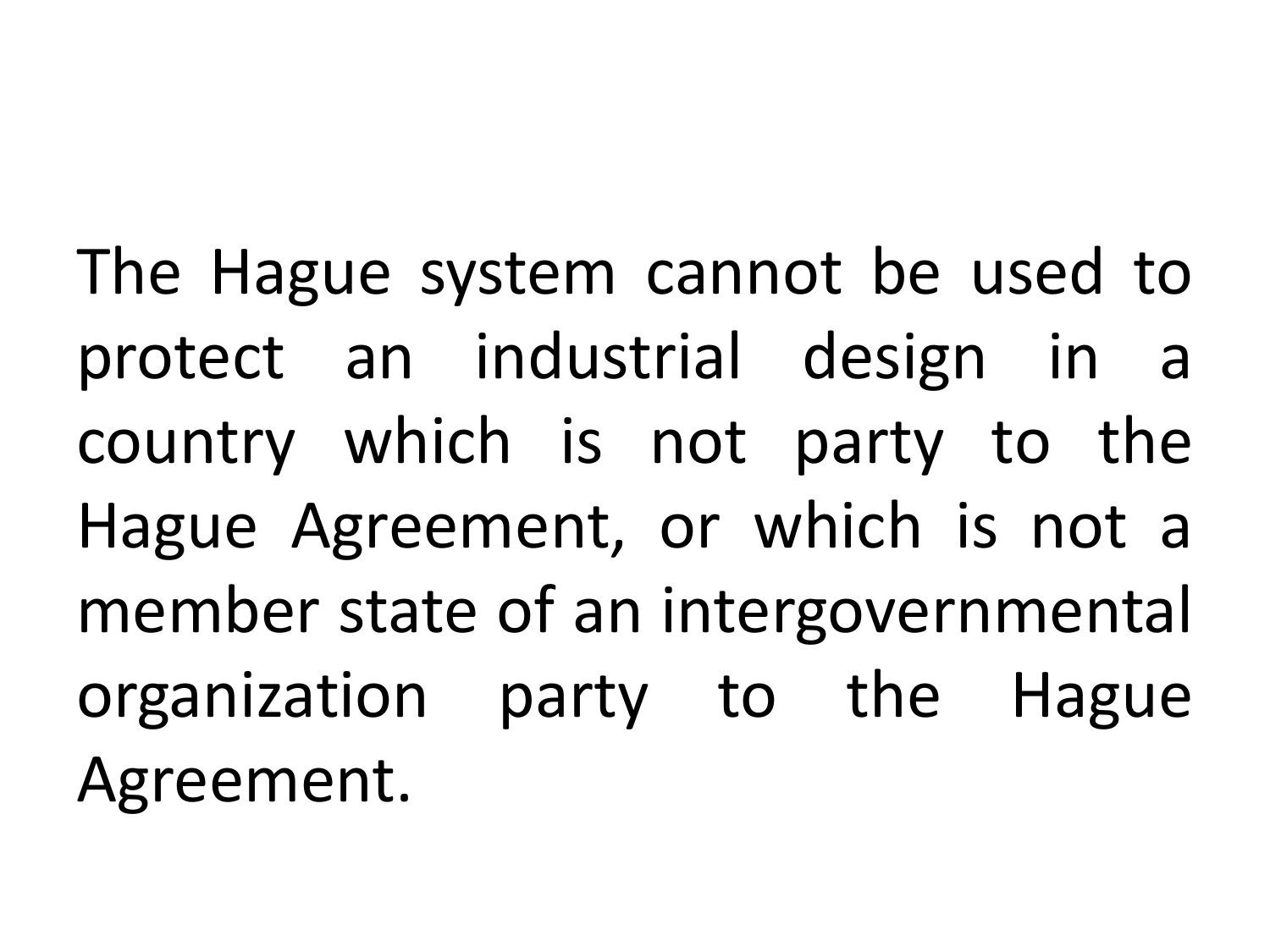## Advantages of the Hague System

 $\Box$ It enables design owners from a contracting party to obtain protection for their designs with a minimum of formalities and expense. In addition, the design owners are relieved of the need to make a separate national application in each of the contracting parties, in which they seek protection.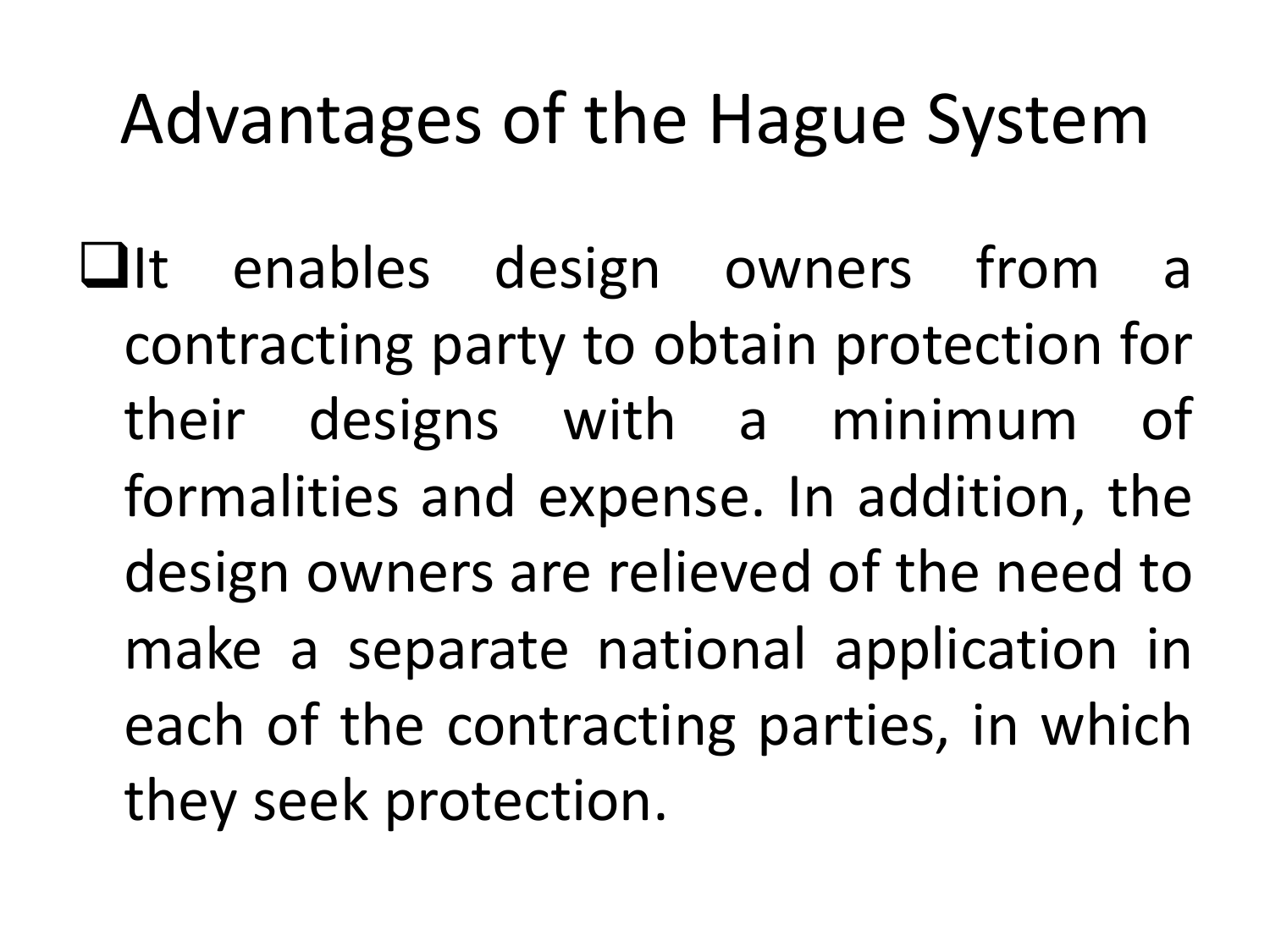$\Box$ It avoids the need for constant monitoring of the deadline for renewal of a whole series of national registrations, varying from one state to the other. In addition, it avoids the need to pay a series of fees in various currencies.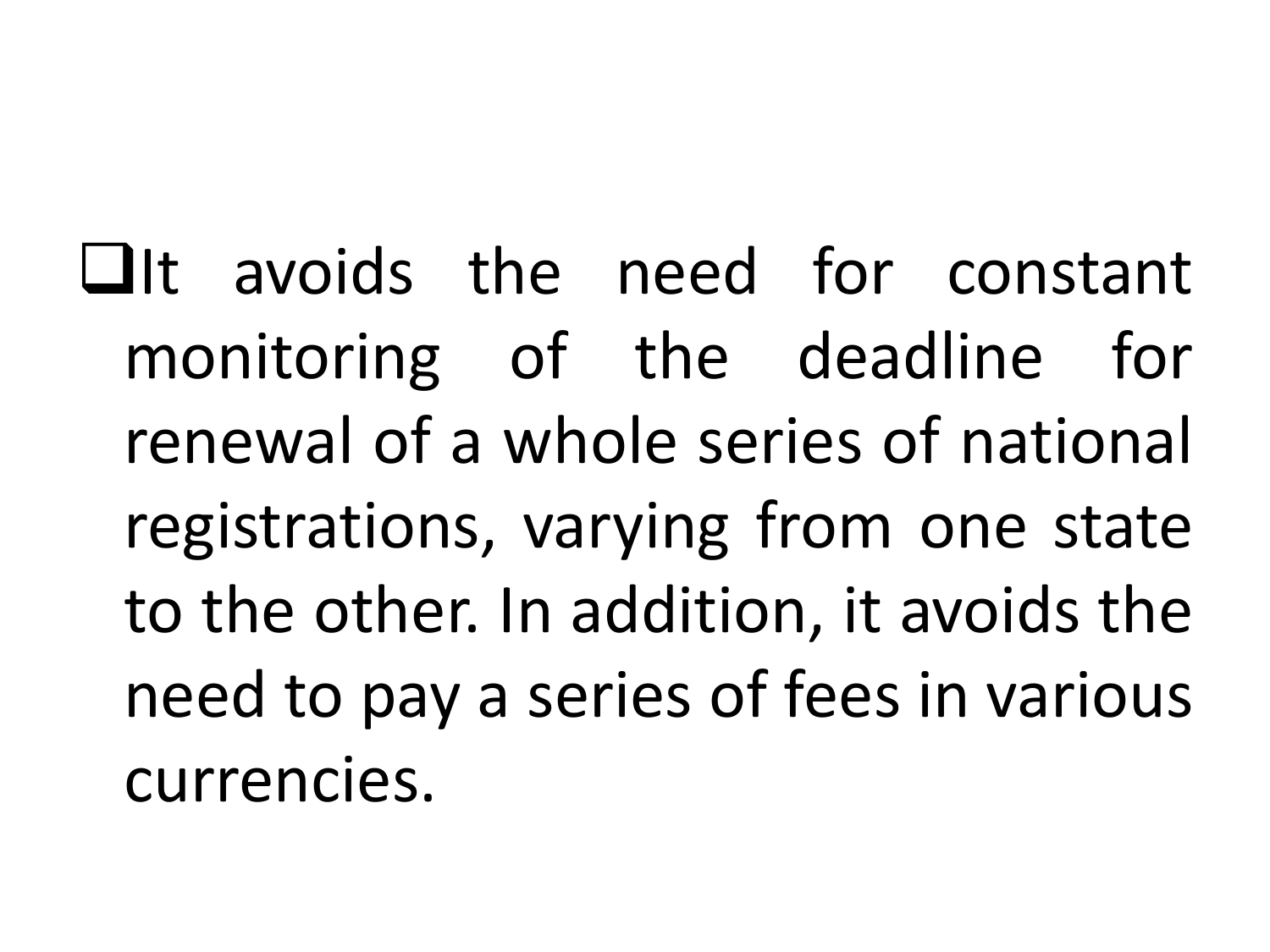**QThe use of single international** application, made in one language, on payment of a single set of fees, in one currency and with one office, the applicant receives a bundle of national rights.